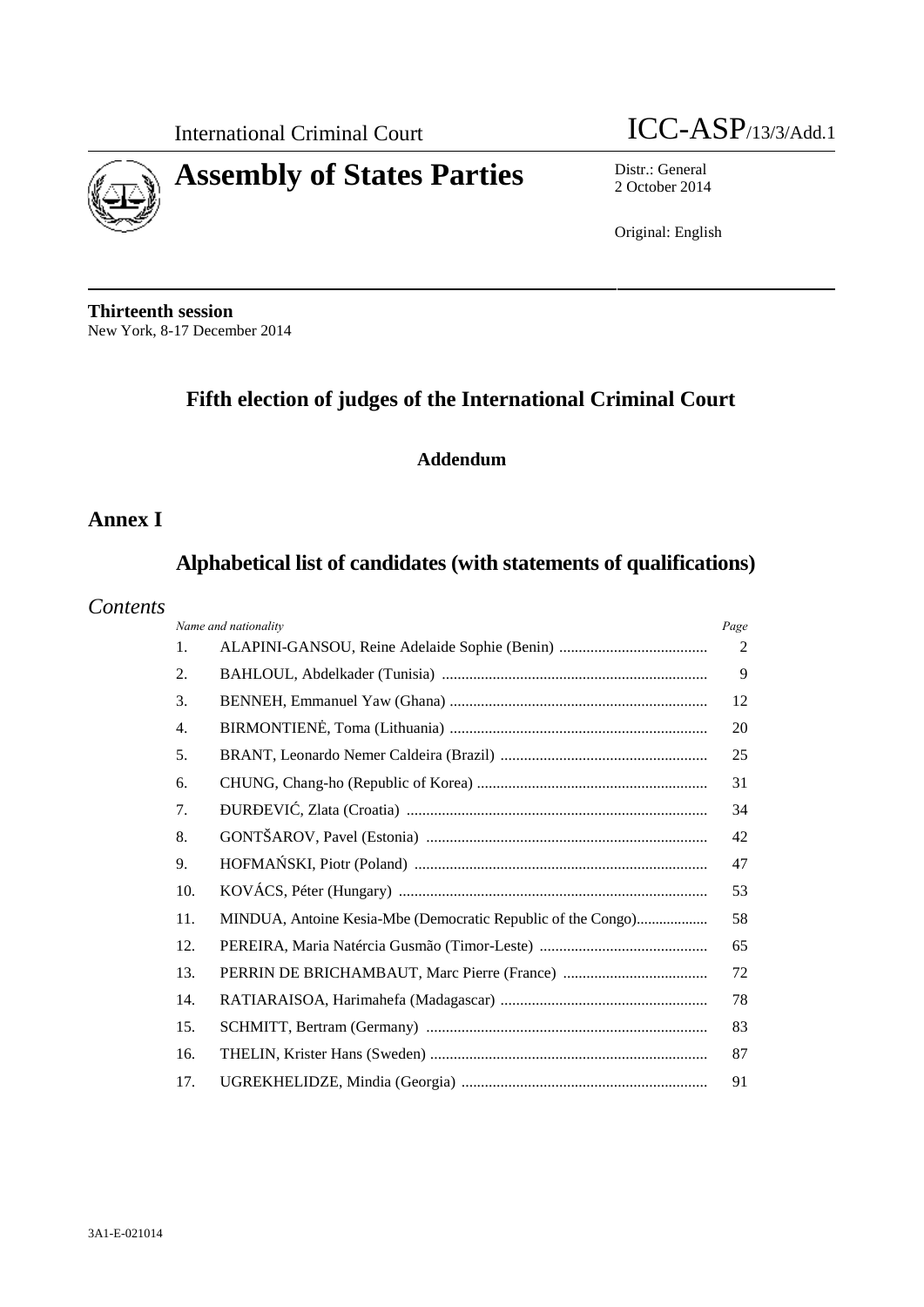# **1. ALAPINI-GANSOU, Reine Adelaide Sophie (Benin)**

[Original: French]

# **Note verbale**

The Ministry of Foreign Affairs, African Integration, Francophonie and Beninese Overseas presents its compliments to the Secretariat of the Assembly of States Parties to the Rome Statute and, with reference to its note No ICC-ASP/13/SP/06 dated 18 February 2014, has the honour to inform the Secretariat of the following:

Pursuant to the provisions of article 36 of the Rome Statute of the International Criminal Court and Resolutions ICC-ACP/3/Res.6 amended by resolutions ICC-ASP/5/Res.5 and ICC-ASP/12/Res.8 adopted by the Assembly of States Parties on 10 September 2004, 1 February 2007 and 27 November 2013 respectively, the Government of Benin has decided to nominate Mrs Reine Alapini-Gansou, lawyer at the Benin bar, for one of the six (06) vacant posts of judge at the International Criminal Court.

Mrs Reine Alapini-Gansou has also been a member of the African Commission on Human and Peoples' Rights since 2005. She has also been a member of the Permanent Court of Arbitration of the United Nations in The Hague since 2011 and is currently Head of the Human Rights Component of the African-led International African Support Mission in Mali (AFISMA).

The Ministry would like to draw the attention of the Secretariat of the Assembly of States Parties to the fact that Mrs Reine Alapini-Gansou is nominated for list B in accordance with article 36(5) of the Rome Statute.

The Ministry hereby submits to the Secretariat of the Assembly of States Parties the curriculum vitae of Mrs Alapini-Gansou (in English and in French), a statement in support of her nomination (in English and in French) pursuant to paragraphs (a), (b) and (c) of article  $6(3)$  of the Rome Statute, in accordance with article  $36(4)(a)$  of the Statute, together with references in the fields of International Human Rights Law, Humanitarian Law, International Arbitration Law and Development Law.

# **Statement of qualifications**

*Nomination of Mrs. Reine Alapini-Gansou, proposed by the Goverment of the Republic of Benin for the post of judge at the International Criminal Court.*

*1. Criteria of the moral character, impartiality and integrity of Mrs Reine Alapini- Gansou*

Mrs. Reine Alapini-Gansou is a Benin citizen. Her application is submitted by the Government of the Republic of Benin by virtue of Article 36 of the Rome Statute of the International Criminal Court and Resolutions ICC-ACP/3/Res -6 amended by resolutions ICC-ASP/5/Res 5 and ICC-ASP/12 Res-8 adopted by the Assembly of States Parties on 10 September 2004, 1 February 2007 and 27 November 2013 respectively.

She was born in Abidjan, Côte d'Ivoire on 11 August 1956. She holds a joint Diploma of Advanced Studies (DEA) of the University of Maastricht in the Netherlands, Bhutan and Lomé in Togo. Besides, she holds a Master Degree in Business Law and judicial Careers of the National University of Benin.

Mrs. Reine Alapini-Gansou studied in the civil law system but she got a law degree in Common Law from the University of Lyon 3 in France.

In view of her career in the field of International Human Rights Law and Humanitarian Law, Mrs. Reine Alapini-Gansou obtained several diplomas in the field of Development, Environmental law and Women Rights.

For her great contribution serving the cause of human rights, she received numerous awards including: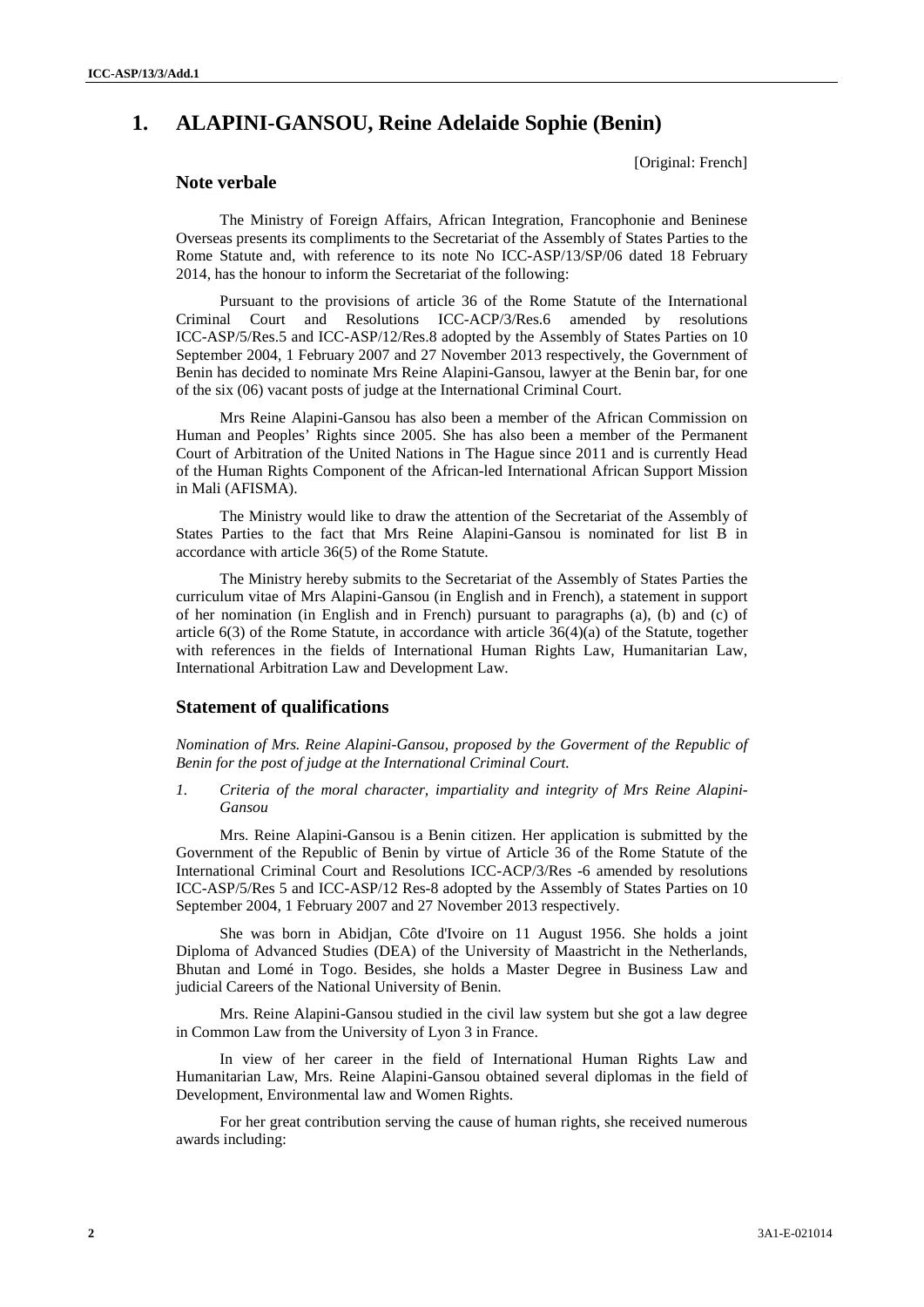- (a) The Human Rights Award of the fiftieth anniversary of African States independence awarded by the ''Académie des Sciences d'Outre-Mer''Sorbonne, France, 27 November 2010;
- (b) The Prize of the  $25<sup>th</sup>$  anniversary of the African Commission on Human an Peoples' Rights for her contribution serving the cause of Human Rights in Africa, 25 October 2012, Yamoussoukro, Côte d'Ivoire;
- (c) Prize for her contribution to the fight against discrimination based on sexual orientation against homosexuals, Geneva, UNAIDS, 16 May, 2014.
- *2. Skills for judicial functions at the national level*

*In the academic field:*

Mrs. Reine Alapini-Gansou is a research lecturer and a PHD candidate at the Faculty of Law and Political Science of the University of Abomey – Calavi, Benin. In this capacity, she wrote a paper on "*the strict interpretation of criminal law: the role of the World Trade Organization for the protection of the environment"*. In 2002 at the scientific Congress in Lomé, she presented a paper titled *"The new dimensions of guiltiness in penal procedures*". She is also an associate lecturer of law and legislation at the Institute of Human Rights and Democracy and the Faculty of Health Sciences in Benin. She is currently taking part in the preparation of a syllabus for nurses in Benin.

She is the author and co-author of several publications including:

- (a) "De l'article 64 à l'article 122-1 du code pénal : une réforme à mi-chemin." Published in the annual review of the Mental Health Support in Africa "Réalités Africaines" 1999;
- (b) "Aspects Psycho-pathologique du viol en Afrique : Cas du Benin et du Congo";
- (c) "Violences faites aux femmes: intérêt de la mise en place d'une cellule de prise en charge médico-psycho-juridique". Published in Bénin Médical nos 39/ 40 – 2008;
- (d) "Le code des personnes et de la famille du Benin à l'épreuve de l'application" (2012) (to be published);

*In the area of the Bar:*

- (a) She is a Lawyer admitted to the Bar of Benin since 1986 (actually she is registered as the 24th member of the Bar Association of Republic of Benin);
- (b) Former intern for the International Bar Association Conference in Paris (1988);
- (c) Former intern of the International Development Law Organization in Rome, Italy from 2000 to 2002;
- (d) She took part in the project "Justice for all in Rwanda" after the 1994 genocide for Lawyers without Borders Association of Belgium in 2001;
- (e) Member of the International Criminal Bar Association and the International Association of Defence Counsel;
- (f) As a lawyer, she was appointed, since 2012, as trainer at the International Training Centre for Francophone Lawyers on the procedures before the International Criminal Court;
- (g) As a lawyer she was actively involved in advocating for the repeal of Article 336 of the Penal Code relating to adultery which was unconstitutional as it discriminated against women;
- (h) In Benin, she has been a member of the National Commission of Codification and Legislation and served as a consultant for the Cell Analysis and Planning of the National Assembly of Benin for the reform of the new Criminal Procedure Code of Benin.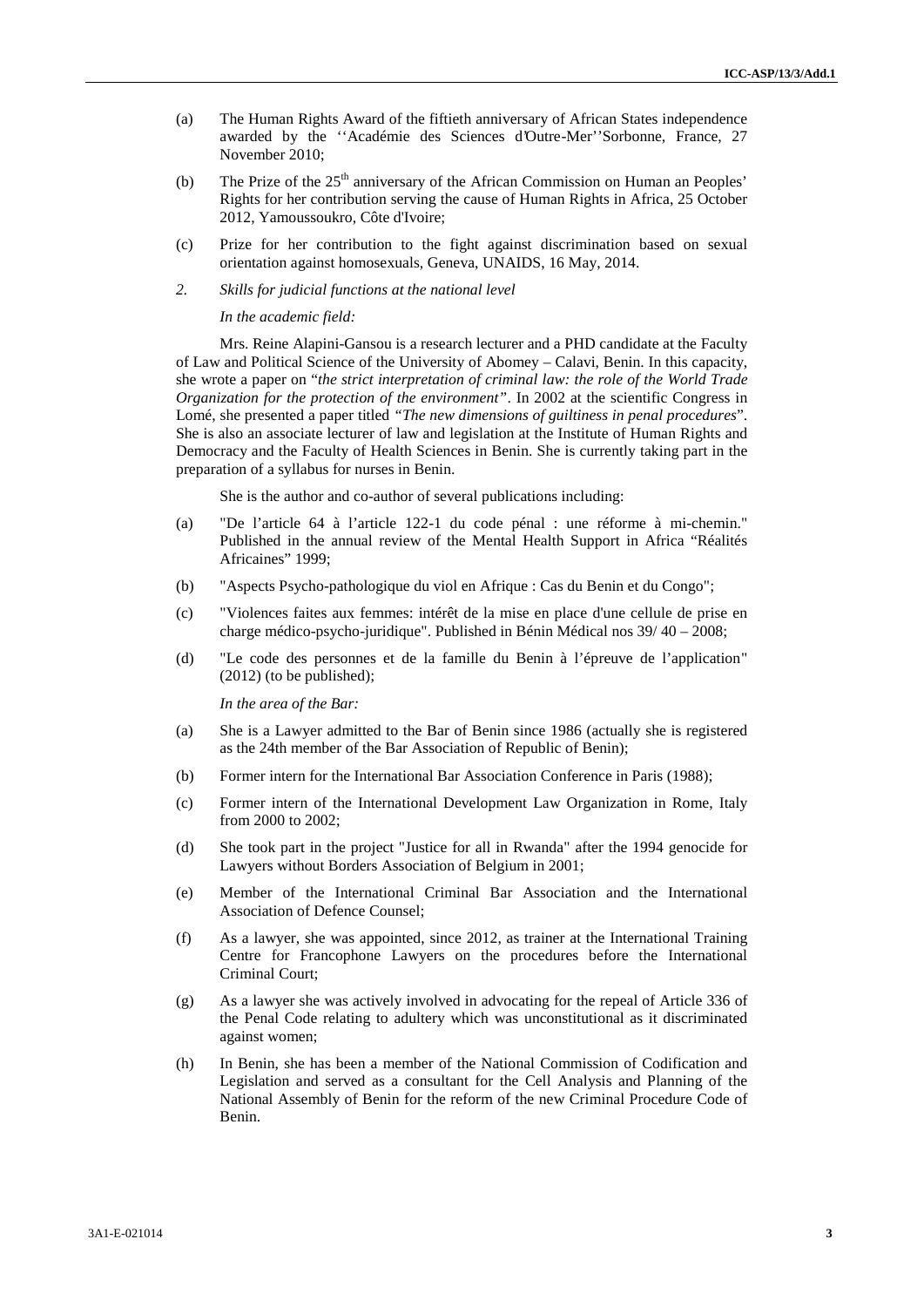*3. Competences in the fields of criminal law, criminal procedure, criminal proceedings and in international law*

*Competences in the field of Criminal law and Criminal Procedure*

- (a) Mrs. Reine Alapini-Gansou teaches Criminal Law and Criminal Procedure at the University of Abomey Calavi in Benin since 2001;
- (b) Trainer at the International Training Centre for Francophone Lawyers on the procedures before the International Criminal Court since 2012.

*Competence in the field of International Law*

- (a) Since her election in 2005 and re-election in 2011 as member of the African Commission on Human and Peoples' Rights (ACHPR), Mrs. Reine Alapini-Gansou held various senior positions in this quasi-judicial institution;
- (b) Mrs. Alapini-Gansou was the Chairperson of the African Commission on Human and Peoples' Rights (2009 –2011). In this capacity, she headed several human rights promotion missions in Africa namely in the Democratic Republic of Congo, in Mauritania, in Algeria, in Tunisia, in Libya and in Togo;
- (c) She has been many times Chair or member of the Moot Court organised by the African Center for Human Right of Pretoria University;
- (d) She instigated the referral to the African Court on Human and Peoples' Rights of massive violation of Human Rights that occurred in Libya in 2010;
- (e) She has been the Chairperson of the ACHPR's Committee on the Protection of the Rights of People Living with HIV and those at Risk, Vulnerable to and Affected by HIV (2009-2011) and she is still a member. In this regard, she is an expert consultant for the UNAIDS on the rights of people living with HIV, vulnerable people and sexual minorities;
- (f) As a member of the Working Group on the Rights of Older Persons and Persons with Disabilities in Africa since 2007, she is taking part in the elaboration of two legal instruments on the promotion and protection of the rights of older persons and persons with disabilities in Africa;
- (g) Mrs. Reine Alapini-Gansou is Special Rapporteur on the situation of Human Rights Defenders in Africa from 2005 to 2009, and from November 2011 to date.
	- (i) In this capacity, she participated in several seminars on various topics related to the promotion, protection and capacity building of Human Rights Defenders. She contributed to editing textbooks and workbooks as well as a communication tool for the rights of human rights defenders. She organized several seminars on human rights;
	- (ii) As Special Rapporteur on human rights in Africa, Mrs. Reine Alapini- Gansou lead two studies on the situation of women Human Rights defenders and on Freedom of Association and peaceful Assembly respectively. She is also drafting Guidelines of Human Rights and Countering Terrorism.
- (h) She is a Member of the Permanent Court of Arbitration of the United Nations in The Hague since 9 July 2011;
- (i) Mrs. Reine Alapini-Gansou was appointed member of the fact finding mission on the electoral violence in Côte d'Ivoire in May to June 2011;
- (j) At the time of her application, Mrs. Reine Alapini-Gansou is head of the Human Rights Component of the International African Support Mission in Mali and for MISAHEL since 1stApril 2013.
- *4. Languages*

Though from a Francophone background, Mrs. Reine Alapini-Gansou has a good knowledge of English and is able to speak and write in English. Throughout her mandate as a member of the African Commission and as Special Rapporteur on the Situation of Human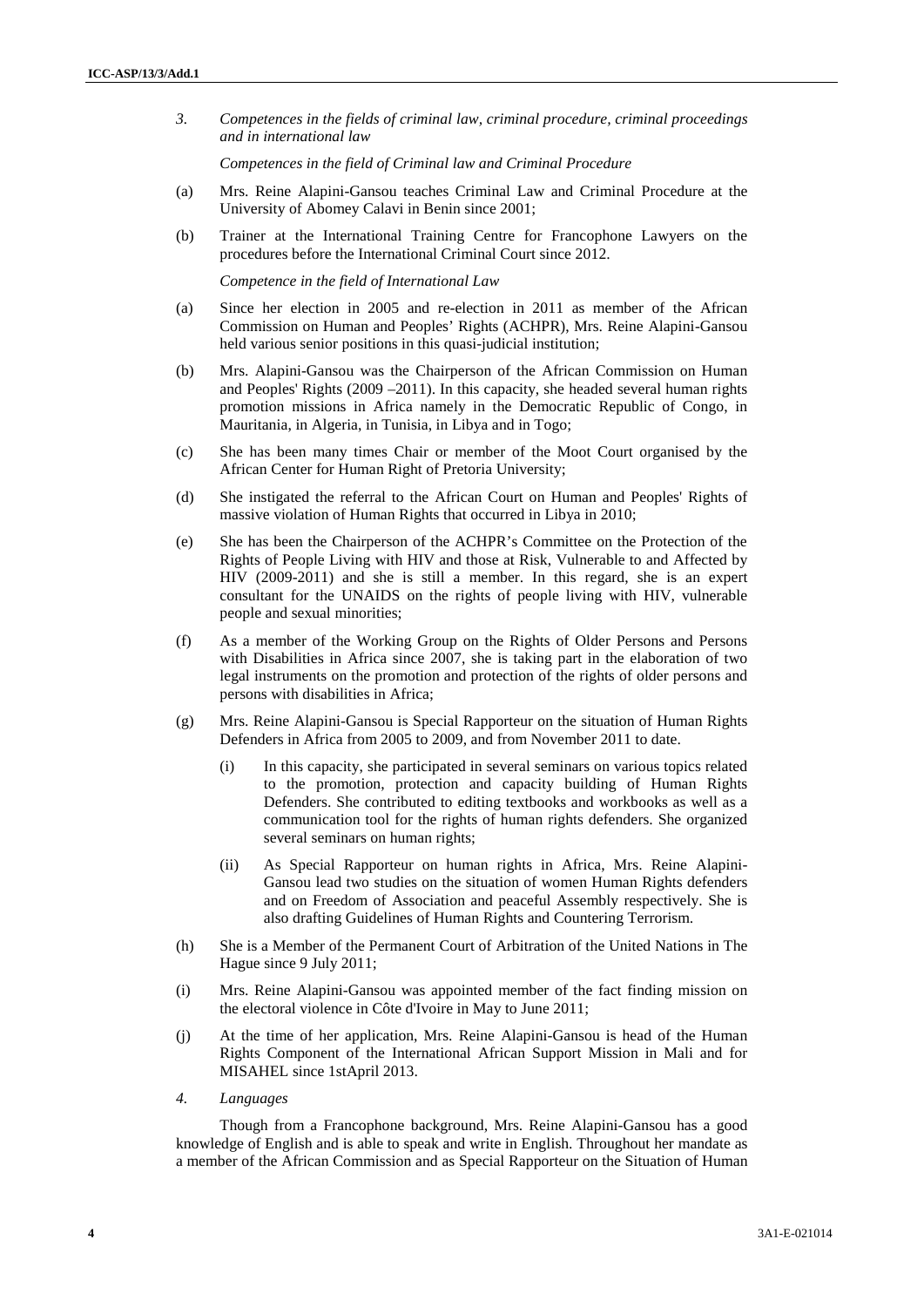Rights Defenders in Africa, she has had the opportunity to make use of these skills and improve it.

She has a good knowledge of computers.

*5. List application*

For purposes of paragraph 5 of Article 36 of the Rome Statute, Mrs. Reine Alapini- Gansou is proposed by the Government of the Republic of Benin for the post of judge at the International Criminal Court on the **list B** of applications

- *6. Specialized legal expertise*
- (a) She was a consultant for the World Health Organisation (WHO) to develop a bill on the promotion and protection of Human Rights of the mentally ill (2008);
- (b) She was a consultant for the International Labour Organisation (ILO) on the Human Rights of the mentally ill and people living with HIV in the workplace;
- (c) She is a Qualified Arbiter at the Chamber of Commerce and Industry of Benin;
- (d) She is a Qualified Arbiter at the Cotton Inter-professional Association of Benin;
- (e) As a member of the Coalition for the ICC-Benin, she has developed and implemented a project aiming at drafting a law for the domestication and implementation of the Rome Statute in Benin;
- (f) She is a member of several women's associations. As a former member of the Association of Women Lawyers of Benin, a founding member of WILDAF – Benin (Women in law and Development in Africa) and ABDD (Association Béninoise pour le Droit de Développement), she initiated several laws protecting women in Benin. Among them are the following:
	- (i) Law on the repression of female genital mutilation,  $n^{\circ}$  2003-03 of 3rd March, 2003;
	- (ii) Family Law Code n° 2002-07 of  $24<sup>th</sup>$  August, 2004;
	- (iii) Law on the protection of people living with HIV n° 2005-31 of  $5<sup>th</sup>$  April, 2006;
	- (iv) Law on the repression of sexual harassment in Republic of Benin n°2006-19 of  $5<sup>th</sup>$  September, 2006;
	- (v) Law on the promotion and protection of the mentally ill in Benin.

To date, she is a Legal counsel for women victims of violence at the Centre for Law and Development of Women of WILDAF-Benin network. In this line, she handled more than 200 matrimonial cases, succession, and rapes assault and battery either through amicable settlement or before the courts.

*7. Indication of nationality*

Mrs. Reine Alapini-Gansou is Benin citizen.

# **Curriculum vitae**

| Family name:        | Alapini-Gansou   |
|---------------------|------------------|
| First name:         | Reine            |
| Second first name:  | Adelaide Sophie  |
| Sex:                | Female           |
| Date of birth:      | 11 August 1956   |
| Nationality:        | <b>Beninoise</b> |
| Regional criteria : | Africa           |
| Civil status:       | Married          |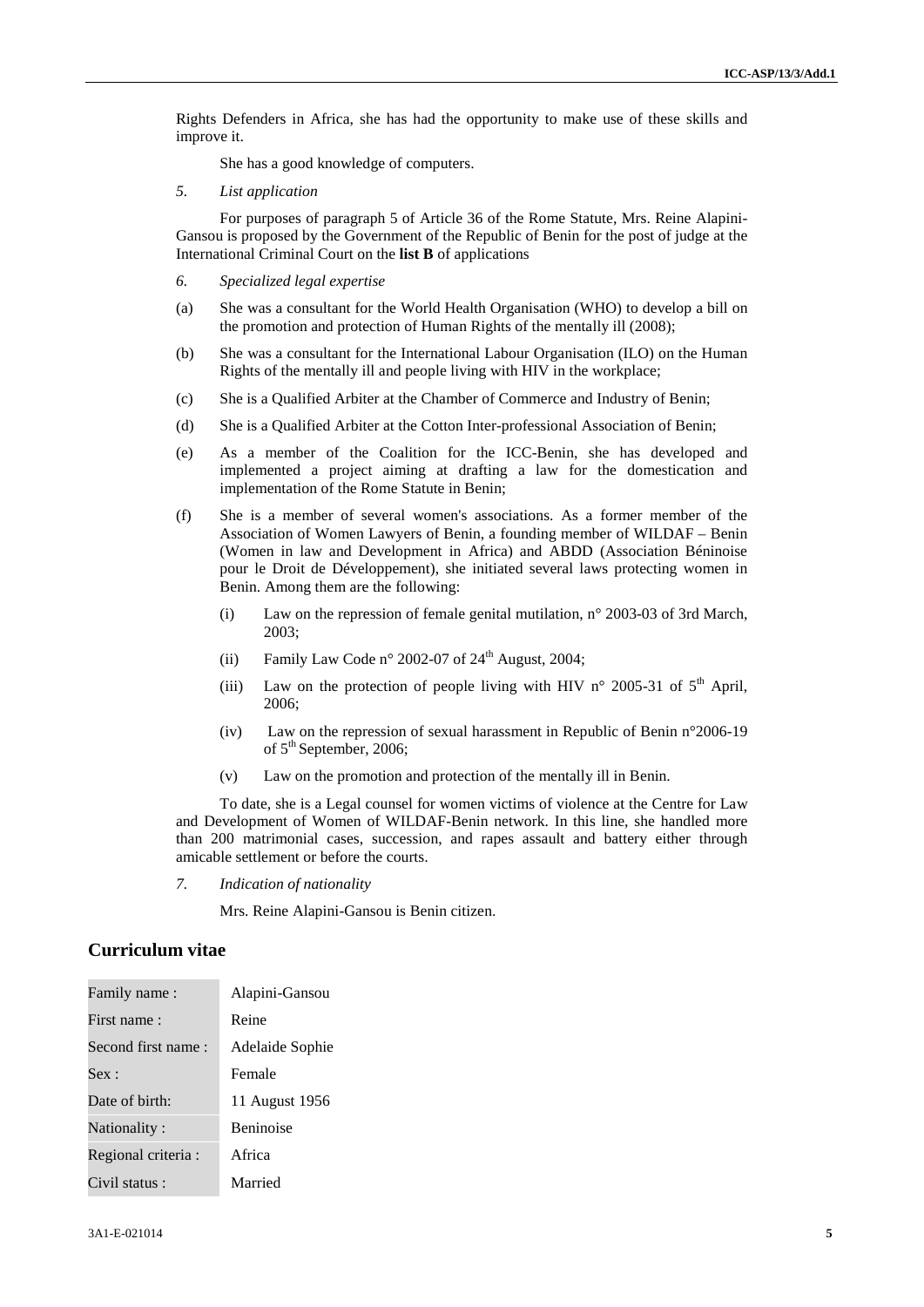| List $A /$ List $B :$ | List B              |                  |
|-----------------------|---------------------|------------------|
| Languages             | Mother tongue: Nago |                  |
| - English             | (writing) good      | (oral) good      |
| - French              | (writing) excellent | (oral) excellent |

Academic qualifications:

## 2007

- *Institution:* University of Lyon/ France
- *Degree(s) obtained:* University Degree in Business Law under Common Law (Degree Certificate is herewith attached)

## Oct 1998 – June 1999

- *Institution:* University of Maastricht University of Togo
- *Degree (s) obtained:* Diploma of Advanced Studies (Law and Environment policy) Degree certificate attached

## Oct 1979 – June 1983

- *Institution:* Law Faculty, University Of Abomey-Calavi, Benin
- *Degree (s) obtained:* Master Degree in Business Law and Judicial Careers (Degree certificate attached)

## Work Experience:

## Since 2012

- *Employer:* The International Training Centre For Francophone Lawyers
- *Job Title:* Trainer
- *Other information:* Procedures before the International Criminal Court.

## Since 2002

- *Employer :* Faculty of Law, University of Abomey-Calavi, Benin
- *Job Title:* Research Lecturer (certificate attached)
- *Other information :* Criminal Law and Criminal Procedure
- Since 1986
	- *Employer:*
	- *Job Title :* Lawyer admitted to the Bar of Benin ( Certificate attached)
	- *Other information :*
	- Lawyer for Lawyers without Borders Association of Belgium the project "Justice for all in Rwanda" January to March 2001 ;
	- Member of the International Criminal Bar Association
	- Member ofthe International Association of Defence Counsel
	- Former member of the National Commission of Codification and Legislation
	- Legal counsel for women victim of violence at the Centre for the Rights of women and Development of "WILDAF Network". (Certificate attached)

### Since 2005

- *Employer :* The Chamber of Trade and Industry of Benin
- *Job Title :* Qualified Arbiter at the Chamber of Trade and Industry of Benin

### Since 2004

- *Employer :* The Cotton Inter-Professional Association of Benin
- *Job Title:* Qualified Arbiter at the Cotton Inter-Professional Association of Benin

# Other relevant professional activities:

### Since April 2013

*Activity:* Head of the Human Rights Component of the International African Support Mission in Mali and for Misahel July 2011

*Activity* : Member of the Permanent Court of Arbitration of the United Nations in The Hague

May - June 2011

*Activity* : Member of the fact finding mission on the electoral violence in Côte d'Ivoire

# 2009-2011

Activity: Former Chairperson of the African Commission of Human and Peoples' Rights from 11 November 2009 - 5<sup>th</sup>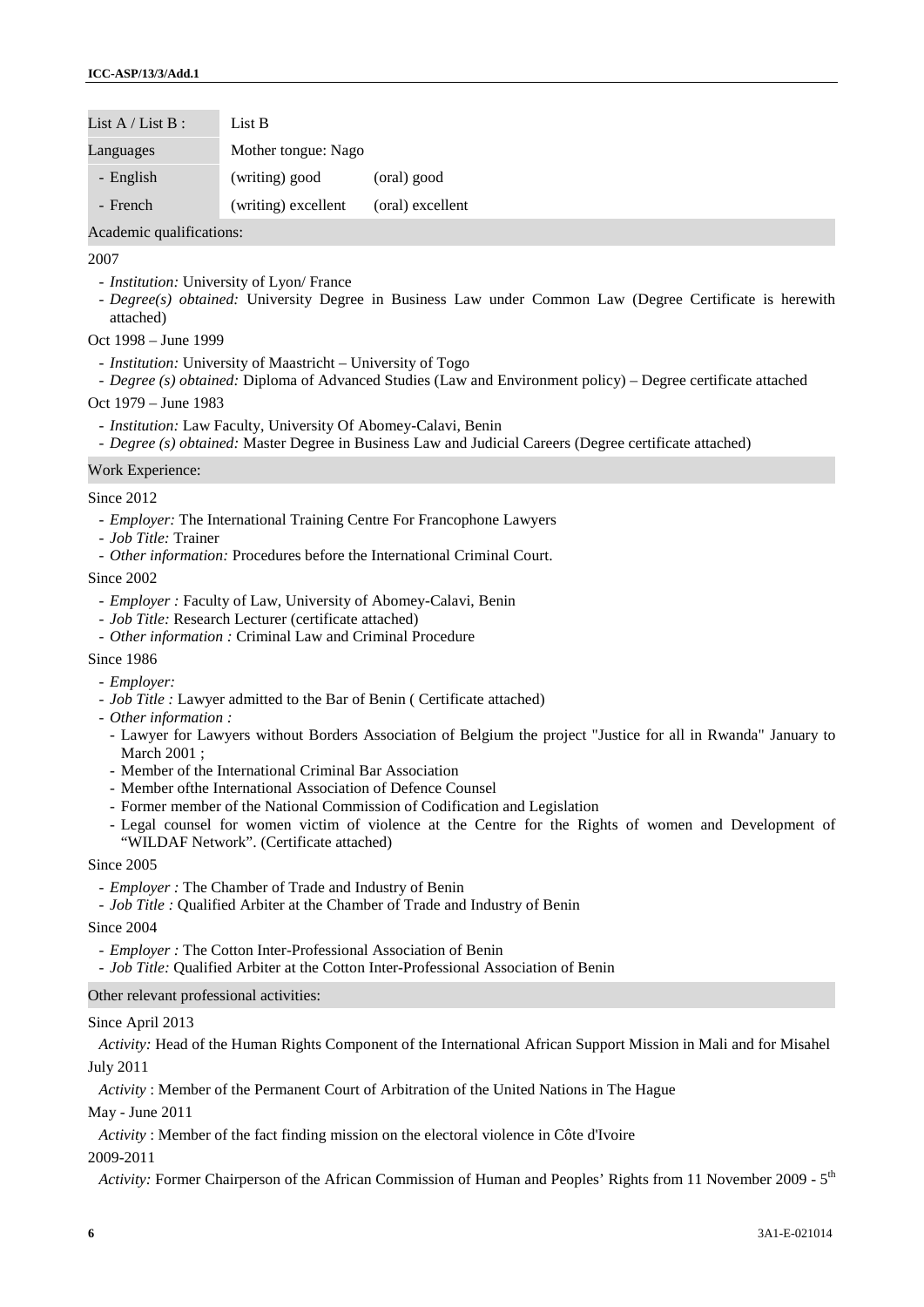November 2011, in this regard, led the ACHPR in its mission of promotion and protection of Human Rights in Africa as provided for by article 45 of the African Charter on Human and Peoples' Rights

# 2010-2011

*Activity:* Former Chairperson of the Committee on the protection of people living with HIV and those at risk of the African Commission on Human and Peoples' Rights (25 May 2010 – 5 November 2011). In that line, she worked with ONUSIDA and other key stakeholders of civil society and took part in several seminars and international conferences on HIV-AIDS.

#### Since 2011

*Activity:* Special Rapporteur on the situation of Human Rights Defenders in Africa from 2005 to 2009 and from the 5<sup>th</sup> November 2011 to date. In this regard she undertook various activities amongst which participation in workshops, conferences and seminars on this topic; has organized an African colloquium on Human Rights Defenders held in Kampala, Uganda; in Cotonou in August 2008 she organized a Continental Workshop on the elaboration of working material for human rights defenders– two keys documents were publishedwith the assistance of the German Embassy in Benin and the Government of Norway, that is the Guideline for Human rights defenders and a training book ; in October 2008, with the assistance of Open Society Initiative for West Africa, she organized a National Workshop on Human Rights with Civil Society organizations of Benin to commemorate the  $60<sup>th</sup>$  Anniversary of the Universal Declaration on Human Rights and the  $10<sup>th</sup>$  Anniversary of the United Nations Declaration on Human Rights Defenders; the 10<sup>th</sup> December 2008, she organized a National interactive Dialogue on key human rights issues in Benin; She has organized a training workshop for teachers of primary and secondary schools on education to human rights - 7 to 11 December 2009, for the 61<sup>st</sup> International Day of human Rights, she took part to a round table on Human Rights organized by the Ombudsman Office of Benin in Porto Novo.

## Since 2005

*Activity:* Member of the African Commission on Human and Peoples' Rights since 18 November 2005. Since 2007, She is member of the Working Group on the Rights of Elderly persons and persons with disabilities in Africa of the ACHPR. She participates in the process of elaborating and drafting a protocol on the promotion and protection of rights of both the elderly person and people living with disability.

#### Relevant Publications

- "De l'article 64 à l'article 122-1 du code pénal : une reforme à mi-chemin." Published in the annual review of the Mental Health Support in Africa "RéalitésAfricaines" 1999;
- "Aspects Psycho pathologique du viol en Afrique : Cas du BENIN et du CONGO";
- "Violences faites aux femmes: intérêt de la mise en place d'une cellule de prise en charge médico-psycho-juridique". Published in Bénin Médical nos 39/ 40 – 2008.

## Relevant Seminars and Conferences

- International Symposium on Impunity organized by the United Nations Independent Expert on Cote d 'Ivoire, Yamoussoukro, Cote d' Ivoire, March 2013;
- Conference on the Commemoration of the  $30<sup>th</sup>$  anniversary of the ratification by France of the Convention on the Elimination of Discrimination Against Women, December 2013;
- Commemoration the 20<sup>th of</sup> anniversary of the United Nations Convention on Enforced Disappearances, United Nations High Level Panel 2012, Geneva;
- Organization and preparation of the Conference on the  $25<sup>th</sup>$  Anniversary of the African Commission on Human and Peoples' Rights, Yamoussoukro, Cote d'Ivoire, 2012;
- Organization and preparation of the Conference on the 30<sup>th</sup> Anniversary of the African Charter on Human and Peoples' Rights, Banjul, The Gambia, 2012;
- High Level Panel on the rights of older persons in April 2011, United Nations in New York;
- Symposium on the outcome of the Johannesburg Conference on the United NationsDeclaration on Human Rights Defenders 1998 (Johannesburg +10) in 2009, Kampala-Uganda;
- Training of International Judges within the Brandeis program in August 2006 in Dakar / Senegal;
- Seminar on the procedures before the International Criminal Court organised by the International Criminal Bar Association and International Association of Defence Counsel, July 2005, Dakar, Senegal;

# - Seminar on the implementation of the recommendations of the Beijing Conference in 2004 in Addis Ababa, Ethiopia;

### Membership in professional associations

- 1. Member of the International Association of Defense Counsel and the International Criminal Bar Association ;
- 2. Member of the Coalition for the implementation of the International Criminal Court (Benin Branch)-(Executive Secretary);
- 3. Member of the Beninese National Committee for the implementation of the Rome Statute ( $1<sup>st</sup> Vice-Chairperson$ );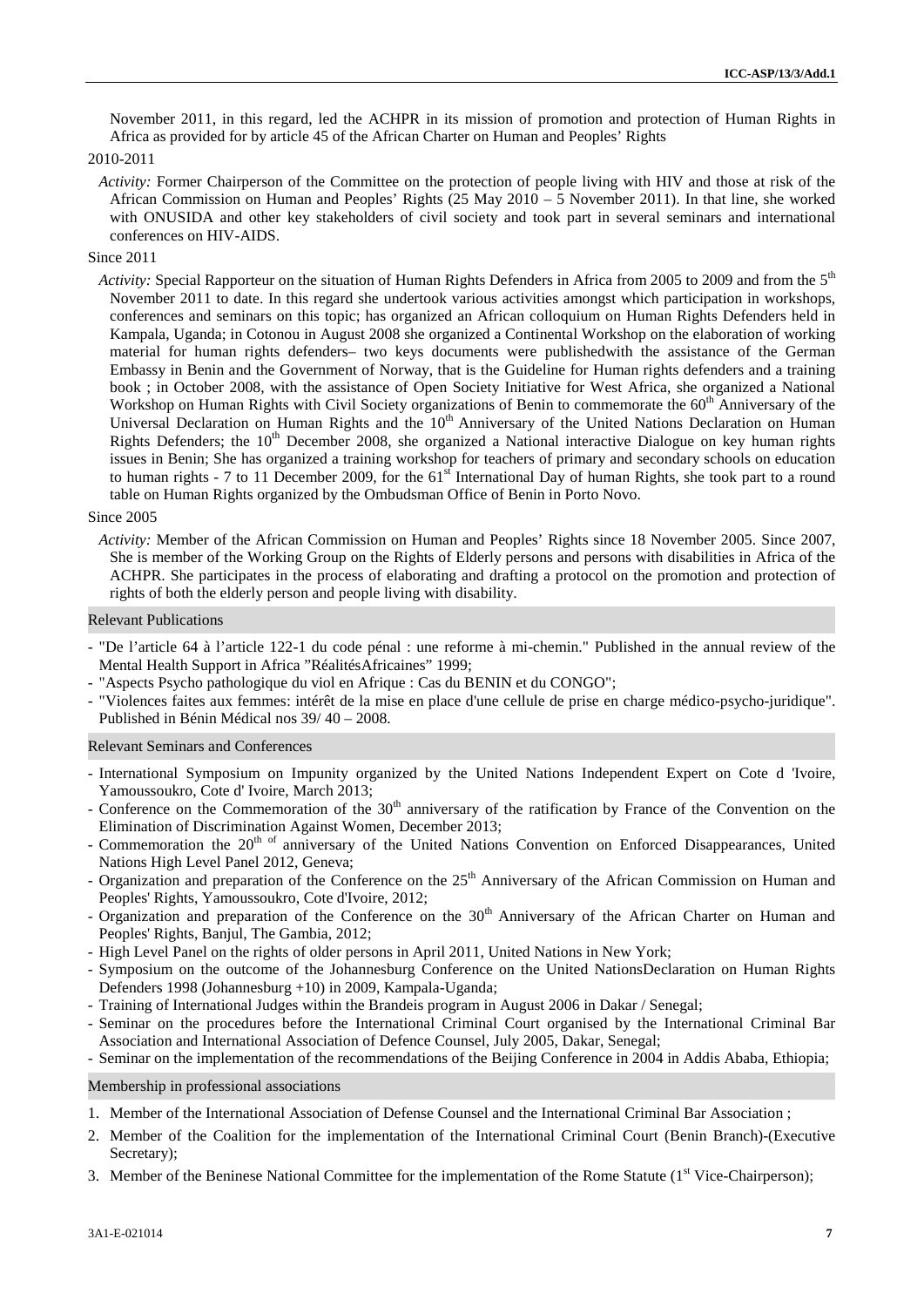- 4. Former member of the Association of Women Lawyers of Benin (AFJB);
- 5. Former Member of the Association of Women for Education in Benin (ASFEB);
- 6. Founding Member of the Beninese Network for the defense of Human Rights Defenders;
- 7. Chairperson of "l'Association Béninoise de Droit au Développement (ABDD) (she is currently undertaking a project on legal assistance to People living with HIV and those at risk);
- 8. Founding Member of the Network WILDAF–Bénin (women, law and development) (Executive Secretary– Consultant for WILDAF on the effective implementation of the UN CEDAW convention;
- 9. Member of the Board of Director of the International Service for Human Rights;
- 10. Member of the Female Lawyers Association of Benin;
- 11. Member of the « SOROPTIMIST CLUB DOYEN » of BENIN.

### Prizes and awards

- 1- The Human Rights Award of the fiftieth anniversary of African States independence awarded by the ''Académie des Sciences d'Outre-Mer''Sorbonne, France, November 2010;
- 2- Award for her contribution to the promotion of human rights in Africa during the 52<sup>nd</sup> Ordinary Session of the Commission, Yamoussoukro, Côte d'Ivoire /October 2012;
- 3- Prize for her contribution to the fight against discrimination based on sexual orientation against homosexuals, Geneva, UNAIDS, 16 May, 2014.

#### Personal interest

- Continue the work of protection of human rights at the imminent judicial institution that's International Criminal Court;
- Serving international justice by judicial practice, advocacy and research.

#### **Others**

- July 2005: Certificate of participation in a short course on the practice of law before the International Criminal Court held in Dakar, Senegal by the Pearson Centre in collaboration with the International Association of Defense Counsel;
- February-March 2005: Certificate of participation in a short course (CS -84 F) organized by the Pearson Centre / Training program for Francophone civil servants for Peace building ( PGCAF ) in Ouidah, Benin ( PPC );
- 4 to 6 March 2004: elaboration and implementation of a project aiming at organizing a workshop and drafting a law for the domestication and implementation of the Rome Statute.
- 2003: President of the Technical Committee for the elaboration of internal rules and regulations of the center of conciliation, arbitration and mediation of the Chamber of Trade and Industry of Benin and the draft law creating same;
- $-$  May 2003: Certificate of Participation in the  $11<sup>th</sup>$  regional Course on International Human Rights Procedures organized by the African Centre for democracy and human rights studies along with participation at the  $33<sup>th</sup>$  Ordinary Session of the African Commission on Human and Peoples' Rights;
- October 2002: Certificate of participation in the 5th Seminar on human rights litigation organized by the Institute on Human Rights and Development in Africa along with participation at the  $32<sup>th</sup>$  Ordinary Session of the African Commission on Human and Peoples' Rights;
- July 2000: Certificate of Participation in the 31st training course of the International Institute of Human Rights of Strasbourg;
- July 1999: Certificate of participation in the 30th training course of the International Institute of human Rights of Strasbourg;
- July 1996: Certificate of participation to the 27th training course of the International Institute of Human Rights of Strasbourg;
- November-December 1996: Certificate of Participation to a training course on management of human rights NGOs in Cairo, Egypt;
- July-August 1993: Certificate of Participation to the 21th Course Session of international intensive training on Human rights, Strasbourg, France.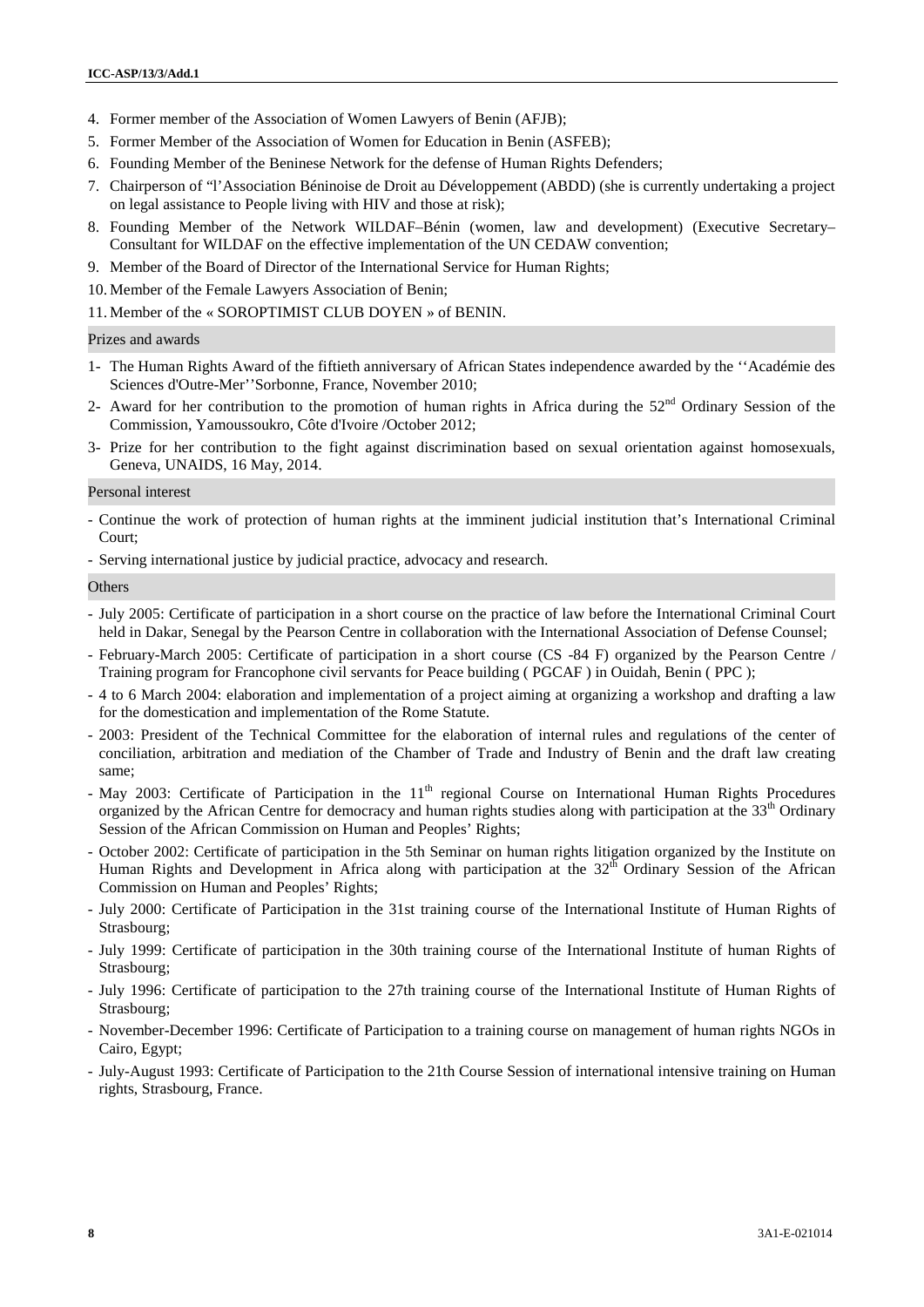[Original: French]

# **2. BAHLOUL, Abdelkader (Tunisia)**

# **Note verbale**

The Embassy of the Republic of Tunisia presents its compliments to the International Criminal Court (Secretariat of the Assembly of States Parties to the Rome Statute) and, referring to the latter's note verbale reference ICC-ASP/13/SP/06 dated 18 February 2014, has the honour to inform it that the Government of the Republic of Tunisia has decided to nominate Mr Abdelkader Bahloul, Principal State Prosecutor at the Tunis Court of Appeal, for the post of judge at the International Criminal Court, at the elections to be held during the thirteenth session of the Assembly of States Parties scheduled to take place at the United Nations Headquarters in New York from 8 to 17 December 2014.

Mr Abdelkader Bahloul meets the requirements set out in article  $36(3)(b)(i)$  and is therefore nominated for "list A", for candidates who have "established competence in criminal law and procedure, and the necessary relevant experience, whether as a judge, prosecutor, advocate or in other similar capacity, in criminal proceedings".

# **Statement of qualifications**

*Detailed document produced in accordance with article 36(4)(a) of the Rome Statute and paragraph 6 of the resolution of the Assembly of States Parties on the procedure for the nomination and election of judges of the International Criminal Court.*

The Government of the Republic of Tunisia has decided to nominate Mr Abdelkader Bahloul, Principal State Prosecutor at the Tunis Court of Appeal, for the post of judge at the International Criminal Court at the elections to be held in New York at the thirteenth session of the Assembly of States Parties to the Rome Statute, scheduled to take place from 8 to 17 December 2014.

The nomination of Mr Abdelkader Bahloul for these elections was accepted pursuant to article 36(4) of the Rome Statute in accordance with the procedure for submitting nominations for the International Court of Justice as provided for by the Statute of that Court.

Judge Bahloul is someone of high moral character, known for his impartiality and integrity (article 36(3)(a) of the Rome Statute). A highly respected judge, he has devoted his entire professional career of around thirty seven years, beginning on 1 February 1978, to the service of justice.

Judge Bahloul meets the requirements in Tunisia for appointment to the highest judicial offices as stipulated in article 36(3) of the Rome Statute since he is currently Principal State Prosecutor at the Court of Appeal in Tunis and has held this post since 1 October 2011. This is one of the highest judicial offices in Tunisia.

Judge Bahloul has recognised experience in the fields of criminal law and procedure and also the necessary experience of criminal proceedings as an investigating judge, judge and prosecutor, thus fulfilling the requirements of article 36(3)(b)(i). During his career he was President of the Criminal Chamber for two years and President of the Criminal Appeals Chamber for four years. He was also an investigating judge for four years and State Prosecutor for nine years and Principal State Prosecutor at the Court of Appeal for ten years and he therefore has unparalleled experience of every stage of criminal proceedings.

Judge Bahloul also has extensive knowledge of International Human Rights Conventions.

Judge Bahloul is an Arabic native speaker and speaks and writes French fluently. He also has some knowledge of English (article 36(3)(c) of the Rome Statute.

Judge Bahloul holds Tunisian nationality only.

Judge Bahloul is nominated for list A (article 36(5) of the Rome Statute) in accordance with the requirements stipulated in article 36(3)(b) of the Rome Statute.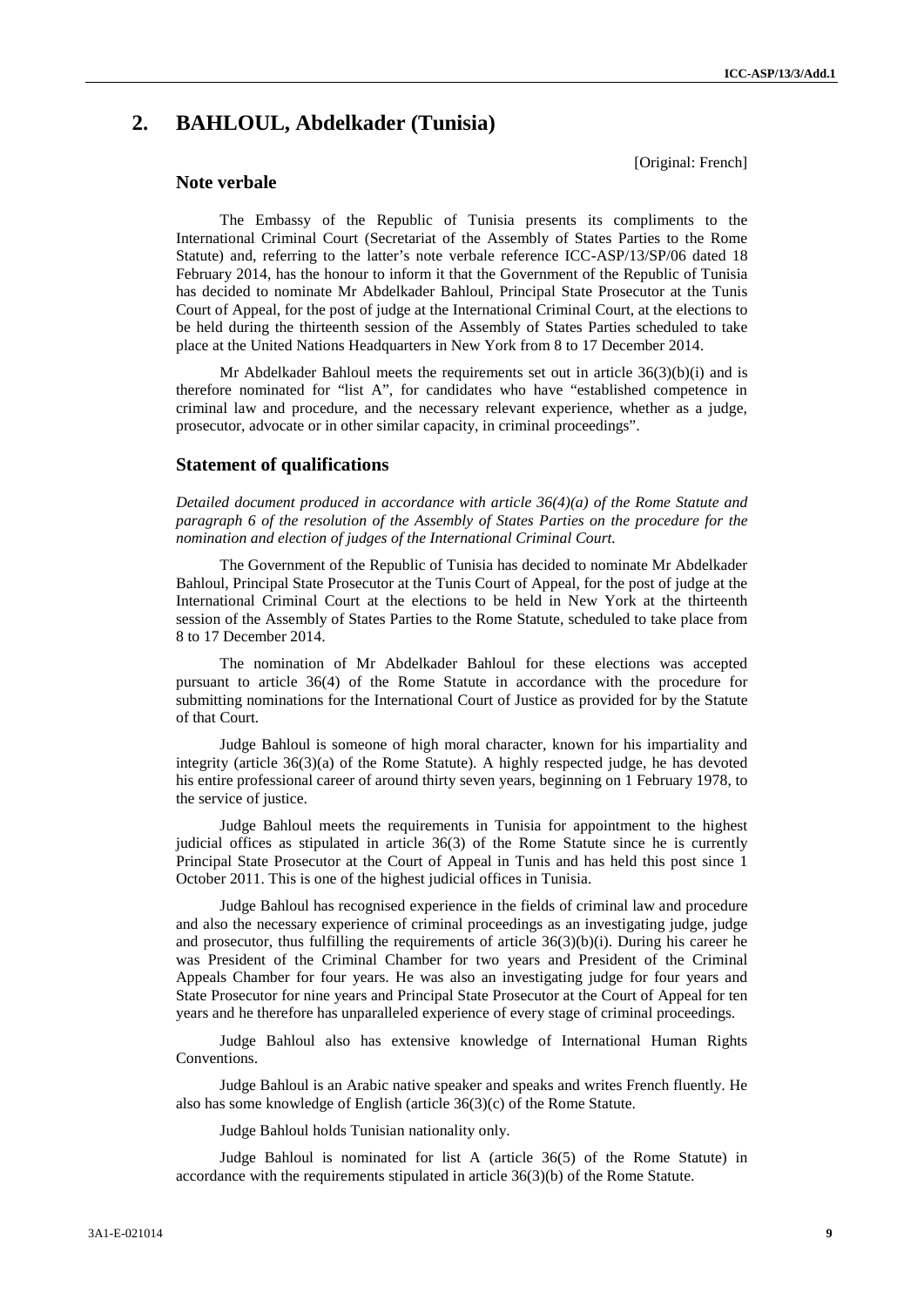Judge Bahloul has extensive experience in the field of violence against women and children, an issue mentioned in article 36(8)(b) of the Rome Statute. His experience is the result of twenty-nine years of a career devoted to combating crime and sexual attacks against women and children in particular.

# **Curriculum vitae**

| Family name:            | Bahloul                |                 |
|-------------------------|------------------------|-----------------|
| First name:             | Abdelkader             |                 |
| Ben Ali<br>Middle name: |                        |                 |
| Gender:                 | Male                   |                 |
| Date of birth:          | 19/11/1952             |                 |
| Nationality:            | Tunisian               |                 |
| Regional criteria:      | Africa                 |                 |
| Marital status:         | Married                |                 |
| List A / List B         | List A                 |                 |
| Languages               | Mother tongue: Arabic  |                 |
| - English               | (written) Intermediate | (oral) Basic    |
| - French                | (written) Advanced     | (oral) Advanced |

Educational qualifications:

### 21 February 1978

- *Institution:* Faculty of Law and Political and Economic Sciences, Tunis
- *Qualification(s) obtained:* Certificate to practise law *(Certificat d'aptitude à la profession d'avocat*)

### January 1978

- *Institution:* Ministry of Justice
- *Qualification(s) obtained:* Successfully passed the recruitment competition for judges (top in the year)

### October 1977

- *Institution:* Faculty of Law and Political and Economic Sciences, Tunis
- *Qualification(s) obtained:* Degree in Private Law (French language)

#### Professional experience:

#### 2004-2014

- *Employer:* Ministry of Justice, Human Rights and Transitional Justice
- *Post title:* Principal Public Prosecutor at the Court of Appeal in Tunis from 1 October 2011 to date. Principal Public Prosecutor at the Court of Appeal in Gabès from 16 September 2004 to 30 September 2011

#### 2000-2004

- *Employer:* Ministry of Justice, Human Rights and Transitional Justice
- *Post title:* President of the Criminal Chamber at the Court of Appeal in Sfax

#### 1993-2000

- *Employer:* Ministry of Justice, Human Rights and Transitional Justice
- *Post title:* Public Prosecutor at the Court of First Instance in Sfax for five years from 16 September 1995. Public Prosecutor at the Court of First Instance in Kairouan for two years from 16 September 1993.

#### 1989-1990

- *Employer:*Ministry of Justice, Human Rights and Transitional Justice
- *Post title:* Public Prosecutor at the Court of First Instance in Sidi Bouzid

# 1985-1988

- *Employer:*Ministry of Justice, Human Rights and Transitional Justice
- *Post title:* Investigating judge at the Court of First Instance in Sfax
- *Other information:* From 01 October 1982 to 31 January 1985, judge at the Court of First Instance in Sfax responsible for the presidency of the criminal chamber.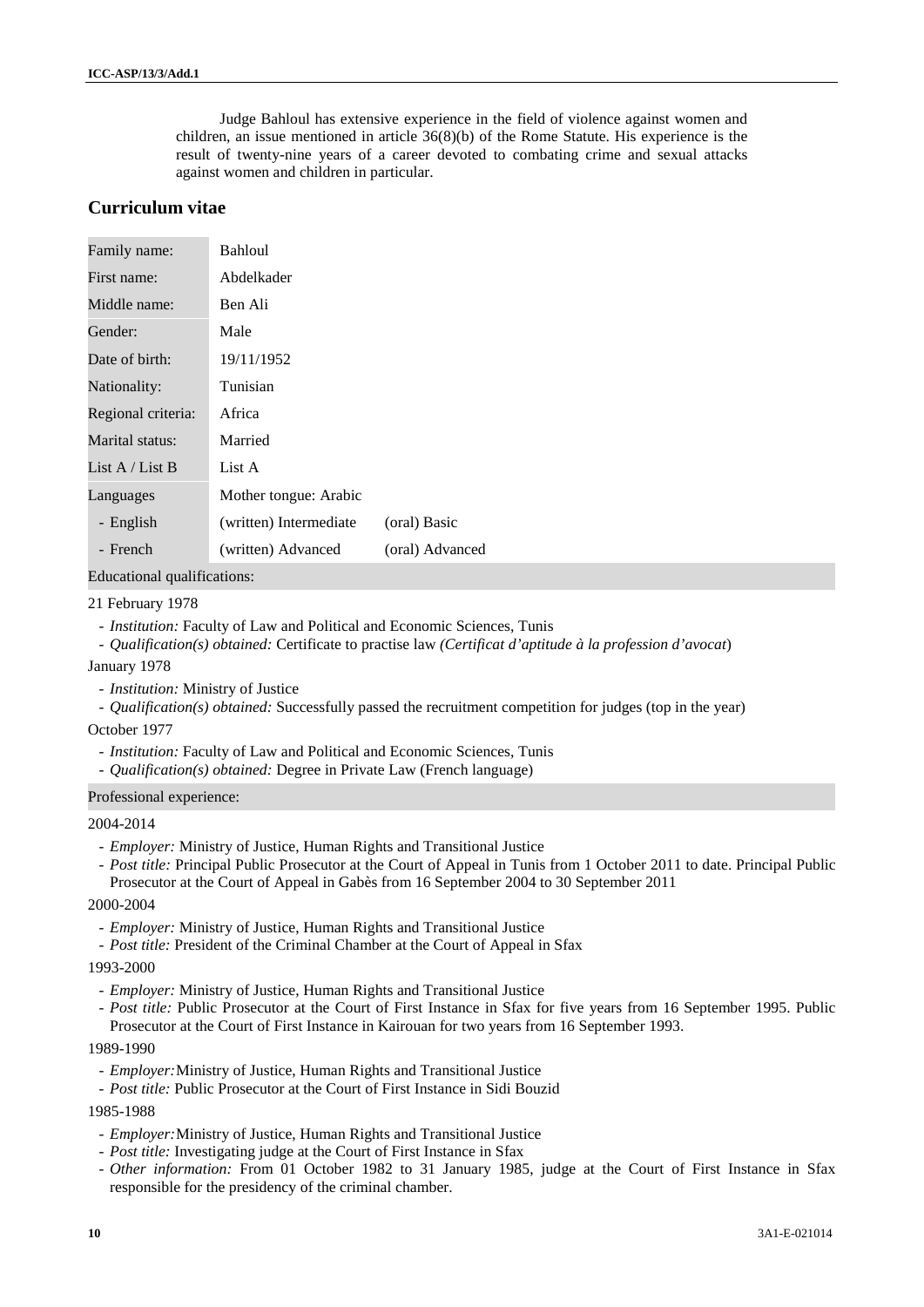Other professional activities:

- *Activity:* Teaching at the National College for the Judiciary in Tunis
- *Activity:* Dissertation supervisor
- *Activity:* Lecturing at the National College for the Judiciary

#### Most relevant publications

Comparative study of the European Convention on Extradition and the Arab Convention on the Suppression of Terrorism, Syracuse, June 2000

Most relevant seminars

Participated in the International Congress on the draft law against terrorism held in Tunis on 29 October 2013.

Participated in the seminar entitled "The Republic of Tunisia and the International Criminal Court" organised in Tunis from 18-19 October 2013 by the International Criminal Society.

Chaired a debate at the international congress organised in Tunis from 16-17 January 2013 by the Ministry of Justice and German institution IRZ on prisons in Tunisia.

Membership of professional associations and societies

Association of judges in Tunisia

Awards and honours

#### Personal interests

Special interest and extensive knowledge of international conventions on human rights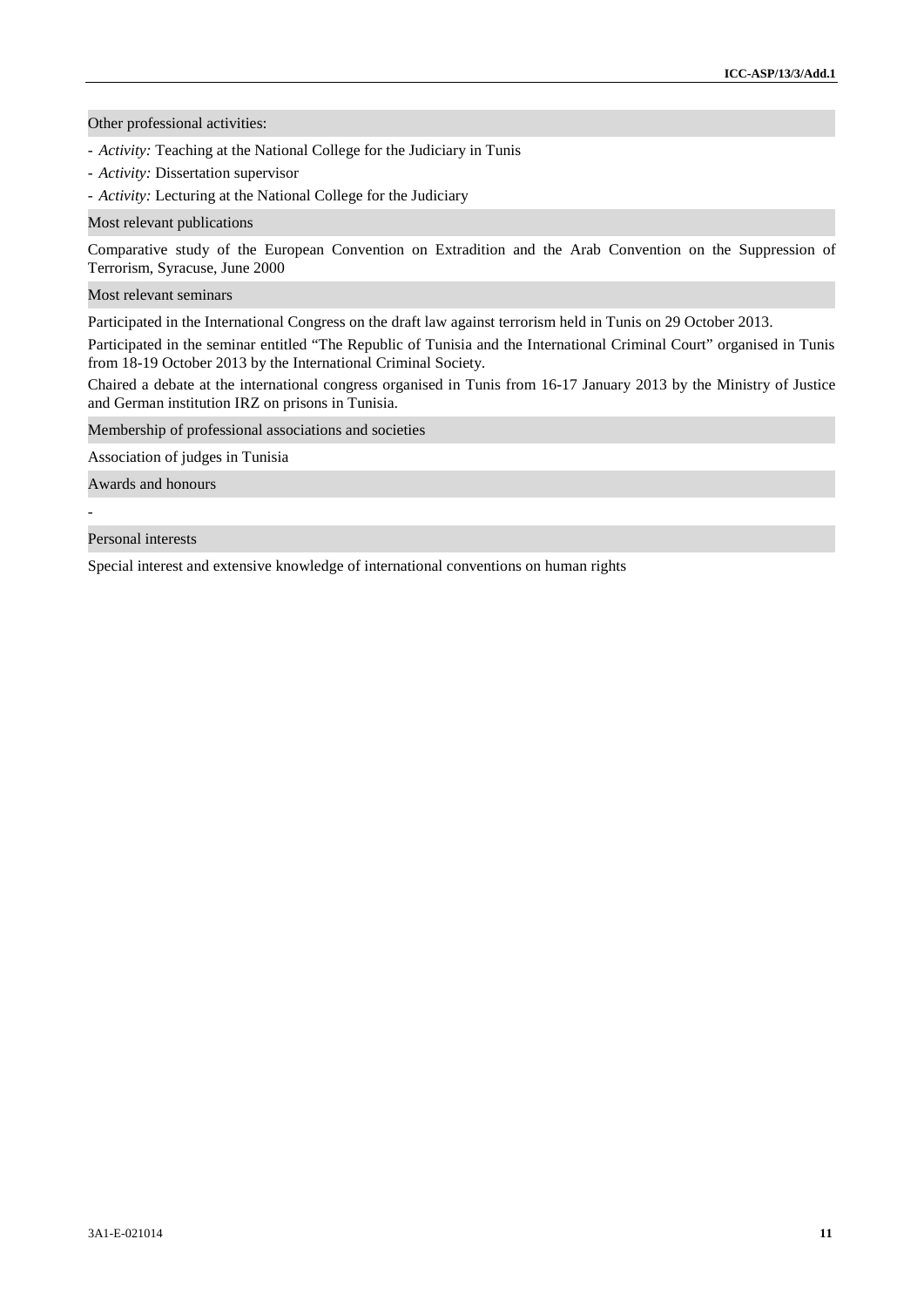# **3. BENNEH, Emmanuel Yaw (Ghana)**

[Original: English]

# **Note verbale**

The Permanent Mission of the Republic of Ghana to the United Nations presents its compliments to the Secretariat of the Assembly of States Parties of the International Criminal Court and with reference to the latter's note no. ICC-ASP/13/SP/06 dated 18 February 2014, has the honour to inform of the decision of the Government of Ghana to present the candidature of Mr. Emmanuel Yaw Benneh, as a judge of the International Crimninal Court at the elections to be held during the Assembly of States Parties to the Rome Statue, in New York from 8 to 17 December 2014.

A copy of the curriculum vitae of Mr. Emmanuel Benneh as well as a statement supporting his candiadture are also attached.

# **Statement of qualifications**

*Statement submitted in accordance with article 36 (4) (a) of the Rome Statute of the International Criminal Court and resolution ICC-ASP/3/Res.6.*

I am a Ghanaian national and have been nominated by the Government of Ghana. My nomination of judge to the International Criminal Court is in fulfillment of article 36, paragraph 3 (a) which requires that "Judges shall be chosen from among persons of high moral character, impartiality and integrity (and) who possess the qualifications required in their respective States for appointment to the highest judicial offices".

In addition, my nomination is in fulfillment of article 36, paragraph (b) (ii), which requires that candidates should have "established competence in relevant areas of international law such as international humanitarian law and the law of human rights, and extensive experience in a professional legal capacity which is of relevance to the work of the Court". I have an excellent knowledge of and speak English fluently.

In respect of my candidature which comes under the list B category, my work experience includes 23 years of teaching at the University of Ghana where I have been teaching various courses at the Faculty of Law ranging from Public International Law, International Humanitarian Law, International Human Rights Law, International Trade Law, International Investment Law, and Intellectual Property Law. I also teach the LL.M. course in International Humanitarian and Human Rights Law. Beyond the Faculty, I developed and pioneered the teaching of courses at the Masters level at the Legon Centre for International Affairs and Diplomacy (LECIAD) in Public International Law, Law of Diplomacy and International Institutions, United Nations Law, Legal and Policy Issues of Foreign Direct Investment, International Institutions, and International Humanitarian Law. I also pioneered the teaching of Public International Law, International Humanitarian Law, Law of Diplomacy and International Institutions and United Nations Law at the Masters level at the Ghana Armed Forces Command and Staff College (GAFCSC).

My work experience in the University of Ghana has extended beyond teaching to include supervision and examination of a considerable number of long essays and dissertations on Public International Law and the related subject areas at the Faculty of Law, LECIAD, GAFCSC and in the Master of Laws in Human Rights and Democratization in Africa (with University of Pretoria, South Africa).

I have also been a Visiting Lecturer at a number of institutions abroad, including Universities of Leiden, Northwestern, Nottingham and Pretoria. In particular, my visit to Leiden in 2004 gave me the opportunity to give lectures at the prestigious Grotius Centre for International Legal Studies of the University at Campus Den Haag, and the TMC Asser Institute for International Law at The Hague.

Within the scope of my professional activities as a teacher and a researcher, legal expert and consultant, I have been invited to participate in many conferences, seminars and workshops within and outside the country where I presented papers in my subject areas of interest ranging from Public International Law, International Investment Law, International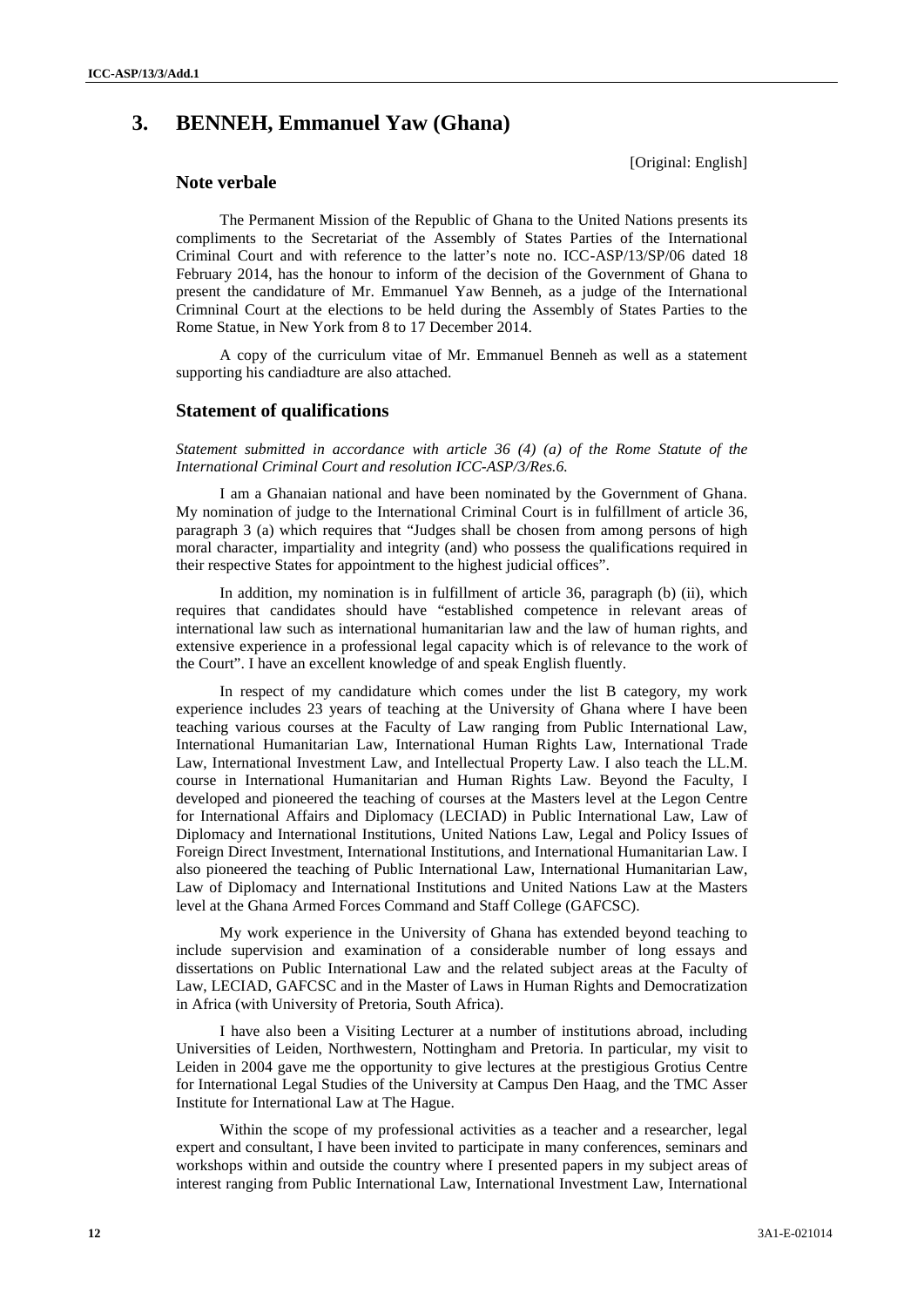Criminal Law and Migration Law. I have proceeded to publish some of these papers together with other articles in refereed journals and also made book-chapter contributions.

In addition, I have been contracted by the United Nations Institute for Training and Research (UNITAR) as a consultant to teach in Training Courses on Diplomatic Practices for Government Officers from both The Gambia and Eritrea. The courses I taught in the two countries included Introduction to Public International Law, International Trade Law, International Investment Law, Treaty Law and Recent Developments in International Law. I have also been contracted by the United Nations Conference on Trade and Development (UNCTAD) as a consultant to teach in the Intensive Training Sessions for Negotiators of International Investment Agreements at the University of Pretoria, South Africa. So also have I had the opportunity to deliver lectures on "Treaty Practice" and "Treaty Implications for Legislative Drafters" in the Guest Lecture Series organized by the Commonwealth Secretariat and the Government of Ghana, and in the Judicial Training Institute's Maritime Law Seminar for Judges of the Superior Courts of Judicature in Ghana. In 2012, I was appointed as Member of the Commonwealth Secretariat Ad Hoc Group of Experts on the Secretariat's Revised Investment Guide for developing countries which aims primarily at integrating the concept of sustainable development into International Investment Agreements. This appointment was in recognition of the research and scholarly contribution I have made in the area of Public International Law in general, and International Investment Law, in particular.

Regarding my other engagements, I can mention, among others, serving as a Member of the Editorial Board and Chairman of the Editorial Committee of the University of Ghana Law Journal, a Member of the Board of the LECIA Journal of International Affairs, an Editor of the prestigious Journal of the African Society of International and Comparative Law as well as the Rapporteur of the Society's *Restatement of the Principles of International Law in Africa*. Conceived along the lines of the Restatement of Foreign Relations Law of the United States adopted by the American Law Institute and which the United States Government relies on as a guide to foreign policy, the African Restatement sought to introduce coherence in the conduct of foreign policy and relations on the African continent. The First Restatement which I authored titled *Review of the Law on Nonintervention* and its accompanying *Rules Constructed from the State Practice of African States regarding Non-Intervention* was published in the Society's Journal in 1995 and has since become reference material for researchers worldwide in this area of Public International Law.

I have also carried out a number of public service activities including serving as member, Ghana's delegation to the  $38<sup>th</sup>$  Asian-African Legal Consultative Committee Meeting, Accra, March 1999. In 2005, I was nominated by the Government of Ghana to serve as a judge of the Khmer Rouge International Criminal Tribunal.

My list of publications includes an article appearing in the University of Ghana Law Journal, Volume XX11, (2002-2004) titled *Sovereign Immunity and International Crimes*. This article which provides a comprehensive analytical overview of the legal position in International Law of Heads of States and Governments in cases of crimes of International Law has been acknowledged by the community of legal scholars, legal practitioners, writers, researchers and students of International Law.

Through my other published works, I have sought also to offer thought-provoking analysis of current problems in Public International Law and other areas of the law.

All in all, I believe I have made an outstanding contribution to the dissemination of Public International Law through my research and scholarly works, and my teaching at the Faculty of Law, the Legon Centre for International Affairs and Diplomacy, and the Ghana Armed Forces Command and Staff College. These, together with my professional activities and other contributions stand me in good stead for the position of a Judge at the International Criminal Court.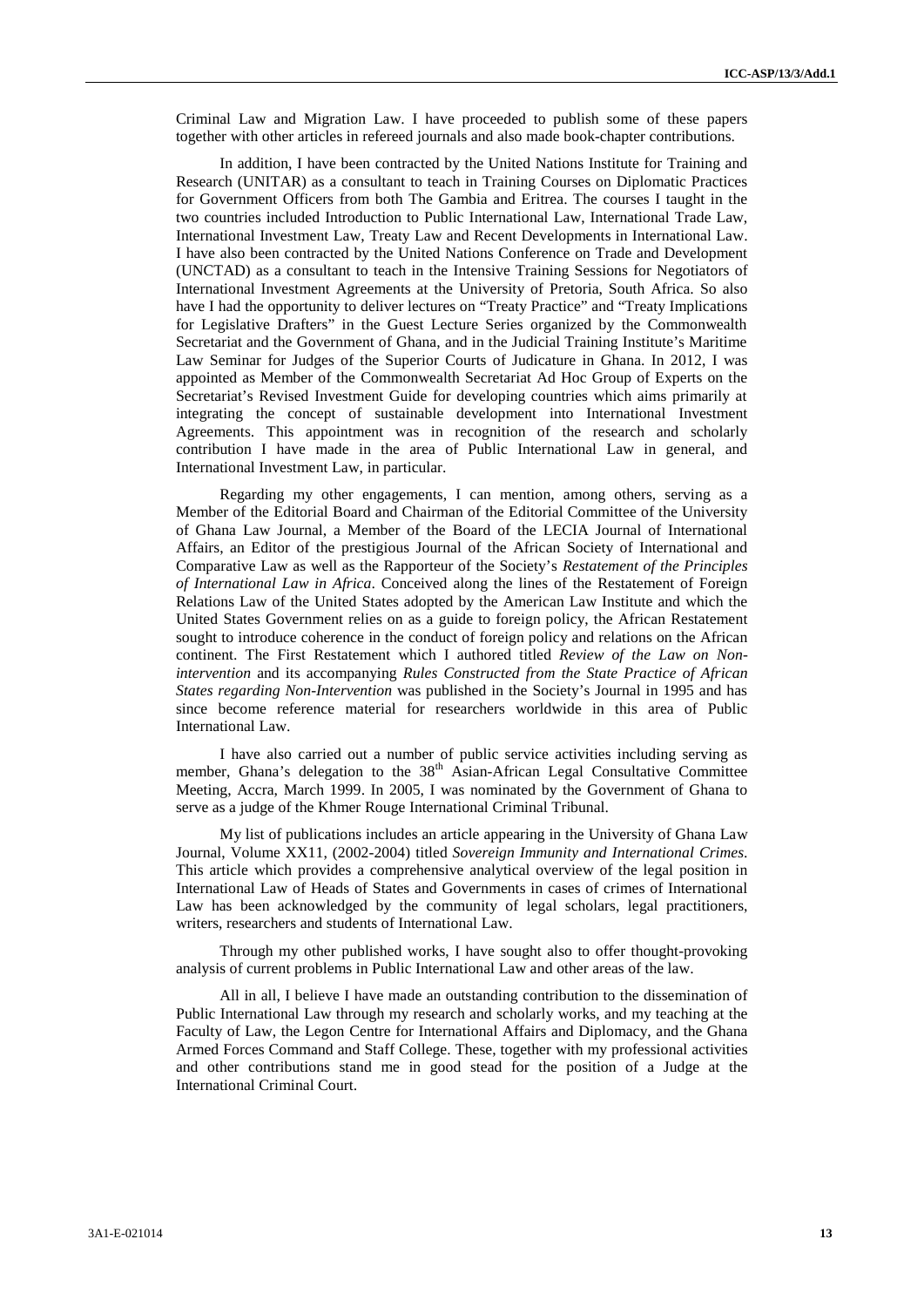# **Curriculum vitae**

| Family name:       | <b>Benneh</b>       |                 |
|--------------------|---------------------|-----------------|
| First name:        | Emmanuel            |                 |
| Middle name:       | Yaw                 |                 |
| Gender:            | Male                |                 |
| Date of birth:     | 30 April 1954       |                 |
| Nationality:       | Ghanaian            |                 |
| Regional criteria: | Africa              |                 |
| Marital status:    | Single              |                 |
| List A / List B    | List B              |                 |
| Languages          | Mother Tongue: Akan |                 |
| - English          | (written) Advanced  | (oral) Advanced |
| - French           | (written) Basic     | (oral) Basic    |

Educational qualifications:

## October 1980 - July 1988

- *Institution:* University Of Cambridge
- *Qualification(s) obtained:* M.Litt

## October 1979 - June 1980

- *Institution:* University Of Cambridge
- *Qualification(s) obtained:* Ll.M.L
- October 1977 September 1978
- *Institution:* University Of Leiden
- *Qualification(s) obtained:* Postgraduate Certificate

## October 1973 - June 1976

- *Institution:* University Of Ghana

- *Qualification(s) obtained:* Ll.B.

# Professional experience:

#### October 1990

- *Employer:* University Of Ghana
- *Post title:* Lecturer, Senior Lecturer
- 1990 to date:
- Lecturer/Senior Lecturer, Faculty of Law, University of Ghana, in Public International Law, International Humanitarian Law, International Human Rights Law, International Investment Law, Intellectual Property Law

1990 - 2009:

- Lecturer, Supervisor and Examiner, Legon Centre for International Affairs and Diplomacy (LECIAD), University of Ghana, Legon, in Public International Law, Law of Diplomacy and International Institutions, United Nations Law, International Institutions, Legal and Policy Issues of Foreign Direct Investment, International Humanitarian Law. 2000-2009:
- Lecturer, Ghana Armed Forces Command and Staff College in International Law, UN Law, International Humanitarian Law and Law of Diplomacy and International Institutions. I pioneered the teaching of all these coursed at the College.

October 1985 - April1986:

- *Employer:* Commonwealth Secretariat, UK
- *Post title:* Legal Officer

Other professional activities:

### 1990 to date:

<sup>-</sup> *Activity:* .Member, Editorial Board of the University of Ghana Law Journal,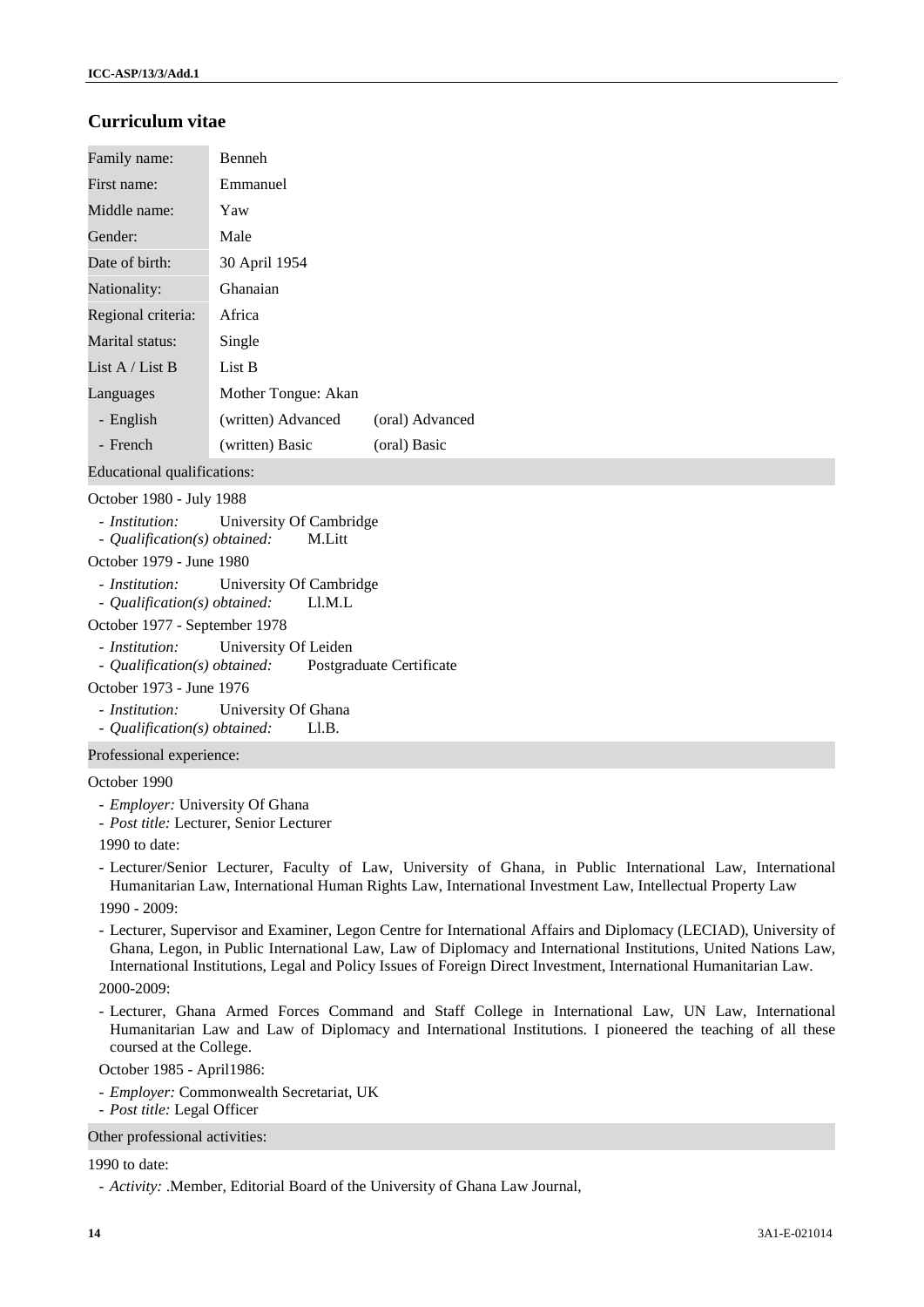## 2003-2010:

- *Activity:* .Chairperson and General Editor, University of Ghana Law Journal, 2003-2010 2003-2009:

- *Activity:* .Member, Editorial Committee of the LECIA Journal of International Affairs

1994-2000:

- *Activity:* Member, Editorial Committee of the Journal of the African Society of International and Comparative Law 1994-2000:

- *Activity:* Rapporteur, African Society of International and Comparative Law's Restatement of the Principles of International Law in Africa, Conceived along the lines of the Restatement of Foreign Relations Law of the United States adopted by the American Law Institute and which the United States Government relies on as a guide to foreign policy, the African Restatement sought to introduce coherence in the conduct of foreign policy and relations on the African continent. The First Restatement which I authored titled Review of the Law on Non-intervention and its accompanying Rules Constructed from the State Practice of African States regarding Non-Intervention was published in the Society's Journal in its and has since become reference material for researchers worldwide in this area of Public International Law.

#### June 2012

- *Activity:* Member, Commonwealth Secretariat Ad Hoc Group of Experts which peer-reviewed the handbook entitled: Integrating Sustainable Development into International Investment Agreements: A Guide for Developing Countries which was published by the Secretariat in 2013. The Guide aims to help developing countries to design International Investment Agreements (IIAs) that support their development needs by integrating into these IIAs the concept of sustainable development. It is designed also to be a useful reference for policy-makers, legal experts, legal researchers and civil society groups with a stake in the effects of IIAs on development. The Forward to the Guide acknowledged that the Guide was "subjected to a rigorous peer review process comprising renowned experts in the field to ensure that it meets international standards". My appointment as a Member of the Group was in recognition of the research and scholarly contribution I have made in the area of International Investment Law.

#### Most relevant publications

#### *Publications*

### *A. Articles*

- 1. Unilateral Economic Pressure and the Question of the United Nations Definition of Aggression, University of Ghana Law Journal. (1988-90) pp. 72-93.
- 2. Stability of Mineral Rights under Ghanaian Law (with Fui S. Tsikata), Proceedings of the Third Annual Conference of the African Society of International and Comparative Law, (1991), pp. 170-180.
- 3. Economic Coercion and the New International Economic Order Reconsidered, Proceedings of the Fourth Annual Conference of the in African Society of International and Comparative Law, (1992), pp. 220-239.
- 4. The United Nations and Economic Sanctions Towards a New World Order? Proceedings of the Fifth Annual Conference of the African Society of International and Comparative Law, (1993), pp. 241-257.
- 5. Economic Coercion, the Non-Intervention Principle and the Nicaragua Case, The African Journal of International and Comparative Law, Vol. 6 (1994), pp.235-252.
- 6. Economic Sanctions in the Lockerbie Affair: A Note on the Case Concerning Questions of Interpretation and Application of the 1971 Montreal Convention, Legon Centre of International Affairs BULLETIN, Vol.3 No.1 March 1995, pp. 19-26.
- 7. Review of the Law on Non-Intervention, The African Journal of International and Comparative Law, Vol. 7 (1995) pp.139-157.
- 8. Comments On External Loan Agreements, International Business Transactions and the Treaty-Making Power Under the Fourth Republican Constitution of Ghana, Vol. XX University of Ghana Law Journal pp. 78-91.
- 9. The Right to Trade in Classical International Law: From Grotius to Vattel, Vol. 1 Legon Journal of International Affairs, December 2004, pp. 160-178.
- 10. International Law, Sovereign Rights and Foreign Direct Investment: Directions from the Jurisprudence of International Arbitral Tribunals Vol. XX1, University of Ghana Law Journal., (2000-2002), pp. 1- 90.
- 11. Sovereign Immunity and International Crimes, Vol. XX11, University of Ghana Law Journal, (2002-2004), pp. 112-160.
- 12. Developing the Rule of Law Among Nations: A Challenge to the United Nations, Vol. XXV, University of Ghana Law Journal, (2011-2012) pp. 152-197
- 13. The Sources of Public International Law and their Applicability to the Domestic Law of Ghana, Vol. XXV1, University of Ghana Law Journal, (2013).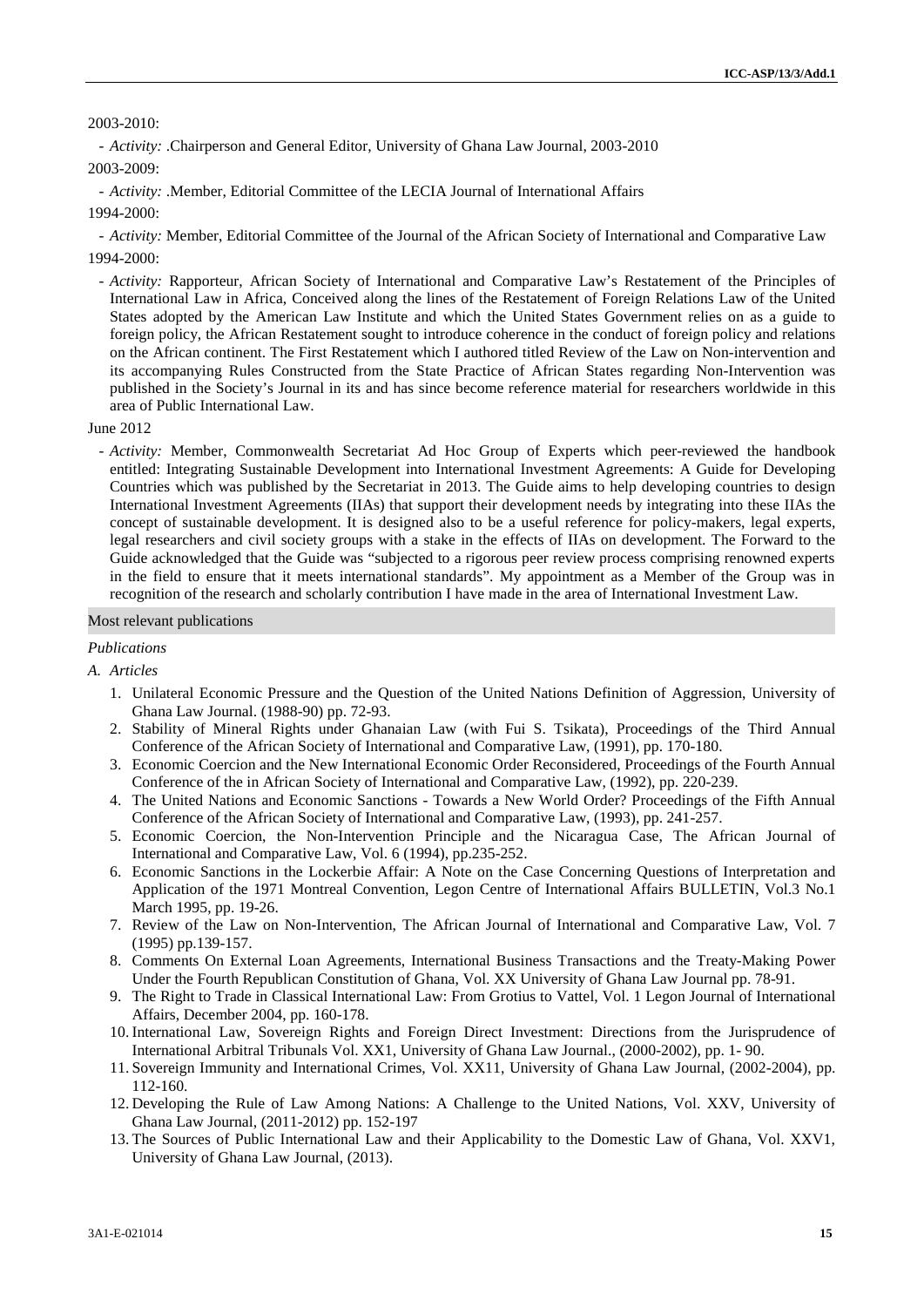# *B. Short Articles*

- 14. Rules Constructed from the State Practice of African States Regarding Non- Intervention, The African Journal of International and Comparative Law, Vol. 7 (1995), pp.184-87.
- 15. New Directions in International Copyright and Neighbouring Rights, Ghana Quarterly Law Journal, (1998) Vol. 2 pp.17-19
- 16. Exploratory Comment on Economic Self-Determination in a Changing World, Africa Legal Aid Quarterly, April-June 1998.

## *C. Book Chapters*

- 17. Statehood, Territory and Recognition in International Law: Their Inter-relationships, Quashigah and Okafor (eds.), Legitimate Governance in Africa, 1999 Kluwer Law International, pp. 375-401.
- 18. The Role of International Organizations and Donors in Complementing Ghana's Integration Agenda in West Africa: Issues and Challenges in Ghana in Search of Regional Integration Agenda, Friedrich-Ebert-Stiftung, Ghana, (2009), Chapter10, pp. 175-197
- 19. The International Legal Regime of Migration and the Migration Policies of ECOWAS and Receiving—States, in Takyiwa Manuh, At Home in the World?: International Migration and Development in Contemporary Ghana and West Africa, 2004, pp. 78-102.

## *D. Technical Report*

20. Legal and Institutional Dimensions of Migration in Ghana, (with Takyiwaa Manuh et al), University of Ghana Centre for Migration Studies, Migration Studies Technical Paper Series, 2010, pp.1-90

# *Awaiting publication*

- *A. Readers of the University of Ghana*
	- 1. "Legal and Policy Frameworks of Migration in Ghana: A Critical Review", article submitted to the Centre for Migration Studies;
	- 2. "ECOWAS' Threat of Use of 'Legitimate Force' in Cote d'Ivoire: Revisiting the International Law Governing Recourse to Force", article submitted to the Faculty of Law.

# *B Book Project*

- 1. 'International Law, Sovereign Rights and Foreign Direct Investment: Directions from the Jurisprudence of International Arbitral Tribunals", published long article being reviewed for publication as a book.
- 2. "Facilitation of Intra Regional Labour Migration in the ECOWAS Region", research project to be published by self and Mariama Awumbila, and John Teye of the Centre of Migration Studies.

## C. Other Papers under Review for Publication

- 1. Humanitarian Intervention and the Constitutive Act of the African Union: Looking Back to See Ahead
- 2. The Legal Framework of Foreign Direct Investment in Ghana.

### Most relevant seminars

### *Conferences and seminars attended*

1. International Law Seminar, United Nations Office, Geneva, 10-28 May 1982;

### *Awarded a Certificate of Participation*

2. Fourteenth Study Session, International Institute of Human Rights, Strasbourg, France, 4-29 July 1983.

# *Awarded a Certificate of Participation*

3. 11th Session of the International Training Centre for University Human Rights Teaching, 4 July-12 August 1983, Strasbourg, France. Programme designed to prepare for specialized teaching in the international and comparative law of human rights.

### *Awarded a Certificate of Participation by the International Institute of Human Rights*

- 4. Third Annual Conference of the African Society of International and Comparative Law, on the theme: "Constitutionalism and Human Rights Law in Africa", Arusha, Tanzania, 2-5 April, 1991, Presented a Paper Titled: Stability of Mineral Rights Under Ghanaian Law, Published in Edited Proceedings of the Third Annual Conference of the African Society of International and Comparative Law, April 1991, pp. 170-180;
- 5. Fourth Annual Conference of the African Society of International and Comparative Law, on the theme: "The Theory and Practice of Self-Determiation in the African Context: Legitimacy, the State and the Political Order", Dakar, Senegal, April 1992, Presented a Paper Titled: Economic Coercion and the New International Economic Order, Published in Edited Proceedings of the Fourth Annual Conference of the African Society of International and Comparative Law, April 1992, pp. 220-239;
- 6. Fifth Annual Conference of the African Society of International and Comparative Law, Accra, Ghana, 20-24 September 1993, Presented a Paper Titled: The United Nations and Economic Sanctions: Towards a New World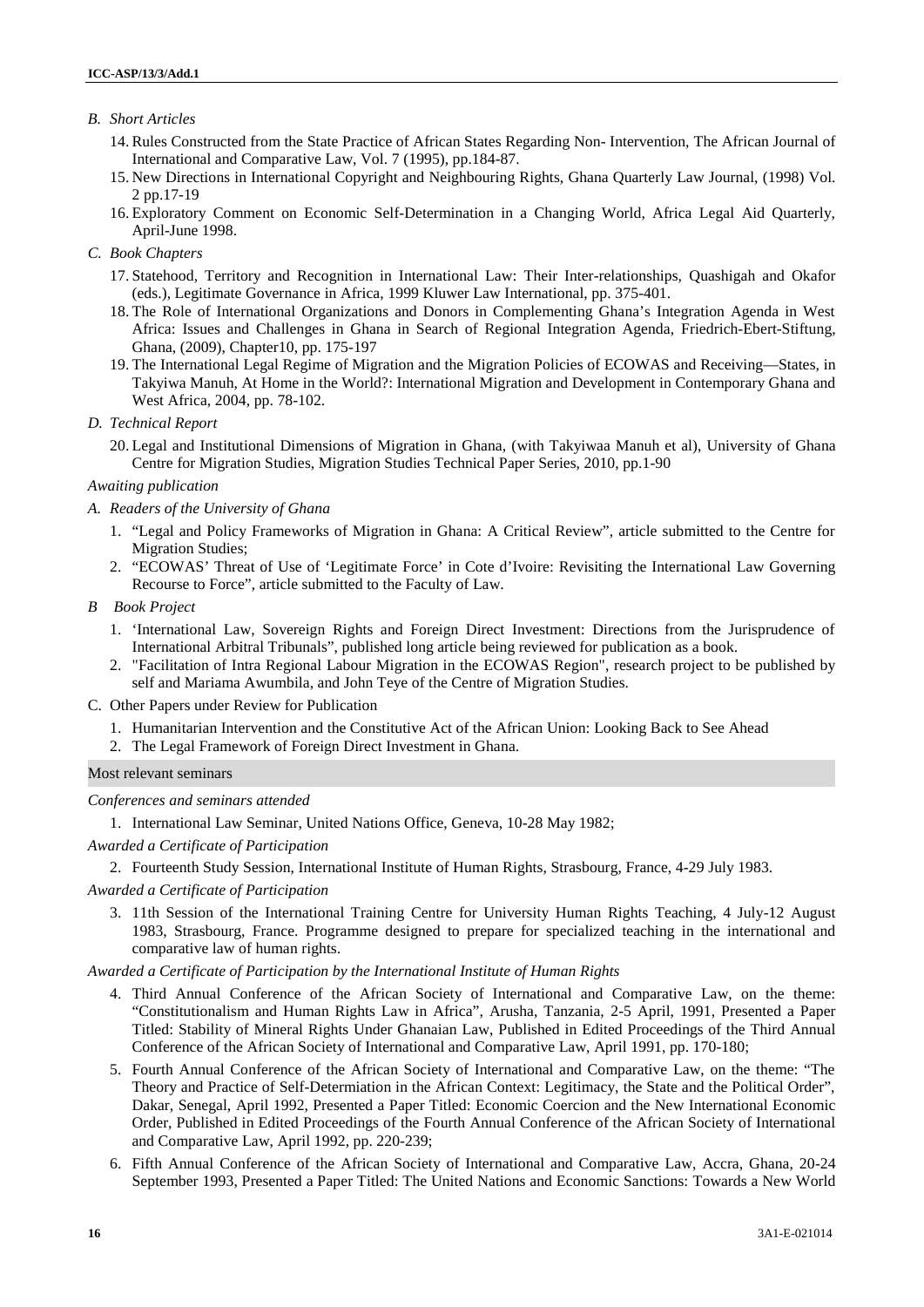Order, Published in Edited Proceedings of the Fifth Annual Conference of the African Society of International and Comparative Law., September 1993, pp.241-257;

- 7. Sixth, Annual Conference of the African Society of International and Comparative Law, Kampala, Uganda;
- 8. Seventh, Annual Conference of the African Society of International and Comparative Law, Johannesburg, South Africa;
- 9. Eighth Annual Conference of the African Society of International and Comparative , Law, on the theme "Regional Integration": Cairo, Egypt, 2-5 September, 1996; chaired sessions of the Conference; and
- 10. Ninth Annual Conference of the African Society of International and Comparative Law, Cote d' Ivoire.
- 11. UN/UNITAR Fellowship Programme in International Law, The Hague, 4 July-12 August 1994.

*Awarded a Certificate of Participation.*

- 12. World Intellectual Property Organisation (WIPO) Regional Seminar on the Teaching and Research in Intellectual Property Law, Cairo, Egypt, December 1996,
- 13. World Intellectual Property Organisation (WIPO) Regional Seminar on the Teaching and Research in Intellectual Property Law, Abuja, Nigeria, 7-11 September 1998,
- 14. World Intellectual Property Organisation (WIPO) Regional Seminar on the Benefits of the Intellectual Property System for Universities, University Researchers and Research and Development Organisations, sponsored by the WIPO and the Tanzanian Ministry of Science, Technology and Higher Education, Dar-es-Salem, Tanzania, 20- 22 June 2000.
- 15. Salzburg Seminar on the theme: "Transnational Perspectives on Intellectual Property and Communications Law", Salzburg, Austria, 2-9 August 2000: Participated in discussions on these topics: The Future of the Internet; Internet Governance and New Institutions; Internet and Communication Regulations; Internet Self- Regulation: Government and Private Sector Interface; Internet and Telecommunications Development; Legal Aspects of Privacy, Pornography and Security; Competition Law and Policy; Policy-Making and the Internet: Social and Political Influences; and Harmonization of Patent, Copyright, Trademark and Trade Secret Laws. Presented a Paper on the topic: National Interest and the Internet-The Digital Divide and African States
- 16. Geneva Academy of International Humanitarian Law and Human Rights, Advanced Training Course in International Humanitarian Law for University Teachers, organized by the Geneva Academy and the International Committee of the Red Cross (ICRC), Geneva, Switzerland, September 2008.

*Awarded a Certificate of Participation.*

17. Centre for Human Rights, University of Pretoria, Seminar on Human Rights, 7-13 2008

Membership of professional associations and societies

- 1. African Society of International and Comparative Law.
- 2. Ghana Bar Association.
- 3. Honorary Member, Ghana Science Association
- 4. Member, Institute of International Negotiations

# Awards and honours

2010: Awarded Best Teacher for the Humanities, University of Ghana, 2009: The Citation read, inter alia: "Your mastery of the subjects you teach, your delivery and elucidation, have endeared you to your students, who have described you as a passionate teacher who is always available for consultation by students" and stated that the Award was conferred on me in recognition of my "contribution to "promoting the University of Ghana as a place of learning and excellence".

*In addition I have been bestowed the following visiting scholarships:*

- 1. University of Leiden, Holland, September-December 1991; Study visit to the Faculty of Law under the Legon/Leiden Co-operation Agreement. Purpose was for research collaboration and curriculum development
- 2. University of Leiden, Holland, September-December 1996; Study visit to the Faculty of Law under the Legon/Leiden Co-operation Agreement Purpose was for research collaboration and curriculum development
- 3. University of Leiden, Holland, July-September 1998; Study visit to the Faculty of Law under the Legon/Leiden Co-operation Agreement. Updated teaching materials and researched into contemporary problems of International Law.
- 4. University of Leiden, Holland, 17 January-28 February 2004; Study visit to the Faculty of Law under the Legon/Leiden Co-operation Agreement. Purpose was for research collaboration and curriculum development; Gave lectures at the Grotius Centre for International Legal Studies of the University of Leiden at Campus Den Haag; and completed a 90-page article titled: International Law, Sovereign Rights and Foreign Direct Investment: Directions from the Jurisprudence of International Arbitral Tribunals which was published in the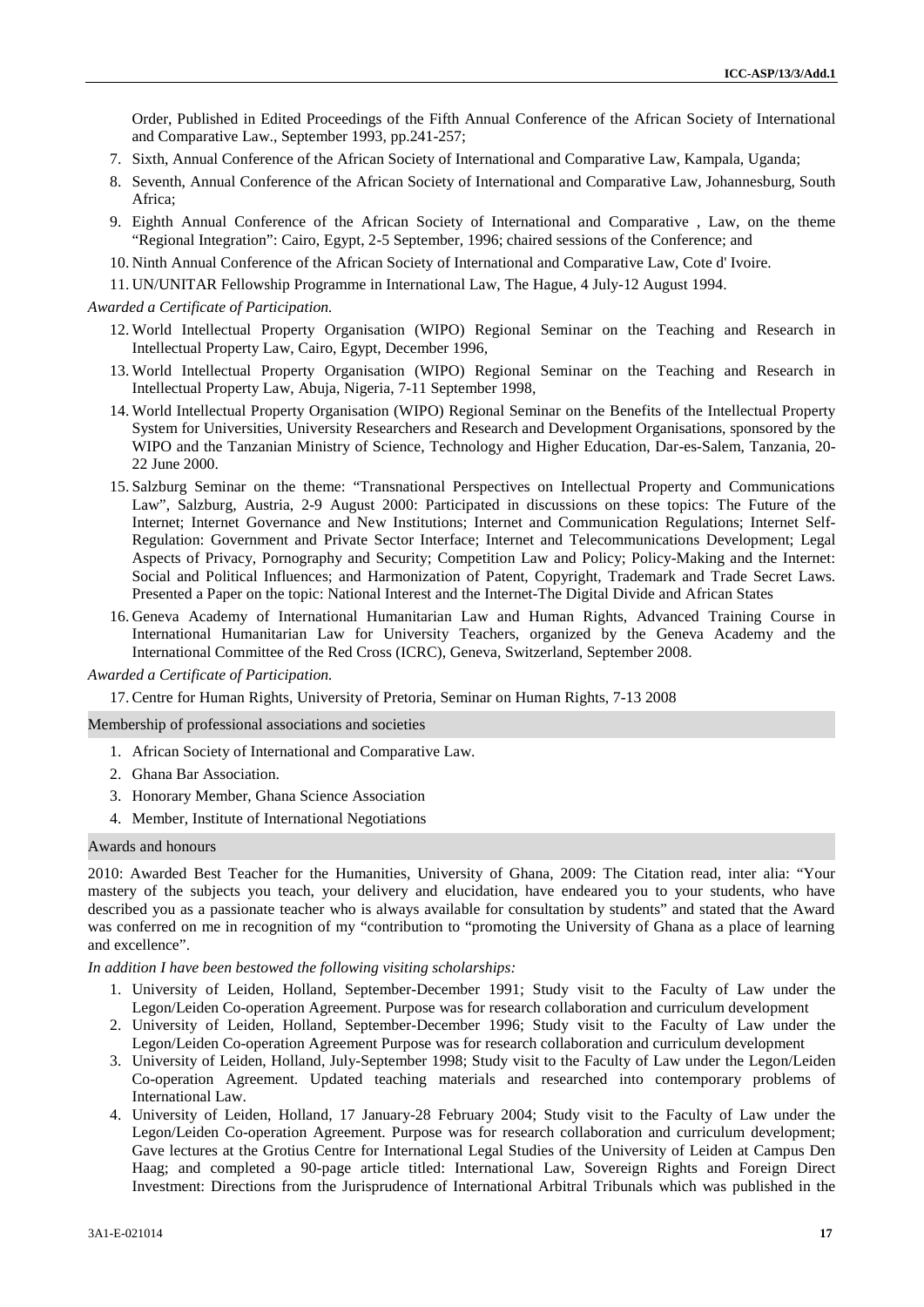University of Ghana Law Journal, Volume XX1, 2001-2002, p.1-90.

- 5. Queen Mary College, London, October 1991; Study visit funded by the World Intellectual Property Organisation (WIPO) to develop the curriculum for the teaching of Intellectual Property Law at the Faculty of Law, Legon
- 6. International Visitor Program of the United States .Information. Agency, March-April 1997. An Intellectual Property study tour of the United States funded by the United Stares Government and designed to examine the impact of the internet on Intellectual Property Rights and update my teaching of Intellectual Property Law at the Faculty of Law, as well as advising the Government of Ghana on proposed changes and amendments to Intellectual Property laws.

*Awarded a certificate of participation:*

- 7. Nottingham University, U.K., March 2000; British Council Grant under the Human Rights Link Programme. Research collaboration and curriculum development . Also consulted with Nottingham Faculty on United Kingdom practice and experience on labour rights issues.
- 8. Nottingham University, U.K., March 2001; British Council Grant under the Human Rights Link Programme. Researched into the domestic application of the international obligations Ghana has assumed under various international human rights instruments. The result of the research was to assist the Faculty of Law at Legon in advising the Government of Ghana.
- 9. Nottingham University, U.K, 17-24 November 2002; British Council Grant under the International Law of Sustainable Development Link Programme. Collected data and other teaching materials on intellectual property aspects of biodiversity for use by students taking courses in both Intellectual Property Law and Environmental Law at the Faculty of Law of the University of Ghana.
- 10. Northwestern University, Chicago, U.S.A, June 2001; Updated teaching materials and researched into the law governing the use of force and intervention in contemporary International Law. Also updated teaching materials on Public International Law-

#### Personal interests

Reading, rendering humanitarian assistance

## Other relevant facts

In respect of my candidature which comes under the List B category, my work experience includes 23 years of teaching at the University of Ghana where I have been teaching various courses at the Faculty of Law ranging from Public International Law, International Humanitarian Law, International Human Rights Law, International Trade Law, International Investment Law, and Intellectual Property Law. I also teach the LL.M. course in International Humanitarian and Human Rights Law. Beyond the Faculty, I developed and pioneered the teaching of courses at the Masters level at the Legon Centre for International Affairs and Diplomacy (LECIAD) in Public International Law, Law of Diplomacy and International Institutions, United Nations Law, Legal and Policy Issues of Foreign Direct Investment, International Institutions, and International Humanitarian Law. I also pioneered the teaching of Public International Law, International Humanitarian Law, Law of Diplomacy and International Institutions and United Nations Law at the Masters level at the Ghana Armed Forces Command and Staff College (GAFCSC).

My work experience in the University of Ghana has extended beyond teaching to include supervision and examination of a considerable number of long essays and dissertations on Public International Law and the related subject areas at the Faculty of Law, LECIAD, GAFCSC and in the Master of Laws in Human Rights and Democratization in Africa (with University of Pretoria, South Africa).

I have also been a Visiting Lecturer at a number of institutions abroad, including Universities of Leiden, Northwestern, Nottingham and Pretoria. In particular, my visit to Leiden in 2004 gave me the opportunity to give lectures at the prestigious Grotius Centre for International Legal Studies of the University at Campus Den Haag, and the TMC Asser Institute for International Law at The Hague.

Within the scope of my professional activities as a teacher and a researcher, legal expert and consultant, I have been invited to participate in many conferences, seminars and workshops within and outside the country where I presented papers in my subject areas of interest ranging from Public International Law, International Investment Law, International Criminal Law and Migration Law. I have proceeded to publish some of these papers together with other articles in refereed journals and also made book-chapter contributions.

In addition, I have been contracted by the United Nations Institute for Training and Research (UNITAR) as a consultant to teach in Training Courses on Diplomatic Practices for Government Officers from both The Gambia and Eritrea. The courses I taught in the two countries included Introduction to Public International Law, International Trade Law, International Investment Law, Treaty Law and Recent Developments in International Law. I have also been contracted by the United Nations Conference on Trade and Development (UNCTAD) as a consultant to teach in the Intensive Training Sessions for Negotiators of International Investment Agreements at the University of Pretoria, South Africa. So also have I had the opportunity to deliver lectures on "Treaty Practice" and "Treaty Implications for Legislative Drafters" in the Guest Lecture Series organized by the Commonwealth Secretariat and the Government of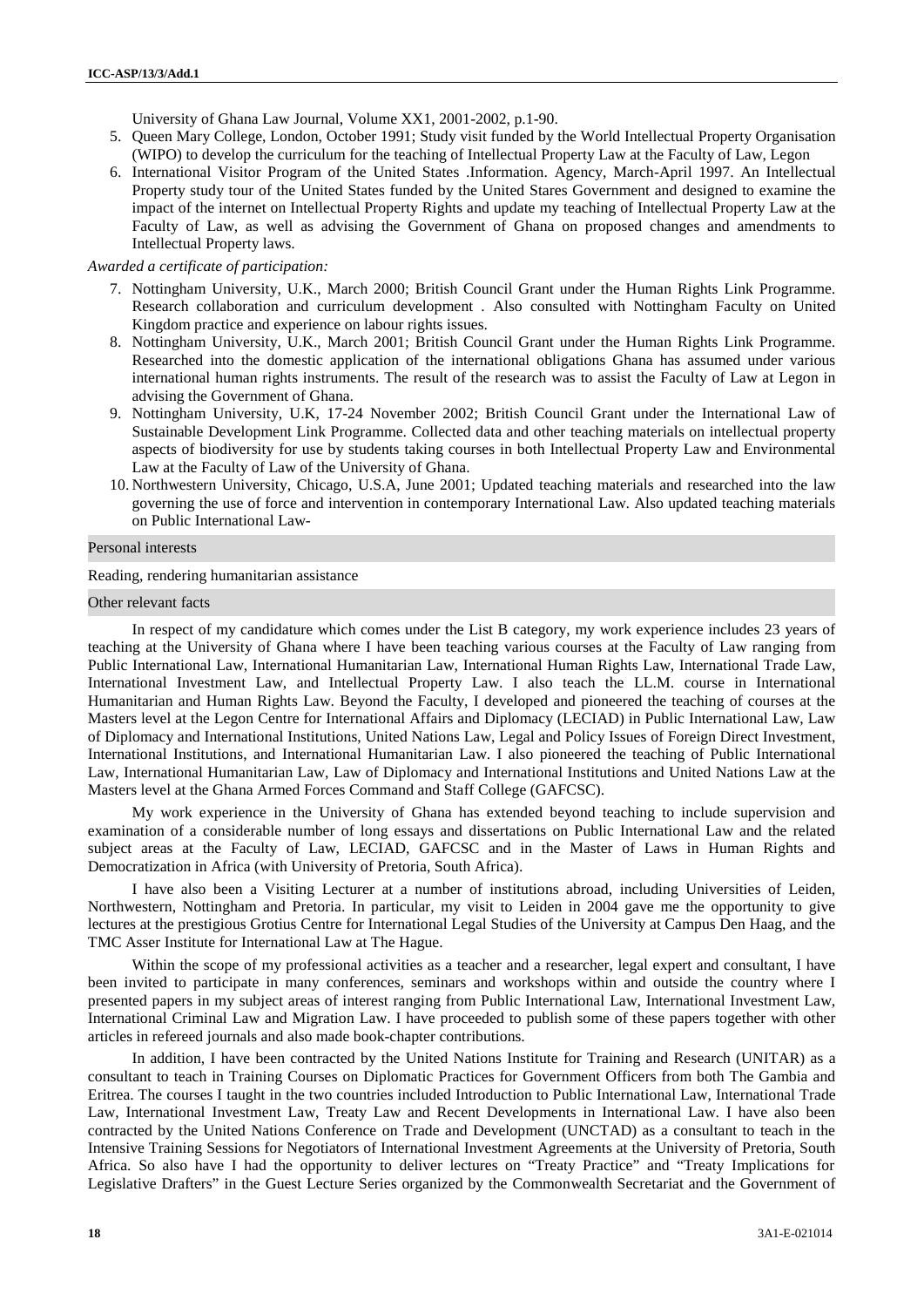Ghana, and in the Judicial Training Institute's Maritime Law Seminar for Judges of the Superior Courts of Judicature in Ghana. In 2012, I was appointed as Member of the Commonwealth Secretariat Ad Hoc Group of Experts on the Secretariat's Revised Investment Guide for developing countries which aims primarily at integrating the concept of sustainable development into International Investment Agreements. This appointment was in recognition of the research and scholarly contribution I have made in the area of Public International Law in general, and International Investment Law, in particular.

Regarding my other engagements, I can mention, among others, serving as a Member of the Editorial Board and Chairman of the Editorial Committee of the University of Ghana Law Journal, a Member of the Board of the LECIA Journal of International Affairs, an Editor of the prestigious Journal of the African Society of International and Comparative Law as well as the Rapporteur of the Society's Restatement of the Principles of International Law in Africa. Conceived along the lines of the Restatement of Foreign Relations Law of the United States adopted by the American Law Institute and which the United States Government relies on as a guide to foreign policy, the African Restatement sought to introduce coherence in the conduct of foreign policy and relations on the African continent. The First Restatement which I authored titled Review of the Law on Non-intervention and its accompanying Rules Constructed from the State Practice of African States regarding Non-Intervention was published in the Society's Journal in 1995 and has since become reference material for researchers worldwide in this area of Public International Law.

I have also carried out a number of public service activities including serving as Member, Ghana's Delegation to the 38th Asian-African Legal Consultative Committee Meeting, Accra, March 1999. In 2005, I was nominated by the Government of Ghana to serve as a judge of the Khmer Rouge International Criminal Tribunal.

My list of publications includes an article appearing in the University of Ghana Law Journal, Volume XX11, (2002-2004) titled Sovereign Immunity and International Crimes. This article which provides a comprehensive analytical overview of the legal position in International Law of Heads of States and Governments in cases of crimes of International Law has been acknowledged by the community of legal scholars, legal practitioners, writers, researchers and students of International Law.

Through my other published works, I have sought also to offer thought-provoking analysis of current problems in Public International Law and other areas of the law.

All in all, I believe I have made an outstanding contribution to the dissemination of Public International Law through my research and scholarly works, and my teaching at the Faculty of Law, the Legon Centre for International Affairs and Diplomacy, and the Ghana Armed Forces Command and Staff College. These, together with my professional activities and other contributions stand me in good stead for the position of a Judge at the International Criminal Court.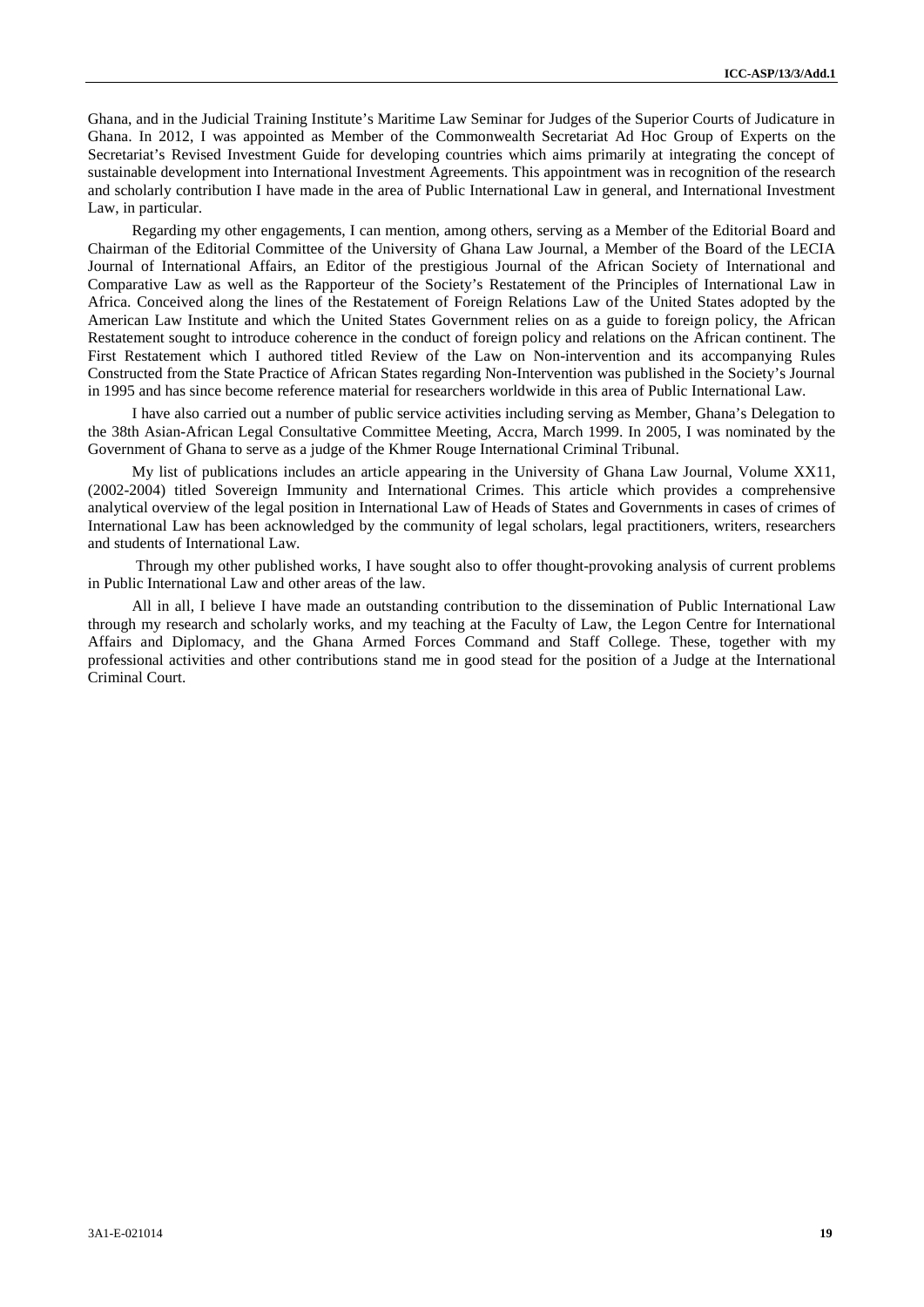# **4. BIRMONTIENĖ, Toma (Lithuania)**

[Original: English]

# **Note verbale**

The Embassy of the Republic of Lithuania to the Kingdom of the Netherlands presents its compliments to the Secretariat of the Assembly of States Parties to the Rome Statute of the International Criminal Court and, with reference to the latter's note No. ICC-ASP/13/SP/06, has the honour to inform that the Government of the Republic of Lithuania has decided to nominate Professor Toma Birmontien, a Lithuanian national, as a candidate for judge of the International Criminal Court at the election to be held at the thirteenth session of the Assembly of States Parties, scheduled to take place from 8 to 17 December 2014.

Professor Toma Birmontienė, a former judge of the Constitutional Court of the Republic of Lithuania, has been nominated according to the procedure provided for by paragraph 4(a)(ii) of article 36 of the Rome Statute. The candidate stands for election under the list B for the purposes of article 36, paragraph 5 of the Rome Statute.

A statement in accordance with article 36(4)(a) of the Rome Statute as well as a curriculum vitae of the candidate are attached to this note.

## **Statement of qualifications**

*This statement of qualifications is submitted by the Government of the Republic of Lithuania in accordance with article 36 of the Rome Statute in relation to the procedure for the election of judges to the International Criminal Court.*

The Government of the Republic of Lithuania has decided to nominate Ms. Toma Birmontien, professor and a former justice of the Constitutional Court of the Republic of Lithuania, for election as a judge of the International Criminal Court in the election that will take place during the thirteenth session of the Assembly of States Parties, scheduled to be held at United Nations Headquarters, New York, from 8 to 17 December 2014*.*

Professor Birmontien, whose curriculum vitae in English is attached hereto, is nominated under the terms of paragraph  $4(a)(i)$  of article 36 of the Rome Statute and in accordance with the national Rules of Procedure (for the Selection of a Candidate for the Position of a Judge of the International Criminal Court) of the Republic of Lithuania. The nomination of Professor Birmontienė was approved by the Government of the Republic of Lithuania on 7 May 2014 upon the unanimous recommendation of the National Group of the Permanent Court of Arbitration.

Professor Birmontien is nominated for inclusion in List B, comprised of candidates with "established competence in relevant areas of international law such as international humanitarian law and the law of human rights, and extensive experience in a professional legal capacity which is of relevance to the judicial work of the Court". Professor Birmontien fulfils all the requirements stipulated in paragraph 3 (a), (b) (ii), and (c) of article 36 of the Rome Statute.

Professor Birmontien possesses considerable judicial experience. She served a nine-year tenure as a justice of the Constitutional Court of the Republic of Lithuania (03 2005–03 2014). In the position of a justice of the Constitutional Court, Professor Birmontien dealt with complicated and high-profile cases, which included the questions related not only to constitutional human rights but also international human rights, as in deciding on the formulation of the definition of the crime of genocide in the Criminal Code of the Republic of Lithuania, the constitutional concept of family, the protection of social rights, electoral rights, different aspects of criminal procedure and criminal law, as well as in solving cases on the impeachment of two members of Parliament.

Before serving as a justice of the Constitution Court, Professor Birmontien 's professional activity had been predominantly committed to the establishment and implementation of human rights.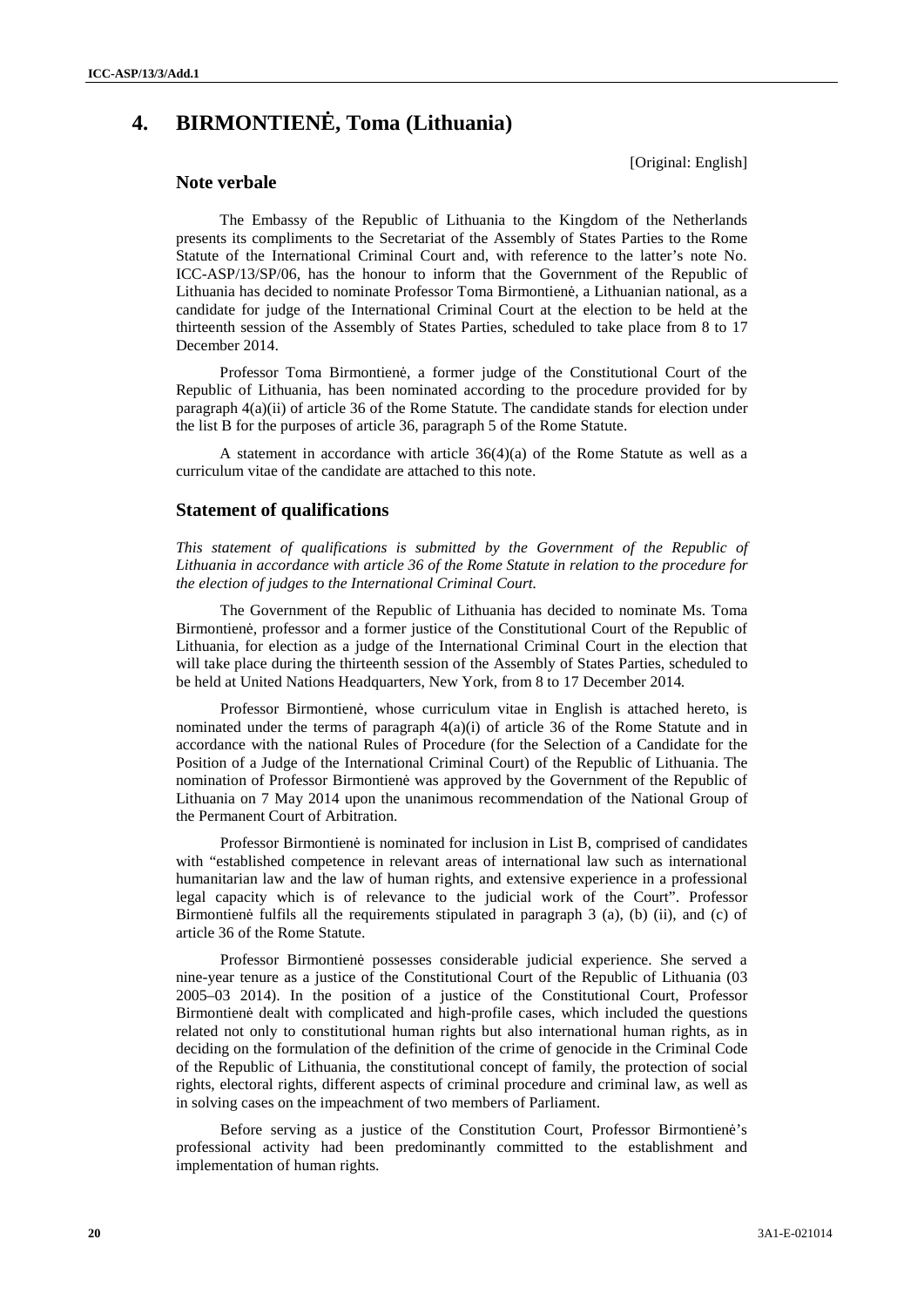Following the restoration of the statehood of the Republic of Lithuania, Professor Toma Birmontienė extensively dealt with the questions of human rights while working in different positions. In 1995–2004, as the Director of the Lithuanian Centre for Human Rights, she collaborated with the institutions of other States whose activity was primarily directed towards the protection of human rights. She managed projects initiated under the UN Development Programme, the Council of the European Union, and other international organizations, as well as tackled the problems of human rights during the transitional period and the period of accession to the European Union. As the main directions of the activity of the Centre for Human Rights included the dissemination of knowledge of the issues of human rights, Professor Birmontien was engaged in drafting various Lithuanian legal acts related to human rights, i.e., legal acts concerning the right of access to information, the right to petition, referendum, etc., as well as in successfully running the projects aimed at the prohibition of capital punishment, the prohibition of discrimination against national minorities, etc.

In relation to the aforementioned and other issues, such as freedom of press, Professor Birmontien participated in international conferences held in different States, among them in the People's Republic of China. As a member of the delegation of the European Union, in 2004–2006, she participated in the conferences held to encourage the People's Republic of China to ratify the International Covenant on Civil and Political Rights of the United Nations. In 2004, she was a member of the delegation of the European Union to the European Union-Iranian Forum for Human Rights, held in Teheran. She worked in projects for the specialists of child's rights and police officers. The Lithuanian Centre for Human Rights, together with the specialists from the Danish Centre for Human Rights, participated in the training of the police officers of the Republic of Malawi.

In 1998–2003, working as a member of the International Commission for the Evaluation of the Crimes of the Nazi and Soviet Occupation Regimes in Lithuania, Professor Birmontien gained experience in assessing painful historical facts and the crimes against humanity committed during the Nazi and Soviet occupation. In addition, she was a member of the working group formed for the analysis on lustration.

In 1998 and 2000–2001, she was a member and chairperson of the working groups formed by the President of the Republic of Lithuania for solving questions of children's rights and contributed to the drafting of legal acts on the protection of children's rights. In 2002–2003, she was a member of the Consulting Council for Child Affairs under the President of the Republic of Lithuania.

In 1990–1996, in the position of a legal consultant at the Ministry of Health of the Republic of Lithuania, Professor Birmontien actively participated in establishing the legal framework of and a new approach to Lithuanian health law and contributed to consolidating the priority of the principle of human rights in the field of healthcare. She worked as a drafter of the national laws on the patients' rights and compensation for damage to health, on the transplantation of human organs and tissues, biomedical research, mental health care, etc. She did important work in implementing the Law on Mental Health Care, shaping a new attitude to people with mental illnesses, as well as in establishing the guarantees of their rights in conformity with the international standards of human rights.

Following the restoration of the State of Lithuania, Professor Birmontien was actively engaged in the activities of lawyers. In 1997–2001, she was the Vice-Chairperson of the Lithuanian Lawyers' Association (in 1994–the Executive Secretary of this association) and considerably contributed to building the legal democratic foundations of the restored State of Lithuania, in consolidating respect for human rights, and the values of rule of law. In 1992–1993, she was delegated by the Lithuanian Lawyers' Association to be a member of the Commission for the Election of the First President of the Restored Republic of Lithuania.

In addition to her established judicial and professional legal experience, Professor Birmontien has been actively involved in the academic field. She has lectured on human rights at the Institute of Constitutional and Administrative Law of the Faculty of Law of Mykolas Romeris University, as well as in other departments of this university, and worked as the Dean of the Faculty of State Administration at the same university. At present, Professor Birmontien lectures on the subject of constitutional rights in old and new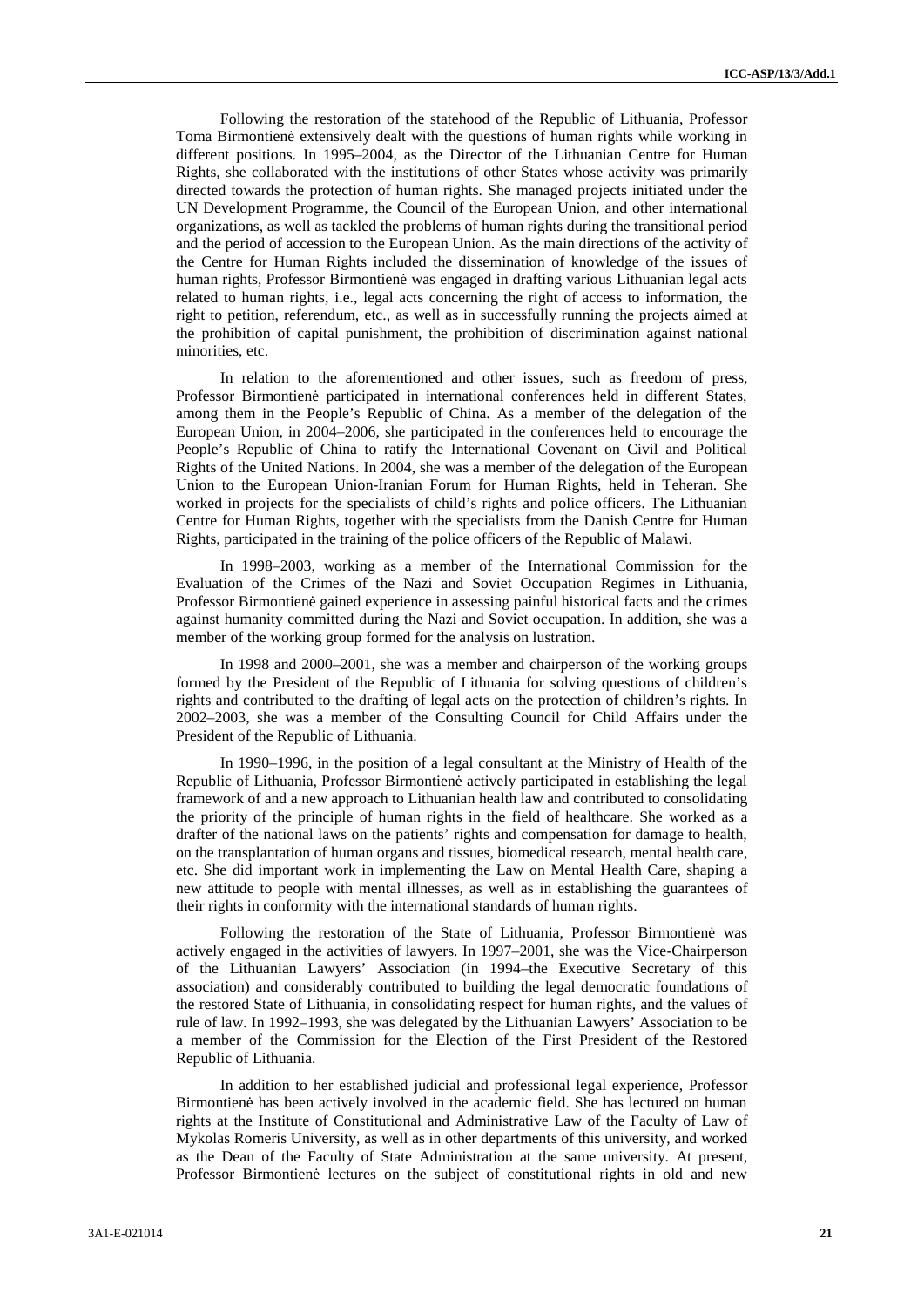democracies as well as on comparative constitutional law at Taras Shevchenko National University of Kyiv. In her academic capacity, Professor Birmontien has held a number of visiting lectureships at various European universities, prepared different study programmes, extensively published on numerous issues of human rights, women's rights, the guarantees of social rights, as well as on constitutional law and the issues of compatibility between international and national law. She has completed internships in the field of human rights in Denmark (the Danish Centre for Human Rights), Sweden (the University of Lund), Canada (the Canadian Human Rights Foundation), and the United States (the University of California, Santa Cruz).

Professor Birmontien 's versatile expertise in the judicial field, her broad first-hand experience in the work aimed at consolidating the protection of human rights and the values of a democratic State of law, and her proven knowledge are all highly relevant to the work as a judge of the International Criminal Court.

Professor Birmontien is fluent in English and Russian, can read in French, and she understands Polish and Ukrainian.

Professor Birmontien is a national of the Republic of Lithuania.

# **Curriculum vitae**

| Family name       | <b>Birmontien</b>         |                 |
|-------------------|---------------------------|-----------------|
| <b>First Name</b> | Toma                      |                 |
| Gender            | Female                    |                 |
| Date of birth     | 15 04 1956                |                 |
| Nationality       | Lithuanian                |                 |
| Regional criteria | Eastern Europe            |                 |
| Marital status    | Married                   |                 |
| List A/ List B    | List B                    |                 |
| Languages         | Mother tongue: Lithuanian |                 |
| - English         | (written) Advanced        | (oral) Advanced |
| - French          | (reading) Basic           |                 |
| - Russian         | (written) Advanced        | (oral) Advanced |
| - Polish          | (reading) Basic           | (oral) Basic    |

Educational qualifications

# 2001

- *Institution:*Mykolas Romeris University
- *Qualification(s) obtained:*the academic title of professor
- 27/01/1989
	- *Institution:*Lomonosov Moscow State University
	- *Qualification(s) obtained:* PhD in law
- 1974 1979
- *Institution:*Faculty of Law, Vilnius University
- *Qualification(s) obtained:*graduation *cum laude* (Master of Law)

1974

- *Institution:*Vilnius 22nd Secondary School
- *Qualification(s) obtained:*graduation

# Professional experience

## 03/2005 – 03/2014

- *Employer:* Constitutional Court of the Republic of Lithuania
- *Post title:* Justice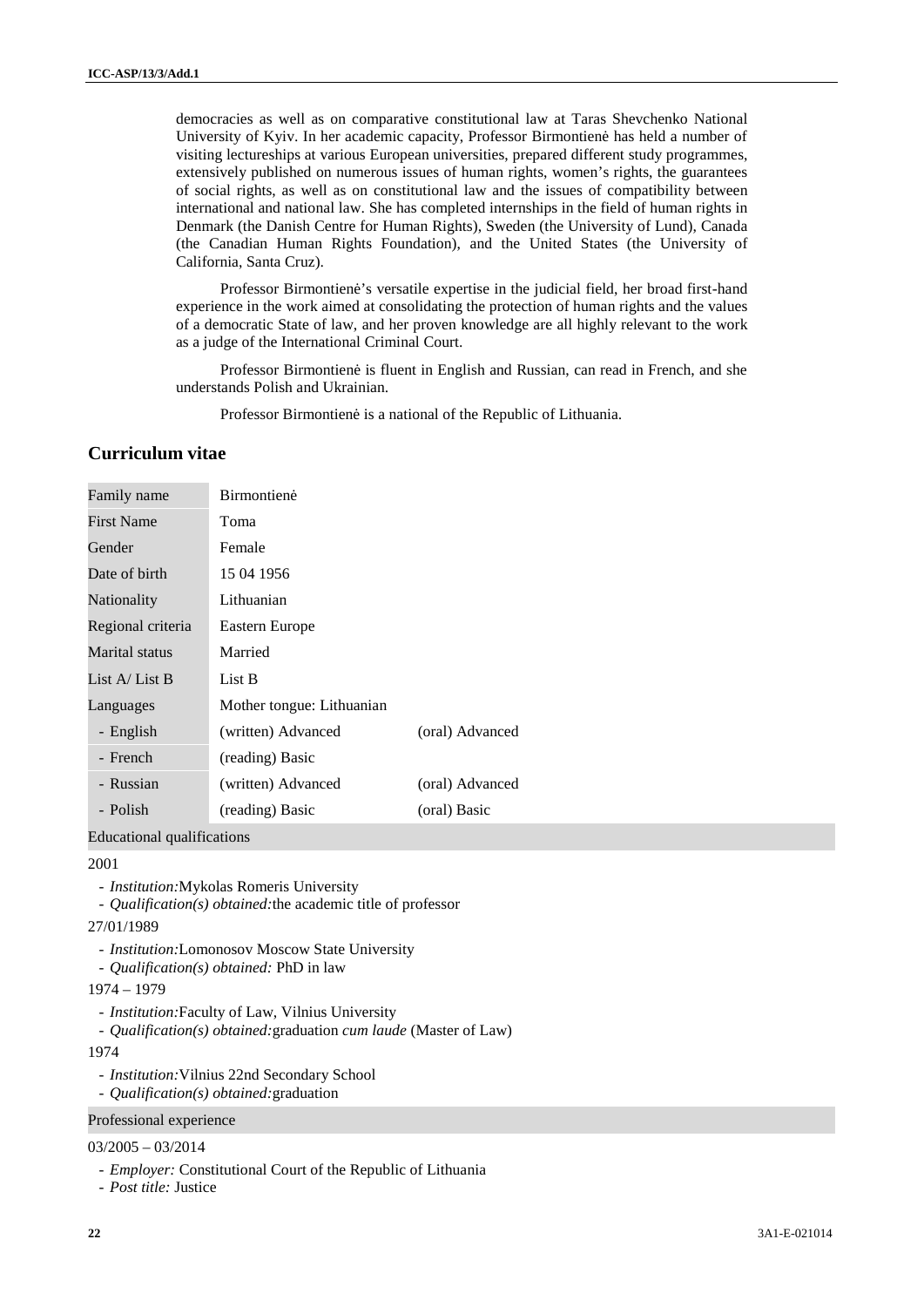## 07/2004 – 03/2005

- *Employer:* Office of the President of the Republic

- *Post title:* Adviser to the President of the Republic of Lithuania, Head of the Legal Department

#### 1995 – 07/2004

- *Employer:* Lithuanian Centre for Human Rights (nongovernmental organization)
- *Post title:* Director

## 1990 – 1996

- *Employer:* Ministry of Health of the Republic of Lithuania
- *Post title:* legal consultant
- *Other information:* responsible for the drafting of new legislation

### 1979 to present

- *Employer:* Mykolas Romeris University
- *Post title:* lecturer, senior lecturer, Assoc. Professor, Professor, 1998–2000—Dean of the State Administration Faculty, 1998–2004—Head of the Department of Constitutional Law, Faculty of Law
- *Other information:* teaching subjects: constitutional law, comparative constitutional law, constitutional rights in Old and New democracies, health law, legal history, legal theory)

#### Other professional activities

#### $2000 - 2004$

*Activity:* A member of the Official Ethics Commission of the Republic of Lithuania

#### 1998 – 2003

*Activity:* A member of the International Commission for the Evaluation of the Crimes of the Nazi and Soviet Occupation Regimes in Lithuania

#### 2004 – 2006

*Activity:* A member of the European Union delegation at the conferences that took place in Beijing, London, and Vienna, held to urge the People's Republic of China to ratify the United Nations International Covenant on Civil and Political Rights

#### 2004

*Activity:* A member of the European Union delegation at the EU–Iranian human rights forum in Teheran.

#### $2002 - 2003$

*Activity:* A member of the Consulting Council for Child Affairs under the President of the Republic of Lithuania

# $2003 - 2004$

*Activity:* A member of the Lithuanian Science Awards Commission

#### 1999 – 2002

*Activity:* A member of the Lithuanian Bioethics Committee

# 1998 and 2000 – 2001

*Activity:* A member of working groups on different issues of human rights, formed by the President of the Republic of Lithuania

#### 1997 – 2001

*Activity:* The Vice-Chairperson of the Lithuanian Lawyers' Association

#### 1994

*Activity:* The executive secretary of the Lithuanian Lawyers' Association

#### 1992 – 1993

*Activity:* A member of the Commission for Election of the President of the Republic of Lithuania

#### 1997 – 2011

*Activity:* A member of Editorial Board of the European Journal of Health Law

#### 2011 to present

*Activity:* The Chairperson of the Editorial Board of the bulletin of the Constitutional Court of the Republic of Lithuania "Konstitucin juriprudencija"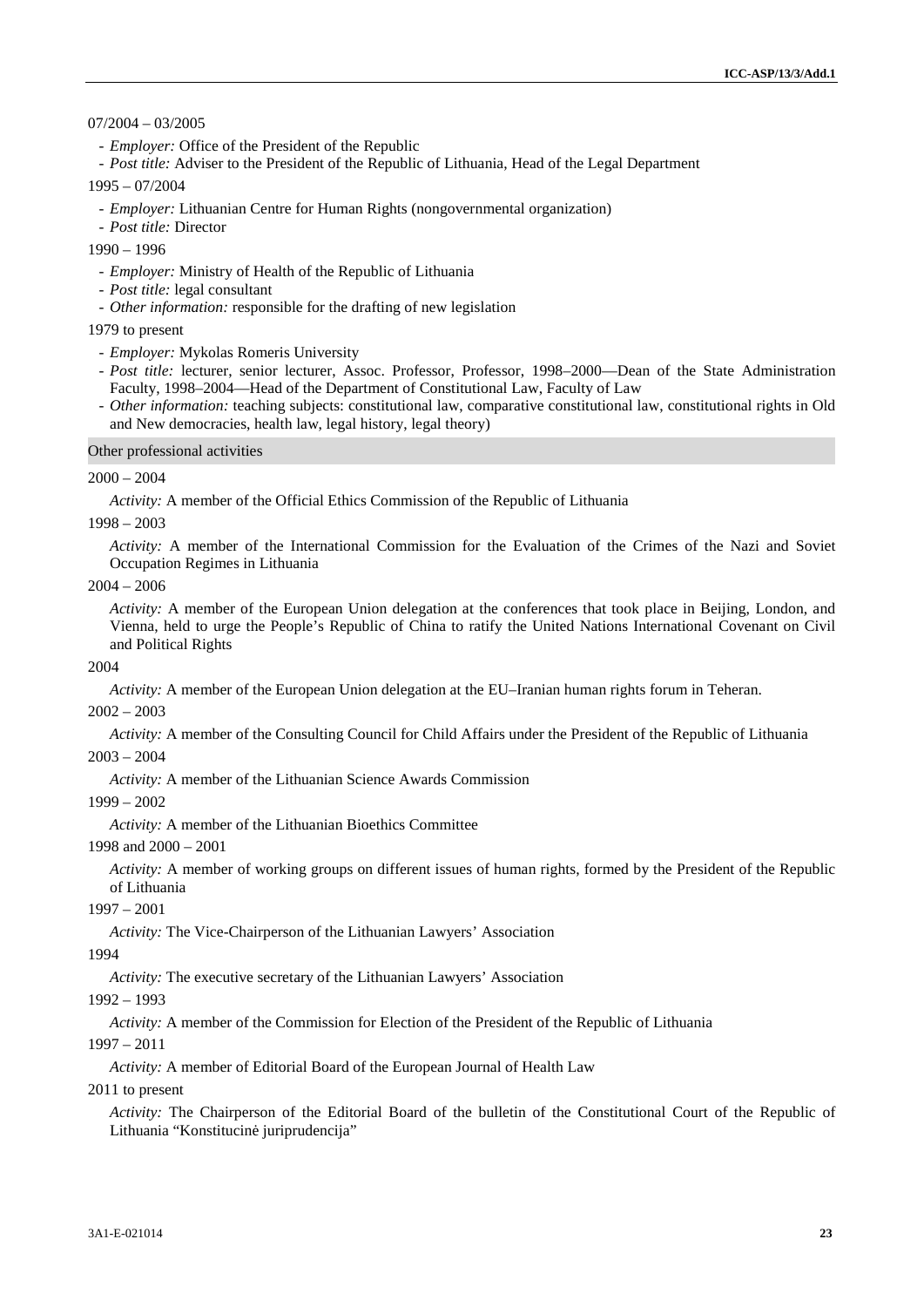Most relevant publications

Birmontien T. Challenges for the Constitutional Review: Protection of Social Rights during an Economic Crisis. // 20 Years of Existence and 100 Years of Constitutional Review: Constitutional Review - Tradition and Perspectives / The Constitutional Court of Romania. - Bucure ti : Universul Juridic, 2013. P. 209-221.

правосудие: вестник Конференции органов конституционного контроля стран молодой демократии. -

- Birmontiene T. Constitutional Concept of Impeachment: The Role of the Constitutional Court.

UDK: 342.565.

. 4(62): 2013. P71-96. ISSN 1829-0125. -

 $-$  Бірмонтії нази $\mathcal{H}$ . Nr. 1., 2013. P. 44-62.

- Birmontien T., Jur nien V. The Development of Women's Rights in Lithuania: Striving for Political Equality // The Struggle for Female Suffrage in Europe. Voting to Become Citizens. Edited by Blanca Rodrigez-Ruiz, Ruth Rubio-Marin. Brill Leiden-Boston, 2012. P. 79–94.
- Birmontien T. The Development of Health Law as a Way to Change Traditional Attitudes in National Legal Systems. The Influence of International Human Rights Law: What is Left for the National Legislator? // European Journal of Health Law, 17 (2010). Martinus Nijhoff Publishers. P. 23–35.
- Birmontiene T. Legal Gaps That Lead to Constitutional Conflicts // European Review of Public Law. Vol. 22, 4/2010. P. 931–953.
- Birmontien T., Jur nien V. Development of Women's Rights in Lithuania: Recognition of Women's Political Rights // Jurisprudencija, 2009, 2 (116). P. 23–44.
- Birmontien T. Intersection of the Jurisprudences. The European Convention on Human Rights and the Constitutional Doctrine Formulated by the Constitutional Court of Lithuania // Jurisprudencija, 2010, 1 (119). P. 7-27.
- Birmontien T. The Social Rights Doctrine: Jurisprudence of the Constitutional Court of Lithuania and the European Convention on Human Rights // Teis besikei ian ioje Europoje. Liber Amicorum Pranas K ris. Mokslo straipsni rinkinys. Vilnius: Mykolo Romerio universiteto Leidybos centras, 2008. P. 69– 94.
- Birmontiene T. The Abolition of the Death Penalty in Lithuania. International Symposium on Death Penalty. China. Institute of Law, Chinese Academy of Social Sciences, Danish Center for Human Rights, (People's Republic of China), Xiangtan University. 2002. P. 60–68.
- Co-author of scientific studies and textbooks on different subjects of human rights law and constitutional law

Most relevant seminars

2005–2014: Delivered presentations in a number of international conferences on human rights and constitutional law organized by European Constitutional Courts (Tribunals).

Internships in the field of human rights issues in Denmark (The Danish Centre for Human Rights), Sweden (University of Lund), Canada (Canadian Human Rights Foundation), the USA (the University of California, Santa Cruz).

Membership of professional associations and societies

Lithuanian Lawyers' Association

Awards and honours

Cross of Officer of the Order of Vytautas the Great (2004)

Personal interests

Literature, classical music

Other relevant facts

Participation in drafting laws (petitions, right of access to information, mental healthcare, patients' rights, etc.)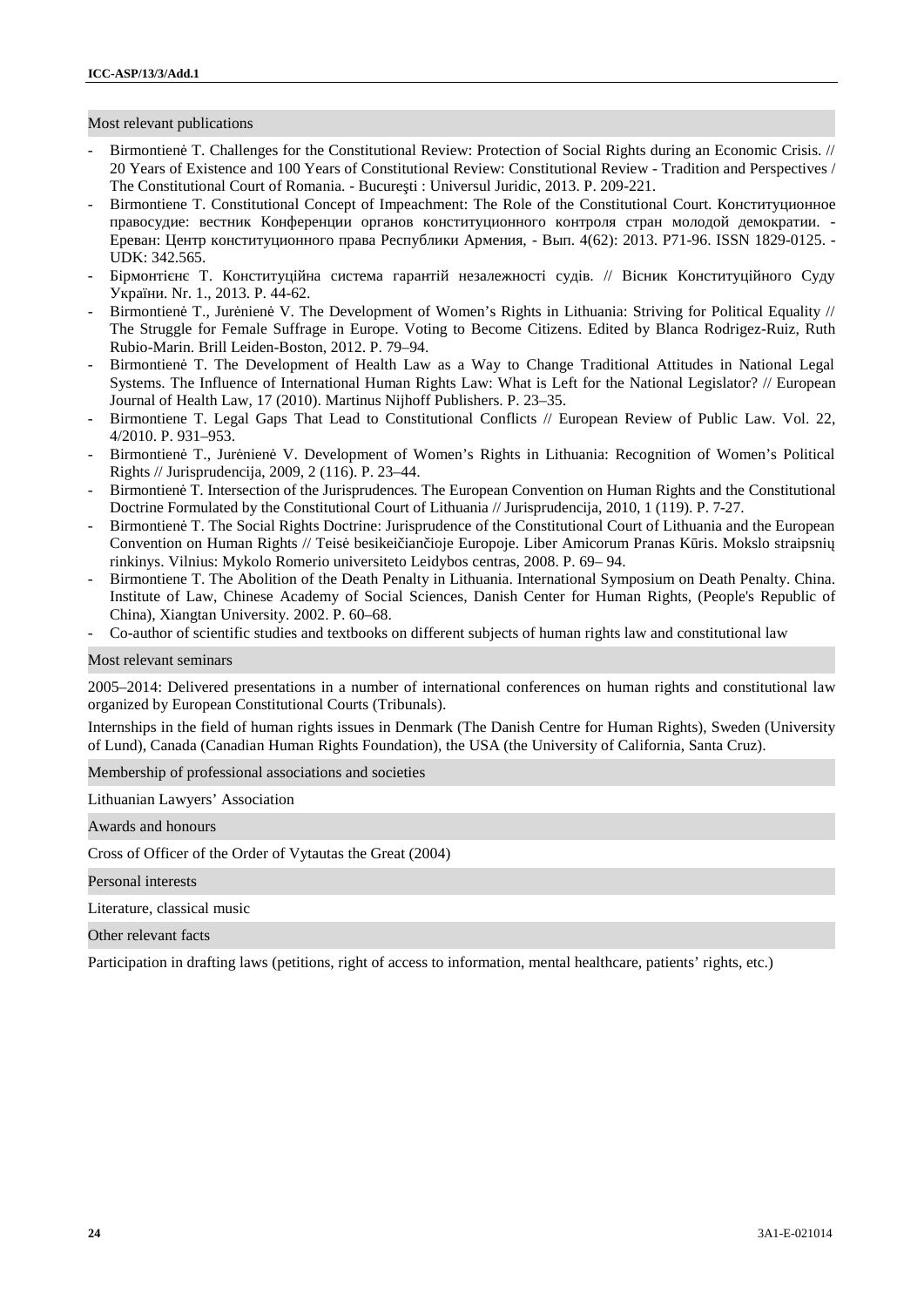# **5. BRANT, Leonardo Nemer Caldeira (Brazil)**

**Note verbale**

[Original: English]

The Embassy of the Federative Republic of Brazil presents its compliments to the Secretariat of the Assembly of States Parties to the Rome Statute of the International Criminal Court and, with reference to the latter's note no. ICC-ASP/13/SP/06 dated 18 February 2014, has the honor to inform that the Government of Brazil has decided to nominate Professor Leonardo Nemer Caldeira Brant as a candidate for judge of the International Criminal Court at elections to be held during the thirteenth session of the Assembly of States Parties, scheduled to take place in New York from 8 to 17 December 2014.

Professor Leonardo Nemer Caldeira Brant, a national of the Federative Republic of Brazil, has been nominated according to the procedure provided for by paragraph 4(a) (ii) of article 36 of the Rome Statute. The candidate stands for election under the list B for the purposes of article 36, paragraph 5 of the Rome Statute. A statement in accordance with article 36(4) (a) of the Rome Statute as well as a curriculum vitae of the candidate are attached to this note.

## **Statement of qualifications**

*Statement of the fulfillment of requirements based in article 36 (3,) of the Rome Statute by Professor Leonardo Nemer Caldeira Brant, candidate of the Federative Republic of Brazil for the elections to the International Criminal Court*

The Government of the Federative Republic of Brazil has decided to nominate Mr. Leonardo Nemer Caldeira Brant for election as a judge of the International Criminal Court, which will be held during the thirteenth session of the Assembly of States Parties, scheduled to take place in New York from 8 to 17 December 2014. His curriculum vitae in English is attached herewith.

Professor Leonardo Nemer Caldeira Brant, a national of the Federative Republic of Brazil, has been nominated according to the procedure provided for by paragraph 4(a) (ii) of article 36 of the Rome Statute. The candidate stands for election under the list B for the purposes of article 36, paragraph 5, of the Rome Statute, which states that candidates must "have established competence in relevant areas of international law such as international humanitarian law and the law of human rights, and extensive experience in a professional legal capacity which is of relevance to the judicial work of the Court".

The Government of Brazil believes that Professor Brant fully meets the requirements for election as a judge of the International Criminal Court, as established also in the terms of reference included in its note verbale ICC-ASP/13/SP/06. He is an eminent person of a high moral character with established competence in international law, as his professional and academic career clearly demonstrate. He is currently a member of the Advisory Committee of the Organization for Economic Co-operation and Development (OECD) and a member of the Advisory Committee for Nominations of the International Criminal Court, from which he will soon be resigning. He is also the Chairman of International Relations at the Brazilian Bar Association in the State of Minas Gerais.

In the academic field, Professor Brant's excellence has been recognized both nationally and internationally. He holds a Ph.D. in International Law from Université Paris X, Nanterre, where his thesis was laureated with the "Prix du Ministère de la Recherche". Professor Brant has published extensively in the field of international law, including books and articles in French, English and Portuguese, three of his four working languages. He is currently the International Law Professor of two top universities in Brazil and one of the Directors of the Brazilian Branch of the International Law Association. He was also Visiting Professor at the "Institut des Hautes Études Internationales – Université Panthéon- Assas Paris II" and at the "Université Paris-Ouest Nanterre la Défense", as well as Visiting Fellow at the Lauterpacht Centre, in Cambridge.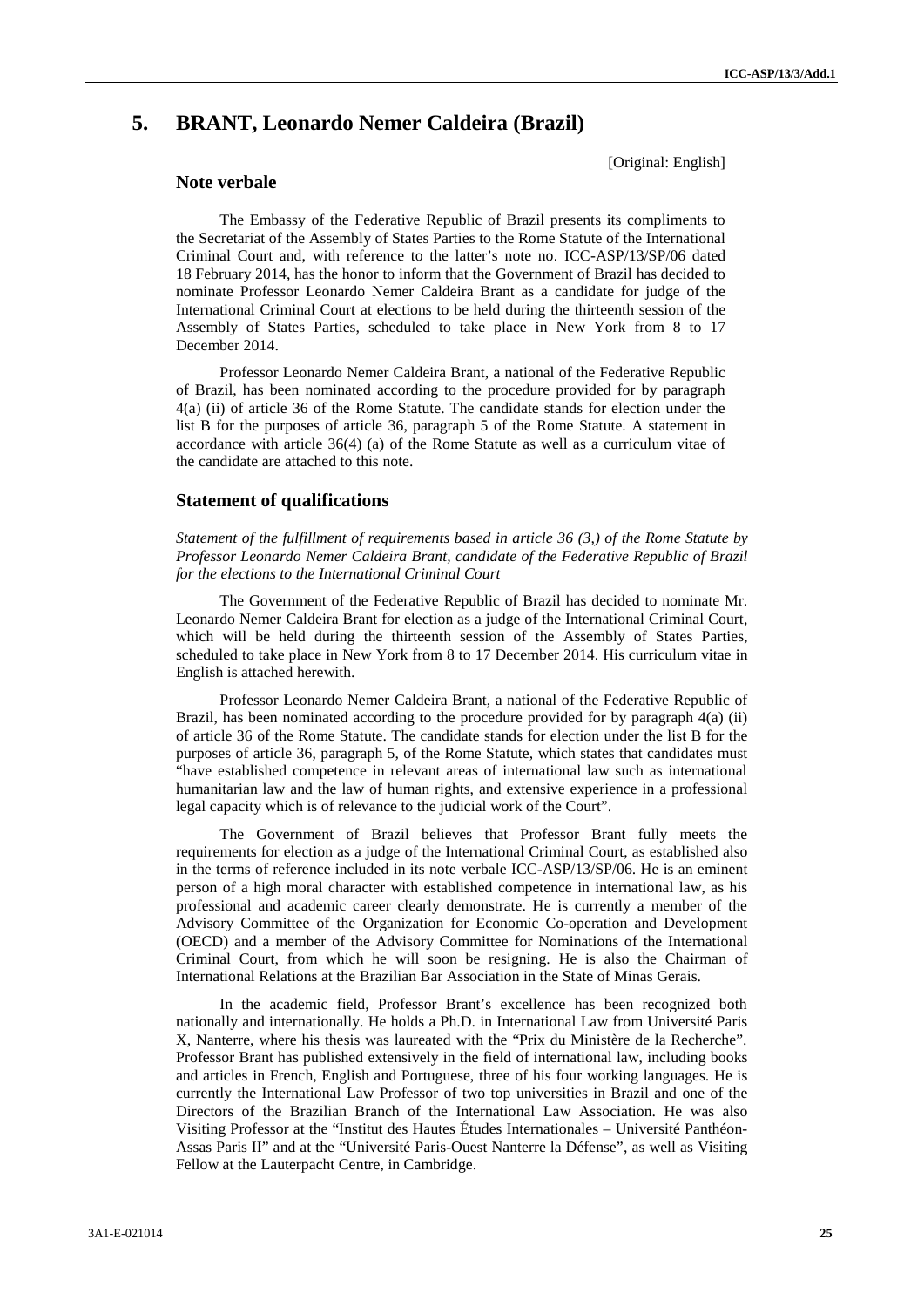Professor Brant is a law practitioner in Brazil in the fields of international and constitutional law. He is the founder and Honorary President of the International Law Center (CEDIN-Brazil) and the Director of the Brazilian Yearbook of International Law (ABDI). He is also the Coordinator and Chief Editor of the collection "Understanding International Law".

For the aforementioned reasons, the Federative Republic of Brazil fully recommends Prof. Brant's nomination, as it is confident that his qualities will prove very relevant to the work as a judge in the International Criminal Court.

# **Curriculum vitae**

| Family name:       | <b>Brant</b>              |                 |
|--------------------|---------------------------|-----------------|
| First name:        | Leonardo                  |                 |
| Middle name:       | Nemer Caldeira            |                 |
| Gender:            | Male                      |                 |
| Date of birth:     | 15 July 1966              |                 |
| Nationality:       | <b>Brazilian</b>          |                 |
| Regional criteria: | <b>GRULAC</b>             |                 |
| Marital status:    | Married                   |                 |
| List a/list b      | List B                    |                 |
| Languages          | Mother tongue: Portuguese |                 |
| - English          | (written) Advanced        | (oral) Advanced |
| - French           | (written) Advanced        | (oral) Advanced |
| - Spanish          | (written) Advanced        | (oral) Advanced |

Educational qualifications:

#### $1996 - 2000$

- *Institution:* Université Paris X Nanterre, France
- *Qualification(s) obtained:* PhD, Awarded Doctor of International Law with the thesis "The Authority of Res Judicata In International Law" (4 years). Thesis awarded with the Prix de Subvention du Ministère de la Recherche, Département Sciences de la Société de la République Française

1997

- *Institution:* United Nations Study Programme, UN Geneva
- *Qualification(s) obtained:* Advanced Studies in United Nations Reforms

#### 1996

- *Institution:* Institut International des Droits de L'Homme (IIDH), Strasbourg

- *Qualification(s) obtained:* Advanced Studies in Human Rights

#### 1993

- *Institution:* The Hague Academy of International Law (HAIL), Netherlands
- *Qualification(s) obtained:* Advanced Studies in International Law

#### 1992 – 1993

- *Institution* Federal University of Minas Gerais (UFMG), Brazil
- *Qualification(s) obtained:* Master's Degree in International Law, with the thesis "The Right to Development as a Human Right" (2 years)

1991

- *Institution:* Interamerican Institute of Human Rights (IIHR), Costa Rica
- *Qualification(s) obtained:* Advanced Studies in Human Rights

1987 – 1991

- *Institution:* Federal University of Minas Gerais (UFMG), Brazil
- *Qualification(s) obtained:* Graduation Studies in Law (5 years)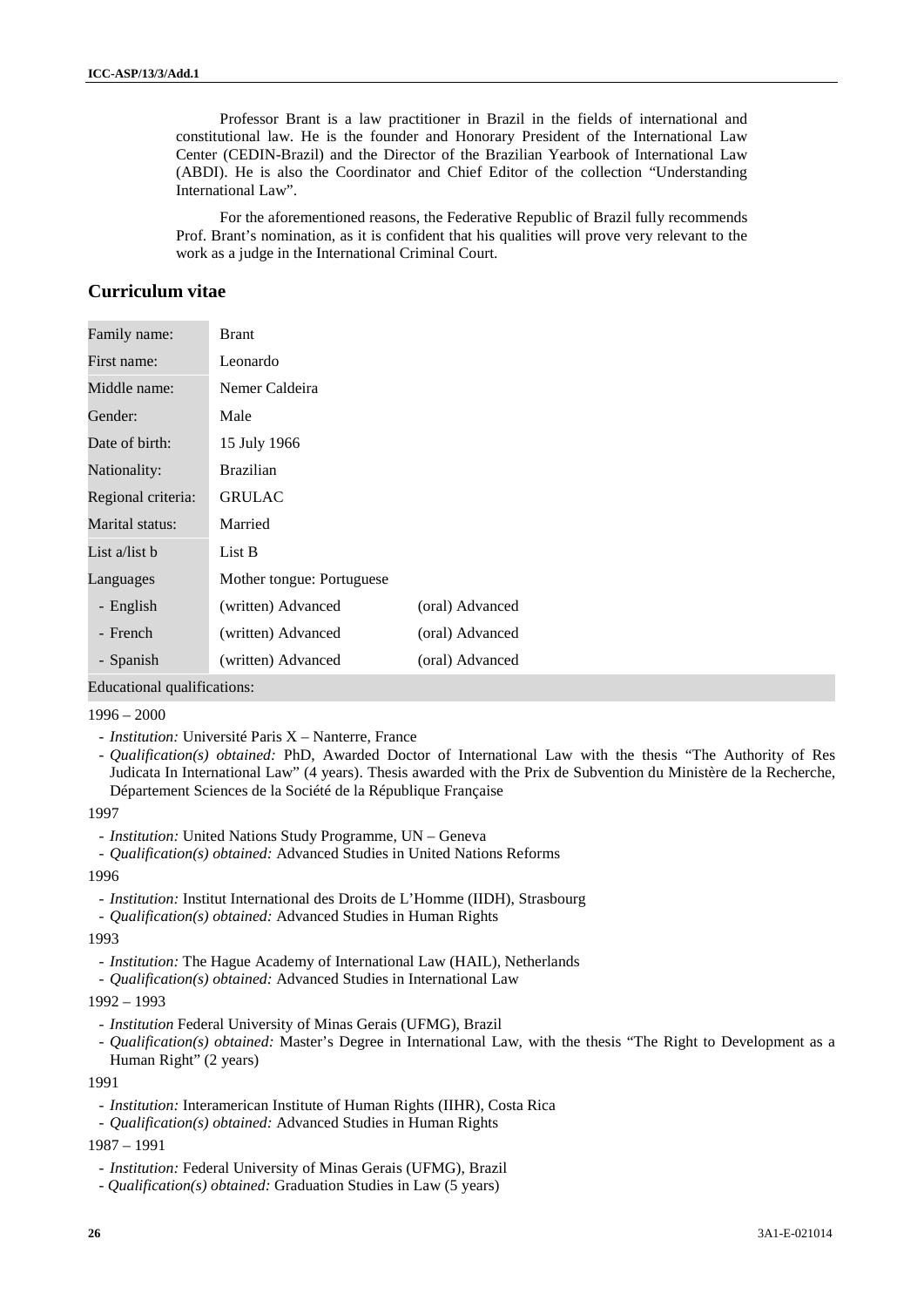# Professional experience:

2008 – to the present day

- *Employer:*Nemer Caldeira Brant Law Firm
- *Post title:* Founding Partner
- *Other information:* Specialized in International Law, International Criminal Law and Human Rights

2006 – to the present day

- *Employer:*Brazilian Yearbook of International Law (BYIL)

- *Post title:* Founder, Chief Editor and Publisher

2003 – 2004

- *Employer:*International Court of Justice (ICJ)
- *Post title:* Legal Officer

## $2002 -$  to the present day

- *Employer:*International Law Centre
- *Post title:* Founder and President

## $2002 -$  to the present day

- *Employer:*Pontifical Catholic University of Minas Gerais (PUC Minas)
- *Post title:* Professor of Public International Law and Human Rights
- 1994 to the present day
- *Employer:*Federal University of Minas Gerais (UFMG)
- *Post title:* Professor of Public International Law and International Criminal Law

## Other professional activities:

#### $2012 -$  to the present day

*Activity:* Member of the Advisory Committee for Nominations, International Criminal Court (ICC)

 $2012 -$  to the present day

*Activity:* Member of the Advisory Committee, Organization for Economic Co-operation and Development (OECD)

#### 2007 – to the present day

*Activity:* Chairman of International Relations at the Brazilian Bar Association in Minas Gerais

#### 2006 – to the present day

*Activity:* Coordinator and Chief Editor of the collection *Understanding International Law*

#### 2013

*Activity:* Visiting Professor at Université Paris-Ouest Nanterre la Défense, France

#### 2010

*Activity:* Visiting Professor at the XXXVII Course on International Law, Organization of American States (OAS), Rio de Janeiro, Brazil

#### 2009

*Activity:* Visiting Professor at the Institut des Hautes Études Internationales, Université Panthéon Assas Paris II, France

## 2005 - 2009

*Activity:* Counselor for Foreign Affairs at the City Hall of Belo Horizonte, Brazil

2007

*Activity:* Visiting Professor at Université Caen Basse-Normandie, France

#### Most relevant publications

#### *Published/Organized Books*

- BRANT, L. N. C.; STEINER, S. The International Criminal Court: Commentaries to the Rome Statute (O Tribunal Penal Internacional: Comentários ao Estatuto de Roma) (Publishing stage).
- BRANT, L. N. C.; LAGE, D. A.; DINIZ, P. I. R. The incorporation of International Rules to the Brazilian Environmental Law (A Incorporação de Normas Internacionais na Legislação Ambiental Brasileira). 1. Ed., Belo Horizonte: Editora Cedin, 2013. 126p.
- BRANT, L. N. C. The Role of Consent in International Law (O Papel do Consentimento no Direito Internacional). Curitiba: Juruá, 2013. 142p.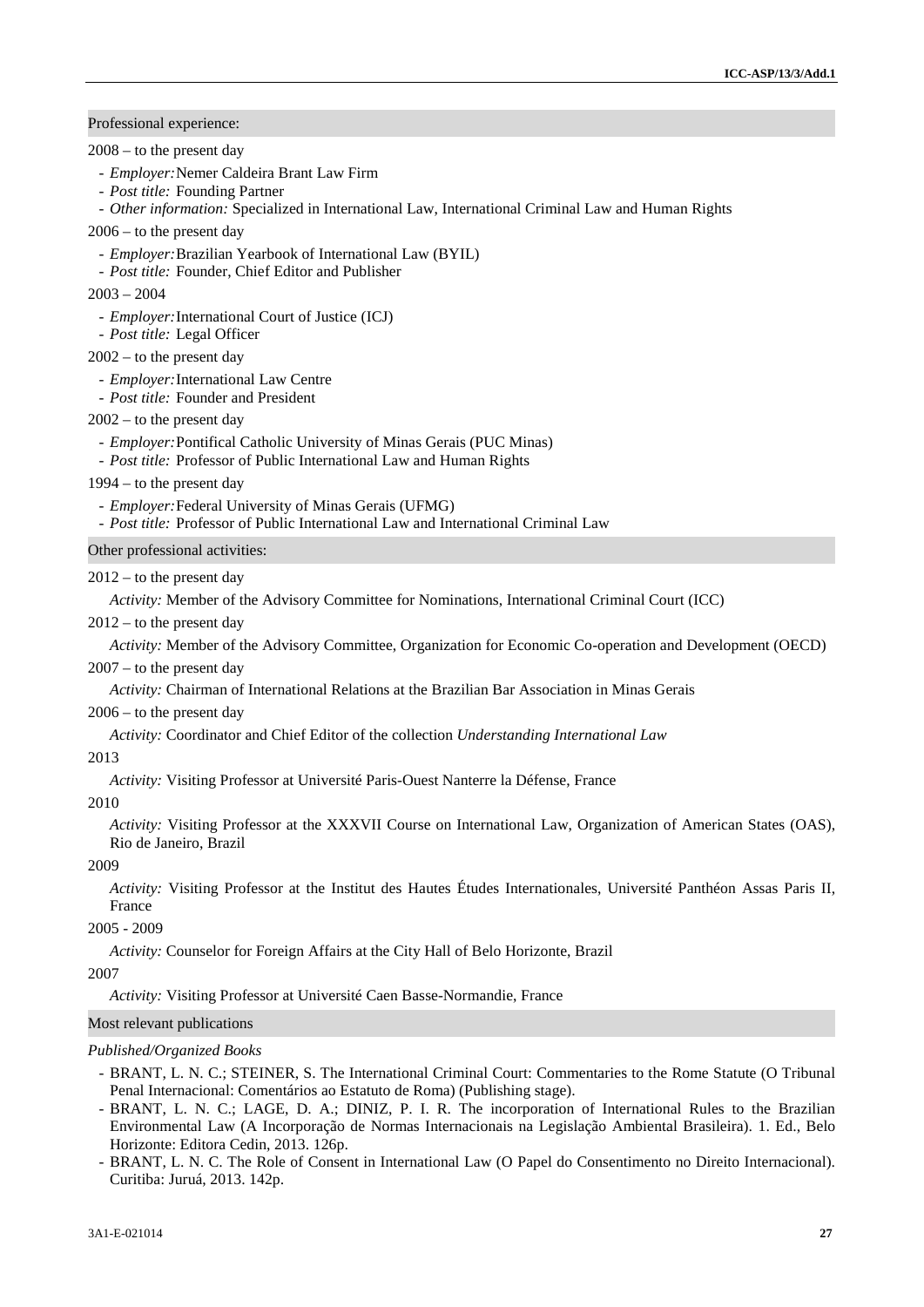- BRANT, L. N. C. (Org.). The Operation of the International Court of Justice: Process and Decision (O Funcionamento da Corte Internacional de Justiça: Processo Contencioso e Sentença). Curitiba: Juruá, 2012, 164p.
- BRANT, L. N. C.; LAGE, D. A.; CREMASCO, S.S. International Contemporary Law (Direito Internacional Contemporâneo). Ed. Juruá, Curitiba. 2011. 872p.
- BRANT, L. N. C. Commentary to the United Nations Charter article by article (Comentário à Carta das Nações Unidas - artigo por artigo). Ed. Cedin, Belo Horizonte. 2008. 1340p.
- BRANT, L. N. C. The International Court of Justice and the International Law development (A Corte Internacional de Justiça e a Construção do Direito Internacional). Ed. Cedin, Belo Horizonte. 2005. 1291p.
- BRANT, L. N. C. L´autorité de la chose jugée en droit international public. Ed. LGDJ, Paris. 2004. 396p.
- BRANT, L. N. C. Brazil and the upcoming challenges of the International Law (O Brasil e os novos desafios do direito internacional). Ed. Forense, Rio de Janeiro. 2004. 712p.
- BRANT, L. N. C. Law and Terrorism: the impacts of terrorism in the international community and in Brazil judicial and political perspectives (Direito e Terrorismo: Os impactos do terrorismo na Comunidade internacional e no Brasil - Perspectivas jurídico-políticas). Ed. Forense, Rio de Janeiro. 2002. 570p.
- BRANT, L. N. C. The authority of the *res judicata* in the International Public Law (A autoridade da coisa julgada no direito internacional público). Ed. Forense, Rio de Janeiro. 2002. 510p.

### *Published Articles*

- BRANT, L. N. C. Grounds of existence and validity of the International Law (Fundamentos da Existência e Validade do Direito Internacional). Revista da Faculdade de Direito da Universidade Federal de Minas Gerais, p. 365-404, 2013.
- BRANT, L. N. C.; MARQUES, L. C. A. The United Nations Security Council as a Centralizing Agent of Normative Production. International Security: a European – South American Dialogue, v. 10, p. 17-25, 2013.
- BRANT, L. N. C.; AMARAL, J. S. The Normative Centralization Represented by the Political Organs at the United Nations Organization (A Centralização Normativa Representada pela Atuação dos Órgãos Políticos da Organização das Nações Unidas). Brazilian Yearbook of International Law, v. 2, p. 11-33, 2013.
- BRANT, L. N. C. The International Court of Justice Precedents (Jurisprudência Internacional na Corte Internacional de Justiça). Justiça Federal (Federal Justice) – Primeira Região em Revista, v. 1, p. 1-25, 2012.
- BRANT, L. N. C. The Scope of Consent as basis of the International Court of Justice Sentence's authority (O Alcance do Consentimento como Fundamento da Autoridade da Sentença da Corte Internacional de Justiça). Brazilian Yearbook of International Law, v. 2, p. 111-132, 2012.
- BRANT, L. N. C. The Scope of Consent as a Basis of the Authority of the Award of the International Court of Justice. Gilberto Amado Memorial Lectures. 1ed. Brasília: Fundação Alexandre de Gusmão, 2012, v. 1, p. 299-321.
- BRANT, L. N. C. Les voies de recours dans le Droit International Penal. In: H. Ascensio, E. Decaux, A. Pellet. (Org.). Droit International Penal. 01ed. Paris: A. PEDONE, 2012, v. 01, p. 977-989.
- BRANT, L. N. C.; AMARAL J. S.; ALCICI, L. M. International Law and the Brazilian Diplomatic Position For Peace (O Direito Internacional e a posição diplomática brasileira para a paz). In: Clóvis Brigagão (Org.). Diplomacia brasileira para a paz. 1ed. Brasília: FUNAG, 2012, v. 1, p. 243-271.
- BRANT, L. N. C. The Normative Nature of the International Judicial Order (A Natureza Normativa da Ordem Jurídica Internacional). Brazilian Yearbook of International Law, v. 2, p. 73-89, 2011.
- BRANT, L. N. C.; ROTA, M. La réforme du Conseil de sécurité: ses perspectives en Amérique du Sud. L'Observateur des Nations Unies, v. 24, p. 127-152, 2010.
- BRANT, L. N. C. ; LAGE, D. A. The increase in the number of Judicial Organs and its Repercussions to the International Society (O Aumento do Número de Órgãos Judiciais e suas Repercussões para a Sociedade Internacional). Brazilian Yearbook of International Law, v. 2, p. 155-206, 2010.
- BRANT, L. N. C.; LEITE, F. M. International Terrorism and the upcoming challenges for International Law (Terrorismo Internacional e os Desafios para o Direito Internacional). In: Reginaldo Mattar Nasser. (Org.). Novas Perspectivas sobre os Conflitos Internacionais. São Paulo: UNESP, 2010, p. 65-75.
- BRANT, L. N. C.; FRANCO, K. M. Article 5, paragraphs 1 to 3 (Artigo 5º, Parágrafos 1º ao 3º). In: Paulo Bonavides; Jorge Miranda; Walber de Moura Agra. (Org.). Comentários à Constituição Federal de 1998. 1ªed. Rio de Janeiro: Forense, 2009, v. 1, p. 327-338.
- BRANT, L. N. C.; SOARES, L. C. O. The relation between International Law of Human Rights and the Humanitarian Law in an interamerican and universal perspective (A inter-relação entre o Direito Internacional dos Direitos Humanos e o Direito Internacional Humanitário na perspectiva universal e interamericana). Anuário de Derecho Constitucional Latinoamericano, v. I, p.603-620, 2009.
- BRANT, L. N. C.; VIEIRA, D. R. The International Court of Justice: Role and Actual Perspectives (A Corte Internacional de Justiça: Papel e Perspectivas Atuais). Cadernos Adenauer (São Paulo), v. 3, p. 141-158, 2009.
- BRANT, L. N. C.; VIEIRA, D. R. The Challenges of the International Court of Justice in the present days (Os Desafios da Corte Internacional de Justiça na Atualidade). Anuário Brasileiro de Direito Internacional, v. 1, p. 113- 125, 2009.
- BRANT, L. N. C.; SOARES, L. C. O. The Internationalisation of Human Rights and the Constitutional Law (A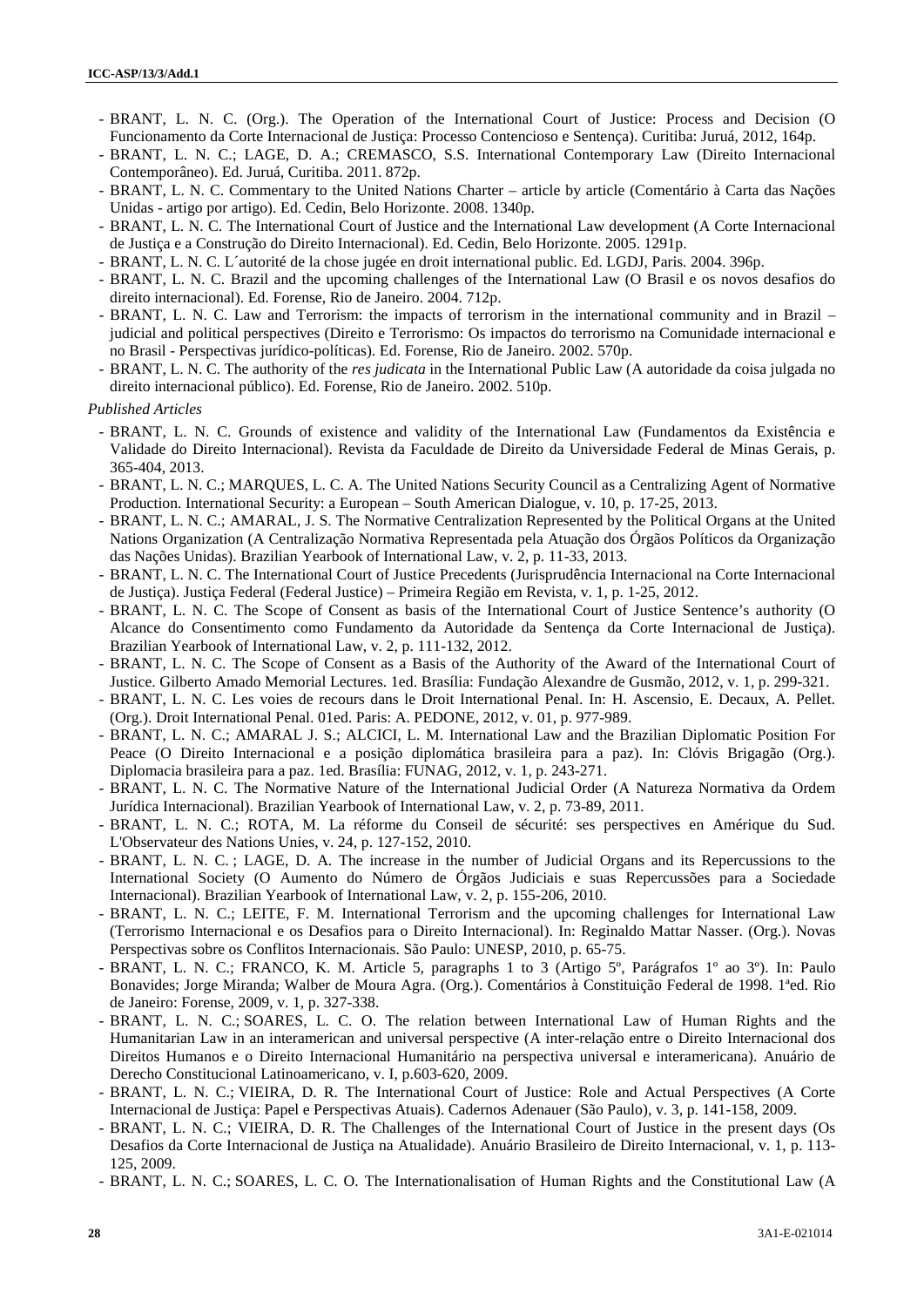Internacionalização dos Direitos Humanos e a Ordem Constitucional). In: VIEIRA, José Ribas. (Org.). 20 Anos da Constituição Cidadã de 1988. 1ed. Rio de Janeiro: Forense, 2008, v. I, p. 457-482.

- BRANT, L. N. C.; LAGE, D. A. The Growing Influence of Non-Governmental Organizations: Chances and Risks. Anuário Brasileiro de Direito Internacional, v. 1, p. 79-93, 2008.
- BRANT, L. N. C.; PEREIRA, L. D. D. The conflict of Jurisdiction between the General Assembly and the Security Council before Article 12, paragraph 1 of the United Nations Charter (O Conflito de Competência entre a Assembleia Geral e o Conselho de Segurança à Luz do Artigo 12, Parágrafo 1º da Carta das Nações Unidas). Revista da Faculdade de Direito da Universidade Federal de Minas Gerais (Impresso), v. 53, p. 219-236, 2008.
- BRANT, L. N. C. Le rapport entre l'Assemblée générale et le Conseil de securité à la lumière de l'article 12, paragrafe 1, de La Charte de Nations Unies. Anuário Brasileiro de Direito Internacional, v. 1, p. 38-44, 2006.
- PROENCA JR, D.; ROCHA, A J R; BRIGAGAO, C.; DINIZ, E; RESENE, P. E. A.; MOREIRA, F. K.; BRANT, L. N. C. International Terrorism: The Preventive War and the deconstruction of International Law (Terrorismo Internacional: A Guerra Preventiva e a Desconstrução do Direito Internacional). In: BRIGAGÃO, Clóvis; PROENÇA Jr, Domício. (Org.). O Brasil e os Novos Conflitos Internacionais. Rio de Janeiro: Gramma, 2006, v., p. 139-167.
- BRANT, L. N. C. L'autorité des arrêts de la Cour Internationale de Justice. In: Charalambos APOSTOLIDIS. (Org.). Les arrêts de la Cour internationale de Justice. Dijon: Éditions Universitaires de Dijon, 2006, v. , p. 141-168.
- BRANT, L. N. C. . Preventive measures to combat terrorism implemented in the international forums and its possible implications in Brazil (Medidas preventivas e de combate ao terrorismo implementadas nos fóruns internacionais e possíveis implicações para o Brasil). In: Encontro de Estudos Terrorismo. Brasília: Secretaria de Acompanhamento e Estudos Institucionais da Presidência da República (Monitoring Office of International Studies of the Presidency of the Republic), 2006, p. 74-87.
- BRANT, L. N. C. International Terrorism and International Law impasses (O terrorismo internacional e os impasses do Direito Internacional). In: Marcelo Campos Galuppo. (Org.). O Brasil que queremos reflexões sobre o Estado Democrático de Direito. Belo Horizonte: Editora PUC Minas, 2006, v. 1, p. 377-410.
- BRANT, L. N. C. The *res judicata* in the Interamerican Court of Human Rights (A *res judicata* na Corte Interamericana de Direitos Humanos). In: Renato Zerbini Ribeiro Leão. (Org.). Os rumos do direito internacional dos direitos humanos - Ensaios em homenagem ao Professor Antônio Augusto Cançado Trindade (The path of the International Law of Human Rights – Essays in honour to Professor Antônio Augusto Cançado Trindade). 1ed. Porto Alegre: Sergio Antônio Fabris Editor, 2005, v. 2, p. 393-424.
- BRANT, L. N. C. The International Criminal Court as a Jurisdictional Agent in Terrorism Combat (O Tribunal Penal Internacional como Agente Jurisdicional no Combate ao Terrorismo). In: Kai Ambos; Carlos Eduardo Adriano Japiassú. (Org.). Tribunal Penal Internacional: Possibilidades e Desafios. 1ed. Rio de Janeiro: Lumen-juris, 2005, v. 1, p. 149-161.
- BRANT, L. N. C. L'Article 12 de La Charte des Nations Unies. In: Jean-Pierre Cot; Alain Pellet; Mathias Forteau. (Org.). La Charte des Nations Unies - Commentaire article par article. 3ed.Paris: Economica, 2005, v. 1, p. 683-690.
- BRANT, L. N. C. The international human rights protection system (O sistema de proteção internacional dos direitos humanos). In: Carlos A. Canêdo da Silva; Érica A. Costa. (Org.). Direito internacional moderno: Estudos em homenagem ao Prof. Gerson de Brito Mello Boson. 1ed. Belo Horizonte: Mandamentos, 2004, p. 117-165.
- BRANT, L. N. C. L'autorité de la chose jugée et la révision devant la Cour internationale de Justice à la lumière des derniers arrêts de celle-ci (Yougoslavie c. Bosnie et El Salvador c. Honduras). Annuaire français de droit international, Paris, v. XLIX, n.XLIX-2003, p. 248-265, 2004.
- BRANT, L. N. C. The appeal in International Criminal Law: complementary or concurrent jurisdiction? (O recurso no direito internacional penal: jurisdição complementar ou concorrente?) Revista da Faculdade de Direito. Universidade Federal de Minas Gerais, Belo Horizonte, v. 44, p. 217-239, 2004.
- BRANT, L. N. C. The effects of the sentence of the International Court of Justice (Os efeitos da sentença da Corte Internacional de Justiça). In: José Adercio Leite Sampaio. (Org.). Jurisdição constitucional e direitos fundamentais. 1ed. Belo Horizonte: Del Rey, 2003, v. 1, p. 495-537.
- BRANT, L. N. C. The two-tier judicial authority in the International Criminal Law (O duplo grau de jurisdição no direito internacional penal). In: Antonio Celso Alves Pereira, Celso D. de Albuquerque Mello. (Org.). Estudos em homenagem a Carlos Alberto Menezes Direito. 1ed. Rio de Janeiro: Editora Renovar, 2003, v. 1, p. 399-422.
- BRANT, L. N. C. The Iraq War and the disregardness of International Law (A Guerra no Iraque e a desconsideração do Direito Internacional). Revista da Faculdade de Direito de Conselheiro Lafaiete, v. 3, p. 100-102, 2003.
- BRANT, L. N. C. The International Protection of Human Rights (A Proteção Internacional dos Direitos Humanos). In: PUC-Minas. (Org.). Direitos Humanos e Direitos dos Cidadãos. 1ed. Belo Horizonte: PUC-Minas, 2001, v. 2, p. 83-102.
- BRANT, L. N. C. The Right to Development as a Human Right (O Direito ao Desenvolvimento como Direito Humano). Revista Brasileira de Estudos Políticos, Belo Horizonte – MG, v. 81, julho/95, p. 91-118, 1995.
- BRANT, L. N. C. The Economic Integration of Latin America Future Perspectives (A Integração Econômica da América Latina – Perspectivas de Futuro). Revista de Informação Legislativa, Brasília-DF, v. 29, n.114, p. 463-472, 1992.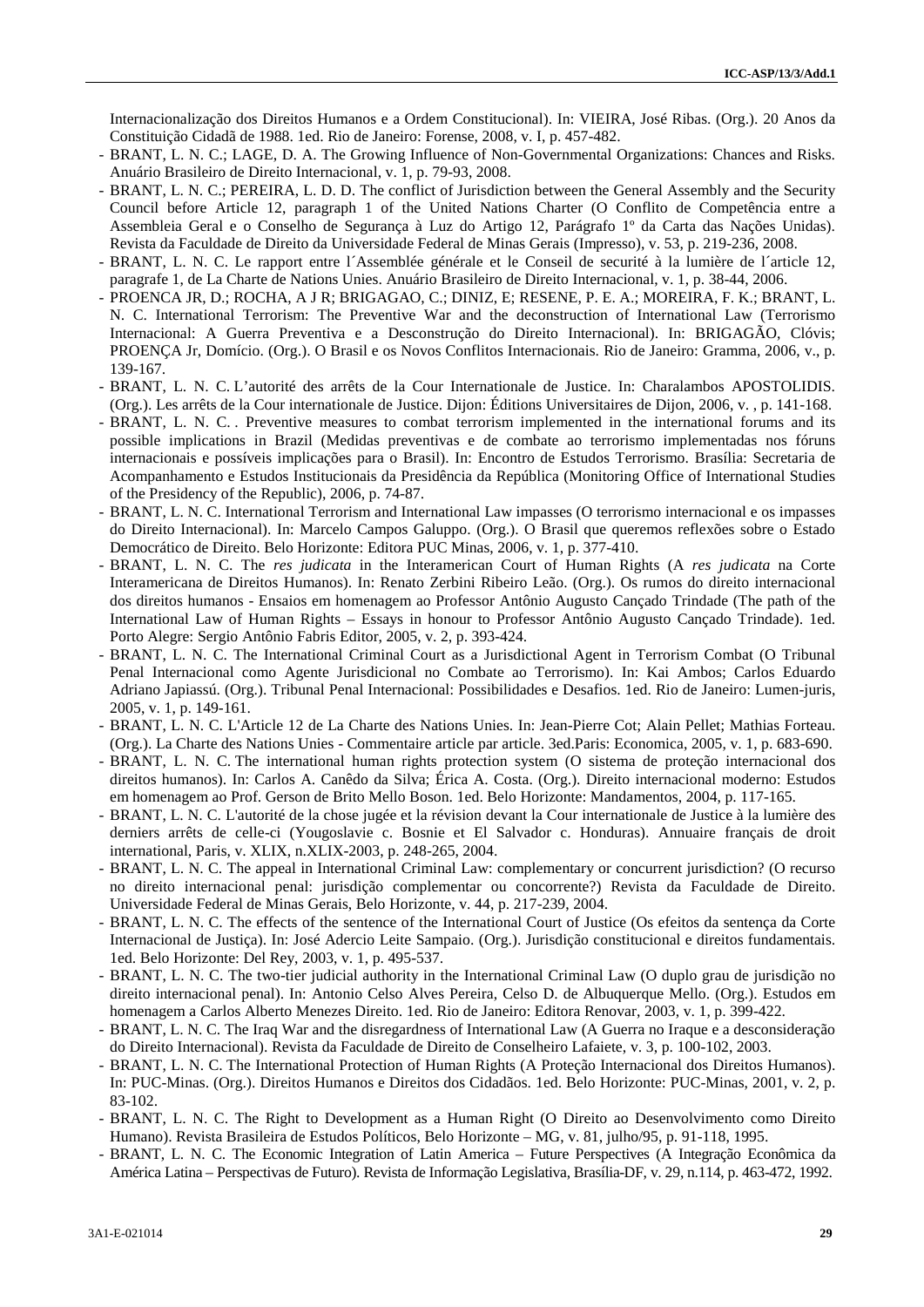- BRANT, L. N. C. The Idea of Justice (O Ideal de Justiça). Jornal da Ordem dos Advogados do Brasil, Belo Horizonte – MG, n. Jan/92, p. 6-6, 1992.
- BRANT, L. N. C. The Industry Participation at the Socio-Economic Development in Brazil (A Participação da Indústria no Desenvolvimento Socioeconômico do Brasil). Revista Jurídica Mineira, Belo Horizonte – MG, v. 81, n. Dez/91, p. 18-40,

## Most relevant seminars

- IX International Law Winter Course. The Normative Centralization Represented by the actions of the political organs of the United Nations. Federal University of Minas Gerais, Belo Horizonte, Brazil (2013).
- Current Challenges to International Peace and Security: the Need to Reform the United Nations Security Council. Reform of the Security Council. Ministry of Foreign Affairs, Praia do Forte, Brazil (2013).
- IX Forte de Copacabana Conference on International Security. Konrad Adenauer Stiftung, Rio de Janeiro, Brazil (2012).
- VII International Law Winter Course. The increase in the number of Judicial Organs and its Repercussions to the International Society. Federal University of Minas Gerais, Belo Horizonte, Brazil (2011).
- Visiting Professor at the Gilberto Amado Memorial Lecture. "La portée comme du consentement fondement l Autorité de la sentence Internationale de la Cour de Justice". International Law Comission (ILC), United Nations, Geneva (2011).
- Visiting Fellow at the Lauterpacht Centre for International Law, Cambridge University. Cambridge, United Kingdom (2009).
- Visiting Professor at the 73rd biennial conference of the International Law Association."Where Can The Security Council Modify States Obligations On Human Rights? Legal Innovation, Opinio Juris and Control": Tensions between Politics and Law. International Law Association (ILA), Rio de Janeiro, Brazil (2008).
- 5th Brazilian Congress for International Law. Justice and International Law: progress and reversals. University of São Paulo (USP), Brazil (2007).
- IV International Law Week. The International Law Transition: progress and reversals. Federal University of Minas Gerais, Belo Horizonte, Brazil (2007).
- Visiting Professor at the Réseau franco-brésilien (Internationalisation du droit). Création d'un vocabulaire propre au droit international: Multilinguisme et pluralisme. University of São Paulo (USP), São Paulo - Paris (2007).
- Visiting Professor at the 5th Conference on International Law. "The growing influence of non-governmental organizations: chances and risks". Konrad Adenauer Stiftung Seminar. Koln, Germany (2007).
- Visiting Professor at the 5th Brazilian Congress of International Law. "Justice and International Law: progress and retreat". Brazilian Academy of International Law, Curitiba, Brazil (2007).
- Conferencist at the 4th Meeting of the Supreme Courts of Mercosul and its Associates. Brazilian Supreme Court (STF), Brasília, Brazil. (2006).
- Visiting Professor at the Dijon University; Les arrêts de la Cour Internationale de Justice. "L'autorité des arrêts de la Cour Internationale de Justice". Dijon, France. (2003).
- Visiting Professor at the "Diplomatic Training Course". Ministry of External Relations (MRE), Brasília, Brazil.

Membership of professional associations and societies

- Member of the Editorial Board of the Legal Journal of the Presidency of the Federative Republic of Brazil
- Member of the Editorial Board of the Law School Journal, Federal University of Minas Gerais
- Collaborative member at the Centre de Droit International from the Université Paris X Nanterre
- Member of the Advisory Board of the Konrad Adenauer Stiftung
- Director of the Brazilian branch of the International Law Association
- Member of the Societé Française pour le Droit International
- Director of the International Law branch at the Minas Gerais Bar Association (IA-MG) (2004 2008).
- Legal Officer at the 73rd meeting if the Institut de Droit International (IDI), Santiago, Chile (2007).

#### Awards and honours

- "Inconfidência Medal", Government of the State of Minas Gerais, Brazil (2006).
- Honorary member of the "Academia Mineira de Letras Jurídicas" (Judicial Academy of Minas Gerais) (2004).
- Featured Legal Personality of the Year, "Associação Brasileira das Mulheres de Carreira Jurídica" (Brazilian Association of Legal Career Women) (2002).

- Honorable Mention in competition of monograph, InterAmerican Bar Association (1991).

#### Personal interests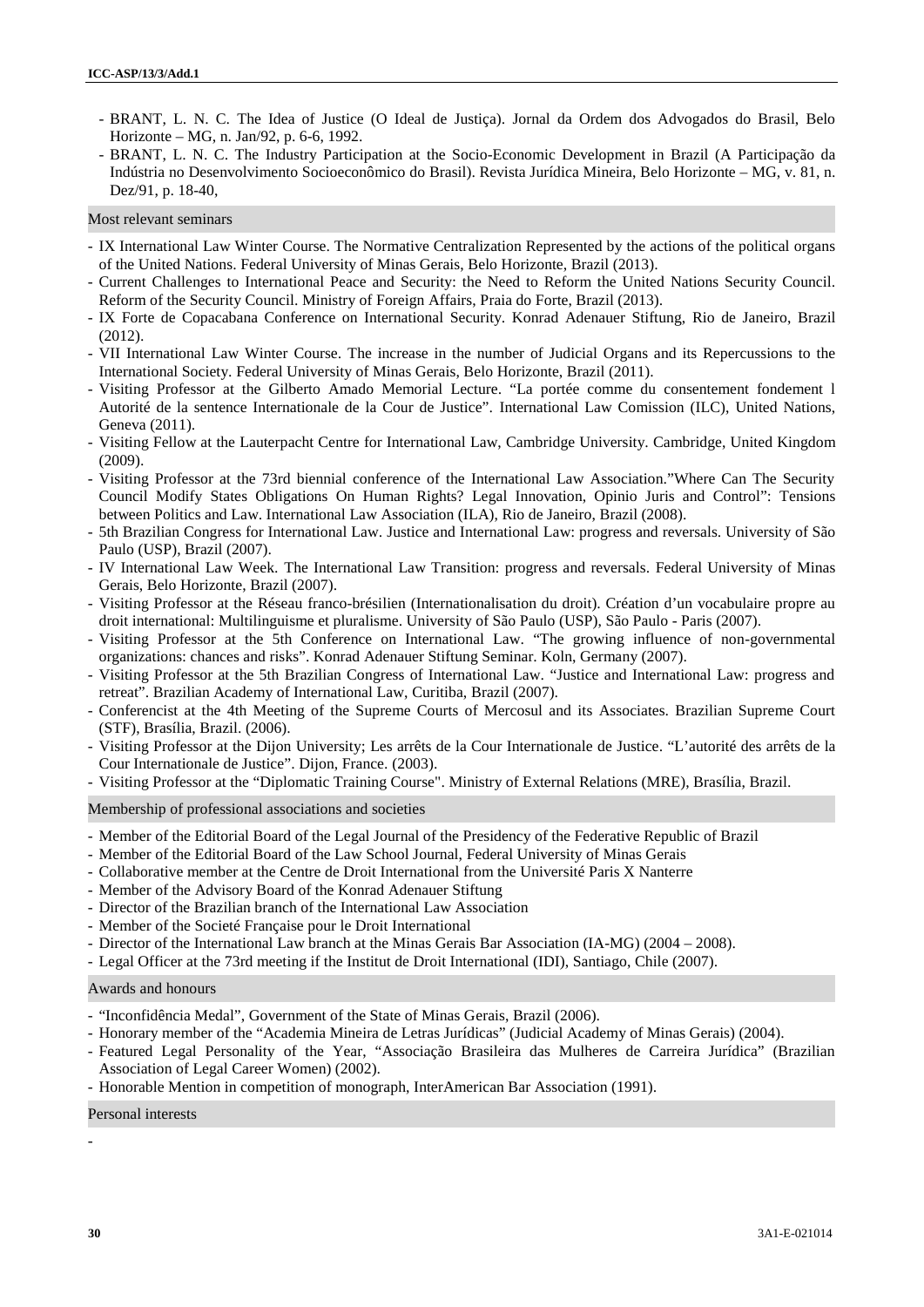# **6. CHUNG, Chang-ho (Republic of Korea)**

# **Note verbale**

[Original: English]

The Embassy of the Republic of Korea to the Kingdom of the Netherlands presents its compliments to the Secretariat of the Assembly of States Parties to the Rome Statute and, with reference to the latter's note no. ICC-ASP/13/SP/06 of 18 February 2014, has the honour to inform the Secretariat that the Government of the Republic of Korea has decided to present the candidature of Judge Chung Chang-ho for election to the post of judge of the International Criminal Court for the term 2015 to 2024, at the elections to be held at the thirteenth session of the Assembly of States Parties to the Rome Statute in New York from 8 to 17 December 2014.

Judge Chung is a candidate on list A for the purpose of article 36, paragraph 5, of the Rome Statute. A statement is submitted in accordance with article 36, paragraph (4) (a), of the Rome Statute and the curriculum vitae of Judge Chung is attached thereto.

Judge Chung meets the requirements set out in article 36, paragraph (3 )(b) (i), of the Rome Statute and has established competence in criminal law and procedure, as well as in areas of international law which are of relevance to the International Criminal Court. Judge Chung has been a United Nations International Judge of the Extraordinary Chambers of the Courts of Cambodia (Khmer Rouge Tribunal) since 2011. Prior to that, he had a distinguished professional career as a judge in the Republic of Korea.

The nomination of Judge Chung followed the procedure for nominations of candidates to the International Court of Justice in accordance with article 36, paragraph 4 (a) (ii), of the Rome Statute. On 8 November 2013, the Korean National Group in the Permanent Court of Arbitration informed the Korean Government that it had, after careful deliberation, decided to nominate Judge Chung as a candidate for election as a judge of the International Criminal Court. The Government of the Republic of Korea fully supports the nomination of Judge Chung.

For the purposes of article 36, paragraph (8) (a) (i), (ii) and (iii), of the Rome Statute, Judge Chung, who is a national of the Republic of Korea, is a male candidate who will represent the civil law system and the Asia-Pacific Group.

# **Statement of qualification**

*Statement submitted in accordance with article 36, paragraph 4(a), of the Rome Statute of the International Criminal Court and resolution ICC-ASP/3/Res.6 of the Assembly of States Parties as amended by resolutions ICC-ASP/5/Res.5 and ICC-ASP/12/Res.8, annex II, adopted by the Assembly of States Parties, relating to the procedure for the nomination and election of judges of the International Criminal Court:*

- (a) Judge Chung Chang-ho is a person of high moral character, impartiality and integrity.
- (b) Judge Chung possesses the qualifications required in the Republic of Korea for appointment to the highest judicial offices.
- (c) Judge Chung:
	- (i) fulfils the requirements of article 36, paragraph 3(b)(i), as is specified in his curriculum vitae. He has established competence in criminal law and procedure and has the necessary relevant experience as a judge in national and international courts. During his career as a judge, he served for over 17 years in various courts of the Republic of Korea, dealing with over five thousand criminal cases;
	- (ii) also has established competence in international law, including international humanitarian law, and extensive experience in a professional legal capacity which is of relevance to the judicial work of the Court. He is currently a United Nations International Judge of the Extraordinary Chambers of the Courts of Cambodia, which is dealing with the serious crimes against humanity committed during the Khmer Rouge regime from 1975 to 1979;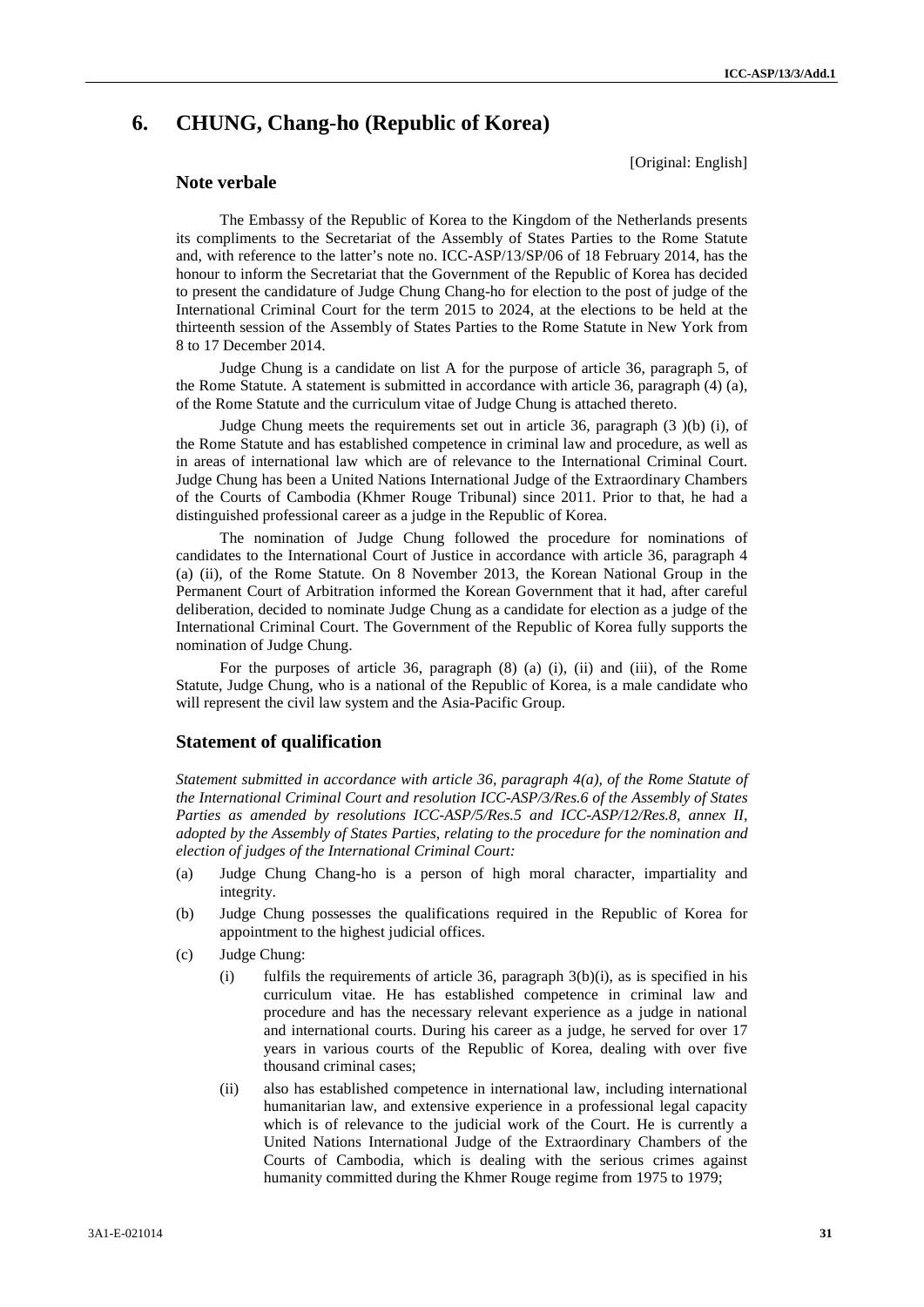- (d) Judge Chung has an excellent knowledge of and is fluent in English. He also speaks French and has basic knowledge of that language;
- (e) Judge Chung is being nominated for inclusion in list A.
- (f) Judge Chung earned his B.A. and LL.M. degrees in the Republic of Korea, which has a civil law system, and received a legal education as a research scholar in the United Kingdom and Hong Kong, which have common law systems. Judge Chung has also gained a deep understanding of other civil law systems during his mission at the Khmer Rouge Tribunal, which is operating based on the French civil law system; and
- (g) Judge Chung is a national of the Republic of Korea and does not possess the nationality of any other State.

# **Curriculum vitae**

| Family name:       | Chung                 |                 |
|--------------------|-----------------------|-----------------|
| First name:        | Chang-ho              |                 |
| Gender:            | Male                  |                 |
| Date of birth:     | 17 February 1967      |                 |
| Nationality:       | Republic of Korea     |                 |
| Regional criteria: | Asia-Pacific          |                 |
| Marital status:    | Married               |                 |
| List A / List B    | List A                |                 |
| Languages          | Mother tongue: Korean |                 |
| - English          | (written) Advanced    | (oral) Advanced |
| - French           | (written) Basic       | (oral) Basic    |

Educational qualifications:

#### 04/2005 - 09/2005

- *Institution:* University of Hong Kong, Centre for Comparative and Public Law
- *Qualification(s) obtained:* Research Scholar

09/2001 - 06/2002

- *Institution:* London School of Economics and Political Science, Department of Law
- *Qualification(s) obtained:* Research Scholar

03/1991 - 02/1993

- *Institution:* Judicial Research and Training Institute of the Supreme Court of Korea
- *Qualification(s) obtained:* Judge
- 03/1989 02/1991
	- *Institution:* Seoul National University
	- *Qualification(s) obtained:* LL.M. in International Law; passed the 32<sup>nd</sup> Korean Bar Examination
- 03/1985 02/1989
	- *Institution:* Seoul National University
	- *Qualification(s) obtained:* B.A. in Law

### Professional experience:

08/2011 - Present

- *Employer:* Extraordinary Chambers in the Courts of Cambodia (Khmer Rouge Tribunal)
- *Post title:* United Nations International Judge, Pre-Trial Chamber
- *Other information:* Member of the ECCC Judicial Administration Committee and member of the ECCC Rule and Procedure Committee

03/2010 - 08/2011

- *Employer:* The Judiciary of the Republic of Korea
- *Post title:* High Court Judge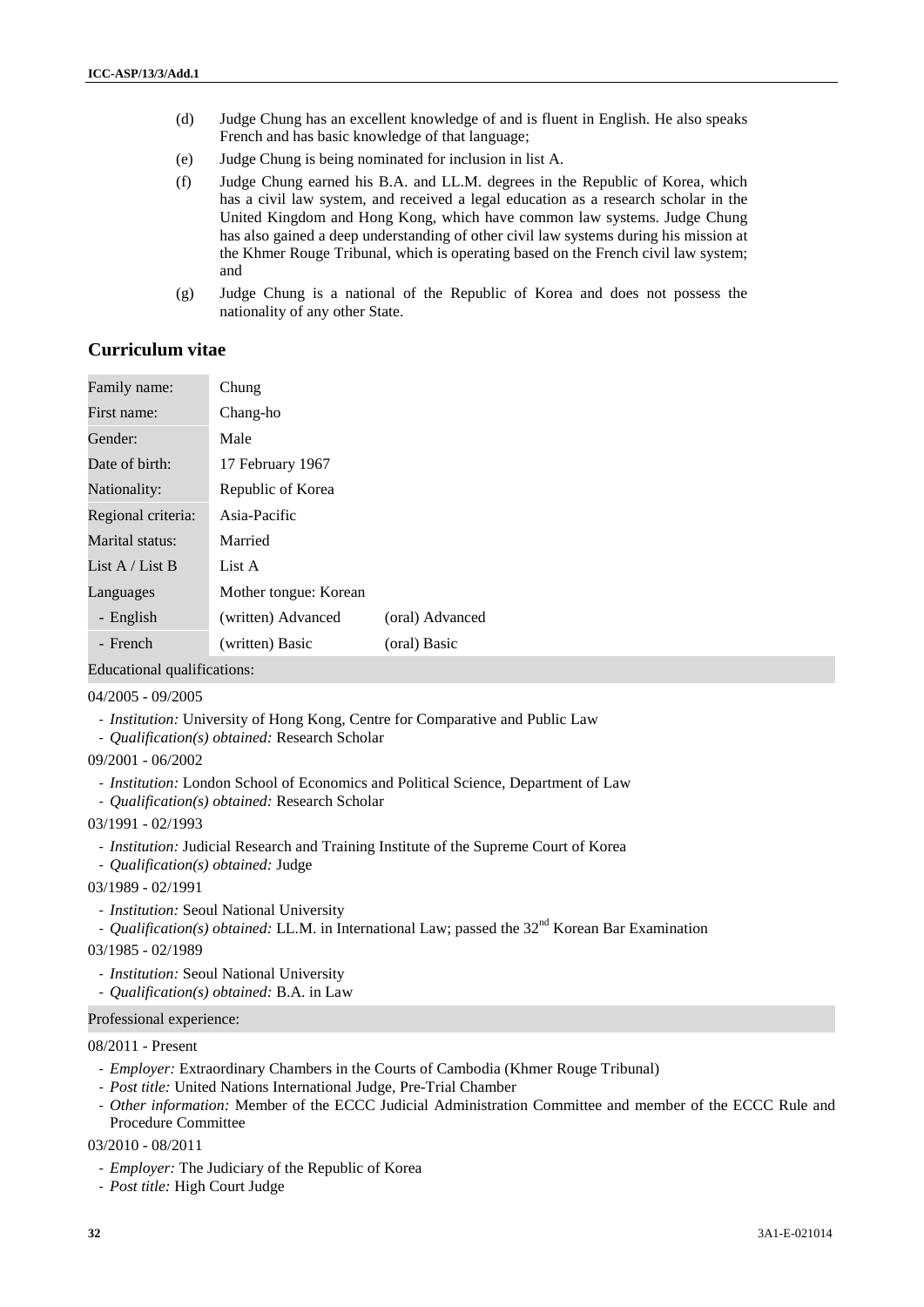- *Other information:* Responsible for appeal cases against the criminal case judgments of first instance courts and for election-related criminal cases

03/2008 - 02/2010

- *Employer:* The Judiciary of the Republic of Korea and the Ministry of Foreign Affairs and Trade of the Republic of Korea
- *Post title:* Legal Advisor
- *Other information:* Dispatched to the Permanent Mission of the Republic of Korea to the International Organizations in Vienna, Austria

03/2004 - 02/2008

- *Employer:* The Judiciary of the Republic of Korea
- *Post title:* High Court Judge
- *Other information:* Responsible for appeal cases against the criminal case judgments of first instance courts and for judicial research on appeal cases at the Supreme Court of Korea

03/1996 - 02/2004

- *Employer:* The Judiciary of the Republic of Korea
- *Post title:* District Court Judge
- *Other information:* Responsible for criminal and civil cases

03/1993 - 02/1996

- *Employer:* The Judiciary of the Republic of Korea and the Ministry of Defence of the Republic of Korea
- *Post title:* Judge, Court Martial of the Korean Air Force
- *Other information:* Responsible for criminal cases

Other professional activities:

2007 - 2011

- *Activity:* Lecturer at the Judicial Research and Training Institute of the Supreme Court of Korea; and teaching the Civil and Criminal Procedure Rules of England and Wales.

2005 - 2008

- *Activity:* Member of the Research Committee of the Laws of the Unified Korea; making a draft of the Civil Procedure Rules for the Kaesong Industrial Complex; and research for the establishment of the Kaesong Commercial Dispute Resolution Centre

# Most relevant publications

- "Establishment of the Asian Court of Human Rights", Shin donga, 02/2014
- "United Nations Hybrid Court: International Justice vs. National Jurisdiction", Global Legal Issues 2012-2013, Korea Legislation Research Institute, 2013

Most relevant seminars

- "Challenges Faced by Mixed Courts in the Trial of International Crimes", Asia Law Talk, William S. Richardson School of Law, 10/2013
- "International Jurisprudence at the ECCC", Hybrid Perspectives on Legacies of the ECCC, ECCC and the Cambodian Human Rights Action Committee, 12/2012
- "The Use and Application of International Humanitarian Law by International Criminal Tribunals", International Humanitarian Law Summer Course, Korean Red Cross, 07/2012

Membership of professional associations and societies

#### None

Awards and honours

None

Personal interests

Protection of the human rights of women and children in criminal cases, especially in armed conflicts

#### Other relevant facts

- Lecture on the "United Nations Mixed Court: International Justice vs. National Jurisdiction", City University of Hong Kong, 02/2014
- Speech at National Assembly of the Republic of Korea, "United Nations Special Courts and the ICC", 05/2013
- Participation as the "Final Round Judge for the 11<sup>th</sup> Red Cross International Humanitarian Law Moot", ICRC and Hong Kong Red Cross, 03/2013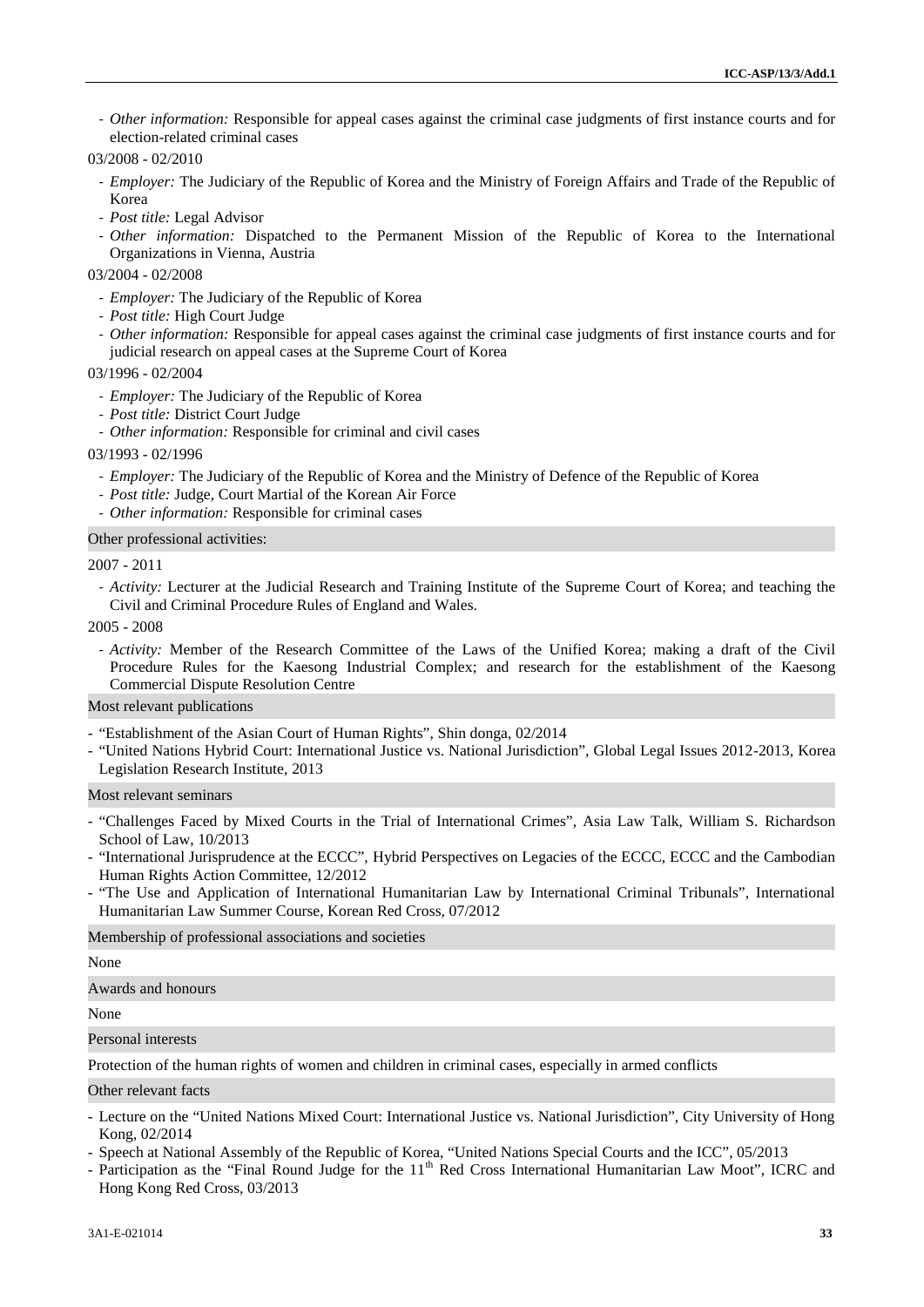# **7. UR EVI**, **Zlata** (Croatia)

[Original: English]

# **Note verbale**

The Embassy of the Republic of Croatia to the Kingdom of the Netherlands presents its compliments to the Secretariat of the Assembly of States Parties to the Rome Statute of the International Criminal Court and has the honor to inform that Government of Croatia has decided to present Professor Zlata ur evi as candidate for election as judge of the International Criminal Court for the election of judges, List B, to be held during the thirteen session of the Assembly. Furthermore, the Embassy of the Republic of Croatia has the honor to submit ICC Judicial Nomination-Curriculum Vitae and Statement of qualification.

# **Statement of qualification**

*Statement submitted in accordance with article 36(4) (a) of the Rome Statute of the International Criminal Court and paragraph 6 of the Resolution ICC-ASP/3/Res.6 relating to the procedure for the nomination and election of judges of the International Criminal Court.*

The Republic of Croatia nominates Professor Zlata Durdevic as candidate for judge of the International Criminal Court. Professor Durdevic fully meets the requirements for election as judge of the International Criminal Court, as established in article 36(3) of the Rome Statute, as follows:

- (a) Professor Durdevic is an eminent person of high moral character, impartiality and integrity. Her high reputation has been recognized in professional and public life in the Republic of Croatia and abroad.
- (b) Professor Durdevic possesses the qualifications required for appointment to the highest judicial offices at the national level as she is a full professor of law, obtained her LLM in Criminal Law and PhD from the University of Zagreb and holds an MPhil Degree in Criminology from the University of Cambridge. She passed the judicial state exam in 1994, and practised law at Croatian courts for two years. She has been a member of public bodies of the Republic of Croatia, conducting asylum proceedings, proceedings to determine the disciplinary responsibility of prosecutors and the conflict of interests of public officials. She has more than 20 years of service in the judiciary and at university.
- (c) Professor Durdevic fulfils the professional criteria from article 36(3)(b) of the Rome Statute. She is a distinguished professor of criminal procedure, human rights and European criminal law at the University of Zagreb where she has been teaching since 1995. She is recognized as a leading scholar in the fields of human rights law, international criminal law, and criminal and procedural law, as her academic and professional career clearly demonstrates. She is not only a top national expert on human rights and criminal justice issues, but also well-known in professional and scientific circles in the region, in Europe, and more widely. She has published extensively in the fields of human rights, European and international criminal law, and criminal procedural law and criminal law.

Professor Durdevic is a prominent member of several international and national scientific and legal associations. She is a member of the Executive Committee of the International Organization of Penal Law (AIDP) which is the oldest association of specialists in penal law and she participates actively in the scientific and organizational activities of the Association. She is president of the Croatian Association of European Criminal Law and vice-president of the Croatian Association of Criminal Sciences and Practice.

She is the recipient of several international awards, among which the Chevening Scholarship, the German Academic Exchange Service (DAAD), the Austrian Exchange Service (OAD), and a Fulbright Visiting Scholarship.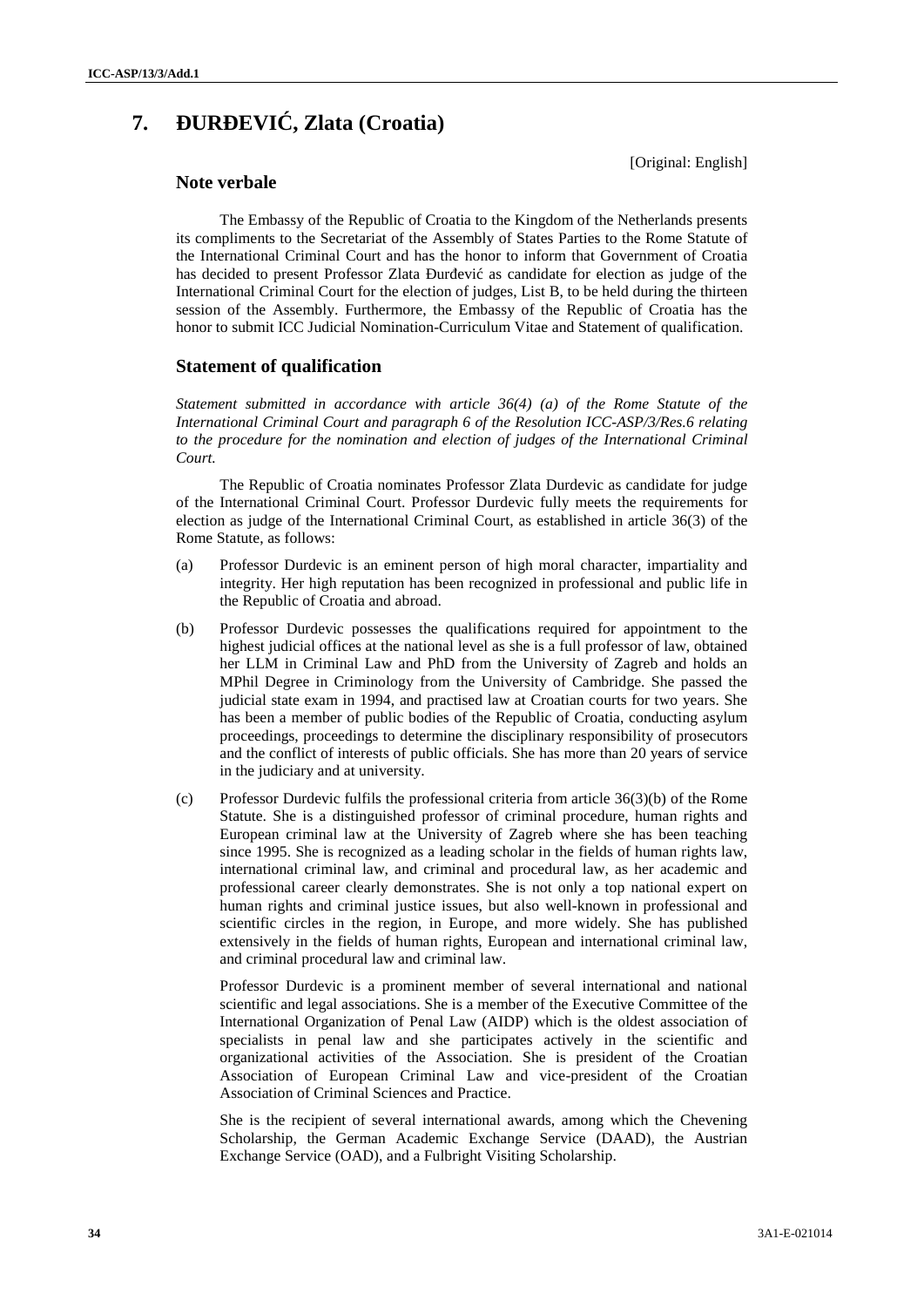In recognition of her specialization in international criminal law, the President of Croatia has appointed her as his personal envoy to work on the Statute of the Regional Commission for Establishing the Facts about War Crimes and Other Gross Violations of Human Rights Committed on the Territory of the Former Yugoslavia (RECOM).

Professor Durdevic has had occasion to serve many times in a consultancy capacity to governmental, judicial, public and non-governmental organizations in fields ranging from human rights to compliance with international and European law. Her versatile academic, research and pedagogic work in Croatia show her initiative, organizational skills, leadership and competences. Her bibliography is impressive and her work is always well-researched, incisive, and appropriately critical.

- (d) Professor Durdevic is fluent in English and has a very good passive and an intermediate active knowledge of French and German.
- (e) She is being nominated for List B. The information related to subparagraphs (i) to (iii) of paragraph 8(a) of article 36 of the Statute is as follows:
	- (i) The Republic of Croatia belongs to the civil law system. However, Professor Durdevic has also been educated in and has extensive knowledge of the common law system.
	- (ii) The Republic of Croatia is a member of the Eastern European Group of States.
	- (iii) Professor Durdevic is female.
- (f) Professor Durdevic has extensive legal expertise in and experience of specific issues relevant to the work of the Court, including violence against women, protection of victims and witnesses, victims' procedural rights and rights to compensation, defence rights, and fair trial rights.
- (g) Professor Durdevic is a national of the Republic of Croatia and does not possess the nationality of any other state.

For the aforementioned reasons, the Republic of Croatia fully recommends Prof. Durdevic's nomination, as it is confident that her qualities will add to the effective functioning of the International Criminal Court which rests on the quality of its judges.

# **Curriculum vitae**

| Family name:<br>ur evi |                         |                     |
|------------------------|-------------------------|---------------------|
| First name:            | Zlata                   |                     |
| Gender:                | Female                  |                     |
| Date of birth:         | 2 October 1969          |                     |
| Nationality:           | Croatian                |                     |
| Regional criteria:     | Eastern Europe          |                     |
| Marital status:        | Married                 |                     |
| List A / List B        | List B                  |                     |
| Languages              | Mother tongue: Croatian |                     |
| - English              | (written) Advanced      | (oral) Advanced     |
| - French               | (written) Intermediate  | (oral) Intermediate |
| German                 | (written) Intermediate  | (oral) Intermediate |

Educational qualifications:

07/2003

- *Qualification(s) obtained:* PhD in Law

<sup>-</sup> *Institution:* University of Zagreb, Croatia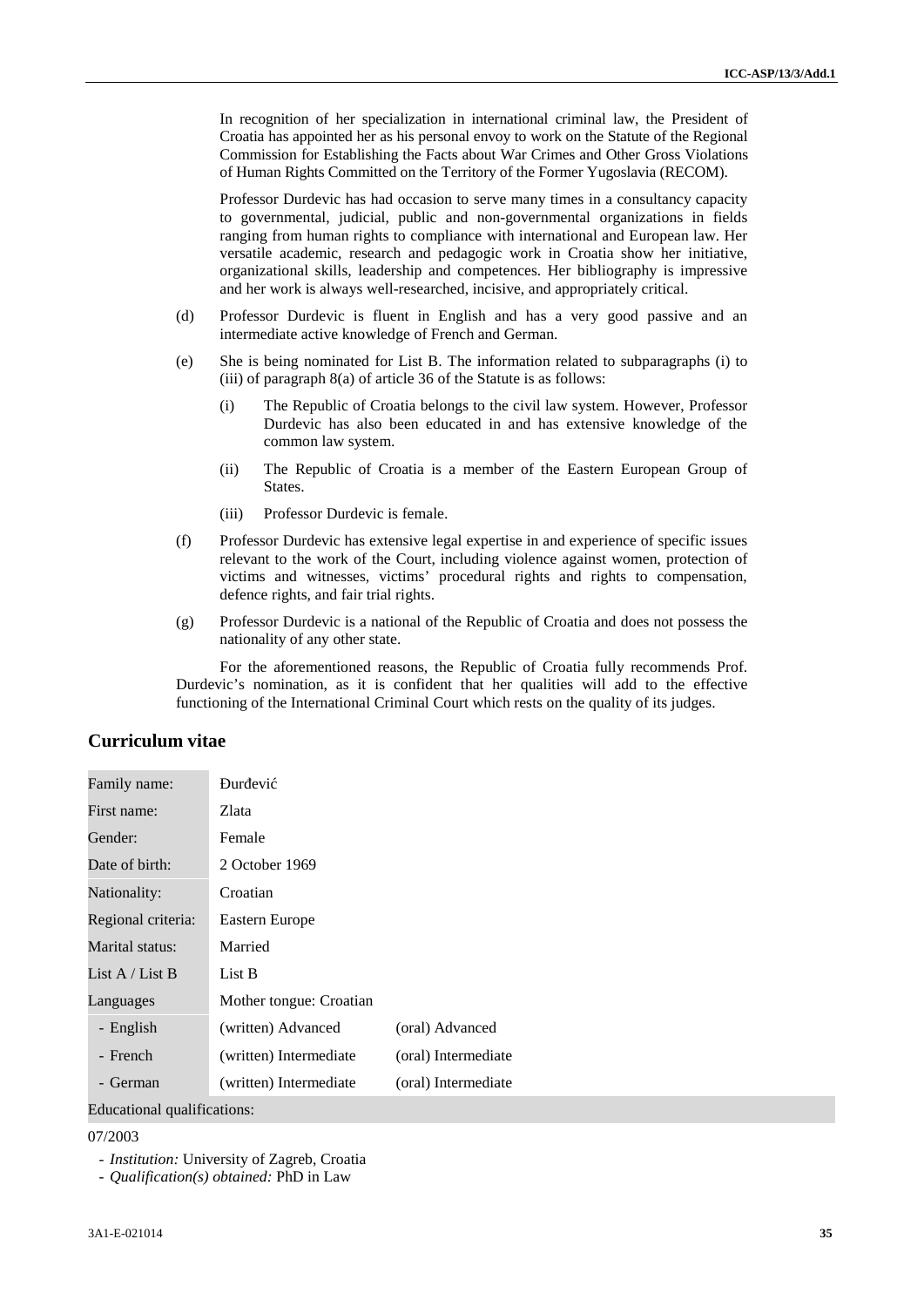# 04/2002

- *Institution:* University of Zagreb, Croatia
- *Qualification(s) obtained:* Master of Laws in Criminal Law
- 07/1997
	- *Institution:* University of Cambridge, UK
	- *Qualification(s) obtained:* M.Phil in Criminology
- 12/1994
	- *Institution:* Ministry of Justice, Croatia
	- *Qualification(s) obtained:* State Judicial Exam

## 10/1988 - 06/1992

- *Institution:* University of Zagreb
- *Qualification(s) obtained:* B.A. in Law, first rank among the 1992 graduation class

## Professional experience:

## 09/1995 - present

- *Employer:* University of Zagreb, Faculty of Law
- *Post title:* Head of Department of Criminal Procedural Law (since 2007); Full Professor (since 2011)
- *Other information:* Associated Professor (2007-2011), Assistant Professor (2003-2007), Assistant (1997-2003), Young Researcher (1995-1997); Teaching courses in: Criminal Procedural Law, Human Rights and Criminal Justice (in English), European Court on Human Rights, European Criminal Law (in English), Criminal Responsibility of Legal Persons and Law and Psychiatry

## 01/2010 - 07/2010

- *Employer:* Berkeley Law School, University of California, USA
- *Post title:* Visiting Professor,
- *Other information:* Taught the course "Criminal Law Aspects of the European Convention of Human Rights", Fulbright Scholarship

## 01/2013 - present

- *Employer:* Ministry of Justice
- *Post title:* Examiner at the State Judicial Exam
- *Other information:* Responsible for criminal law and criminal procedural law examinations
- 03/2008 11/2012
	- *Employer:* The Republic of Croatia
	- *Post title:* Member of the Commission for Asylum
	- *Other information:* Second-instance body in asylum procedures

### 02/2010 - 06/2011

- *Employer:* The Republic of Croatia
- *Post title:* Member of the State Attorneys' Council
- *Other information:* Independent body with judicial powers to determine disciplinary responsibility and the appointment of prosecutors

# 03/2005 – 12/2008

- *Employer:* The Republic of Croatia
- *Post title:* Member of the State Commission for Conflict of Interest
- *Other information:* Independent body with judicial powers to determine the responsibility of public officials for conflict of interest

## $04/2007 - 6/2007$

- *Employer:* Max Planck Institute for Foreign and International Criminal Law, Freiburg, Germany
- *Post title:* Visiting researcher

- *Other information:* Research on the European arrest warrant and criminal law protection of EU financial interests

# 10/2005

- *Employer:* International Institute of Higher Studies in Criminal Sciences, Siracusa, Italy
- *Post title:* Visiting researcher
- *Other information:* Specialized course on European and International Cooperation in Criminal Matters

### 07/2004

- *Employer:* US Department of State US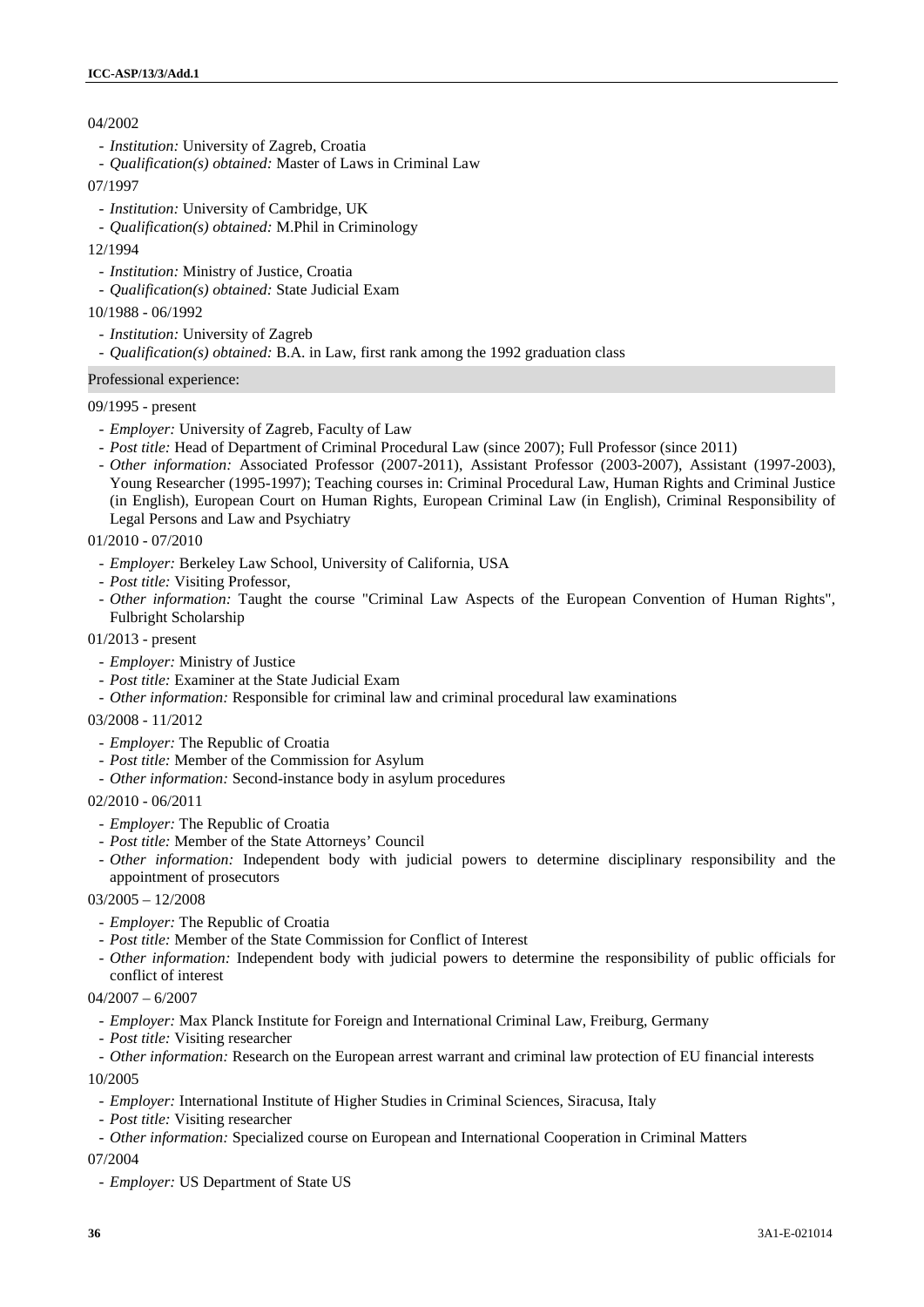- *Post title:* International Visitor Program "US Judicial System"
- *Other information:* Visit and practical learning about political, judicial and penitentiary institutions (US Congress, courts, prosecutor offices, public defence office, prisons) in several US states (Washington, Williamsburg, Providence, Seattle and Denver).
- 10/2001 09/2002
	- *Employer:* Faculty of Law, University of Graz, Austria, ÖAD Research Scholarship
	- *Post title:* Doctoral researcher
	- *Other information:* Research on European criminal law, criminal and administrative law on protection of EU financial interests

#### 09/1999 – 07/2000

- *Employer:* Faculty of Law, University of Augsburg, Germany, DAAD Research Scholarship
- *Post title:* Doctoral researcher
- *Other information:* EU law, Criminal Procedural Law

#### $03/1993 - 06/1995$

- *Employer:* The Republic of Croatia
- *Post title:* Trainee at the District Court in Zagreb, Civil and Criminal Division
- *Other information:* Drafted judgements

#### 06/1993 – 10/1993

- *Employer:* Cantonal Court Valais, Switzerland
- *Post title:* Trainee at the Cantonal Court in Canton Valais, Switzerland,

#### $11/1992 - 03/1993$

- *Employer:* The Republic of Croatia
- *Post title:* Trainee at the Municipal Court in Zagreb

#### 06/1993 – 09/1993

- *Employer:* Cantonal Police Service, Canton Valais, Switzerland

- *Post title:* Training course in Criminal Science

#### Other professional activities:

#### 06/2013 - present

- *Activity:* Personal Envoy of the President of the Republic of Croatia to RECOM (Regional Commission for Establishing the Facts about War Crimes and Other Gross Violations of Human Rights Committed on the Territory of the Former Yugoslavia in the period from 1991 to 2001)

#### 2010 - present

- *Activity:* Cooperation (conference, reports, publication, lectures) with Croatian NGOs dealing with war crimes on the territory of ex-Yugoslavia, such as the NGO Documenta – Centre for Dealing with the Past (www.documenta.hr)
- 2012 2014
	- *Activity:* Author of the study on the compliance of Croatian standards with the Convention on Preventing and Combating Violence Against Women and Domestic Violence (Istanbul Convention) for the Centre for Women War Victims – ROSA, non-governmental feminist organisation in Croatia; and participating in activities advocating the ratification of the Istanbul Convention, such as a presentation in the Croatian Parliament, giving lectures to NGO groups in Croatia.

#### 2011 - present

- *Activity:* Expert on victim rights and leader of the research group in Croatia working for the Fundamental Rights Agency (FRA) on the assessment of victim status in Croatia for annual reports, with special focus on victims of hate crime, domestic violence and the assessment of victims' rights in practice.

#### 2012 - 2013

- *Activity:* President of the Expert Committee drafting a new Croatian Criminal Procedural Code, Ministry of Justice

#### 2003 - present

- *Activity:* Regularly giving legal opinions in criminal cases for defence lawyers and the Supreme Court

#### 2010 - present

- *Activity:* Giving legal opinions for the Constitutional Court in procedures challenging the constitutionality of legislative acts in the field of criminal justice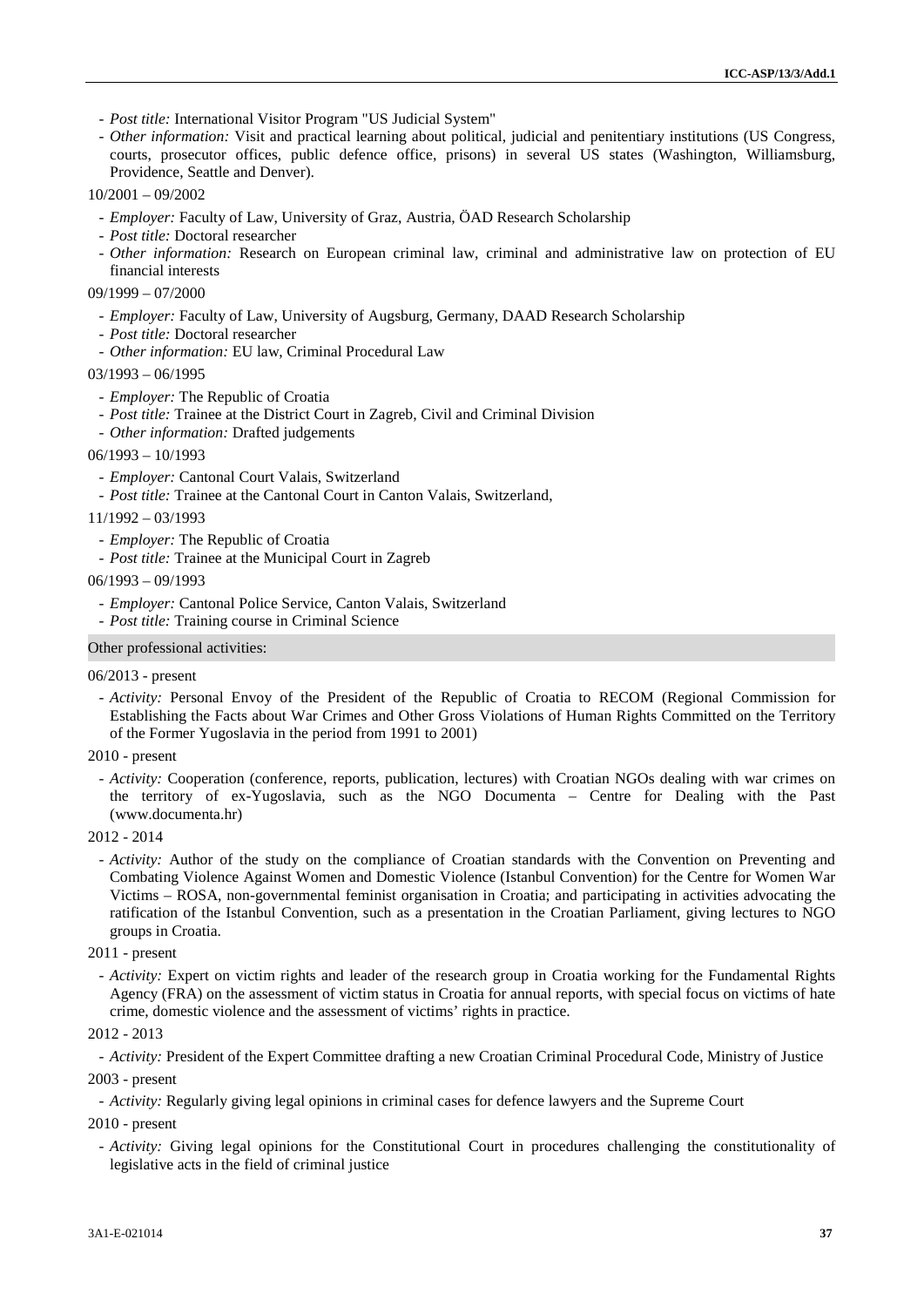## 2011 - present

- *Activity:* Editor-in-Chief of the e-journal Zagreb Law Review, published by the University of Zagreb, since 2011, http://revija.pravo.unizg.hr

#### 2007 - present

- *Activity:* Executive Editor of the journal Croatian Annual of Criminal Law and Practice, responsible for editing, reviewing and publishing since 2007, www.pravo.hr/hljkpp

2005 - present

- *Activity:* Leader and partner in eight international and nine domestic scientific projects related to criminal proceedings, human rights, cooperation in criminal matters, European criminal law, rights of mentally disabled persons, establishment of the European Public Prosecutor's Office.

#### 2005 - 2010

- *Activity:* Member of the negotiation team of the Republic of Croatia for Chapter 24 "Justice, Freedom and Security" and Chapter 32 "Financial Control" for accession to the European Union (2005- 2010).

#### 2009-2014

- *Activity:* Presiding over international conferences:
	- "Legal and social legacy of the International Criminal Court for ex-Yugoslavia", University of Zagreb, Zagreb, February 24, 2011
	- the 3rd section at the 18th International Criminal Law Congress in Istanbul 2009 (www.penal.org)
	- the preparatory colloquium Section 3 on criminal procedural law "Information Society and Criminal Law" of the International Association of Criminal Law, September 2013, Antalya, Turkey (www.penal.org)
	- the 3rd section at the 19th International Criminal Law Congress in Rio de Janeiro 2014 (www.penal.org)

#### 2004 - present

- *Activity:* Education of practitioners: intensive cooperation with the Croatian Judicial Academy and the Bar Association

#### 2003 - present

- *Activity:* Member of the expert team of the Ministry of Justice preparing a number of legislative acts in the area of criminal justice and European criminal law

#### 2012 - present

- *Activity:* Member of the Ethics Commission of Croatian Radio Television since 2012

#### 2000 - present

- *Activity:* Organisation of international conferences and workshops:
- Symposium "The criminal justice aspects of Croatian membership in the European Union" on behalf of the Croatian Association of European Criminal Law and the Faculty of Law in Zagreb, Aula of the University of Zagreb, 3 July 2013
- Organization of the workshop of the EU project "EU model rules of criminal investigation and prosecution for the procedure of the proposed European Public Prosecutor's Office" financed by the University of Luxemburg and OLAF, in Zagreb, 29 September - 2 October 2011
- Organization of the international conference "Legal and social legacy of the International Criminal Court for ex- Yugoslavia", 24 February 2011, University of Zagreb, Croatia
- Organization on behalf of the Croatian National Group of the International Association of Penal Law of the Preparatory Colloquium "Special Procedural Measures and Respect for Human Rights" of AIDP, 6-9 November 2008, Pula, Croatia
- On behalf of the Croatian Association of European Criminal Law and in cooperation with the Austrian Association of European Criminal Law and the financial support of OLAF (EU Anti-fraud Office), in charge of the organization of the international conference "Current issues of European criminal law and the protection of the financial interests of the EU", Dubrovnik, Croatia, 13-15 May 2005
- Regular annual national conferences in December in Opatija of the Croatian Association of Criminal Science and Practice

#### Most relevant publications

Author of three books, co-author of five books, editor of four books, author of 46 scientific papers, ten other papers and ten manuals. The most important are:

#### *Books*

1. Osnovna studija o uskla enosti pravnog okvira RH s Konvencijom o sprije avanju i borbi protiv nasilja nad ženama i obiteljskog nasilja (Baseline Study on the Compliance of the Legal Framework of the Republic of Croatia with the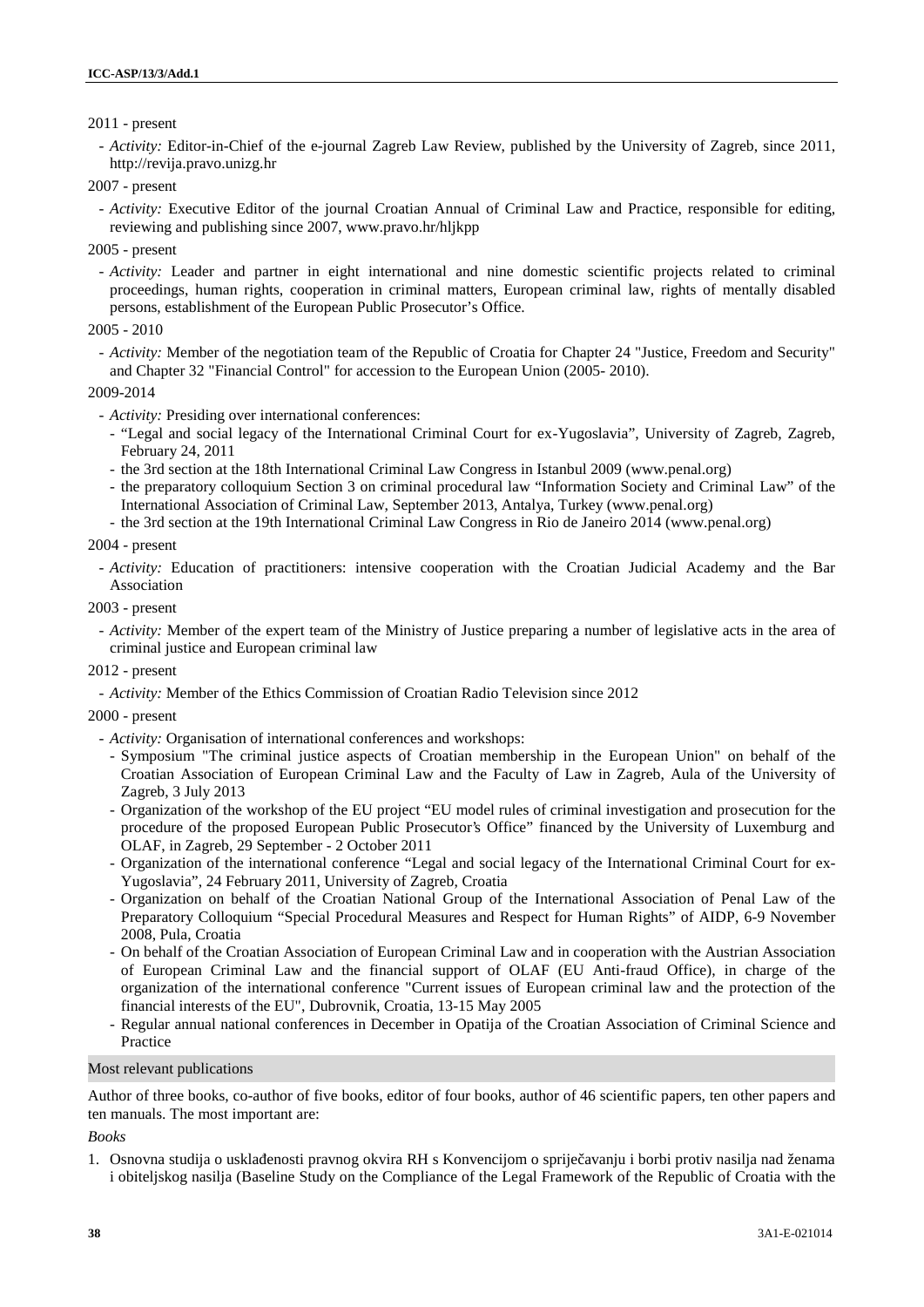Convention on Preventing and Combating Violence Against Women and Domestic Violence (Istanbul Convention)), Zagreb: Centar za žene žrtve rata – ROSA, 2014.

- 2. Presude Europskog suda za ljudska prava protiv Republike Hrvatske u kaznenim predmetima (Judgements of the European Court of Human Rights Against the Republic of Croatia in Criminal Matters), Zagreb: Zagreb University Press, 2013. Co-editor and co-author.
- 3. Zbirka zakona iz kaznenog procesnog prava (Collection of Laws of Criminal Procedural Law), Pravni fakultet Sveu ilišta u Zagrebu, Zagreb, 2013. Editor and author of the introduction
- 4. Kazneno procesno pravo: Primjerovnik (Criminal Procedural Law: Practicum), 4nd edition, Zagreb: Narodne Novine, 2012. Editor and Co-author
- 5. Current Issues in European Criminal Law and the Protection of EU Financial Interests, Zagreb: Zagreb University Press, 2006. Editor and Co-author
- 6. Komentar Zakona o odgovornosti pravnih osoba za kaznena djela (Commentary on the Act on the Liability of Legal Persons for Criminal Offences), Zagreb: Narodne novine, 2005.
- 7. Pravni položaj počinitelja kaznenih djela s duševnim smetnjama (Legal Position of Mentally Disturbed Perpetrators of Criminal Offences), Zagreb, 2002.
- 8. Komentar Zakona o zaštiti osoba s duševnim smetnjama (Commentary on the Act on the Protection of Persons Suffering from Mental Disorder), Zagreb: Pravni fakultet u Zagrebu i Psihijatrijska bolnica Vrape, 2002. Co-author

*Articles (selected)*

- 1. Arrest and pre-trial detention: Towards a prosecutor for the European Union, Volume 2, Oxford: Hart Publishing, 2014 (in press)
- 2. Pravo na učinkovitu istragu u kaznenim predmetima: analiza hrvatske prakse i prava (Right to effective investigation in criminal matters: Analysis of Croatian practice and law), Croatian Academy of Sciences and Arts, 2014, 105-150.
- 3. Main Characteristics of the prosecutorial investigation according to the Croatian Criminal Procedural Code from 2008 to 2013, in Jovanović (ed) Prosecutorial Investigation: Regional Criminal Procedure Legislation and Experiences in Application, OSCE Mission to Serbia, Belgrade, 2014, 65-86.
- 4. Rekonstrukcija, judicijalizacija, konstitucionalizacija, europeizacija hrvatskog kaznenog postupka V. novelom ZKP/08: prvi dio? (Reconstruction, judicialisation, constitutionalisation, and Europeanisation of the Croatian criminal procedure with the 5th Amendment of the Criminal Procedure Act/08: Part One?), Croatian Annual of Criminal Law and Practice, 2/2013, 313 – 362.
- 5. Osvrt na rezultate rada radne skupine Ministarstva pravosu a za uskla ivanje ZKP s Ustavom RH, (Results of the work of the Ministry of Justice working group for aligning the Criminal Procedure Act with the Constitution of the Republic of Croatia), Croatian Annual of Criminal Law and Practice, 1/2013, 3-100.
- 6. Judicial control in pre-trial criminal procedure conducted by the European Public Prosecutor's Office, in Ligeti, Katalin (ed.), Toward a Prosecutor for the European Union, Volume 1, Oxford: Hart Publishing, 2013, 988-1012.
- 7. Legal report for Croatia, in Schumann/Bruckmüller/Soyer (eds.), Pre-trial Emergency Defence: Assessing Pre-trial Access to Legal Advice, Intersentia, Wien-Graz, 2012, 59-71.
- 8. Odluka Ustavnog suda RH o suglasnosti Zakona o kaznenom postupku s Ustavom (Decision of the Constitutional Court of the Republic of Croatia on the compliance with the Constitution of the Criminal Procedure Act), Croatian Annual of Criminal Law and Practice, 2/2012, 409-438.
- 9. Tuma enje Zakona o ništetnosti odre enih pravnih akata pravosudnih tijela bivše JNA, bivše SFRJ i Republike Srbije, (Interpretation of the Act on nullity of certain legal acts of judicial authorities of the former Yugoslav People's Army, the former Yugoslavia and the Republic of Serbia), Zagreb Law Review (http://revija.pravo.unizg.hr/index.php/zpr/index), no. 1/2012, 109-121
- 10.Croatia National Report: The area of freedom, security and justice, including information society issues FIDE XXV National Reports, in: Laffranque, Julia (ed.), Reports of the XXV FIDE Congress Tallinn, Tartu University Press, 2012, 235-259 (co-author).
- 11. Suvremeni razvoj hrvatskoga kaznenog procesnog prava s posebnim osvrtom na novelu ZKP iz 2011 (The modern development of Croatian criminal procedural law with special reference to the 2011 amendments to the Criminal Procedural Act), Croatian Annual of Criminal Law and Practice, 2/2011, 311-357.
- 12. Predlaganje dokaza (Presenting evidence), co-author with Dražen Tripalo, Croatian Annual of Criminal Law and Practice, 2/2011, 471-488
- 13. Pravni okvir za primjenu prisilne hospitalizacije: regulativa i kriti ki osvrt (Legal framework for the implementation of compulsory hospitalization: Regulation and critical review), in: Slađana Štrkalj-Ivezić (ed) Medical and Legal Framework for the Hospitalization of People with Mental Disorders, Zagreb: Croatian Medical Association, 2011, 9-34.
- 14. Nezakoniti dokazi u hrvatskom kaznenom postupku: uskla enost s me unarodnim i ustavnim jamstvima (Illegal evidence in the Croatian Criminal Procedure: Compliance with international and constitutional guarantees), Proceedings of the Law Faculty "Justinian first" in Skopje, in honour of Nikola Matovski, Skopje, 2011, 119-141
- 15. Sloboda izražavanja: lanak 10. Europske konvencije za zaštitu ljudskih prava i temeljnih sloboda (Freedom of expression: Article 10 European Convention for the Protection of Human Rights and Fundamental Freedoms), in: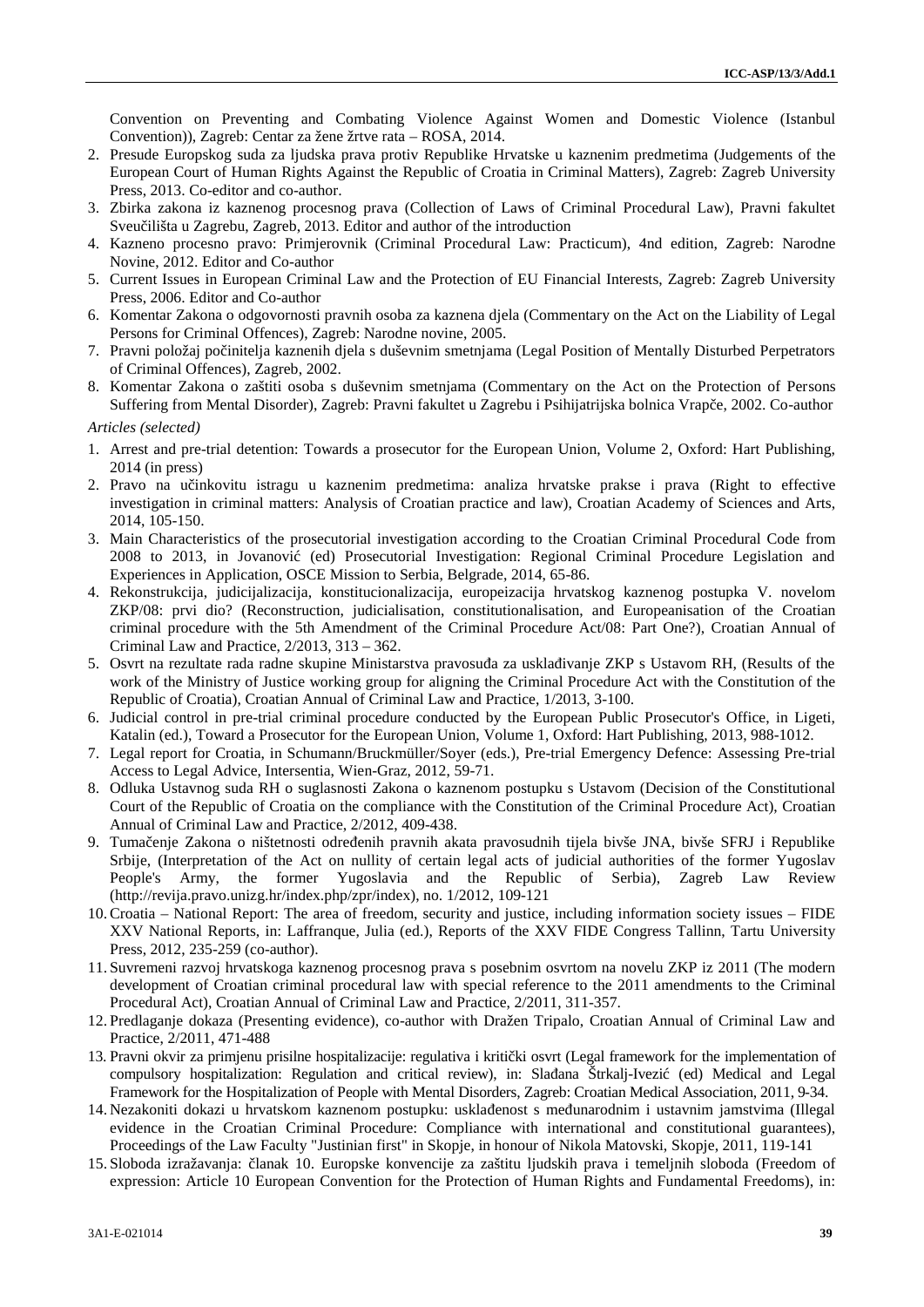Ivana Rada i (ed) Harmonisation of Croatian Legislation and Practice with the European Convention for the Protection of Human Rights and Fundamental Freedoms, London: Centre for Peace Studies, 2011, 153-189.

- 16. Some issues on the European Public Prosecutor from the Croatian perspective, Ochrona interesów finansowych a przemiany instytucjonalne Unii Europejskiej, Varšava: WAiP, 2010, 163-184.
- 17. Kaznenopravna zaštita financijskih interesa Europske unije u Republici Hrvatskoj pro futuro (Criminal law protection of the European Union's financial interests (according to the working Draft Proposal of the Criminal Code of 21 October 2010), Croatian Annual of Criminal Law and Practice, 2/2010, 769-784.
- 18. Sudska kontrola državnoodvjetni kog kaznenog progona i istrage: poredbenopravni i ustavni aspect (Judicial control of criminal prosecution and investigation: Comparative and constitutional aspects), Croatian Annual of Criminal Law and Practice, 1/2010, 7-24.
- 19. National Report Croatia: Special procedural measures and respect of human rights, Revue Internationale de droit penal (RIDP/IRPL), vol. 80, no. 1/2, 2009, 113-127.
- 20. Lisabonski ugovor: prekretnica u razvoju kaznenog prava u Europi, (The Lisbon Treaty: Turning point in the development of criminal law in Europe), Reforma Europske unije: Lisabonski ugovor (in: Reform of the European Union: The Lisbon Treaty), Zagreb: Narodne novine, 2009.
- 21. Procesna jamstva obrane prema suokrivljeniku kao svjedoku optužbe, Hrvatski ljetopis za kazneno pravo i praksu, (Procedural rights of the defence in relation to the co-defendant as a witness for the prosecution) Croatian Annual of Criminal Law and Practice,. 2/2009, 783-808.
- 22. Dopuštenost dokaza prikupljenih kršenjem temeljnih ljudskih prava, (Admissibility of evidence collected by the violation of fundamental human rights), co-author, Croatian Annual of Criminal Law and Practice, Vol. 15, 2/2008
- 23.Criminal law protection of the EU's financial interests in Croatia, Eucrim, 3-4, 2007 (www.mpicc.de/eucrim/archiv/ eucrim\_07-03.pdf)
- 24. Europski sud pravde i legitimitet europskog uhidbenog naloga (The European Court of Justice and the legitimacy of the European arrest warrant), Croatian Annual of Criminal Law and Practice, no. 2/2007, 1021-1027.
- 25. Trajanje pritvora u svjetlu me unarodnih standarda te doma eg prava i prakse (Duration of detention in the light of international standards, domestic law and case law), co-author, Croatian Annual of Criminal Law and Practice 2/2006, 551-596.
- 26. Forms and methods of perpetration of EU fraud, Financial Theory and Practice, no. 3/2006, 253-281.
- 27.Criminal liability of legal persons (Annex: the Croatian Perspective), Current Issues in European Criminal Law and the Protection of EU Financial Interests, Zagreb: 2006, 73-89.
- 28. Mehanizmi utjecaja prava Europske zajednice na kaznenopravne sustave država lanica (Community law mechanisms with influence on the criminal justice systems of the Member States), Zbornik Pravnog fakulteta u Zagrebu, Vol. 54, no. 2/2004, 287-326.
- 29.Criminal Law Report for Croatia: Police and judicial co-operation in the European Union: FIDE 2004 National Reports, Cambridge University Press, 2004, 27-40.
- 30.Budget of the European Union, Financial Theory and Practice, no. 2/2004, 181-202.
- 31. Odluka o kazni: kaznenoprocesna pitanja (Decision on the sentence: Issues of criminal procedure), Croatian Annual of Criminal Law and Practice, Vol. 11, 2/2004, 751-782.
- 32. Ispravljanje neprava socijalisti kih država rehabilitacijom žrtava politi kog kaznenog progona, Correcting the injustice of socialists states through rehabilitation of victims of political prosecution, Croatian Annual of Criminal Law and Practice, Vol. 3, 1/1996, 223-252.

### Most relevant seminars

Held over 70 public presentations at national and international conferences, seminars and workshop. The most important international presentations are:

- 1. Lecture "Prosecutorial investigation and the Croatian Criminal Procedure", Regional conference "Prosecutorial investigation: regional criminal procedure legislations and experiences in application", Belgrade, 20 June 2014.
- 2. Lecture "Judicial control in the proceedings before the EPPO from the ECHR perspective", Conference "Le contrôle judiciaire du parquet européen: nècessité, modèles, enjeux, Association de Recherches Pénales Européennes (ARPE), Paris, 9-10 Avril, 2014.
- 3. Lecture "Reform of the Croatian Criminal Procedural Act in 2013: Compliance with constitutional and European standards?", Conference "Structural changes of criminal procedural law" (Strukturne Spremembe kazenskega procesnega prava), Slovenian Academy of Sciences and Art, Slovenia, Ljubljana, November 8, 2013.
- 4. Lecture on "Judicial control, admissibility of evidence and procedural rights in the proceedings before the EPPO", International Conference "Protecting Fundamental and Procedural Rights from the Investigations of OLAF to the Future EPPO", Foundations Basso and OLAF, financed from the Hercule II programme, Rome, 12-14 June, 2013.
- 5. Lecture on "Reform of the Croatian pre-trial criminal procedure", V. Conference on Criminal Law and Criminology, December 4-5, 2012, Catez, Slovenia
- 6. Presentation at the panel: Legacy of the International Court and its role in processes of transitional justice, Conference "ICTY Legacy in ex-Yugoslavia", Hotel Westin, Zagreb, 8 November 2012.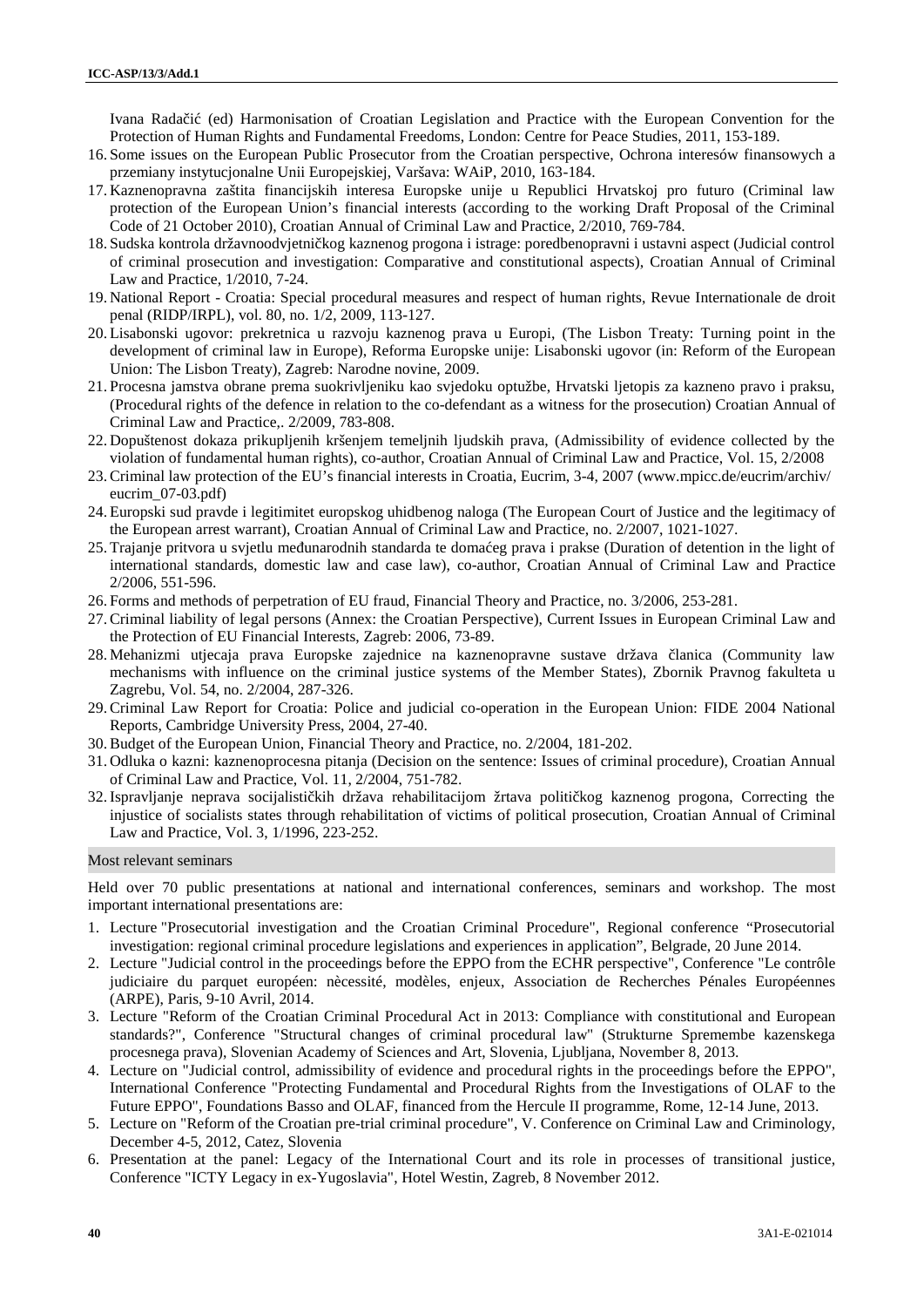- 7. Presentation "Act on the nullity of certain legal acts of judicial authorities of the former Yugoslav People's Army, the former Yugoslavia and the Republic of Serbia," the round table "The Necessity of Effective Prosecution of War Crimes by Strengthening Regional Cooperation and the Prosecution of Persons with Command Responsibility," National Press Club, Zagreb, March 14, 2012.
- 8. Lecture 'Right of freedom of expression under the European Convention on Human Rights', International Human Rights Law Institute, DePaul University, Chicago, August 5, 2010.
- 9. Conference paper "Some issues on the European Public Prosecutor from the Croatian perspective", International Conference "Protection of the Financial Interests of the European Community and the Changes of the EU Institutional Framework", Warsaw, Poland, May 7-9, 2009.
- 10.Conference paper "Constitutional challenges of European criminal law" AIDP Regional Conference, Gyarmatpuszta, Hungary, 30 April - 2 May, 2009

Membership of professional associations and societies

- Member of the Executive Committee, International Association of Penal Law (AIDP), since 2009 (www.penal.org).
- President of the Croatian Association of European Criminal Law, since March 2013.
- Vice-president of the Croatian Association for Criminal Science and Practice, since 2012.
- Contact point for Croatia, European Criminal Law Academic Network (ECLAN, www.eclan.eu), since 2007.
- Vice-president of the Croatian Association of European Criminal Law, 2009-2013.
- Croatian Association for Psychiatry and Law, President of Scientific Board.
- DAAD Croatia, member since 2007.
- University of Cambridge Alumni Association, member since 1997.

# Awards and honours

- A trainer of the Law Faculty of Zagreb moot court team that took first place at the regional moot court competition in human rights in Belgrade 2007 and 2008, and third place in 2009, 2010 and 2011.
- Association of University Professors and other Scientists Award for young scientists and artists in 2002 for the book "Legal Position of Mentally Disturbed Perpetrators of Criminal Offences" published in 2002 in Zagreb.
- University of Zagreb Dean's Prize for first rank among the 1992 graduation class.

#### Personal interests

Art, history, participation in public debate on criminal law issues

#### Other relevant facts

I have not been a member of any political party or movement in Croatia or abroad. I have participated in public and media discussions on many issues related to international criminal law and cooperation, criminal justice and human rights. In my scientific work, while giving legal opinions or public statements I have always been independent and impartial and have relied exclusively on my professional knowledge and legal arguments.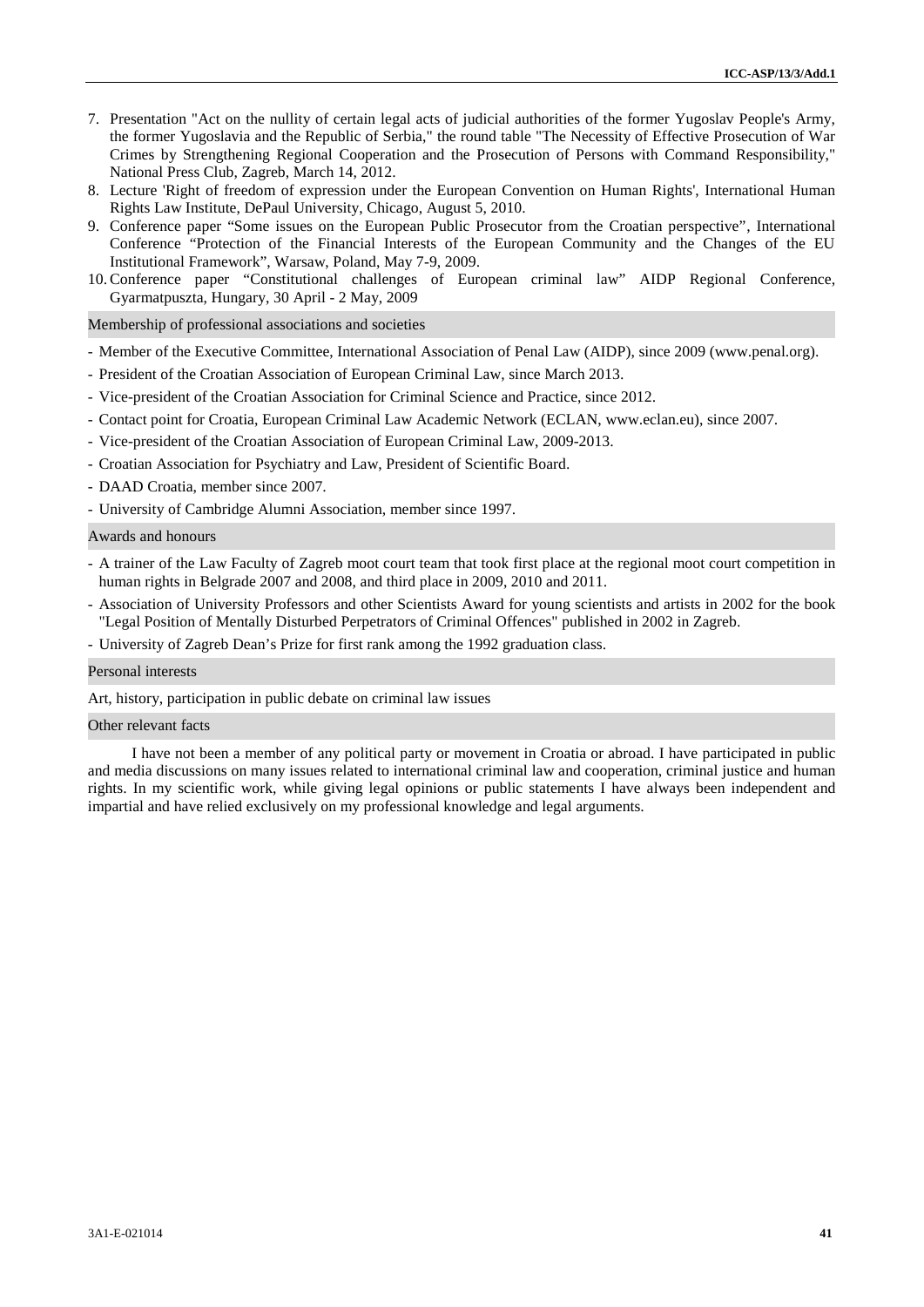# **8. GONTŠAROV, Pavel (Estonia)**

[Original: English]

# **Note verbale**

The Ministry of Foreign Affairs of the Republic of Estonia presents its compliments to the Secretariat of the Assembly of States Parties to the Rome Statute of the International Criminal Court and referring to the Secretariat's note verbal ICC-ASP/13/SP/06 of 18 February 2014, has the honour to submit the following information.

The Estonian Government has decided to approve Judge Pavel Gontšarov as the Estonian candidate for judge to the International Criminal Court on 17 April 2014. On the ground of the above-mentioned governmental decision, the Ministry of Foreign Affairs has the further honour to submit the nomination of Judge Pavel Gontšarov.

The Ministry encloses the curriculum vitae of Judge Pavel Gontšarov and statement specifying how the candidate fulfills the requirements of the Rome Statute of the International Criminal Court as requested.

# **Statement of qualifications**

*Statement specifying how the candidate fulfills the requirements of the Rome Statute of the International Criminal Court*

Judge Pavel Gontšarov fulfills the requirements of the Rome Statute:

(a) For the purpose of article 36, paragraph 3 (a):

He is a person of high moral character, impartiality and integrity. After graduation he worked as prosecutor and as adviser to the State Prosecutor's Office. He has the qualifications required in Estonia for appointment to office of judge. An individual, in order to be qualified in Estonia as a judge, must meet the following minimum requirements: He or she must hold a scientific degree of Master-at-Law or equivalent; must be fluent in the Estonian language; must have a high moral character, also personal qualities and abilities to perform as a judge.

He was first appointed as judge in 2001. In this quality he worked also as chief judge of the Narva City Court and Viru County Court as from 2002. In 2011, he was appointed as judge for the Tallinn District Court (Court of Appeal). All nominations are decided by special commission, consisting of representatives of judges (elected by all judges), also the Ministry of Justice, the Bar, Prosecutor's Office, University of Tartu.

(b) For the purpose of art 36, paragraph 3 (b):

Judge Pavel Gontšarov has established competence in criminal law and procedure, and the necessary relevant experience, as prosecutor and as judge, in criminal proceedings. Since 2004 Judge Gontšarov is ad hoc judge in the Joint Supervisory Body of Eurojust. Since 2010 Judge Gontšarov is an ad hoc judge at European Court of Human Rights.

He has participated in several EU and OSCE/ODIHR projects as short-term expert and given lectures and presentations.

(c) For the purpose of art 36, paragraph 3 (c):

Judge Pavel Gontšarov is fluent in English, Estonian and Russian (mother tongue).

- (d) For the purposes of art 36, paragraph 5: Judge Gontšarov is nominated in list A.
- (e) For the purpose of art 36, paragraph 8 (a) (i) to (iii): Estonia represents the continental legal system. Estonia is in the Eastern European Group (EEG).
- (f) For the purpose of art 36, paragraph 7: Judge Pavel Gontšarov is an Estonian national.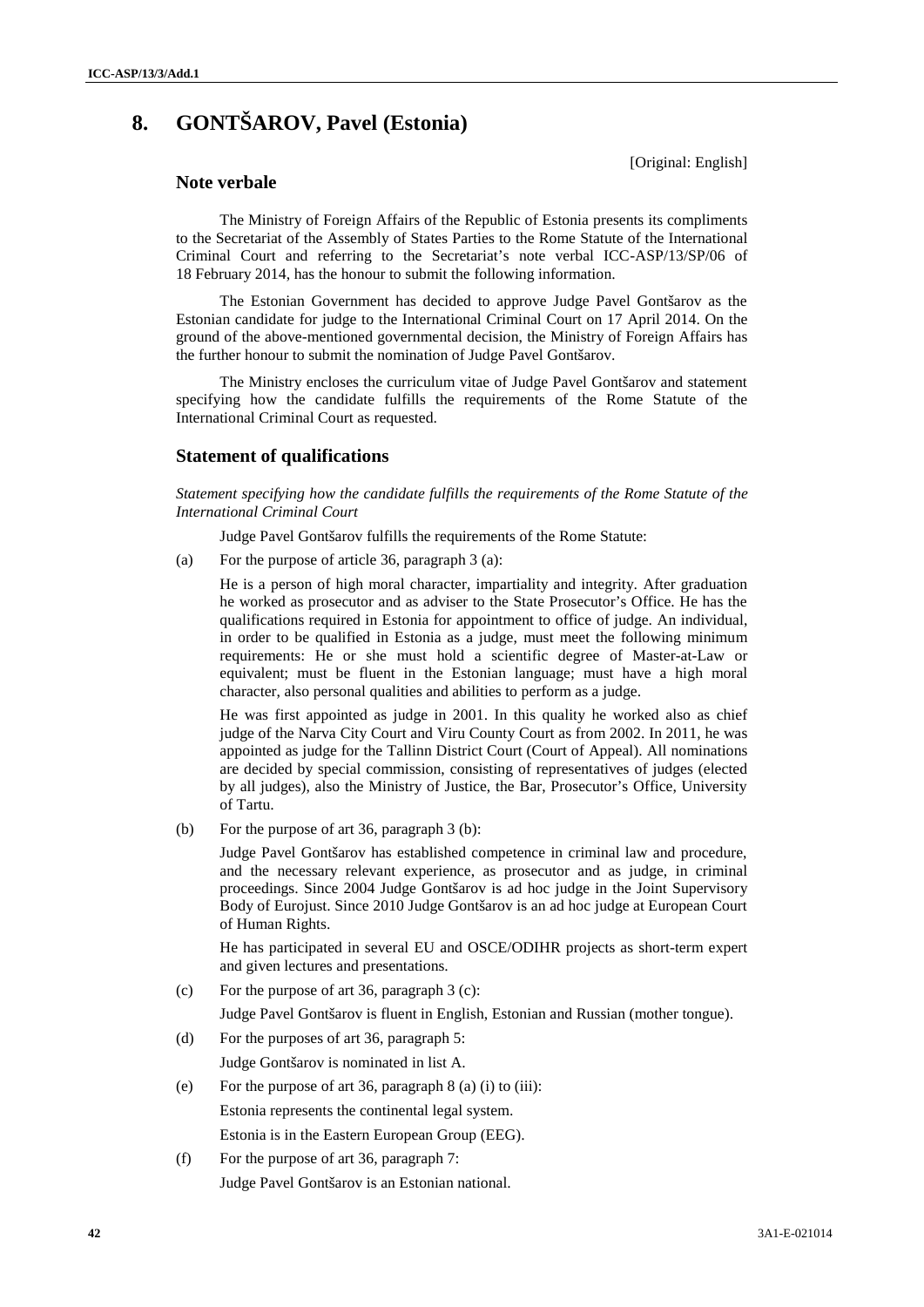# **Curriculum vitae**

| Family name:       | Gontšarov              |                 |
|--------------------|------------------------|-----------------|
| First name:        | Pavel                  |                 |
| Gender:            | Male                   |                 |
| Date of birth:     | 27 August 1976         |                 |
| Nationality:       | Estonian               |                 |
| Regional criteria: | Eastern Europe         |                 |
| Marital status:    | Married                |                 |
| List A / List B    | List A                 |                 |
| Languages          | Mother tongue: Russian |                 |
| - English          | (written) Advanced     | (oral) Advanced |
| - French           | (written) Basic        | (oral) Basic    |
| - Estonian         | (written) Advanced     | (oral) Advanced |

Educational qualifications:

09/1999 - 06/2000

- *Institution:* University of Exeter, United Kingdom
- *Qualification(s) obtained:* L.L.M. in International Business Legal Studies

09/1994 - 06/1998

- *Institution:* University of Tartu, Estonia
- *Qualification(s) obtained:* B.A. in Legal Studies

#### Professional experience:

#### 01/2012 to present

- *Employer:* Tallinn Circuit Court (Court of Appeal), Estonia
- *Post title:* Judge of the Criminal Chamber
- *Other information:* Presided as an appellate judge over numerous complicated and sensitive criminal cases ralated to white-collar crimes, drug trafficking, corruption, murders, transnational crime, etc. (List A)

#### 05/2010 to present

- *Employer:* European Court of Human Rights, Strasbourg, France
- *Post title:* ad hoc Judge
- *Other information:* Participated as an ad hoc judge in resolving cases in the European Court of Human Rights (List A)
- 11/2004 to present
	- *Employer:* EUROJUST, the Hague, the Netherlands
	- *Post title:* ad hoc Judge of the Joint Supervisory Body (JSB)
	- *Other information:* Took part in supervisory meetings of the JSB of Eurojust dealing with issues of data protection of individuals within transnational criminal procedures in Eurojust

#### 01/2006 - 12/2011

- *Employer:* Viru County Court, Estonia
- *Post title:* Chief Judge
- *Other information:* Responsible for conducting the judicial reform of 2006, when 16 city and county courts were transformed into 4 county courts. Mr. Gontšarov presided as a first instance judge over numerous complicated criminal trials (List A)

02/2002 – 12/2002

- *Employer:* Narva City Court, Estonia
- *Post title:* Chief Judge
- *Other information:* Responsible for administration of justice in the Narva City Court, located in Estonia's thirdlargest city with a 96% Russian population. Presided as a first instance judge over civil and criminal trials of varying complexity. (List A)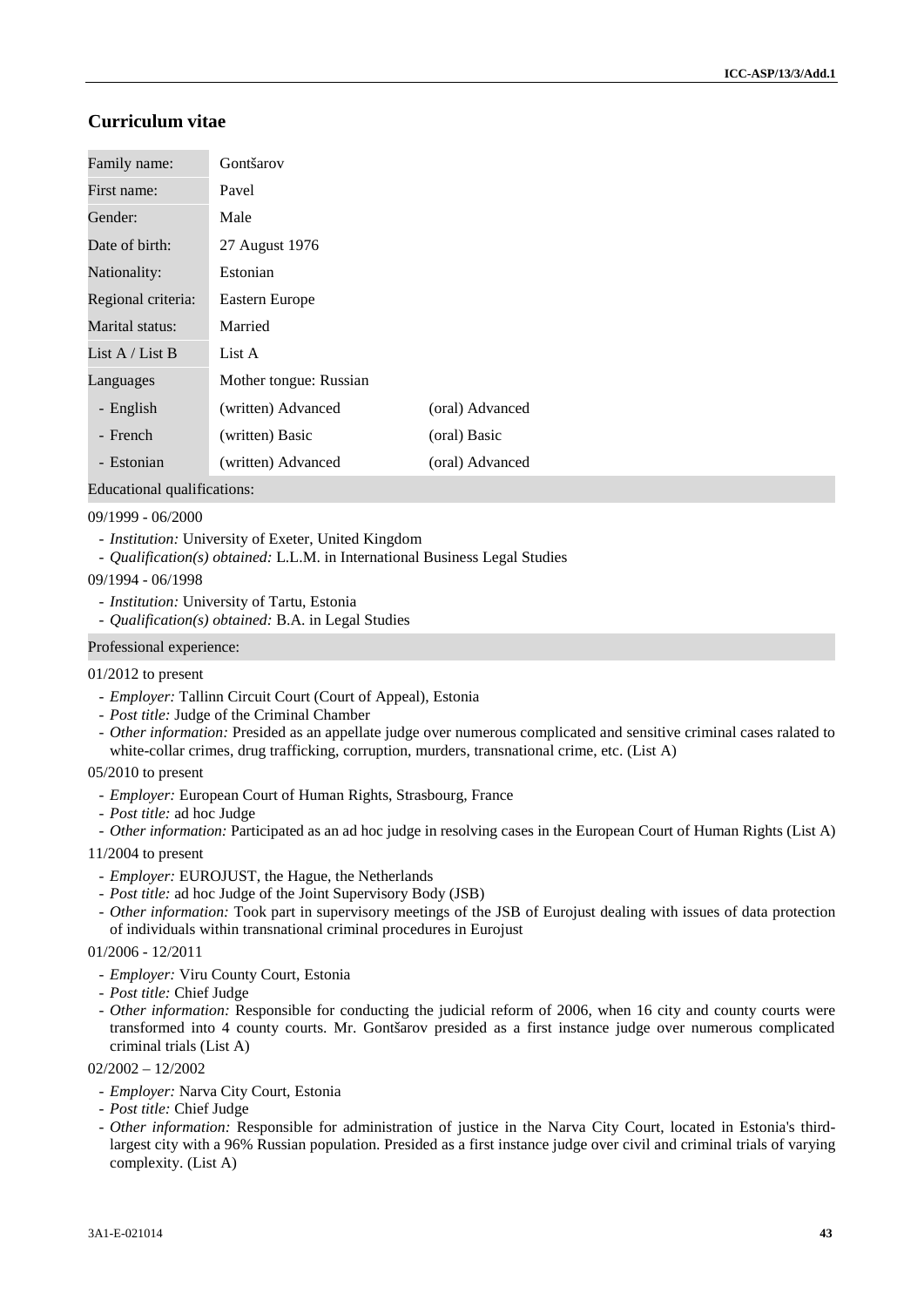## 11/2001 - 02/2002

- *Employer:* Tallinn City Court, Estonia
- *Post title:* Judge
- *Other information:* Presided as a first instance judge over criminal trials of varying complexity. (List A)
- 06/2000 11/2001
	- *Employer:* Prosecutor General's Office of Estonia
	- *Post title:* Prosecutor, Adviser on foreign affairs
	- *Other information:* This position involved management of international relations and communication of the Estonian Prosecutor General's Office regarding matters of mutual legal assistance.

07/1997 - 06/2000 (1999-2000 service suspended)

- *Employer:* Narva City Prosecutor's Office, Estonia
- *Post title:* Assistant prosecutor, prosecutor
- *Other information:* In this capacity Mr. Gontšarov was responsible for the prosecution of criminal cases of varying complexity.

## Other professional activities:

Septmeber 2013, March, August, September 2012, (Almaty, Astana, Kazakhstan)

- *Activity:* Short-term expert in the EU project in Kazakhstan "Support to Judicial and Legal Reform in the Republic of Kazakhstan". In the framework of this Project Mr. Gontšarov delivered several speeches during various international conferences (named below). Mr. Gontšarov also conducted several meetings and workshops in the Prosecutor General's Office of Kazakhstan and Supreme Court of Kazakhstan on Estonia's experience in alternative forms in criminal procedure.

#### June 2012

- *Activity:* In the framework of the EU project in Kazakhstan "Support to Judicial and Legal Reform in the Republic of Kazakhstan", Mr. Gontšarov organized and hosted a visit of justices of the Supreme Court, members of the Constitutional Council, and other high state officials of Kazakhstan to Estonia in order to introduce the Estonian court system to the Kazakh delegation with an emphasis on criminal procedure.

December 2011, (Kyiv, Ukraine)

- *Activity:* Short-term expert in the OSCE/ODHIR project in Ukraine "Judicial Reform in Ukraine and International Standards for Judicial Independence", where Mr. Gontšarov delivered a number of speeches during the conference (named below).

#### November 2011, (Bishkek, Kyrgyzstan)

- *Activity:* Short-term expert in the OSCE/ODHIR mission to Kyrgyzstan in the framework of project "Selection of Judges in Kyrgyzstan", where Mr. Gontšarov delivered several speeches (named below).

September 2012, (Chisinau, Moldova)

- *Activity:* Short-term expert in the project "Strategy of Justice Sector Reform in Moldova", where Mr. Gontšarov delivered a number of presentations about different aspects of Estonian criminal procedure law.

October 2009, February 2010

- *Activity:* Short-term expert in the EU Twinning project "Court budget as a tool of administration of justice", where Mr. Gontšarov as a chief judge introduced Estonia's experiences in court management.

#### Most relevant publications

Author: A year since the judicial reform. How it went for the Viru County Court. - Estonian annual judiciary report 2006 Co-drafter: OSCE/ODIHR Report on the training for members of the Council for the Selection of Judges in Kyrgyzstan.

#### Most relevant seminars

2014, France, Joint Investigations & Team Leadership Seminar, European Judicial Training Network

2013, USA, Open World – Rule of Law Program training visit for judges.

2012, Andorra, Group of States against Corruption (GRECO) core training for evaluators.

2008, Spain, European Judicial Training Network (EJTN) exchange program for judges.

2006, Serbia, training in combating transnational money laundering, where he also participated as a lecturer.

2006, United Kingdom, training visit for chief judges and Chief Justice in administration of justice.

2005, Austria, Civil Aspects of Conflict Resolution. Core Course. Austrian Study Centre for Peace and Conflict Resolution.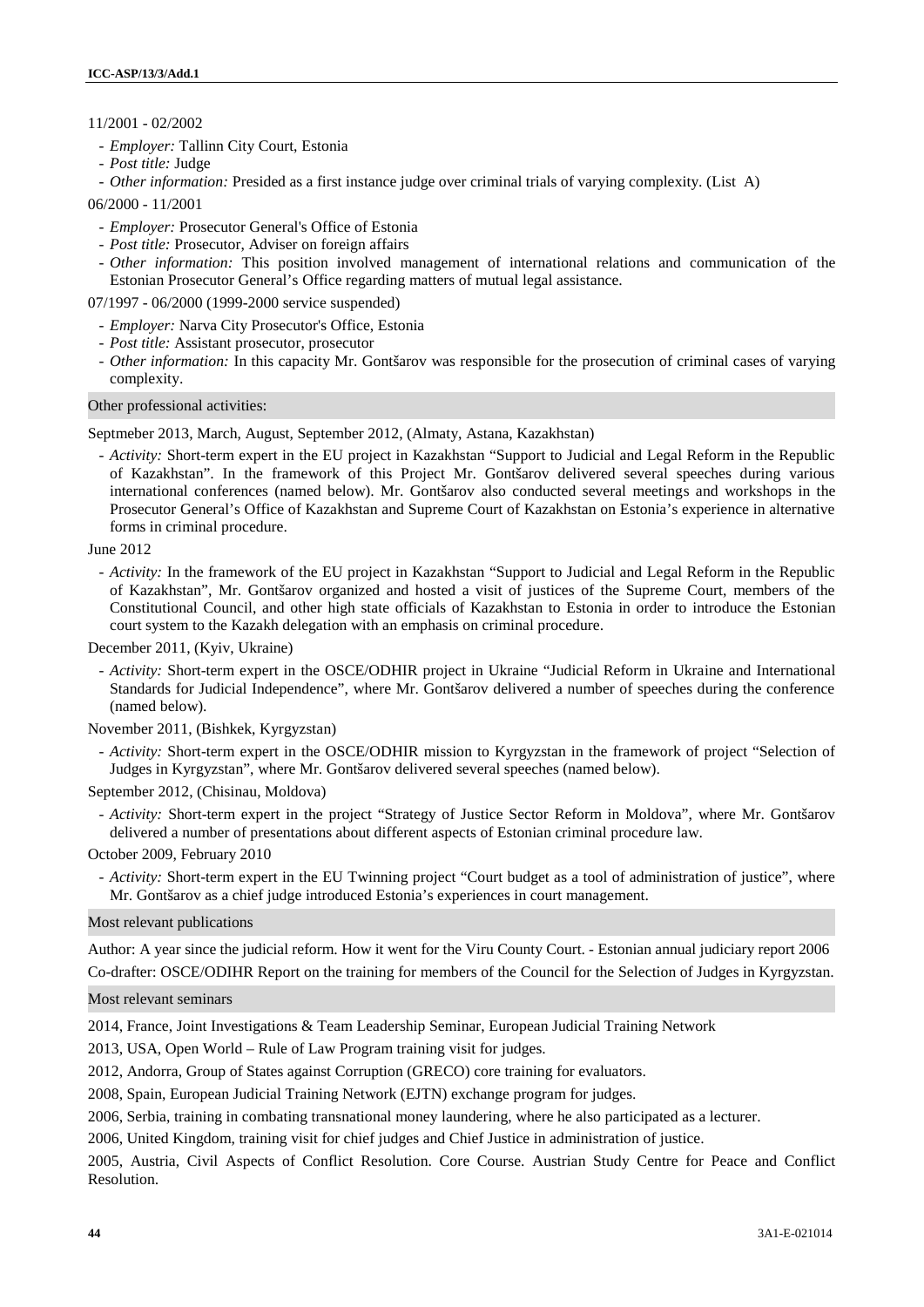In addition to trainings mentioned above, Mr. Gontšarov has also participated in numerous professional trainings in Estonia and the Academy of European Law (ERA) in Trier, Germany.

Membership of professional associations and societies

Since 2001: Estonian Association of Judges

2005-2007: Member of the Board of Estonian Association of Judges

2005-2007 and since 2013: Member of Council of Associations of Judges of Baltic States

#### Awards and honours

Certificate of Honour from the Minister of Justice for "outstanding contribution to administration of justice in the Viru County Court";

Certificate of Honour from the Estonian Association of Judges.

#### Personal interests

Literature, travelling

#### Other relevant facts

#### $2013$

Mr. Gontšarov has been Estonian nominee for the position of permanent judge in the Appeal Chamber of the International Criminal Tribunal for the former Yugoslavia (ICTY)

#### *Teaching assignments*

August 2012:

Lecture on the topic "Is it possible and necessary to make changes in the Constitution in the realities of a changing world?" in the Al-Farabi Kazakh National University (Almaty, Kazakhstan).

#### March 2012:

Lecture on the topic "Alternative Forms of Criminal Procedure in Estonian Criminal Procedure Law" in the Academy of Public Administration under the President of the Republic of Kazakhstan (Astana, Kazakhstan).

August 2011:

Moderator in training for Estonian prosecutors and judges on "Adversarial Trial Procedure" (Tallinn, Estonia).

#### February 2011:

Lecture series for Estonian judges on "The work of a preliminary investigation judge" within training program for judges (Training department of the Supreme Court of Estonia).

# 2008:

Lecture series and workshops for Estonian judges on "Misdemeanor procedure" within training program for judges (Training department of the Supreme Court of Estonia).

#### *Speeches – Colloquia – Conferences*

December 2013:

Moderator of the panel "Crimes against humanity and topical issues related to their prosecution" with participation of Mr. Vagn Joensen (the President of the ICTR), Mr. Cuno Jacob Tarfusser (Vice President of the ICC), Ms Tiina Intelmann (President of Assembly of States Parties of the ICC), Mr. Vuk Jeremic (President of the United Nations General Assembly for its 67th session) at the Annual Conference 2013 of the Estonian Institute of Human Rights (Tallinn, Estonia)

#### Since 2003:

Speeches and presentations at the annual conferences of the Association of Judges of the Baltic States on a variety of substantial issues for the judiciary (Ethics of judges and Estonian Code of Ethics for Judges; Administration of justice and Estonian court reform of 2006; Disciplinary procedure for judges and judicial misconduct; Workload of first instance judges and possibilities of its measurement; The influence of changing legislation on workload of judges and quality of their judgments; Judiciary and public media, etc.) (different locations in Estonia, Latvia, Lithuania).

# September 2013:

Presentation at the final international conference of the EU project in Kazakhstan "Support to Judicial and Legal Reform in the Republic of Kazakhstan; "Practical aspects of implementation of procedural agreement (plea bargaining) in light of a new draft of the Criminal Procedure Code of the Republic of Kazakhstan and Estonian experience in plea bargaining procedure".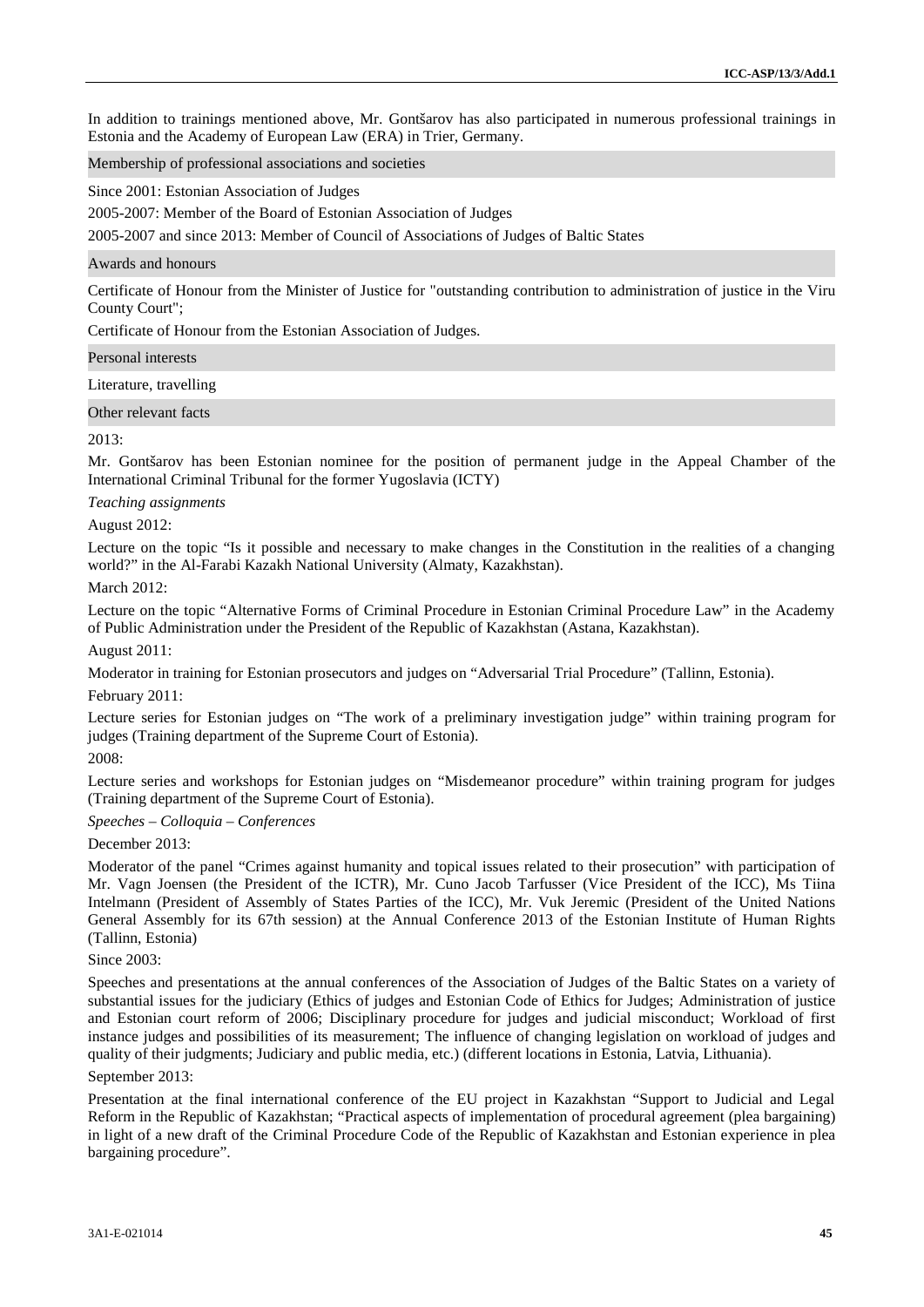# November 2012:

Presentation to Lithuanian Assembly of Judges en banc "Judicial reform in Estonia. Was it successful?" (Kaunas, Lithuania).

September 2012:

Speech at the international conference "Topical issues of reforming criminal legislation in the context of elaborating the new Criminal and Criminal Procedure Code of the Republic of Kazakhstan"; "Right for fair trial in the framework of general criminal procedure" (Almaty, Kazakhstan).

## August 2012:

Speech at the international conference "Constitution - The basement for social modernization of state and society"; "Is it possible and necessary to make changes in the Constitution in the realities of a changing world?" (Almaty, Kazakhstan).

## March 2012:

Speech at the international conference "Plea bargaining in the new model of criminal procedure of the Republic of Kazakhstan": "Settlement procedure (plea bargaining) in Estonian criminal procedure law and examples in international practice." (Almaty, Kazakhstan).

## December 2011:

Four presentations at the international conference "Judicial Reform in Ukraine and International Standards for Judicial Independence": 1) "Judges' professionalism. Quality, clarity and consistency of judgments"; 2) "Judicial self government and division of tasks of judges in Estonia"; 3) "Training and appointment of judges. Experience of Estonia"; 4) "Responsibility and impartiality of judges in making judgments" (Kyiv, Ukraine).

## November 2011:

Two presentations at the workshop for members of the Council for the Selection of Judges of Kyrgyzstan: 1) "How to train a good judge? The experience of the Estonian Republic"; 2) "Transparency of process of training and appointing a judge" (Bishkek, Kyrgyzstan).

2011:

Speech on Forum of Judges "Judge as a manager" (Estonia, Tartu).

2007:

Speech on Estonian Assembly of Judges en banc "Standpoints of first instance courts about the reasons of reversing judgments by the courts of appeal" (Estonia, Pärnu).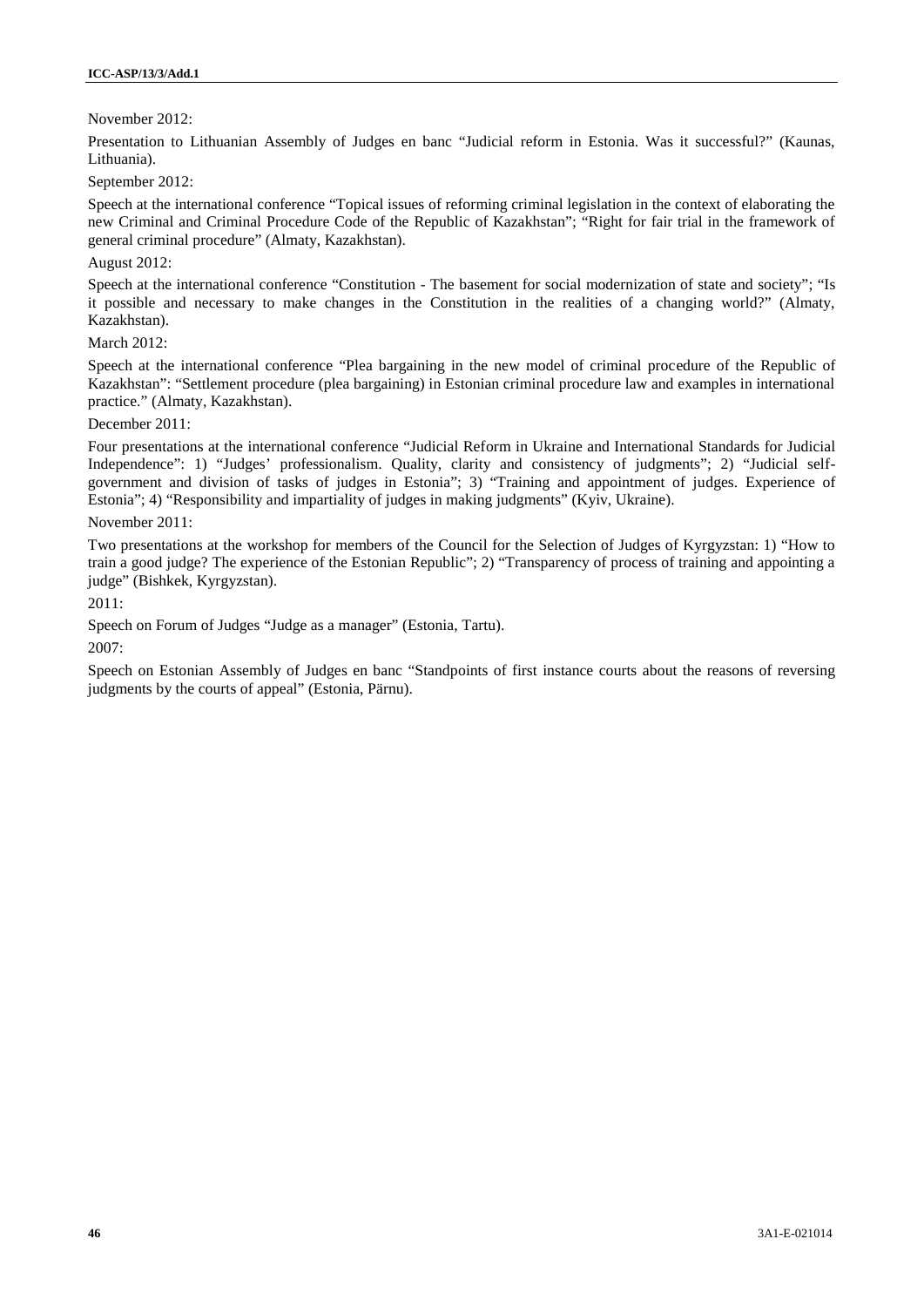[Original: English]

# **9. HOFMA SKI**, Piotr **(Poland)**

## **Note verbale**

The Embassy of the Republic of Poland in The Hague presents its compliments to the Secretariat of the Assembly of States Parties to the Rome Statute of the International Criminal Court and, with reference to the latter's note no ICC-ASP/13/SP/06 dated 18 February 2014, has the honor to inform the Secretariat that the Government of the Republic of Poland has nominated Judge Professor Piotr Hofmański, a national of the Republic of Poland, for the election to the Court which will take place at the thirteenth session of the Assembly in New York from 8 to 17 December 2014. Judge Professor Hofma ski is a male candidate who will represent the continental law system and the Eastern European Group.

Judge Professor Hofma ski has been nominated for inclusion in list A for the purposes of article 36, paragraph 5, of the Rome Statute. He fully meets the requirements set out in article 36 (3) (b) (i), of the Rome Statute.

This nomination has been made by the procedure provided for the nomination of candidates for the International Court of Justice in the Statute of that Court and therefore is accompanied by the nomination document issued on 28 February 2014 by the Polish National Group in the Permanent Court of Arbitration.

A statement specifying how the candidate fulfils the requirements of article 36, paragraph 3 of the Rome Statute and curriculum vitae of the candidate are attached hereto.

# **Statement of qualifications**

*Statement of the fulfilment of requirements laid down in article 36(3) of the Rome Statute* by Professor Piotr Hofma ski, candidate of the Republic of Poland for the election to the *International Criminal Court***.**

In accordance with article 36(3) of the Rome Statute of the International Criminal Court, every candidate for the election to the Court should fulfil the following requirements:

(a) Be a person of a high moral character, impartiality, and integrity, who possesses the qualifications required in his/her respective State for appointment to the highest judicial offices (paragraph 3(a)).

Professor Piotr Hofma ski possesses the qualifications required in Poland for appointment to the highest judicial offices. In 1996, he was appointed Judge of the Criminal Chamber of the Polish Supreme Court by the President of Poland. In accordance with article 22 of the Polish Supreme Court Act, only a person of an unblemished character, whose impartiality and integrity cannot be questioned, can be appointed Judge of the Supreme Court. The candidate should possess the highest level of legal knowledge and judicial experience. Professor Hofma ski has proved his independence in thinking and action during his service in the Polish Supreme Court. Furthermore, he has been head of university chairs for more than 20 years, and he enjoys trust and respect among the university community;

(b) Have established competence in criminal law and procedure, and the necessary relevant experience, whether as judge, prosecutor, advocate or in other similar capacity, in criminal proceedings (paragraph 3(b)(i)).

Professor Hofma ski is one of the best and most experienced experts in criminal procedure law in Poland. He is the editor and co-author of the highly appreciated Commentary to the Code of Criminal Procedure. He is also the editor of a fundamental work *Criminal Procedure System*. Professor Hofmański is the author of more than 200 publications dealing with various aspects of criminal law and procedure. He is also very active in the field of legislation and a long-standing expert of the Polish Parliament. As the deputy head of the Criminal Law Codification Commission between 2009 and 2013, he drafted a new model of the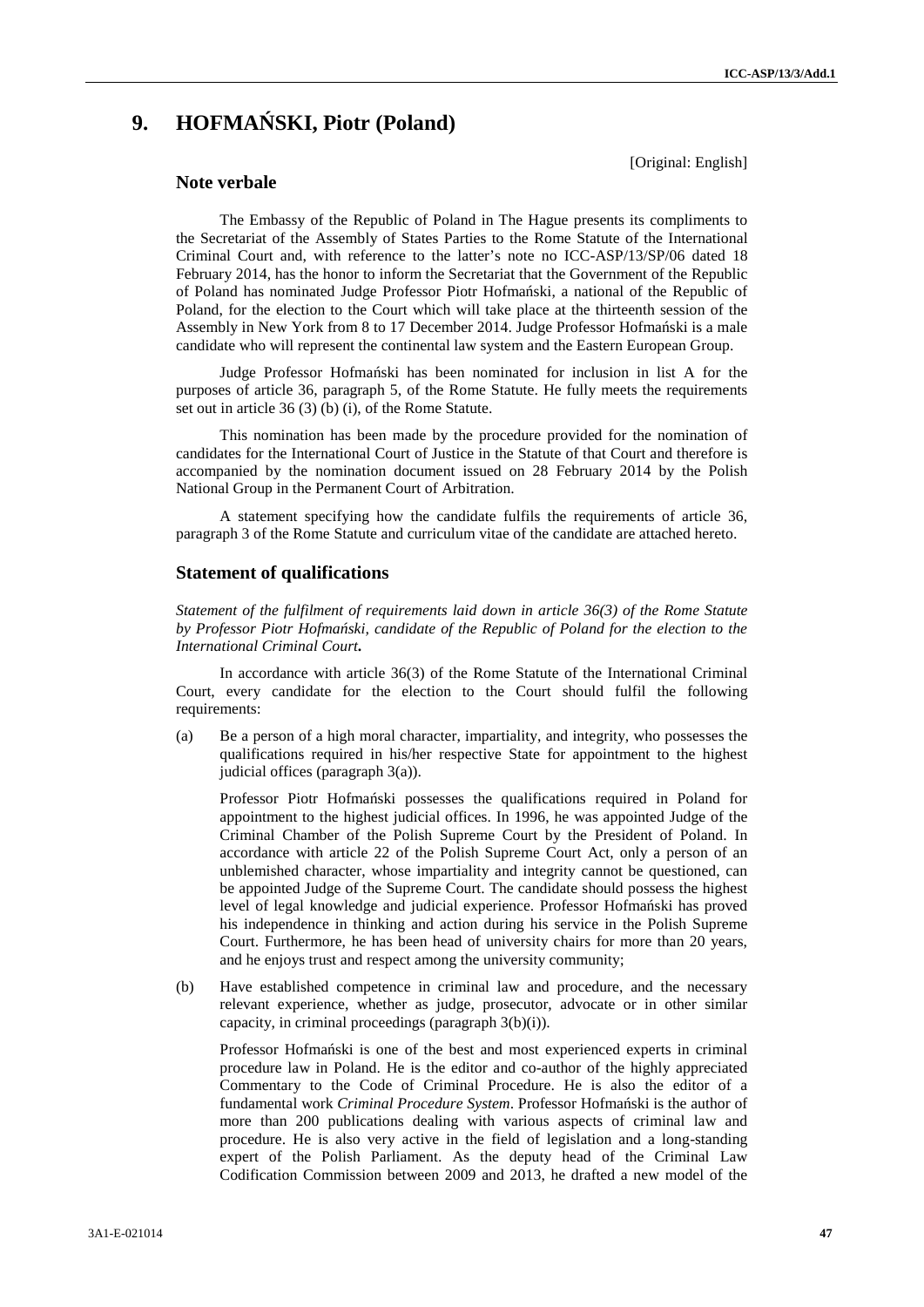Polish criminal procedure in cooperation with a sub-commission that he also headed. Since 2013, he has been head of the Commission.

Professor Hofma ski has a long-standing practical experience as a judge. Between 1994 and 1996, he worked at the Białystok Court of Appeal, and since 1996, he has been Judge of the Criminal Chamber of the Polish Supreme Court. The Chamber's competences include examining cassation referrals, deciding on legal questions addressed by courts of appeal, and reopening proceedings in the most serious cases.

Moreover, it has to be mentioned that Professor Hofma ski has experience in the field of the protection of human rights and fundamental freedoms. Between 1992 and 2008, he was a lecturer at the International School of Human Rights, organised by the Helsinki Committee. He is the co-author of the first Polish Commentary to the Convention for the Protection of Human Rights and Fundamental Freedoms of 1950 and the author of many works relating to this area, in particular to the protection of rights of the accused and rights of victims (e.g. the first Polish book about the relationship between the Convention and criminal law and procedure);

(c) Have an excellent knowledge of and be fluent in at least one of the working languages of the Court (paragraph 3).

Professor Hofma ski is fluent in English. He also speaks German very well. He publishes his works not only in Polish but also in foreign professional journals and gives lectures as a visiting professor at top-ranked universities. He has arranged and led an international research project titled "European Arrest Warrant and its Implementation in the Member States of the European Union." Currently, he is leading an international research project dedicated to the use of evidence obtained outside of criminal proceedings.

In addition, the Government of the Republic of Poland has the honour to inform that Professor Hofma ski has been nominated for inclusion in the list A, pursuant to article  $36(5)$  of the Rome Statute. As far as the issues covered by article  $36(8)(a)$  (i) to (iii) are concerned, the Polish candidate represents the continental/civil legal system based on the principles of the Roman law (i). He is nominated by a State from the Eastern European Group. By nominating a male candidate, the Government of the Republic of Poland endeavours to ensure a fair gender balance in the composition of the Court (iii), since the gender minimum voting requirement for the forthcoming election has been determined as two male judges.

# **Curriculum vitae**

| Family name:       | Hofma ski             |                 |
|--------------------|-----------------------|-----------------|
| First name:        | Piotr                 |                 |
| Gender:            | Male                  |                 |
| Date of birth:     | 6 March 1956          |                 |
| Nationality:       | Polish                |                 |
| Regional criteria: | EEG                   |                 |
| Marital status:    | Married               |                 |
| List A / List B    | List A                |                 |
| Languages          | Mother tongue: Polish |                 |
| - English          | (written) Advanced    | (oral) Advanced |
| - German           | (written) Advanced    | (oral) Advanced |
| - Russian          | (written) Basic       | (oral) Basic    |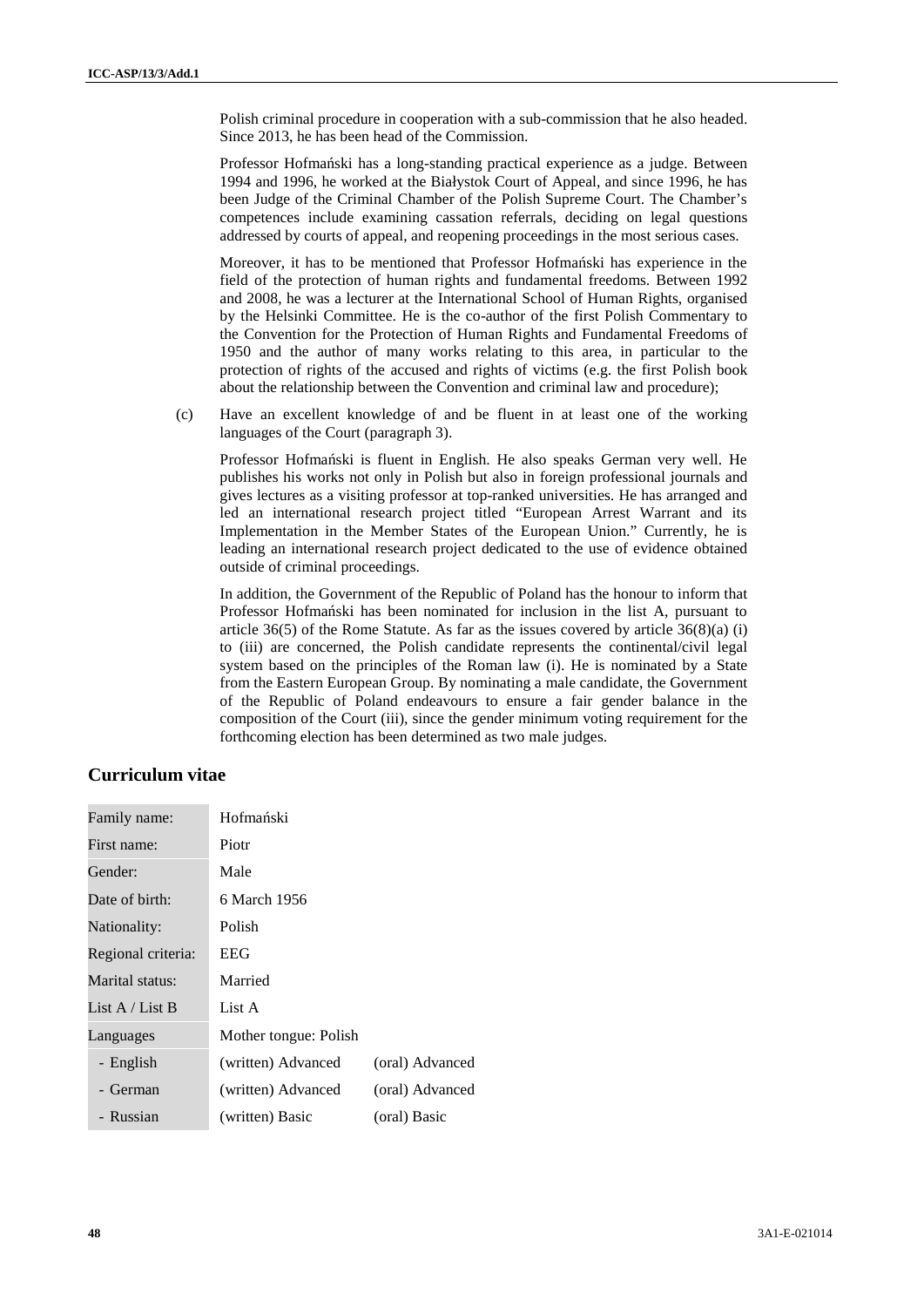#### Educational qualifications:

#### April 1997

- *Institution:* President of the Republic of Poland
- *Qualification(s) obtained:* Professor title
- October 1987
	- *Institution:* University of Silesia, Katowice
	- *Qualification(s) obtained:* Habilitation

#### October 1981

- *Institution:* Nicolaus Copernicus University, Toru
- *Qualification(s) obtained:* Ph.D.
- October 1974 June 1978
	- Institution: Nicolaus Copernicus University, Toru
- Qualification(s) obtained: Master of Law
- September 1970 June 1974
	- Institution: Adam Mickiewicz Secondary School, Miastko
	- Qualification(s) obtained: High-school certificate (*Matura*)

#### Professional experience:

## July 1996 – present

- *Employer:* Supreme Court of the Republic of Poland
- *Post title:* Judge
- *Other information:* Also: spokesman

# October 2001 – present

- *Employer:* Jagiellonian University, Kraków
- *Post title:* Full professor
- *Other information:* Chairman of the Criminal Procedure Law Chair

October 1990 – September 2002

- *Employer:* University of Białystok
- *Post title:* Associate professor
- *Other information:* Chairman of the Criminal Law Chair
- September 1994 July 1996
	- *Employer:* Białystok Court of Appeal
	- *Post title:* Judge

#### October 1982 – September 1990

- *Employer:* University of Silesia, Katowice
- *Post title:* Assistant professor, associate professor

#### October 1978 – September 1982

- *Employer:* Nicolaus Copernicus University, Toru
- *Post title:* Assistant professor

#### Other professional activities:

#### September 1991 – present

- *Activity:* Participation in the legislative process as an expert and as a member (since 2013, as the chairman) of the Criminal Law Codification Commission

#### March 2005 – present

- *Activity:* Member of the Advisory Committee on European Law at the Ministry of Justice

September 1992 – June 2008

- *Activity:* Lecturer at the International School of Human Rights of the Helsinki Committee

September 1994 – June 2008

- *Activity:* Lecturer at the Central European Police Academy

2001-2006

- *Activity:* Membership of expert committees of the Council of Europe (Reflection Group on developments in international cooperation in criminal matters – 2001-2002; Committee of Experts on Transnational Criminal Justice – 2004-2006)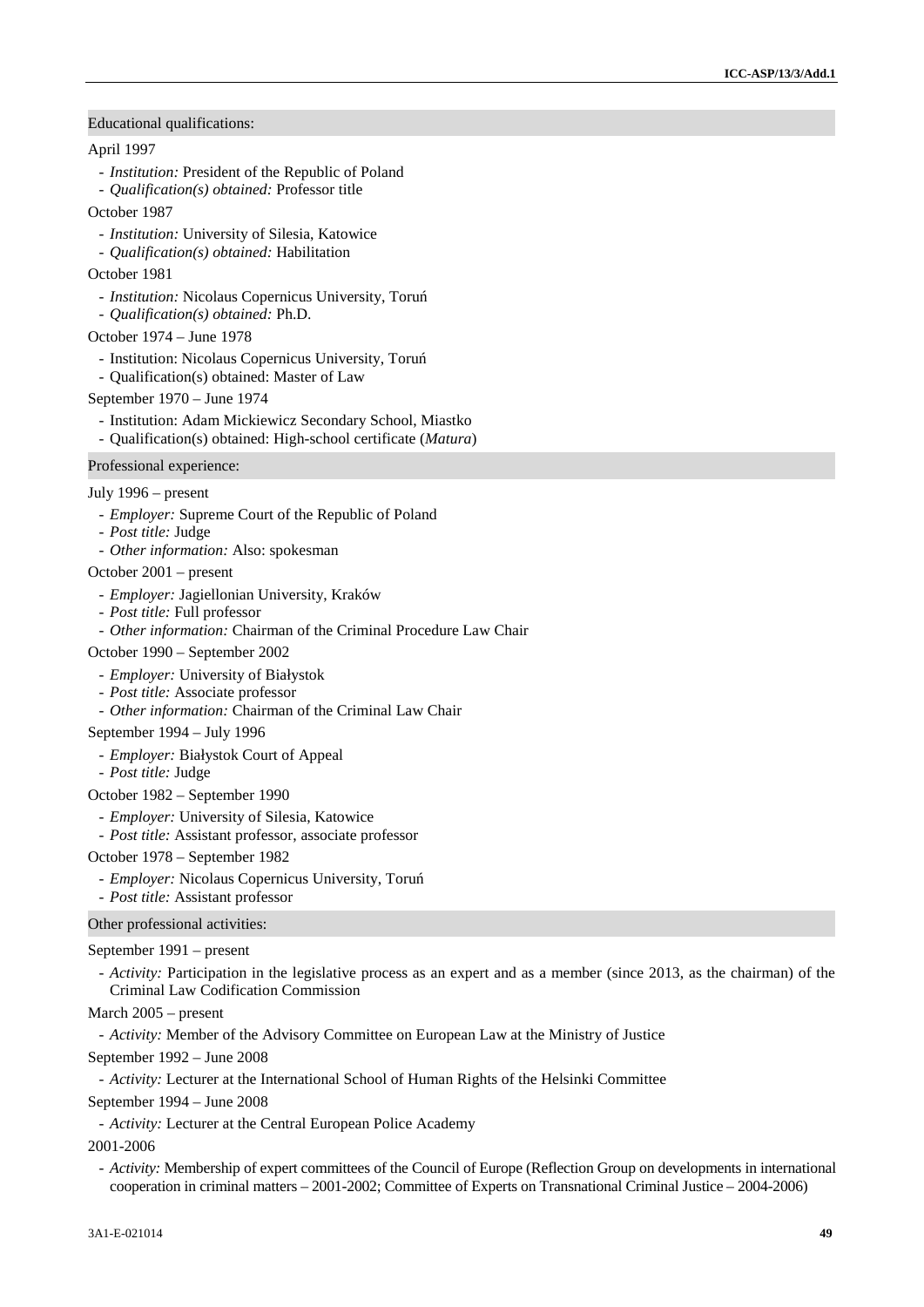#### Most relevant publications

- *A. Most important publications in the area of criminal law and procedure*
- 1. Kodeks postępowania karnego. Komentarz (The Code of Criminal Procedure. Commentary) (chief editor and co author), 4th edition, Warszawa: C.H. Beck, 2011-2012, Volume I: 1623 p., Volume II: 1011 p., Volume III: 1279 p.
- 2. Kodeks karny. Komentarz (The Criminal Code. Commentary) (co-author), ed. M. Filar, 5th edition, Warszawa: LexisNexis, 2012, 1517 p.
- 3. Proces karny. Zarys systemu (Criminal Proceedings. Outline of the System) (co-author), Warszawa: LexisNexis, 2013, 654 p.
- 4. System prawa karnego procesowego (The System of Criminal Procedure) (chief editor), vol. I-XVIII, Warszawa: LexisNexis, 2013-2018; vol. I part: 831 p., vol. I part 2: 822 p., further volumes under preparation.
- 5. Samodzielno jurysdykcyjna s du karnego (The Criminal Court's Jurisdictional Independence), Katowice, 1988, 298 p.
- 6. Government Policy and the Rule of Law (Theoretical and Practical Aspects in Poland and the Netherlands) (co editor and co-author), Białystok-Utrecht, 1997, 265 p.
- 7. wiadek anonimowy w procesie karnym (The incognito Witness in Criminal Proceedings), Kraków: Zakamycze, 1998, 182 p.
- 8. The European Arrest Warrant and Its Implementation in the Member States of the European Union (co-editor and co-author), Warszawa: C.H. Beck, 2008, 390 p.
- 9. Elementy metodyki pracy s dziego sprawach karnych (Selected Methods of Work of Judges in Criminal Matters) (co-author), 3d edition, Warszawa: Wolters Kluwer, 2011, 586 p.
- 10. Neue Erscheinungsformen der Kriminalität in ihrer Auswirkung auf das Straf- und Strafprozeßrecht (The New Forms of Criminality and Their Influence on Criminal Law and Procedure) (co-editor and co-author), Białystok: Temida 2, 1996, 207 p.
- 11. Kriminalität im Grenzgebiet (Criminality in Border Areas) (co-author), ed. Gerhardt Wolf, Berlin-Heidelberg, 2002, 269 p.
- 12. Maßnahmen gegen Organisierte Kriminalität im Rechtsstaat Möglichkeiten und Grenzen (Means Against Organised Crime Under the Rule of Law. Possibilities and Limits) (co-author), ed. Bahri Öztürk and W. Gropp, Ankara: Seçkin, 2003, 234 p.
- 13. Transition of Criminal Procedure Systems (co-author), ed. B. Paviši, Rijeka, 2004, 298 p.
- 14. "Granice kryminalizacji aborcji w Europie Zachodniej" ("Limits for Criminalising Abortion in Western Europe"), Przegl d Prawa Karnego (Criminal Law Overview), no. 6, 1992, pp. 91-109.
- 15. "W sprawie nowelizacji przepisów o obronie koniecznej" ("On Amending Provisions on the Right to Self- Defence"), in Z problematyki prawa karnego (Issues in Criminal Law) (editor), Białystok: Temida 2, 1994, pp. 79- 102.
- 16. "The Road Ahead for Poland's New Constitution and Codes of Criminal Law and Procedure," in Comparative Criminal Justice System: From Diversity to Rapprochement, International Conference for the 25th Anniversary of the International Institute of Higher Studies in Criminal Sciences, Syracuse (Italy), 16-20 December 1997, Eres AIDP, 1998, pp. 255-259.
- 17. "Odpowiedzialno za przest pstwa popełnione za granic<sup>y</sup> ("Responsibility for Crimes Committed Abroad"), in Nowa kodyfikacja karna (The New Criminal Codification), vol. 26, Warszawa, 1999, pp. 165-181.
- 18. "O jawno ci posiedze s dowych w procesie karnym" ("On the Openness of Court Hearings in Criminal Proceedings"), in Professor Andrzej Bulsiewicz's Commemorative Book, Toru : TNOiK, 2004, pp. 119-133.
- 19. "Die internationale Zusammenarbeit bei grenzüberschreitender Kriminalität aus der Sicht Polens" ("International Cooperation on Cross-border Criminality from the Polish Perspective"), in Strafrechtsentwicklung in Osteuropa: Zwischen bewältigten und neuen Herausforderungen (Development of criminal law in Europe: between old and new challenges), ed. A. Eser, J. Arnold, J. Trappe, Berlin: Dunkcker&Humboldt, 2006, pp. 400-406.
- 20. "Reguły kolizyjne w obszarze mi dzynarodowej współpracy w sprawach karnych" ("Conflict Rules in International Cooperation in Criminal Matters") (co-author), Pa stwo i Prawo (State and Law), no. 11, 2006, pp. 29-42.
- 21. "Przyszło cigania karnego w Europie" ("The Future of Criminal Prosecution in Europe"), European Judicial Overview, no. 12, 2006, pp. 4-11.
- 22. "Polnische Erfahrungen mit dem inkognito Zeuge" ("Polish Experiences with the Incognito Witness"), in Grundlagen des Straf- und Strafverfahrensrecht (Grounds of Criminal Law and Procedure), ed. M. Böse and D. Sternberg-Lieben, Berlin: Duncker&Humblot, 2009, pp. 645-656.
- 23. "Wielka reforma Kodeksu postępowania karnego. Zagadnienia modelowe" ("The Reform of the Code of Criminal Procedure. Representative Issues"), Forum Prawnicze (Legal Forum), no. 4, 2013, pp. 9-24.
- *B. Most important publications in the area of the protection of human rights*
- 1. Ochrona praw człowieka (The Protection of Human Rights), Białystok: Temida 2, 1994, 339 p.
- 2. Konwencja o ochronie praw człowieka i podstawowych wolno ci. Komentarz (The Convention for the Protection of Human Rights and Fundamental Freedoms. Commentary), vol. I-II, Warszawa: C.H. Beck, 2011, 833 and 773 p.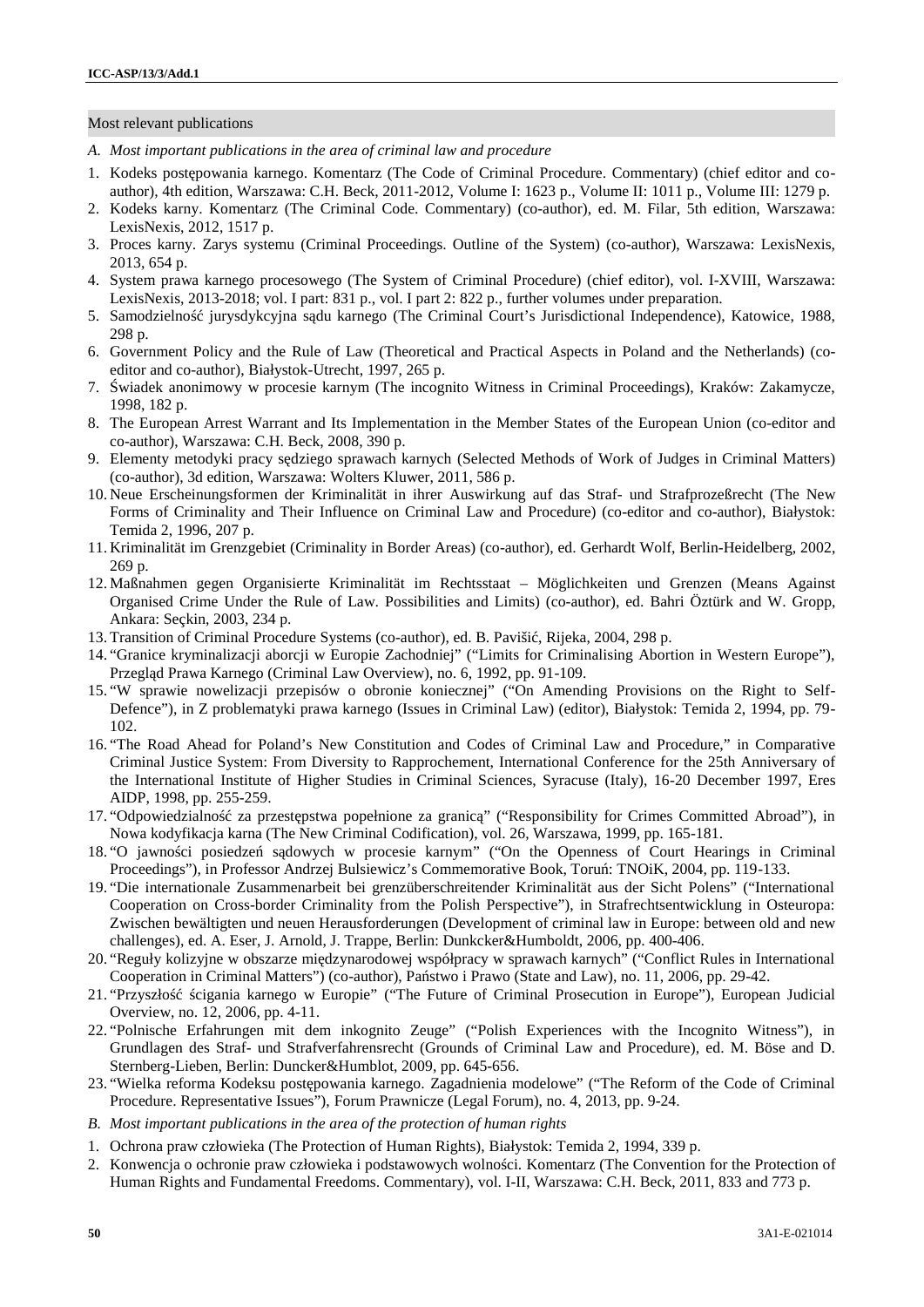- 3. Europejska Konwencja Praw Człowieka i jej znaczenie dla prawa karnego materialnego, procesowego i wykonawczego (The European Convention on Human Rights and its importance for criminal law, criminal proceedings and executive law), Białystok: Temida 2, 1993, 398 p.
- 4. Konwencja europejska a prawo karne (The European Convention and the Criminal Law), Toru: TNOiK, 1995, 369 p.
- 5. Nowe polskie prawo karne w wietle europejskich standardów w zakresie ochrony praw człowieka (The New Polish Criminal Law in Light of European Standards of Human Rights Protection), Warszawa: CZSW, 1997, 72 p.
- 6. The Rule of Law After Communism (co-author), ed. A. Czarnota and M. Krygier, London: Dartmouth, 1998, 239 p.
- 7. "Europejskie standardy praw człowieka w zakresie kontroli stosowania przymusu a reforma kodeksu postępowania karnego" ("Application of the European Standards of Human Rights Protection to the Coercion Control in the Context of the Amendment of the Code of Criminal Procedure"), in Professor Marian Cie lak's Commemorative Book, Kraków, 1993, pp. 451-460.
- 8. "Europejska konwencja o zapobieganiu torturom oraz innym formom nieludzkiego i poni aj cego traktowania lub karania" ("The European Convention for the Prevention of Torture and Inhuman or Degrading Treatment or Punishment"), Przegl d Policyjny (Police Overview), no. 3-4, 1993, pp. 5-19.
- 9. "Poland After Ratification of the European Convention for the Protection of Human Rights and Fundamental Freedoms," Helsinki Monitor, no. 1, 1995, pp. 45-55.
- 10. "Menschenrechtsschutz in Polen und Reformen des Straf- und Strafprozeßrechts nach der politischen Wende 1989" ("Human Rights Protection in Poland and the Reform of Criminal Law and Procedure After the 1989 Political Transformation"), Schriftenreihe der Österreichischen Juristenkommission, Kritik und Fortschritt im Rechtsstaat. Rechtstaat – Liberalisierung und Strukturreform, Österreich, Vienna, 1998, pp. 297-307.
- 11. "Veränderungen in Polen nach der Ratifizierung der Europäischen Konvention über den Schutz der Menschenrechte und Grundfreiheiten unter besondere Berücksichtigung des Strafrechtsszstems" ("Changes in Poland After Ratification of the European Convention for the Protection of Human Rights and Fundamental Freedoms, with Special Focus on the Criminal Law System"), in The History of Supreme Courts of Europe and the Development of Human Rights, Budapest, 1999, pp. 371-405.
- 12. "Wpływ Europejskiej Konwencji Praw Człowieka i Podstawowych Wolno ci na rozwój polskiego procesu karnego" ("Influence of the European Convention for the Protection of Human Rights and Fundamental Freedoms on the Development of Polish Criminal Procedure") (co-author), in Polska w Radzie Europy. 10 lat członkostwa. Wybrane zagadnienia (Poland in the Council of Europe. 10 Years of Membership. Selected Issues), ed. H. Machi ska, Warszawa: OIRE, 2002, pp. 24-154.
- 13. "Gwarancje art. 5 i art. 6 Europejskiej Konwencji Praw Człowieka w znowelizowanym polskim procesie karym" ("Guarantees of Articles 5 and 6 of the European Convention on Human Rights in Poland's Amended Criminal Procedure"), European Judicial Overview, no. 1, 2014, pp. 32-39.

#### Most relevant seminars

27.04-15.05.1992: International Promotion and Protection of Human Rights in Domestic Law and Practice, The Hague, **Netherlands** 

16-19.06.1993: International Human Rights Standards in Polish Criminal Law (Present and Future), M dralin, Poland

28-31.03.1996: Europäisches Kolloquium über Besondere Ermittlungsmaßnahmen zur Verfolgung Organisierten Kriminalität (European Colloquium on Special Investigation Measures in Combatting Organised Crime), Leipzig University, Germany

19-20.12.1996: L'application de la Convention européenne des droits de l'homme par les juridictions suprêmes (Application of the European Convention on Human Rights by Supreme Courts), Paris, France

2-4.07.1997: The Administration Of Justice And Court Management, Bordeaux, France

18-20.09.1997: Beweisgewinnungsmethoden und Beweisverwertungsverbote in den Ländern der Europäischen Union und vergleichbaren Rechtsordnungen (Evidence Prohibition in EU Member States and in Other Legal Systems), Vienna, Austria

16-20.12.1997: Comparative Criminal Justice System: from Diversity to Rapprochement, AIDP Conference, Syracuse, Italy

19-20.03.1998: Criminal Procedure and the European Convention on Human Rights, Sofia, Bulgaria

17-18.04.1998: Government Policy and the Rule of Law, Dutch-Polish Colloquium, Utrecht, Netherlands

17-18.05.1999: Human Rights in the Context of Community Law and the Council of Europe's Convention on Human Rights, Popowo, Poland

24-27.06.1999: Przest pczo przygraniczna. Post powanie karne przeciwko cudzoziemcom w Polsce (Cross-Border Criminality. Criminal Procedure Against Foreigners in Poland), Pozna, Poland

22-29.09.2001: Maßnahmen gegen Organisierte Kriminalität im Rechtsstaat Möglichkeiten und Grenzen (Means Against Organised Crime Under the Rule of Law. Possibilities and Limits), Izmir, Turkey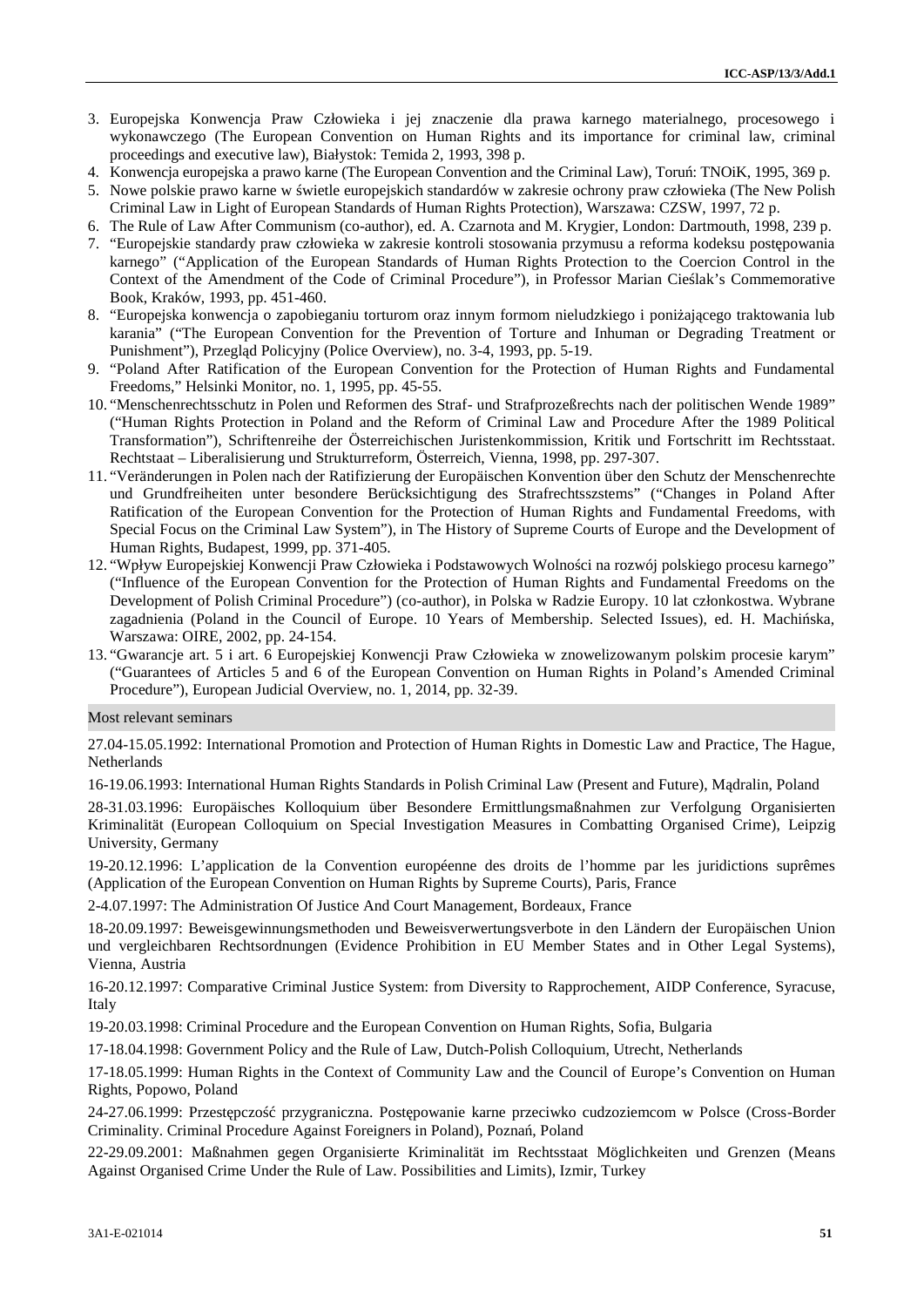17-19.10.2001: Workshop on the Prosecution of War Crimes, Interlaken, Switzerland

25-27.10.2002: 7. Tagung im Rahmen des Projektes "Kriminalität im Grenzgebiet". Das Straverfahrensgesetzbuch der Republik Polen - *Kodeks post powania karnego* (7th Workshop in the Framework of the "Cross-Border Criminality" Project. Code of Criminal Procedure of the Republic of Poland), Frankfurt (Oder), Germany

17-20.09.2003: Theoretische Probleme und praktische Anwendung von Absprachen im Straverfahren (Theoretical and Practical Aspects of Plea Bargaining in Criminal Proceedings), Dresden, Germany

26.9-2.10.2004: Präventive und repressive Maßnahmen vor dem Hintergrund des 11. September 2001 (Preventive and Coercive Measures in the Context of the Events of 11 September 2001), Giessen, Germany

3-5.10.2005: Strafvertäidigung vor neuen Herausforderungen (Criminal Defence in Light of New Challenges), Cologne, Germany

9-12.11.2006: The European Arrest Warrant and its Implementation in the Member States of the European Union. Current Developments and the Future, Kraków, Poland

7-9.05.2009: Ochrona interesów finansowych Wspólnoty Europejskiej a przemiany instytucjonalne Unii Europejskiej (The Protection of the European Community's Financial Interests and Institutional Changes in the EU), Warszawa, Poland

15-17.05.2013: 6th Meeting of the Network of Public Prosecutors or Equivalent Institutions within the Supreme Judicial Courts of the Member States of the European Union. Synergies and Responses: Challenges to the Integration of the Future European Public Prosecutor's Office into the National Laws of the Member States of the EU, Kraków, Poland

22-24.05.2013: Neue Tendenzen im Strafprozessrecht – Deutschland, Ukraine, Polen (New Tendencies in Criminal Procedure – Germany, Ukraine, Poland), Fischbachau, Germany

Membership of professional associations and societies

- 1. European Law Research Association
- 2. International Association of Penal Law (AIDP)
- 3. Association of Criminal Law

Awards and honours

*Awards*

1993 Award of the Rector of the University of Warsaw for achievements in scholarship

1990 Award of the Rector of the University of Silesia for achievements in scholarship and law teaching

1984 Award of the Rector of the University of Silesia for achievements in scholarship

1982 Award of the Rector of the Nicolaus Copernicus University for achievements in law teaching

1981 Award of the Rector of the Nicolaus Copernicus for achievements in scholarship

*Honours*

Member of the Scientific Council of *Probation* (2008 – present)

Member of the Scientific Council of the Polish Academy of Science (2008-2010)

Member of the Scientific Council of the *European Judicial Overview* (2005 – present)

Member of the editorial committee of *Przegl d Policyjny* (*Police Overview*) (1991 – present)

Personal interests

- 1. Criminal law, especially criminal procedure
- 2. Protection of human rights, especially the protection of rights of the accused and victims
- 3. Constitutional aspects of criminal law
- 4. International cooperation in criminal matters
- 5. International jurisdiction, conflicts of jurisdiction

#### Other relevant facts

2013 – present: Management of an international research project dedicated to the use of evidence obtained outside of the proceedings in criminal procedure. The project also focuses on evidence obtained abroad.

1996 – present: Contribution to the European Research Working Group (Europäisches Arbeitskreis)

2005-2007: Management of an international research project titled "European Arrest Warrant and its Implementation in the Member States of the European Union"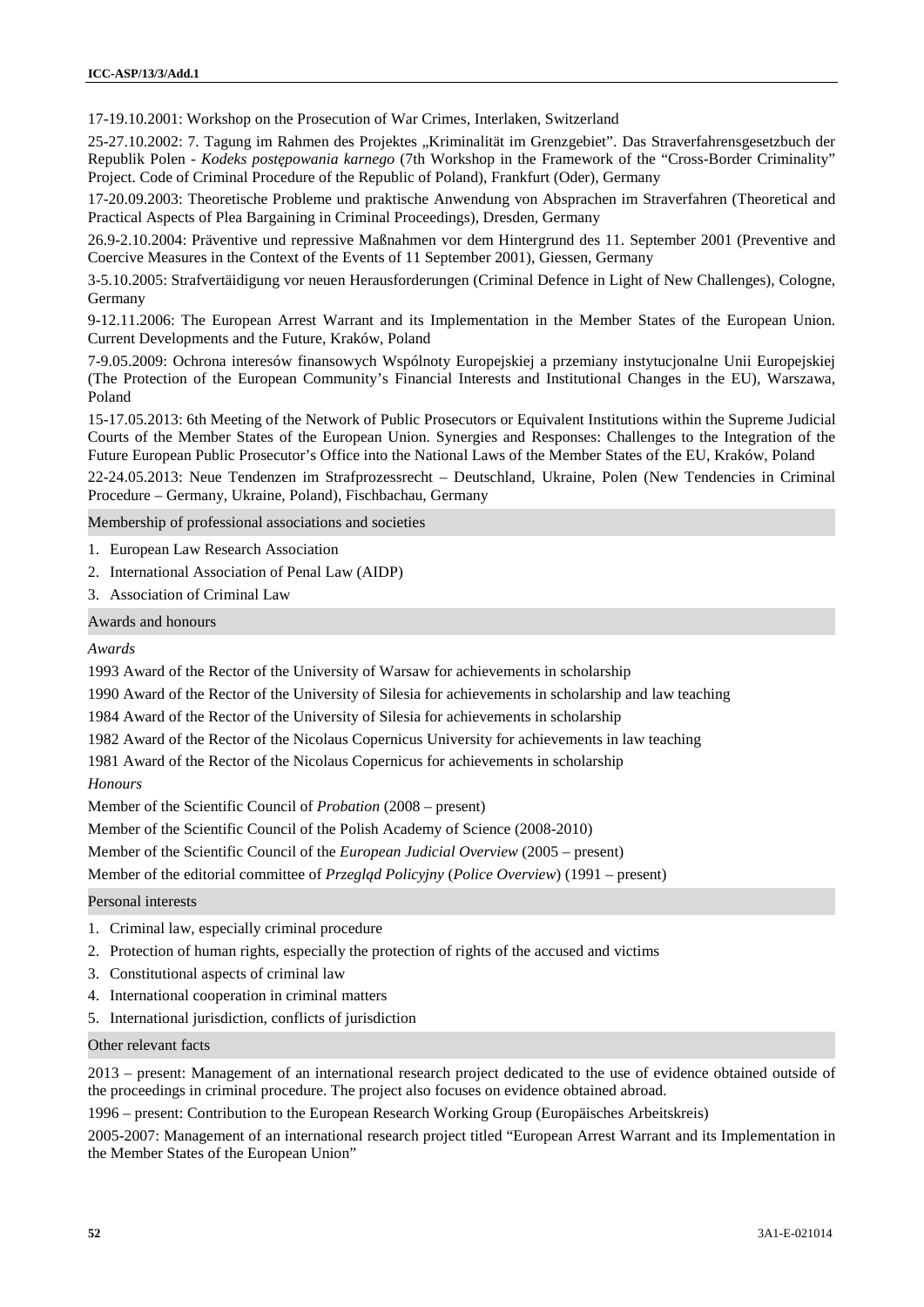# **10. KOVÁCS, Péter (Hungary)**

# **Note verbale**

[Original: English]

The Embassy of Hungary presents its compliments to the Secretariat of the Assembly of States Parties to the International Criminal Court, and has the honour to communicate that Hungary nominates Judge Professor Péter Kovács as a candidate for the election of judges of the International Criminal Court for the period 2015-2024, as required by article 36, paragraph 4 (a) (ii), of the Rome Statute (see the relevant documents attached).

Hungary as a strong and long-standing supporter of the International Criminal Court attaches great importance to the quality, effectiveness and efficiency of the criminal procedure, which Hungary deems to be a key component in the fight against impunity of the most serious international crimes committed. With due regard to the above, the Government of Hungary nominates Judge Professor Péter Kovács to the Assembly of States Parties as being eminently suited to be elected judge of the Court.

Professor Kovács is an excellent international law practitioner with established competence in relevant areas of international law. The Hungarian candidate has gathered extensive judicial experience in his various professional legal capacities.

Presently, he is the presiding judge of the  $1<sup>st</sup>$  Chamber of the Hungarian Constitutional Court. Next to his high moral character, impartiality and integrity and his fluency in both working languages of the Court, he fully meets the requirements set out in article 36, paragraph 3 (b) (ii), of the Rome Statute and stands as a List B candidate at the forthcoming election. The curriculum vitae of and other relevant documents of Judge Professor Péter Kovács are attached.

## **Statement of qualifications**

*Statement of qualifications submitted in accordance with paragraph 4 a) of article 36 of the Rome Statute of the International Criminal Court and paragraph 6 of the resolution of the Assembly of States Parties relating to the Procedure for the Nomination and Election of Judges, the Prosecutor and Deputy Prosecutors of the International Criminal Court*

Professor Péter Kovács is the candidate nominated by Hungary for the election of judges of the International Criminal Court for the period 2015-2024.

Professor Péter Kovács, presently a judge of the Hungarian Constitutional Court, president of  $1<sup>st</sup>$  Chamber, is a person of high moral character, impartiality and integrity, who possesses all the qualifications required in Hungary for appointment to the highest judicial offices (paragraph 3 a) of article 36 of the Rome Statute. Professor Péter Kovács fulfils the requirements of subparagraph (ii) of paragraph 3 (b) of article 36, as is specified in his curriculum vitae.

Professor Kovács was born in 1959 in Szeged, Hungary. He has a Law Degree from University Attila József (Szeged) and postgraduate law degrees from the Université de Nancy II and Strasbourg (France). Since 1998 he was a professor at the University of Miskolc, Faculty of Law, Department of Public International Law and he was the head of department between 1999 and 2005. From 2009 he is the head of Department of Public International Law, Faculty of Law of the Pázmány Péter Catholic University, where he is a professor since 1997. He worked for the Ministry of Foreign Affairs from 1990 as a 1<sup>st</sup> class secretary at the Embassy of Paris (1990-1994), then as the head of Department of Human Rights and Minority Law (1998-1999).

He was a governmental expert in the Council of Europe in the CAHLR (preparation of the European Charter for Regional or Minority Languages) and CAHMIN (preparation of the Framework-convention for the Protection of National Minorities) committees. In 1998 he became a member of the expert group on Democratic citizenship in the Council of Europe.

Professor Kovács possesses established competence in international law in general and especially in minority law, human rights, international humanitarian law and the law of human rights as his university textbooks and other works prove it. He is a member of the Institut International des Droits de l'Homme (Strasbourg), the Société Française pour le Droit International and the Hungarian Branch of the International Law Association.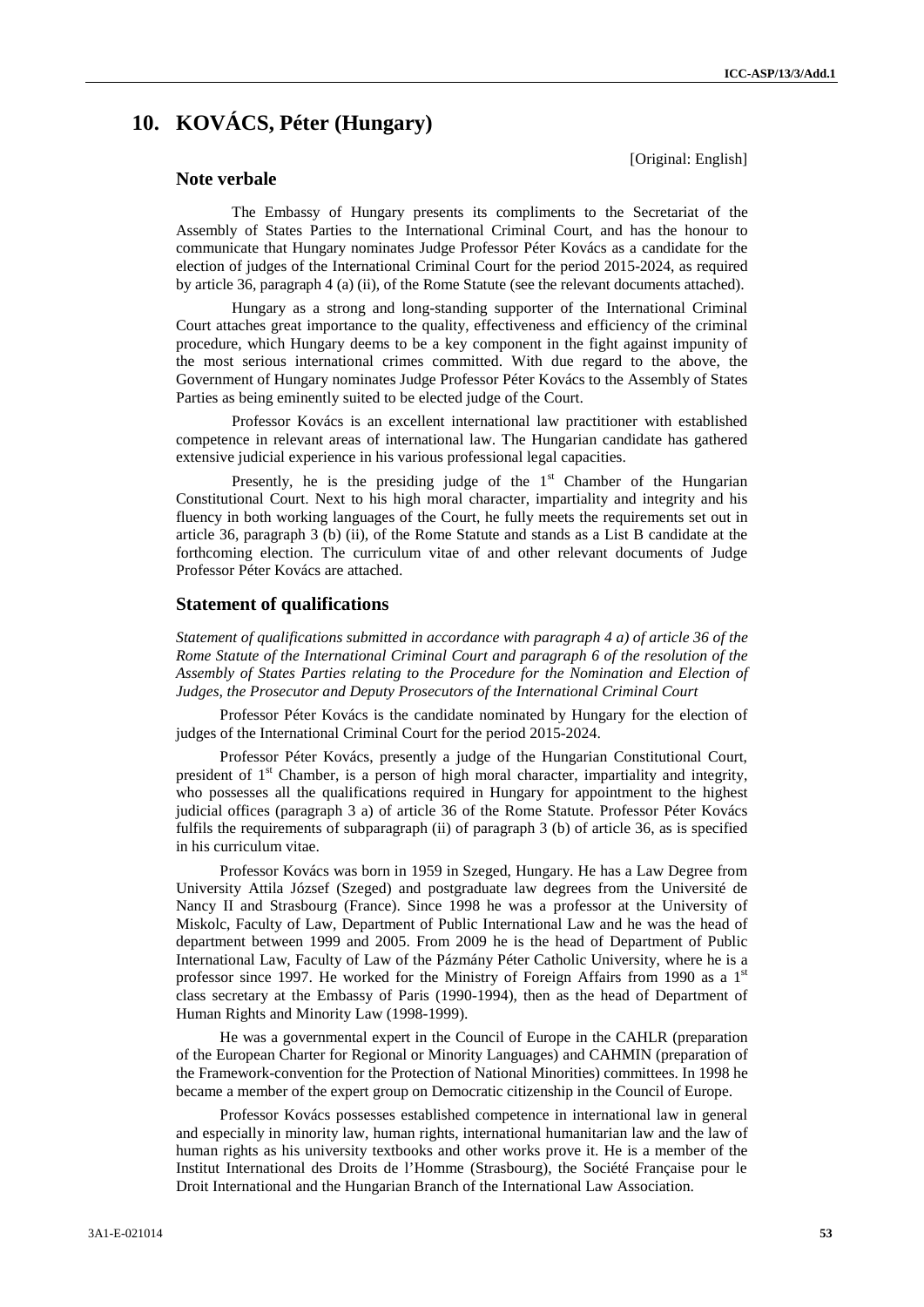Professor Kovács's professional knowledge and skills are excellent, as are his analytical skills. He works with a high degree of professional dedication and has proved fully capable to organize and prioritize the workload.

He has an excellent written and oral expression in English and French, which is of extreme importance in the court settings and investigations where all proceedings are conducted through interpreters.

His research fields include the minority protection, human rights, humanitarian law, international jurisprudence, history of international law, Schengen cooperation, and constitutional jurisprudence.

The legal expertise of Professor Péter Kovács in national and international law and procedure have convinced the Ministry of Foreign Affairs of Hungary that he meets the requirements of paragraph 3 of article 36 of the Rome Statute to be elected judge of the International Criminal Court.

Professor Péter Kovács is being nominated for inclusion in list "B" for the purposes of paragraph 5 of article 36 of the Rome Statute.

The information relating to subparagraph (i) to (iii) of paragraph 8 (a) of article 36 of the Rome Statute is as follows:

- (a) Professor Kovács represents the European legal system. He is qualified and practices in international law.
- (b) Professor Kovács is a national of Hungary, which is a member of the Eastern European Group of States. He does not possess the nationality of any other state.
- (c) Professor Kovács is male.

Péter Kovács activity in the field of international humanitarian law and related matters:

- (a) Conferences, etc. (of the cca. 107 conferences attended abroad):
	- (i) 1988: participation on the experts' seminar organized by the ICRC in Sofia [Title of the intervention: "The application of the Geneva Additional Protocol II in the civil war in El Salvador"]
	- (ii) 1989: participation on the experts' seminar organized by the ICRC in Leningrad [Title of the intervention: "The mass media should do more in the promotion of international humanitarian law"]
	- (iii) 24-25 January 1998: participation at the conference of the Université Catholique de Lyon on refugee issues [Title of the intervention: Les réfugiés dans la pratique juridique hongroise]
	- (iv) 3-29 March 2000: visiting professor at the Université de Montpellier I: 16 hours taught and therefrom 2 were delivered on the foundations of the IHL obligations of the NATO in the in campaign for Kosovo.
	- (v) March 2002: visiting professor at the Université Paris XI (Sceaux): 12 hours taught and therefrom 3 were delivered on the foundations of the IHL obligations of the NATO in the Kosovo campaign, 3 on the legal nature of statutes, internal rules of procedures of international tribunals as well as on international jurisprudential interactions.
	- (vi) 1 August 23 December 2002: Visiting professor in the US with Fulbright scholarship during the fall semester of the Denver University, College of Law. Two classes taught: the international legal protection of national minorities (2x2 hours per week) and international humanitarian law (2x2 hours per week)
	- (vii) 11-13 September 2002: rapporteur at the 36th conference of the Société Française pour le Droit International (La juridictionnalisation du droit international) on the topic: "Les possibilités et les limites du développement du droit dans la jurisprudence des tribunaux internationaux".
	- (viii) 5-9 December 2003: Toronto, Canada: participation at the round table "Transitional justice and human rights" of the York University
	- (ix) 12 July 2005 (Warsaw): lecture at the 23rd summer university of IHL (Title of the lecture: Refugees in armed conflicts)
	- (x) 5 July 2007 (Warsaw): lecture at the 25th summer university of IHL (Title of the lecture: Refugees in armed conflicts)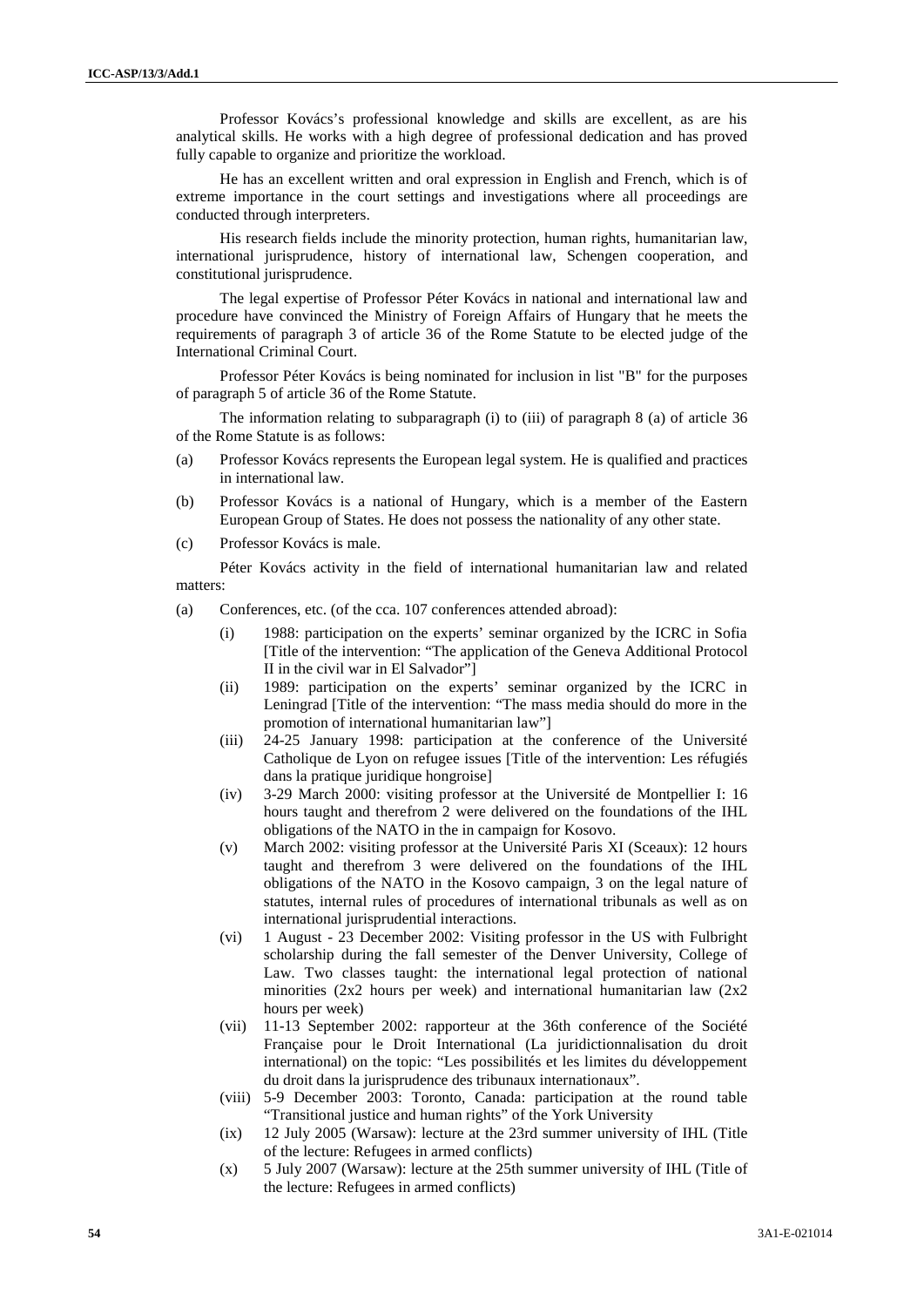- (xi) 22 August 2007 (Moscow): lecture at the summer university of IHL (Title of the lecture: Refugees in armed conflicts)
- (xii) 16-17 July 2009: participation at the human rights seminar organized jointly by the Government of Morocco and the advisory committee of the Council of Human Rights of the United Nations in Marrakesh. (Title of the intervention: The obligations of States in the field of teaching of human rights)
- (b) Legal advices, expertise etc.:
	- (i) 1999, Spring: Author of an *amicus curiae* document, prepared in the Ministry of Foreign Affairs concerning a legal error in the interpretation of IHL in the jurisprudence of the Supreme Court. (NB: The Supreme Court annulled later its decision and substantially altered its interpretation.)
	- (ii) 1998-2003: national correspondent of the International Yearbook of Humanitarian Law, The Hague, TMC Asser Institute,
	- (iii) 2001: university member of the interministerial experts' committee for the ratification of the Statute of the International Criminal Court.
	- (iv) 2011-2012: propositions of corrections concerning the formulation of delicts and crimes linked to the IHL and the crimes against humanity in the draft of the new Penal Code. (The propositions were formulated together with colleagues of the international law department of the Péter Pázmány Catholic University. A part of the proposals were accepted.)
- (c) Direction of thesis, etc.:

From the 13 defended PhD-theses under my supervision, six concerned different aspects of IHL and the ICC, the R2P (responsibility to protect) or the transitional justice.

Recommendation by Prof. Dr. Vanda Lamm, Prof. Dr. János Bruhács and Dr. Csaba Pákozdi, members of the Permanent Court of Arbitration:

As members of the Hungarian National Group of the Permanent Court of Arbitration we recommend Professor Péter Kovács to be the Hungarian candidate for the election of judges of the International Criminal Court for the period 2015-2024.

Professor Kovács is an excellent international law practitioner with established competence in relevant areas of international law. He has gathered extensive judicial experience in his various professional legal capacities. Presently, he is the presiding judge of the 1<sup>st</sup> Chamber of the Hungarian Constitutional Court. Next to his high moral character, impartiality and integrity and his fluency in both working languages of the Court, he fully meets the requirements set out in article 36, paragraph 3 (b) (ii), of the Rome Statute and stands as a candidate at the forthcoming election.

# **Curriculum vitae**

| Family name:       | Kovács                   |                     |
|--------------------|--------------------------|---------------------|
| First name:        | Péter                    |                     |
| Gender:            | Male                     |                     |
| Date of birth:     | 10 February 1959         |                     |
| Nationality:       | Hungarian                |                     |
| Regional criteria: | Eastern Europe           |                     |
| Marital status:    | Married                  |                     |
| List A / List B    | List B                   |                     |
| Languages          | Mother tongue: Hungarian |                     |
| - English          | (written) Advanced       | (oral) Advanced     |
| - French           | (written) Advanced       | (oral) Advanced     |
| - German           | (written) Intermediate   | (oral) Intermediate |
| - Russian          | (written) Intermediate   | (oral) Intermediate |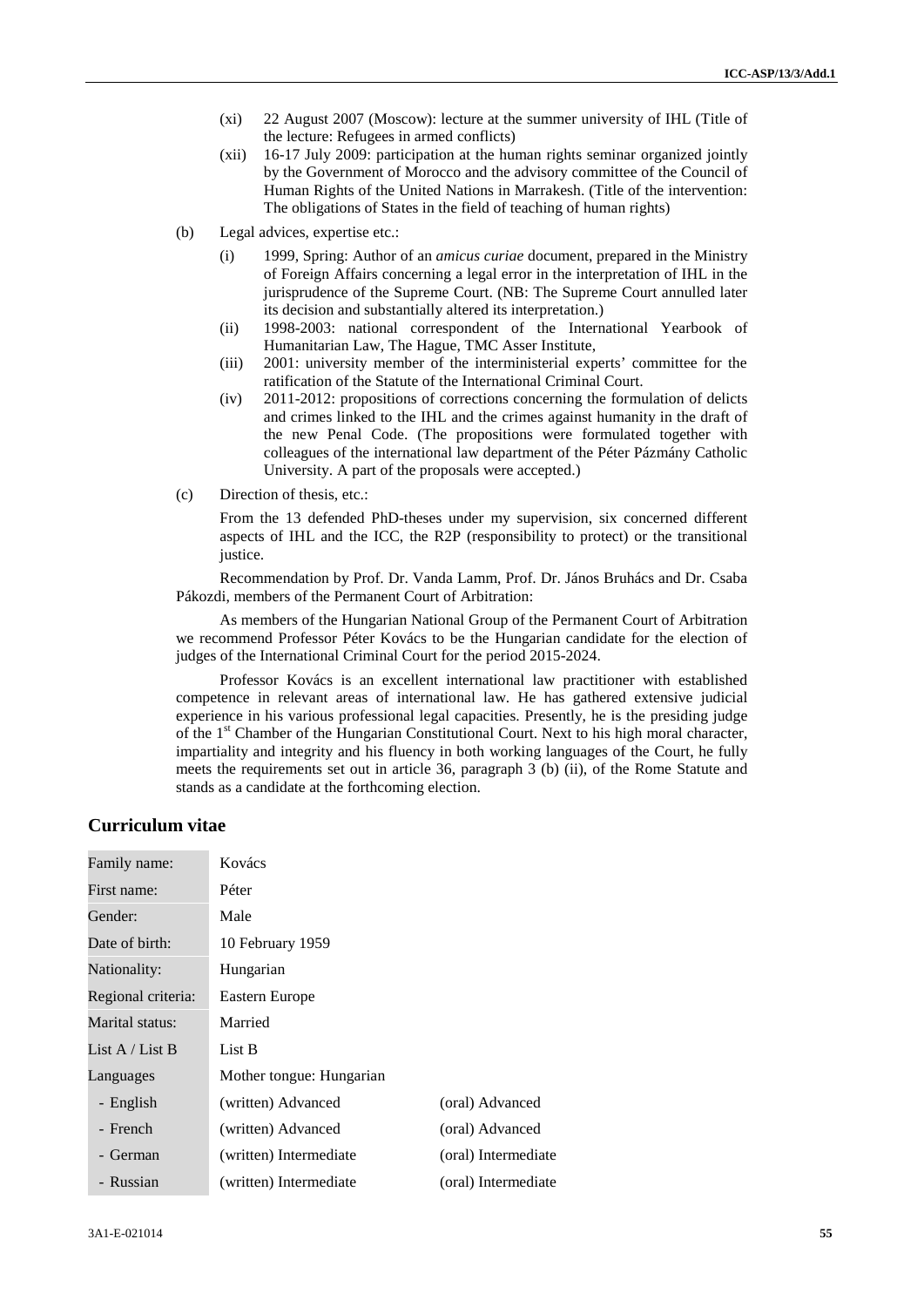# Educational qualifications:

#### 2011

- *Institution:* Hungarian Academy of Sciences
- *Qualification(s) obtained:* DSC
- 1997
	- *Institution:* Miskolc University Law Faculty
- *Qualification(s) obtained:* dr. habil/ PhD.

1987

- *Institution:* Miskolc University Law Faculty
- *Qualification(s) obtained:* Ph.D.
- 07/1984 08/1984
	- *Institution:* Institut International des Droits de l'Homme (Strasbourg, France)
	- *Qualification(s) obtained:* Diplome de droit international et de droit comparé des droits de l'homme
- 09/1983 06/1984
	- *Institution:* Community law in Centre Européen Universitaire (Nancy, France)
	- *Qualification(s) obtained:* Diplome d'études supérieures européennes (DESS)
- 09/1978 02/1983
	- *Institution:* Law Faculty of the University Attila József (Szeged, Hungary)
	- *Qualification(s) obtained:* Master of Law

## Professional experience:

#### 09/2005

- *Employer:* Constitutional Court
- *Post title:* Judge, President of the 1st Chamber (2013-)
- *Other information:* elected for 9 years
- 09/1997
	- *Employer:* Péter Pázmány Catholic University
	- *Post title:* professor, head of international law department
- 07/1998 07/1999
	- *Employer:* Ministry of Foreign Affairs
	- *Post title:* Head of Department of Human Rights
- 07/1999 07/1994
	- *Employer:* Ministry of Foreign Affairs
	- *Post title:* 1st class secretary at the Hungarian Embassy in Paris
	- *Other information:* Embassy of Hungary, Paris
- 02/1983 07/2009
	- *Employer:* University of Miskolc
	- *Post title:* assistant, assistant master, head of department, professor

#### Other professional activities:

## 2001

- *Activity:* member of the interministerial expert group for the ratification of the Rome Statute

09/1994 - 07/1998

- *Activity:* international law counsellor of the Secretary of State for the minorities

08/1986 - 02/1987

- *Activity*: 2<sup>nd</sup> part of the obligatory military service in the Hungarian Army

08/1977 - 07/1978

- *Activity*: 1<sup>st</sup> part of the obligatory military service in the Hungarian Army

#### Most relevant publications

1. Authority and Weakness of the 1977 Geneva Protocol II in the Light of the Conflict in Chechnya; in: International Peacekeeping 6:(4-6) pp. 137-144. (2000),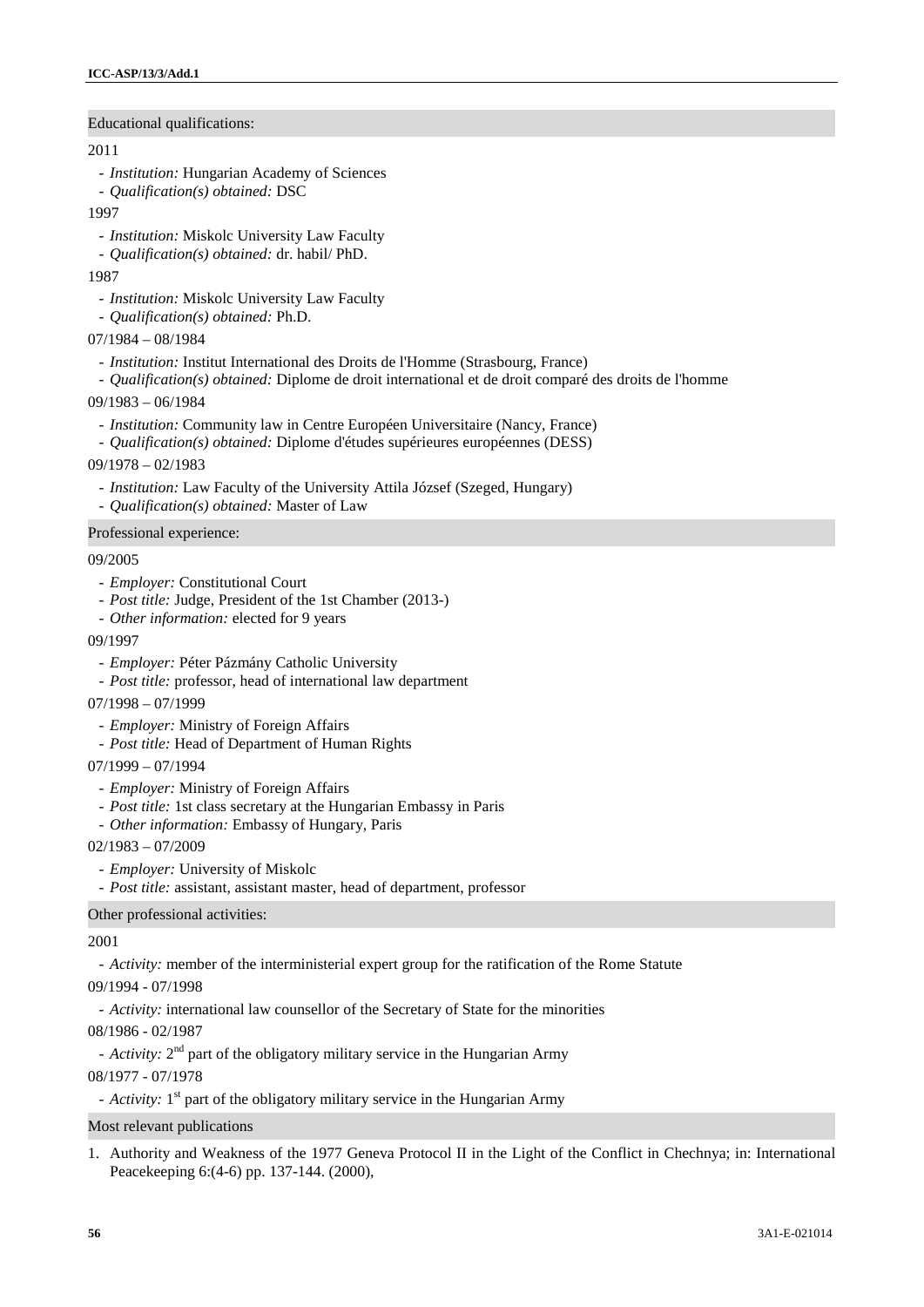- 2. Intervention armée des forces de l´OTAN au Kosovo: (Fondement de l´obligation de respecter le droit international humanitaire), Revue Internationale de la Croix Rouge 82:(837) pp. 103-128. (2000),
- 3. International law and minority protection: Rights of Minorities or Law of Minorities? Budapest: Akadémiai Kiadó, 2000. 176 p. (Pázmány Books),
- 4. Ethnic and Linguistic Minorities and International Law; Racial groups; in: Shelton, Dinah L (ed.): Encyclopedia of genocide and crimes against humanity, Detroit: Macmillan Press, 2004. pp. 692-700 and 855-857,
- 5. Rather Judgement than Opinion? Or can we speak about a third type judicial procedure before the International Court of Justice? (Note under the Advisory Opinion of the International Court of Justice delivered about the "wall" built on Palestinian Territory); in: Bermejo Garcia Romualdo (ed.) Anuario de Derecho Internacional vol. XX (2004), Pamplona: Universidad de Navarra, 2005. pp. 447-465,
- 6. La protection internationale des minorités nationales aux alentours du millénaire; Paris: Pédone, 2005. 96 p.(Cours et travaux; 5),
- 7. Le prononcé de la peine, in: Ascensio, Decaux, Pellet (ed.): Droit international pénal, Paris: Pédone, 2000. pp. 841- 848. (2e éd.), Paris: Pédone, 2012. pp. 969-976),
- 8. Developments and Limits in International Jurisprudence, Denver Journal of International Law and Policy 31:(3) pp. 461-489. (2003),
- 9. Développement et limites de la jurisprudence en droit international; in: Coussirat-Coustère, Vincent (ed.): La juridictionnalisation du droit international.(Conférence de la SFDI, Lille, 2002), Paris, 2003: pp. 269-341.),
- 10. Article 57; in: Cot J-P, Pellet A, Forteau M (eds) Commentaire de la Charte des Nations Unies, Paris: Economica, 2005. pp. 1515-1541,
- 11. Article 7 of the Vienna Treaty on the Law of Treaties of 1969 and the Vienna Treaty on the Law of Treaties of 1986; in: Corten Olivier - Klein Pierre: The Vienna Conventions on the Law of Treaties: A Commentary. 2176 p. Oxford: Oxford University Press, 2011. pp. 125-144 et pp. 145-154,
- 12. Raison d'État et droit international; in: Akandji-Kombé Jean-François (ed): L'homme dans la société internationale: Mélanges en hommage au Professeur Paul Tavernier. Bruxelles, Bruylant, 2013. pp. 91-108,
- 13. Jurisprudential Interactions in the first Judgements of the International Criminal Court in: Iustum, Aequum, Salutare, 2014/I, (to be published soon)

#### Most relevant seminars

- 1. 3-29 March, 2000: visiting professor at the Université de Montpellier I: 16 hours taught and therefrom 2 were delivered on the foundations of the IHL obligations of the NATO in the in campaign for Kosovo.
- 2. March 2002: visiting professor at the Université Paris XI (Sceaux): 12 hours taught and therefrom 3 were delivered on the foundations of the IHL obligations of the NATO in the in campaign for Kosovo and 3 on the legal nature of statutes, internal rules of procedures of international tribunals, as of international jurisprudential interactions.
- 3. 1 August 23 December 2002: Visiting professor in the US with Fulbright scholarship during the fall semester of the Denver University, College of Law. Two classes held: on the international legal protection of national minorities  $(2x2$  hours per week) and on the international humanitarian law  $(2x2$  hours per week).
- 4. 11-13 September 2002: rapporteur at the 36th conference of the Société Française pour le Droit International (La juridictionnalisation du droit international) on the topic: "Les possibilités et les limites du développement du droit dans la jurisprudence des tribunaux internationaux".
- 5. 5-9 December 2003: Toronto, Canada: participation at the round table "Transitional justice and human rights" of the York University.
- 6. 12 July 2005 (Warsaw): lecture at the 23rd summer university of IHL (Title of the lecture: Refugees in armed conflicts)
- 7. 5 July 2007 (Warsaw): lecture at the 25th summer university of IHL (Title of the lecture: Refugees in armed conflicts)
- 8. 22 August 2007 (Moscow): lecture at the summer university of IHL (Title of the lecture: Refugees in armed conflicts)

Membership of professional associations and societies

- Institut International des Droits de l´Homme (Strasbourg)
- Hungarian Branch of the International Law Association
- Société Française pour le Droit International

#### Awards and honours

- Chevalier de l'Ordre National du Mérite de la République Française (2010)
- Pro Minoritate Prize (Fundatia Dispora, Timisoara, Romania, 2003)

Personal interests

History of the  $20<sup>th</sup>$  century Sport: cycling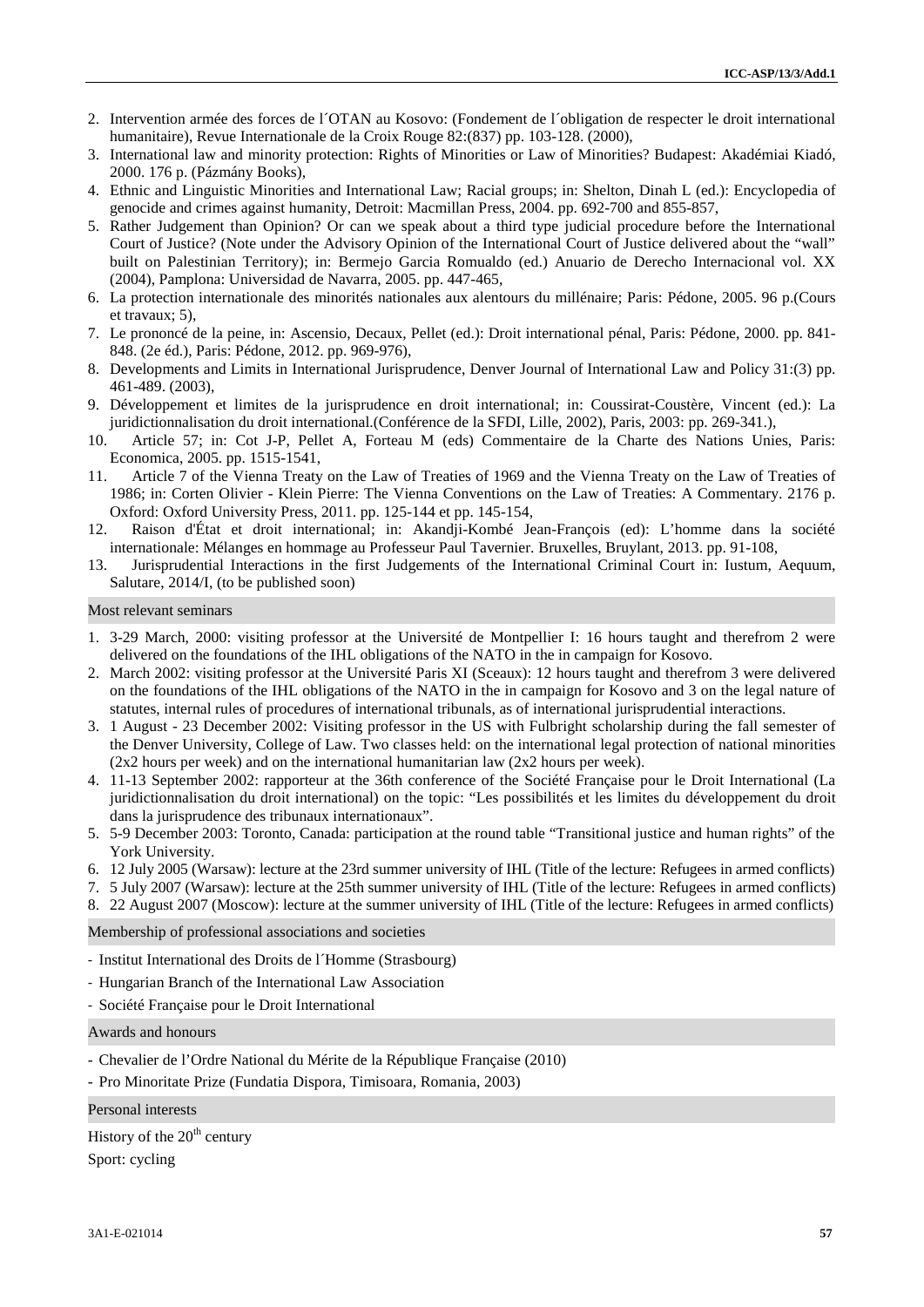# **11. MINDUA, Antoine Kesia-Mbe (Democratic Republic of the Congo)**

[Original: French]

# **Note verbale**

The Permanent Mission of the Democratic Republic of the Congo to the United Nations Organization presents its compliments to the Secretariat of the Assembly of States Parties to the Rome Statute of the International Criminal Court (ICC) and, with reference to its note ICC-ASP/13/006 dated 18 February 2014, has the honour to inform the Secretariat that the Government of the DRC has decided to present the candidature of Judge Antoine Kesia-Mbe Mindua in the elections for judges of the ICC scheduled during the thirteenth session of the Assembly of States Parties, which will be held in New York from 08 to 17 December 2014.

Judge Mindua's nomination followed the procedure applicable in the DRC for the appointment of judges to the highest court and his candidacy is presented as a nomination for list B, in accordance with article  $36$  paragraphs  $(3)(a)$  and  $(5)$  of the Statute. Judge Mindua meets the requirements stated in article 36 paragraphs  $(3)(b)(i)$  and  $(ii)$  and  $(4)(a)(i)$ of the Statute.

Judge Mindua is a person of high moral character, known for his impartiality and integrity. He has worked at the International Criminal Tribunal for Rwanda (ICTR) and he currently works at the International Criminal Tribunal for the former Yugoslavia (ICTY). In addition to his wide-ranging judicial and legal practice, Judge Mindua also has extensive diplomatic experience in his capacity as Ambassador Extraordinary and Plenipotentiary, Permanent Representative of the DRC to the United Nations Office and the Specialized Agencies in Geneva. Finally, Judge Mindua has wide-ranging academic experience. He holds a doctorate degree in Public International Law and is also a professor of International Criminal Law, Public International Law and International Human Rights Law.

Judge Mindua has proven professional knowledge and solid practical experience in the field of Humanitarian Law and Human Rights Law at both national and international level. A statement of his qualifications is appended to this note in accordance with article 36, paragraph 4(a) of the Statute. Judge Mindua's candidature is endorsed by the African Union (UA) by decision Doc.EX.CL/821 (XXIV) 21-28 January 2014.

# **Statement of qualifications**

*Detailed document submitted in accordance with article 36, paragraph 4) a) of the Rome Statute of the International Criminal Court (ICC), with paragraph 6 of resolution ICC- ASP/3/Res.6 and with paragraph 27 of resolution ICC-ASP/12/Res.8 of the Assembly of States Parties on the procedure for the nomination and election of judges of the International Criminal Court.*

The Government of the Democratic Republic of the Congo (DRC) has decided to present the candidature of His Excellency Doctor Antoine Kesia-Mbe Mindua, currently Judge at the International Criminal Tribunal for the former Yugoslavia (ICTY) at The Hague, for the post of Judge at the International Criminal Court (ICC), in the elections scheduled during the thirteenth session of the Assembly of States Parties, which will be held in New York, from 08 to 17 December 2014 (article 36, paragraph 4 (a) (i)).

Judge Mindua is a person of high moral character, known for his impartiality and integrity, who possesses the qualifications required in the DRC for appointment to the highest judicial offices (article 36, paragraph 3 (a)). He is a staunch defender of the Rule of Law and of Human Rights. His nomination is the result of the procedure provided for the nomination of candidates for appointment to the highest jurisdiction in the DRC (article 36, paragraph 4 (a) (i)).

Though eligible for inclusion on both lists A and B, Judge Mindua's candidacy is presented as a nomination for list B which comprises the names of candidates with "established competence in relevant areas of international law such as international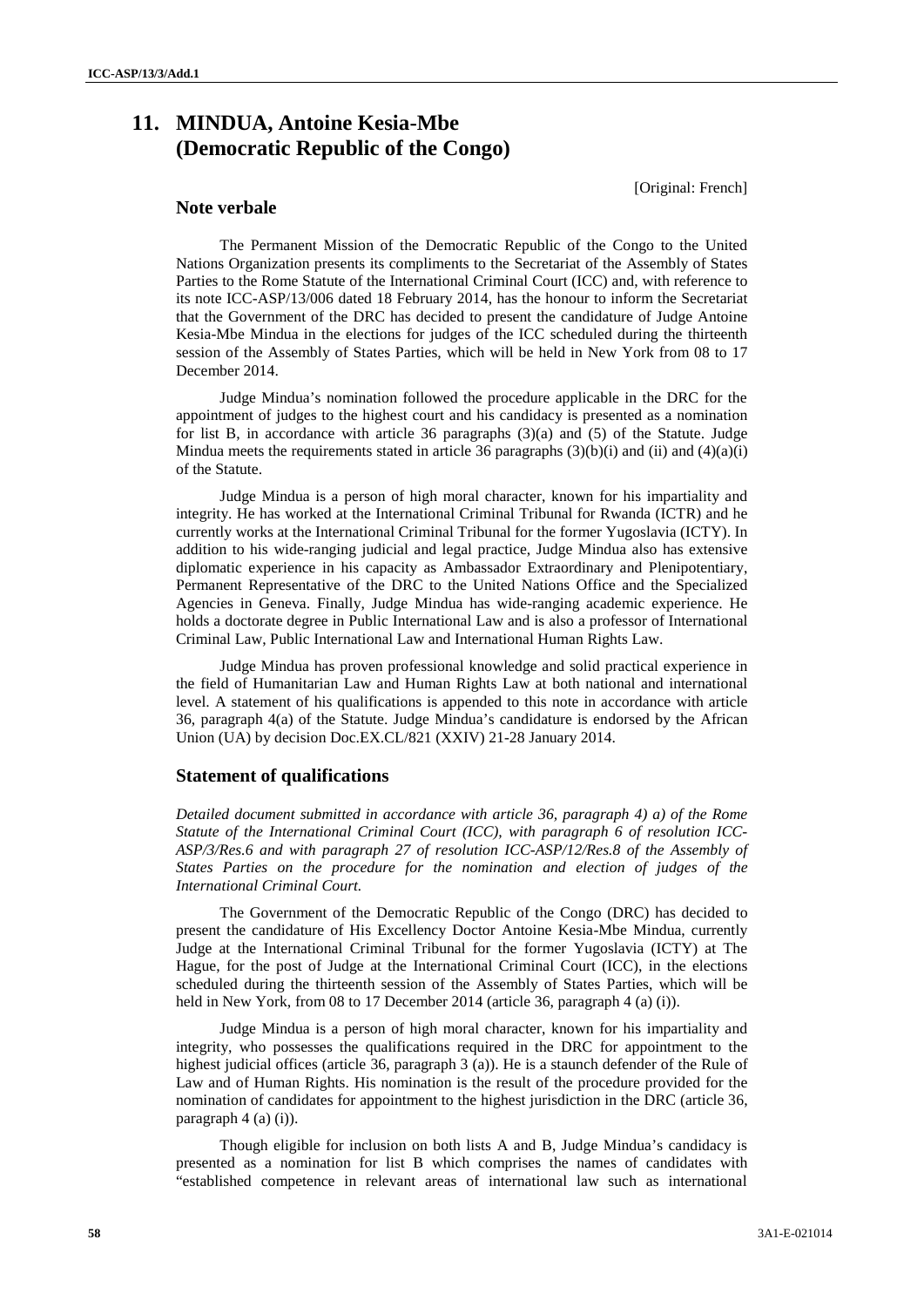humanitarian law and the law of human rights, and extensive experience in a professional legal capacity which is of relevance to the judicial work of the Court" (article 36, paragraph 3 (b) (ii) and paragraph 5).

Apart from his professional training and his academic qualifications in law which are internationally recognised, Judge Mindua has a wealth of experience in International Law, International Humanitarian Law and Human Rights Law as well as in criminal proceedings at both national and international levels (article 36, paragraph 3 (b) (i) and (ii) and paragraph 5).

Judge Mindua is one of the prominent legal experts in the DRC and a qualified lawyer from the civil law legal system. He holds many titles and academic distinctions. He holds a doctorate degree in Public International Law and is a specialist in the above mentioned fields. In his doctoral thesis, he studied among other topics the issue of human rights and the use of armed forces. He also holds a certificate and a diploma in Human Rights Law from the *International Institute of Human Rights* of Strasbourg, France, where he teaches as a visiting lecturer. He is qualified to teach Human Rights Law in Universities. He is a Professor of Public International Law and International Criminal Law at the *Geneva School of Diplomacy and International Relations, University Institute.* He continues to do research and to publish in these areas.

Doctor Mindua has gathered extensive experience in a professional legal capacity. He worked as Legal Adviser at the Office of the Vice-Prime Minister and Minister for Citizens Rights and Freedoms in DRC. He was then Legal Officer at the Office of the President of the Republic and Instructor for Human Rights and Fundamental Freedoms for the Police in DRC. Finally, he worked as a Legal Officer for the Chambers and the Registry at the International Criminal Tribunal for Rwanda (ICTR) for approximately five (5) years, in Arusha, Tanzania.

Doctor Mindua is a highly qualified and distinguished diplomat. In his tenure as Ambassador Extraordinary and Plenipotentiary, Permanent Representative of his country to the United Nations Office in Geneva, he has served several times as head of his governmental delegation to the United Nations Human Rights Commission/Council, initiating and supporting many benchmark resolutions considered as significant breakthroughs in protecting human rights.

Judge Mindua is familiar with gender issues, and is particularly concerned with the problem of violence against women and children (article 36, paragraph 8 (b)). Having dealt comprehensively with crimes committed in both Rwanda and the former Yugoslavia, he possesses broad legal and judicial expertise pertaining to this issue. He has also acquired a special and proven knowledge of this through his experience as Vice-Chairman of the Executive Committee of the United Nations High Commissioner for Refugees in Geneva. In addition, in his capacity as head of his national delegation to the Human Rights Commission / Council of the United Nations in Geneva, Ambassador Mindua initiated and supported with zeal various resolutions condemning violence against children (abduction of children, forced child labour, rapes, recruitment of child soldiers, etc). He is member of the *Network of Domestic and International Judges Against Sexual Violence*.

Thus, Judge Mindua whose curriculum vitae is attached hereto, has "established competence in relevant areas of international law such as international humanitarian law and the law of human rights, and extensive experience in a professional legal capacity which is of relevance to the judicial work of the Court" (article 36, paragraph 3 (b) (ii)).

Doctor Mindua also has extensive judicial experience. For several years, he has been devoted to criminal law and procedure. Indeed, he has a master's degree in Private Law and Justice, which involved comprehensive study of Criminal Law and Criminal Procedure. He also had ample time to deepen his knowledge of Military Criminal Law and Procedure through practice when he was a trainee military magistrate at the Court-Martial of the Garrison of Kinshasa-Gombe in the DRC. Moreover, his experience in Criminal Law and Criminal Procedure at the international level is proven. He is a great practitioner of international criminal trials concerning various types of crimes. He was a legal officer at the ICTR in Arusha, and he continues to serve as a judge at the ICTY in The Hague where he has spent more than eight (8) years.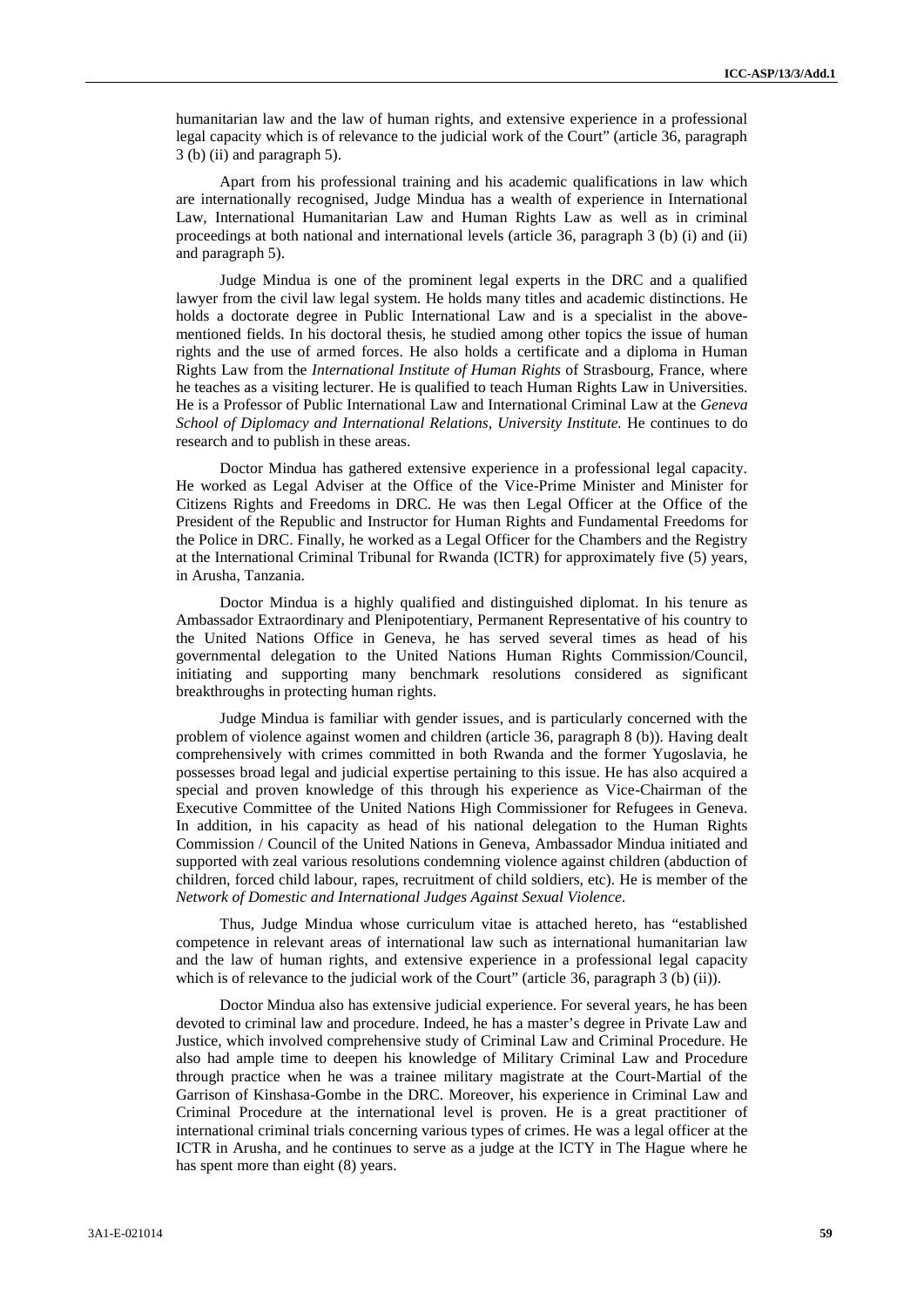Judge Mindua has an excellent knowledge of and is fluent in both English and French. His professional practice and his publications in these languages reflect this (article 36, paragraph 3(c)).

Judge Mindua is a male, national of the DRC, which is a member of the African Regional Group of States, and does not possess the citizenship of any other State (article 36, paragraph 8 (a)).

Judge Mindua's candidature is endorsed by the African Union (AU) by decision Doc.EX.CL/821 (XXIV) 21-28 January 2014.

# **Curriculum vitae**

| Family name:       | Mindua                                       |                     |  |
|--------------------|----------------------------------------------|---------------------|--|
| First name:        | Antoine                                      |                     |  |
| Middle name:       | Kesia-Mbe                                    |                     |  |
| Gender:            | Male                                         |                     |  |
| Date of birth:     | 31/12/1956                                   |                     |  |
| Nationality:       | Congolese (Democratic Republic of the Congo) |                     |  |
| Regional criteria: | Africa                                       |                     |  |
| Marital status:    | Married                                      |                     |  |
| List $A /$ List B  | List B                                       |                     |  |
| Languages          | Mother tongue: Lingala / French              |                     |  |
| - English          | (written) Advanced                           | (oral) Advanced     |  |
| - French           | (written) Advanced                           | (oral) Advanced     |  |
| - Kikongo          | (written) Advanced                           | (oral) Advanced     |  |
| - Kiswahili        | (written) Advanced                           | (oral) Advanced     |  |
| - Latin            | (written) Advanced                           | (oral) Intermediate |  |
| - Dutch            | (written) Basic                              | (oral) Basic        |  |

Educational qualifications:

#### 10/1992 – 12/1995

- *Institution:* University of Geneva (Geneva, Switzerland)
- *Qualification(s) obtained:* Doctorate (PhD) in Public International Law; thesis title: "International Organisations, armed interventions and human rights"; prize awarded by the University of Geneva for the best doctoral thesis for the year 1996.

10/1990 – 07/1992

- *Institution:* University of Geneva (Geneva, Switzerland)
- *Qualification(s) obtained:* Diplôme d'Etudes Supérieures (Advanced University degree obtained after Master's degree) in Public International Law.

07/1989 – 08/1990

- *Institution:* University of Strasbourg, International Institute of Human Rights (Strasbourg, France)
- *Qualification(s) obtained:* Certificate and Diploma in International Law and Comparative Human Rights Law
- *Additional information:* I am qualified to teach Human Rights Law in Universities.

10/1988 – 10/1990

- *Institution:* University of Nancy II (Nancy, France)
- *Qualification(s) obtained:* Diplôme d'Etudes Approfondies (Advanced University degree obtained after Master's degree) in European Community Law; Diplôme d'Etudes Supérieures (Advanced University degree obtained after Master's degree) in European Politics and Law.
- 10/1976 07/1982
	- *Institution:* University of Kinshasa (Democratic Republic of the Congo)
	- *Qualification(s) obtained:* Graduat et Licence (Maîtrise) (Bachelor's and Master's degrees) in Law, Private and Criminal Law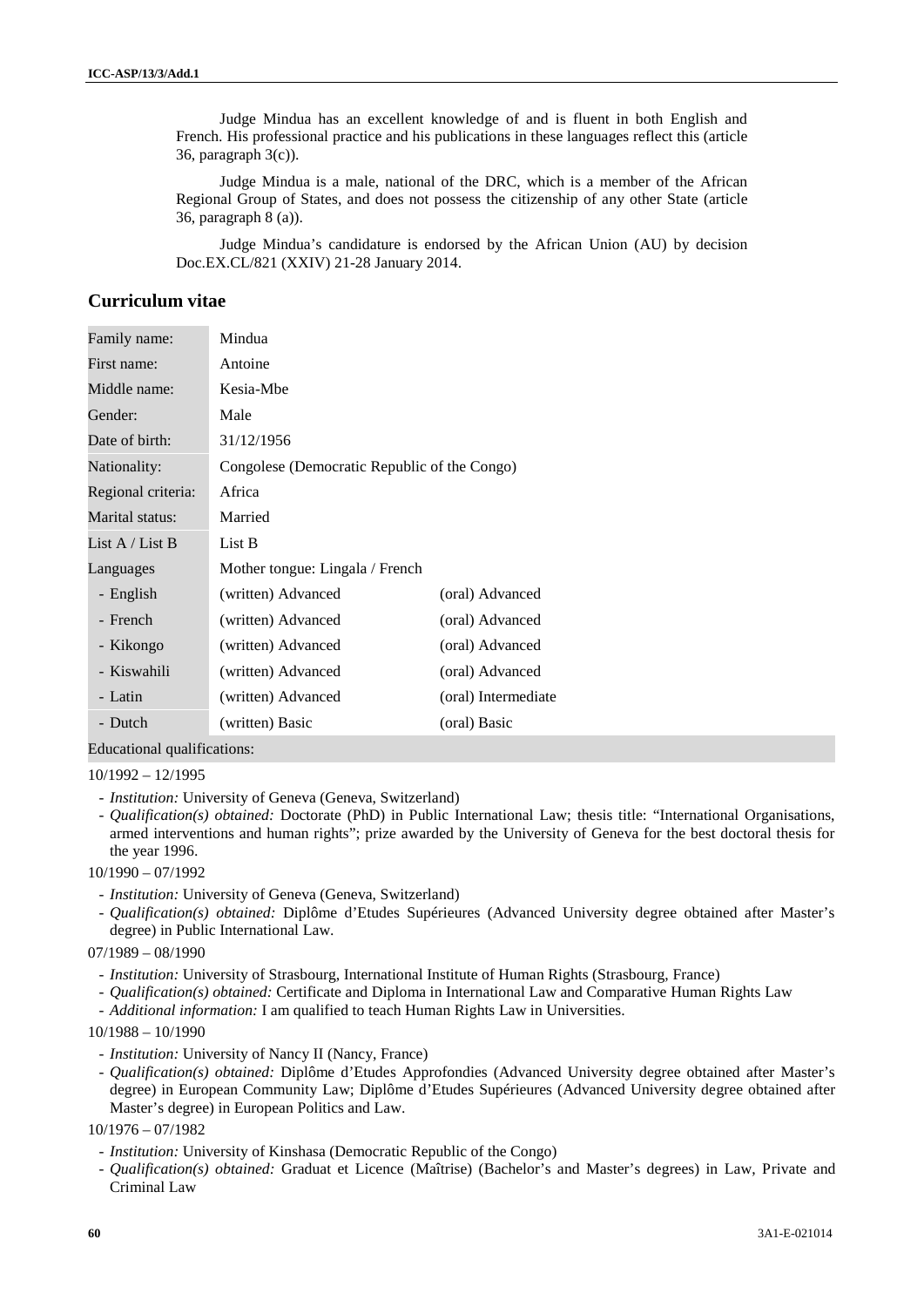#### Professional experience:

#### 04/2006 - present

- *Employer:* International Criminal Tribunal for the Former Yugoslavia (ICTY), The Hague, The Netherlands
- *Post title:* Judge
- *Other information:* I have been a Trial Judge since April 2006. I am familiar with International Criminal Law and international legal proceedings. I have participated in the most serious, lengthy and complex cases at the ICTY. I have extensive judicial and legal expertise in crimes involving sexual violence, particularly in conflict zones.

#### $05/2001 - 04/2006$

- *Employer:* Permanent Mission of the Democratic Republic of the Congo (DRC) to the United Nations and other International Organizations in Geneva, Switzerland and Ambassador of the Democratic Republic of the Congo (DRC) to the Swiss Confederation in Bern, Switzerland; Minister of Foreign Affairs in the DRC.
- *Post title:* Ambassador Extraordinary and Plenipotentiary, Permanent Representative
- *Other information:* I am familiar with human rights issues, including the issue of violence against women and children. From 2005 to 2006 I was Vice-Chairman of the Executive Committee of the United Nations High Commissioner for Refugees in Geneva. I have also been head of the Democratic Republic of the Congo governmental delegation to the United Nations Commission on Human Rights in Geneva several times. In this capacity I initiated and/or supported a number of important resolutions which are considered to represent genuine advances in the human rights cause. I am an experienced manager.

#### 02/1997 – 05/2001

- *Employer:* International Criminal Tribunal for Rwanda (ICTR), Arusha, Tanzania
- *Post title:* Legal Officer and Chief of the Judicial Proceedings Support Unit
- *Other information:* I was responsible for, inter alia, the management of trials, hearings and appeals. I often travelled to foreign countries to represent the ICTR and to serve judicial documents (warrants of arrest, orders for transfers etc.) on government authorities (Ministers of Foreign Affairs, Ministers of Justice, Attorneys General, Supreme Police Commanding Officers etc.). As a lawyer I was involved in drafting decisions, orders, judgments and other legal and judicial documents.

# 12/1985 – 12/1988

- *Employer:* Vice-Prime Minister's Office and Ministry of Citizens Rights and Freedoms, Kinshasa, Democratic Republic of the Congo
- *Post title:* Assistant Representative and Legal Adviser to the Vice-Prime Minister and Minister of Citizens Rights and Freedoms
- *Other information:* I am familiar with human rights issues at a domestic and also international level. I am also familiar with the workings of Government.

#### 11/1983 – 12/1985

- *Employer:* Garde Civile (Police) Office of the President of the Republic, Kinshasa, Democratic Republic of the Congo
- *Post title:* Legal Officer to the Police and Assistant Legal Adviser at the Office of the President of the Republic
- *Other information:* I am familiar with issues relating to the Police, the Armed Forces and the Government.

#### Other professional activities:

#### 07/2009 - present

- *Activity:* Teaching: Invited Lecturer at the International Institute for Human Rights of the University of Strasbourg, France.
- 10/2004 present
- *Activity:* Teaching: Professor of Public International Law and International Criminal Law at the Geneva School of Diplomacy and International Relations, University Institute, Geneva, Switzerland.

# 11/1999 – 12/2006

- *Activity:* Teaching: Visiting Lecturer at the University of Geneva ("ACTION HUMANITAIRE" cross-faculty programme) for Public International Law and International Humanitarian Law, Geneva, Switzerland.

# 07/1995 – 12/1996

- *Activity:* Research: Researcher at the Faculty of Law, University of Geneva, Switzerland.
- *Research fields:* International Humanitarian Law, human rights and Public International Law.

10/1982 – 11/1988

- *Activity:* Teaching: Professor of Civil and Commercial Law at the Kinshasa-Gombe University School of Commerce (higher and university education), in Kinshasa, Democratic Republic of the Congo.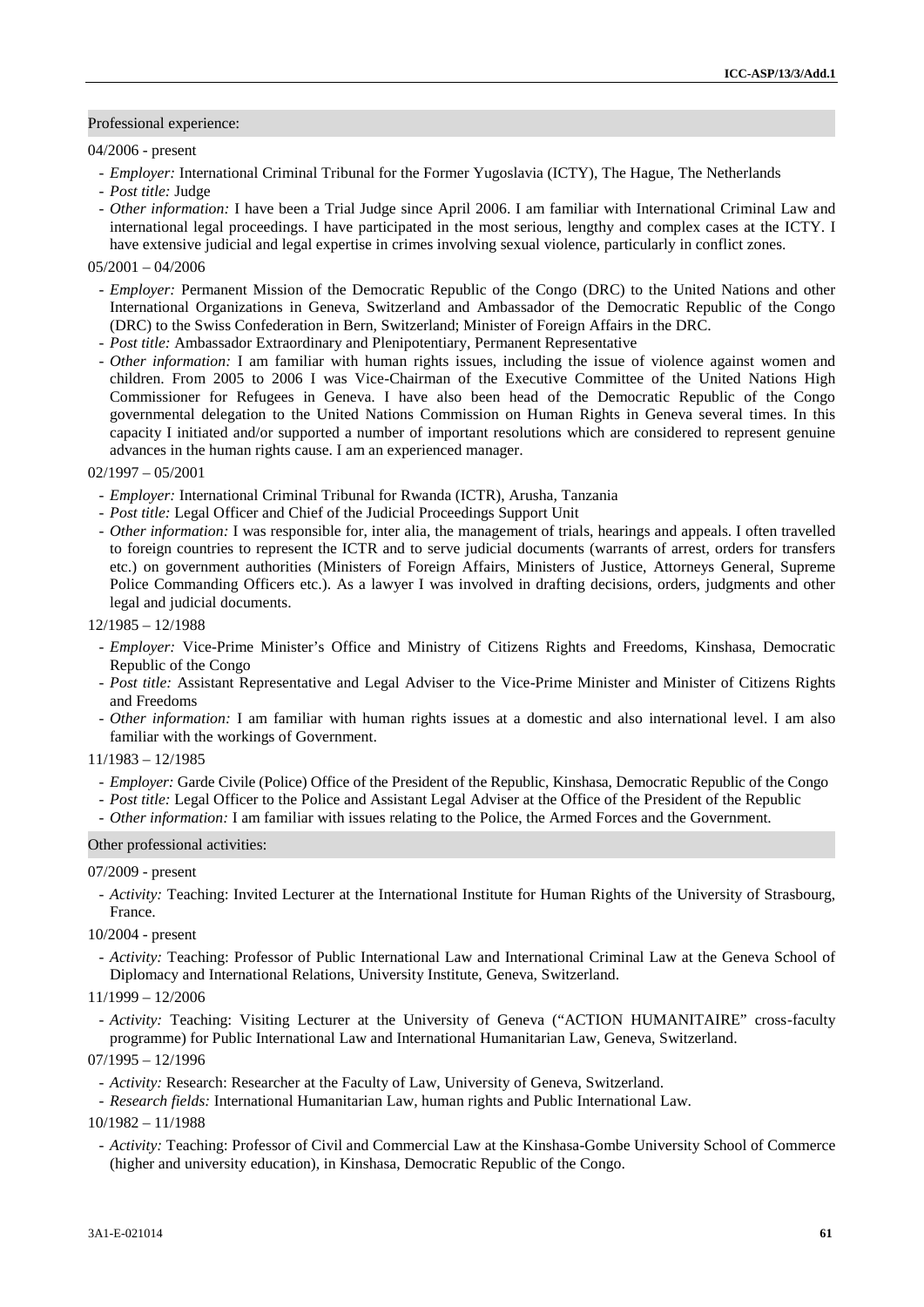#### 07/1981 – 11/1983

- *Activity:* Armed Forces and Police: Trainee Military Magistrate; Assistant Military Prosecutor at the Court-Martial of the Garrison of Kinshasa-Gombe (1981-1982); Instructor for Human Rights and Fundamental Freedoms courses at the Police (Garde Civile) Training Centre in Kinshasa-Maluku, (1982-1983), Kinshasa, Democratic Republic of the Congo.
- *Other information:* I am familiar with military criminal law and criminal procedure. I am familiar with military discipline and the mindset of members of the armed forces. This is extremely useful in order to understand and try military personnel.

## Most relevant publications

- 1. "The Immunity of Heads of State and Government in International Criminal Law", Protecting Humanity, Essays in International Law and Policy in Honour of Navenethem Pillay, edited by Chile Eboe-Osuji, Martinus Nijhoff Publishers, Leiden, Boston, 2010, pp. 729-748.
- 2. Tribunal Pénal International pour le Rwanda, Recueil des Ordonnances, Décisions et Arrêts, 1995-1997, edited by Eric David, Pierre Klein and Anne-Marie La Rosa with the collaboration de Jean-Pelé Fomete and Antoine Kesia- Mbe Mindua and assisted by Catherine Denis and Véronique Parque, under the auspices of the Centre de droit international de l'Université libre de Bruxelles, Bruyland, Brussels, 2000
- 3. "Normes péremptoires du Droit international et État de droit en Afrique", AJICL, Vol. 10, No.2, 1998, pp. 216-243, London.
- 4. "Index analytique", in Les Nations Unies et le Droit international humanitaire, edited by Luigi Condorelli, Anne- Marie La Rosa and Sylvie Scherrer, Faculty of Law, Geneva, 1995.
- 5. International Organisations, Armed Interventions and Human Rights, doctoral thesis, Faculty of Law, 1995, Geneva.
- 6. "Intervention armée de la C.E.D.E.A.O. au Liberia: illégalité ou avancée juridique ?" AJICL, June 1995, Vol. 7, No 2, pp. 257-283, London.
- 7. "L'ONU face aux coups d'État militaires et aux Gouvernements non-démocratiques", AJICL, Vol. 6, No.2, pp. 209- 234, London.
- 8. "De la légalité de la "zone de sécurité française" au Rwanda", Afrique 2000, Revue Africaine de politique internationale, quarterly, No. 18, July-August-September 1994, pp. 19-26, Brussels.
- 9. "The African Charter of Human and People's Rights face to the Pluralist Democracy", La Voix des Sans Voix, Le Triméstriel des Droits de l'Homme, April-June 1991, No 1, Vol. 1, pp. 101-112, Paris.
- 10. "Human Rights in the relationship between the European Economic Community (EEC) and the African, Caribbean and Pacific Countries (ACP)", Advanced University degree thesis, Nancy, 1990.

11. "The death penalty in Zairian Criminal Law", Bachelor's degree paper, Law Faculty, University of Kinshasa, 1979.

#### Most relevant seminars

28 Oct. – 01 Nov. 2013: Participated in the judicial Colloquium entitled: "Adjudicating sexual violence under international and domestic law: the case of the Democratic Republic of the Congo", organised by the University of Brandeis (USA), Physicians for Human Rights and the Institute for Historical Justice and Reconciliation in Putten and in The Hague, The Netherlands;

21-25 Oct. 2011: Participated in the ICTY judges' retreat on the case law, achievements, shortcomings and legacy of the Tribunal in Berlin, Federal Republic of Germany;

03 May 2001: Participated in the Inaugural Seminar of the International Institute for Trade and Development on "The International Economic Agenda and Coherence of Technology and Development" at Chulalongkorn University, Bangkok, Thailand;

19-22 October 1998: Participated in the workshop organized by the United Nations Department of Management, New York, Office of Human Resources Management, on "Job classification" at the International Criminal Tribunal for Rwanda (ICTR), Arusha, Tanzania;

21-25 Sept. 1988: Participated in the workshop organized by the United Nations Department of Management, New York, Office of Human Resources Management, on "Job description" at the International Criminal Tribunal for Rwanda (ICTR), Arusha, Tanzania;

01-09 June 1998: Attended the Fifth Plenary Session of the Judges of the International Criminal Tribunal for Rwanda (ICTR). During this plenary session, important amendments to the principal legal texts regarding the organisation, the functioning and the procedure of the Tribunal were discussed and adopted.

20-22 Oct. 1997: Participated in a seminar on International Humanitarian Law organized by the International Committee of the Red Cross (ICRC) for Judges and Legal Officers of the ICTR, Arusha, Tanzania.

01-05 June 1997: Attended the Fourth Plenary Session of the Trial and Appeal Judges of the ICTR in Arusha. During this plenary session, amendments to the principal legal texts on the organisation, the functioning as well as the procedure of the Tribunal were discussed and adopted;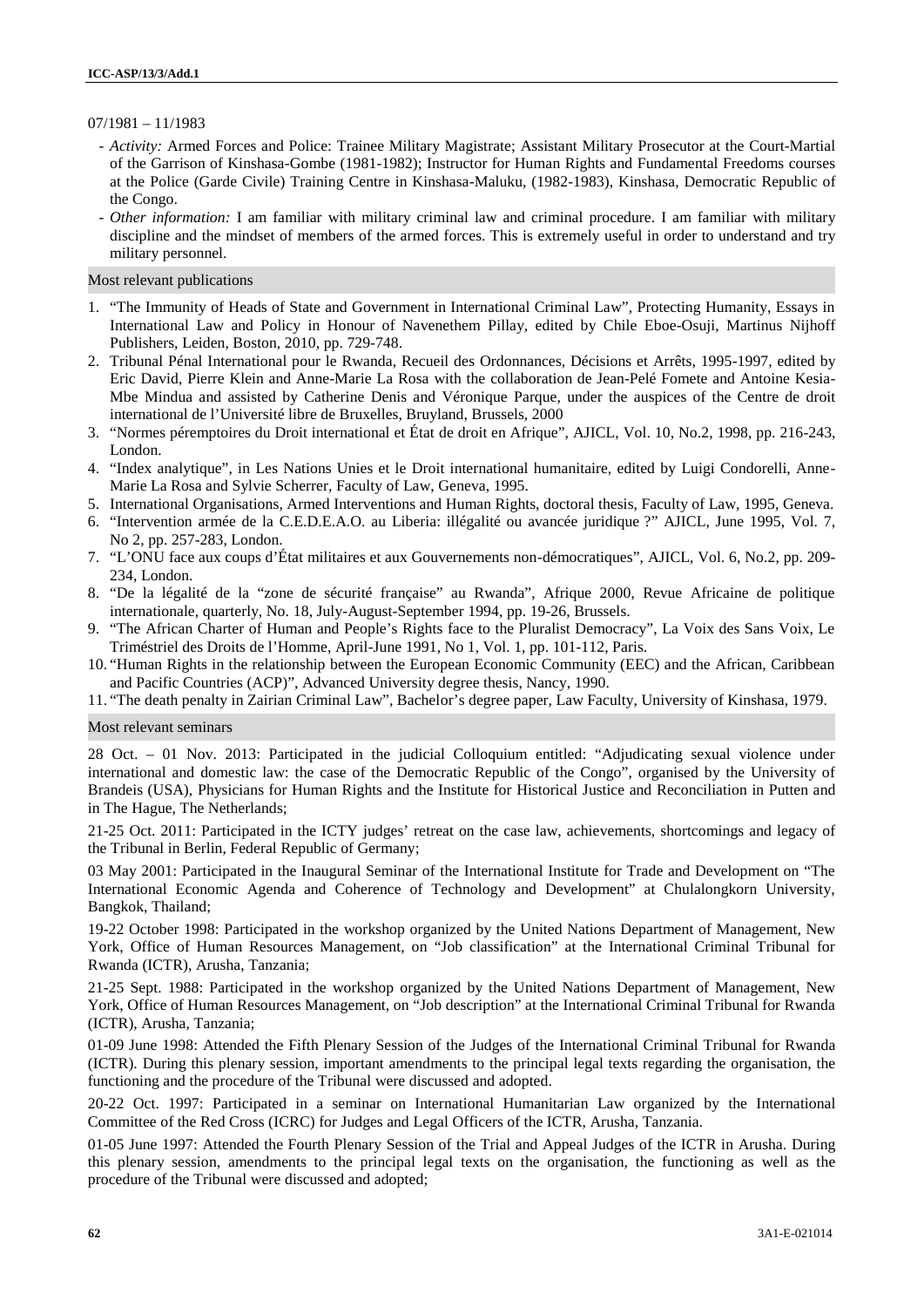Dec. 1995 – Aug. 1996: Internship at the United Nations Centre for Human Rights, Geneva, Switzerland.

Oct. 1995: Participated in a Colloquium organized by the University of Geneva on "The United Nations and the International Humanitarian Law" on the occasion of the 50<sup>th</sup> anniversary of the United Nations, Geneva, Switzerland;

Aug, Sept and Oct. 1989: Internship in the field of human rights at the International Labour Organization (ILO), at the Centre for Human Rights of the United Nations and at the United Nations High Commission for Refugees, Geneva, Switzerland.

August 1989: Internship at the International Committee of the Red Cross (ICRC) in the field of International Humanitarian Law and of Human Rights, Geneva, Switzerland.

Membership of professional associations and societies

2013 - present: Member of the Network of National and International Judges against Sexual Violence;

2011 - present: Member of the Steering Committee of the "Crimes Against Humanity Initiative" of the Whitney R. Harris World Law Institute of the University of Washington School of Law;

2010 - present: Member of the General Assembly of the International Institute of Human Rights of Strasbourg;

1997- present: Member and prominent citizen of the Association of Congolese of Arusha, Tanzania;

1995 - present: Life Member of the Academic Society of Geneva (Société Académique de Genève);

1994-1998: Member of the African Society of International and Comparative Law (ASICL), London;

1990-2002: Member of the International Committee for the Respect and the Application of the African Charter of Human and Peoples' Rights (ICRAC), Paris and Geneva;

1990-1993: President of the Inter-religious Association (Christians, Muslims, Jews, Buddhists, etc.) of Saint-Justin, Geneva.

1981-1982: Representative (Commissaire) of the Union of the Students of the University of Kinshasa; elected out of 9000 members of the Assembly, Kinshasa.

#### Awards and honours

- *A. Academic distinctions*
- 1. Bellot Prize 1996, Geneva: Medal, certificate and cash award for the best doctoral thesis of the University of Geneva, Geneva, Switzerland.
- 2. Certificate of the Friends of Saint-Justin, 1993, Geneva, Switzerland.
- *B. Awards received*
- 1. Grant from the Ernest and Lucie Schmideiny Foundation, 1995, Geneva, Switzerland.
- 2. Fellowship of the "Oeuvre Saint-Justin" of Fribourg, 1990-1994, Fribourg, Switzerland
- 3. Hans Wilsdorf (Rolex Watches) Grant, 1992, Geneva, Switzerland.

#### Personal interests

Sport, humanitarian action, reading (history, sciences etc.), philosophy and religion, travel etc.

#### Other relevant facts

#### *A. Endorsement:*

Judge Mindua's candidature is endorsed by the African Union (AU) by decision Doc.EX.CL/821 (XXIV) 21-28 January 2014

#### *B. Multilateral positions*

2005-2006: Vice-Chairman of the Executive Committee of the United Nations High Commissioner for Refugees (HCR), Geneva, Switzerland.

01 Jan – 31 Dec 2005: Chairman (Ambassadorial and Permanent Representative level) of the Group of 77 and China (G77 + China), the then group of 132 States members of the Non- Aligned Movement, in Geneva, Switzerland.

01 Oct.- 31 Jan. 2005: Coordinator (Ambassadorial and Permanent Representative level) of the Group of 21 (G-21), a group of 21 developing countries, at the United Nations Conference on Disarmament, Geneva, Switzerland.

## *C. Some international meetings*

10-13 June 2014: Member of the Physicians for Human Rights Delegation to the Global Summit to End Sexual Violence in Conflict, organised by the UK government in London, United Kingdom;

12-16 April 2006: Head of the Democratic Republic of the Congo governmental delegation to the African Union Ministers of Trade Conference, Nairobi, Kenya.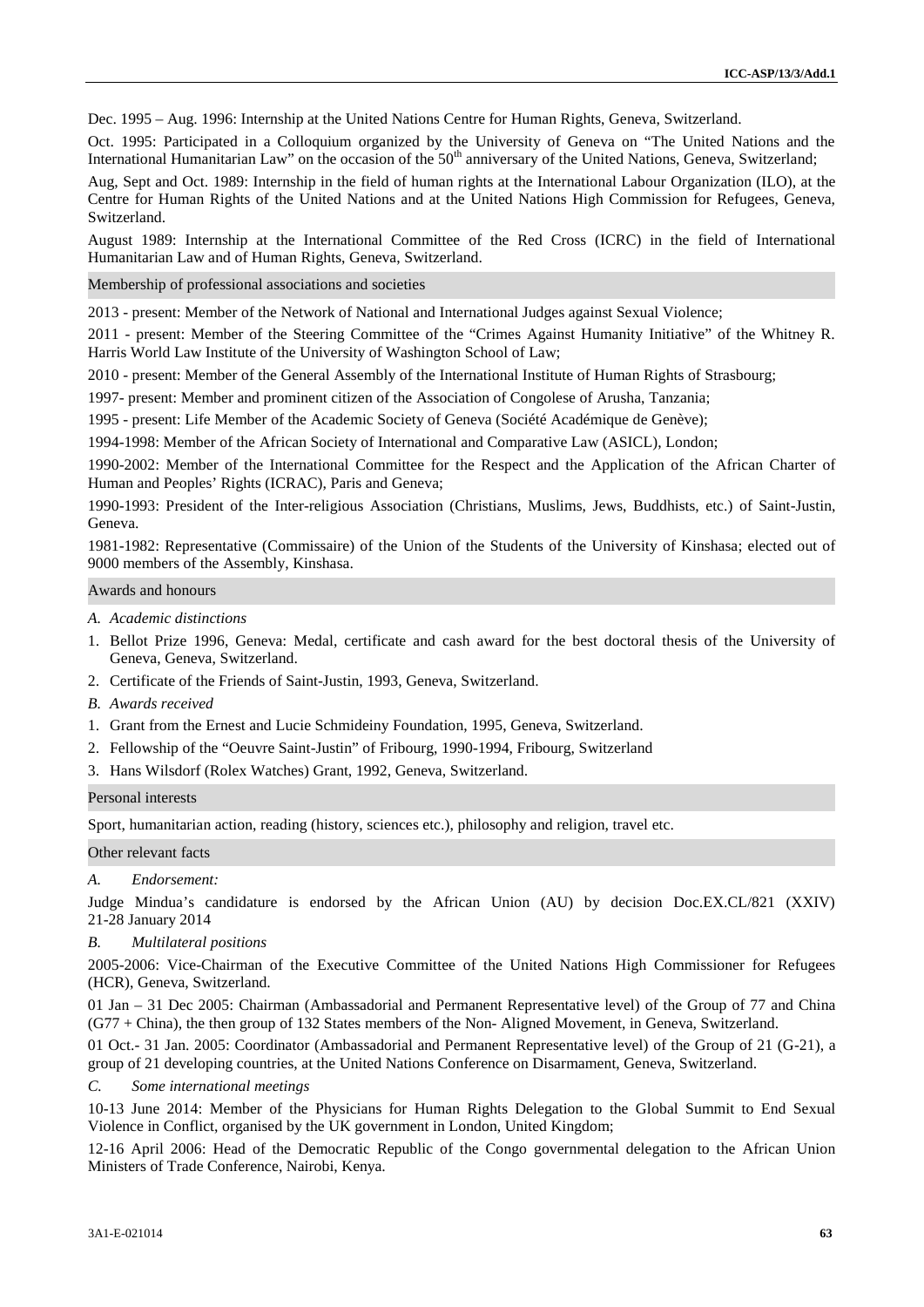13-18 Dec 2005: Deputy Head of the Democratic Republic of the Congo governmental delegation to the Sixth  $(6<sup>th</sup>)$ Ministerial Conference of the World Trade Organization, Hong Kong, China.

21-23 Nov 2005: Head of the Democratic Republic of the Congo governmental delegation to the Ministerial Conference of the Trade Ministers of the African Union on commodities, Arusha, Tanzania.

12-16 June 2005: Head of the Democratic Republic of the Congo governmental delegation to the Second ( $2<sup>nd</sup>$ ) South Summit of the Heads of State and Government of member states of the Group of 77 and China (G77 + China), Doha, Qatar.

14 March – 22 April 2005: Head of the Democratic Republic of the Congo governmental delegation to the  $61<sup>st</sup>$  Session of the United Nations Commission of Human Rights, Geneva, Switzerland.

18-22 Jan. 2005: Head of the Democratic Republic of the Congo governmental delegation to the World Conference on Disaster Prevention, Kobe, Japan.

29 Nov. – 03 Dec 2004: Deputy Head of the Democratic Republic of the Congo governmental delegation to the World Summit on a Mine Free World, Nairobi, Kenya.

9-13 July 2004: Head of the Democratic Republic of the Congo governmental delegation to the Conference of the African, Caribbean and Caribbean Group of States (ACP) and G-90 Trade Ministers, Grand Baie, Mauritius.

13-18 June 2004: Deputy Head of the Democratic Republic of the Congo governmental delegation to the eleventh UNCTAD Ministerial Conference of the United Nations Conference on Trade and Development, São Paulo, Brazil.

15-23 April 2004: Head of the Democratic Republic of the Congo governmental delegation to the 60<sup>th</sup> Session of the United Nations Commission on Human Rights, Geneva, Switzerland.

10-14 Sept. 2003: Deputy Head of the Democratic Republic of the Congo governmental delegation to the Fifth Ministerial Conference of the World Trade Organization (WTO), Cancun, Mexico.

17 March – 25 April 2003: Head of the Democratic Republic of the Congo governmental delegation to the Fifty-ninth Session of the United Nations Commission on Human Rights, Geneva, Switzerland.

4-5 Nov 2002: Head of the Democratic Republic of the Congo governmental delegation to the Ministerial Meeting on the Kimberley Process Certification Scheme for Rough Diamonds, Interlaken, Switzerland.

23 Sept. – 01 Oct. 2002: Head of the Democratic Republic of the Congo Government delegation to the Thirty-seventh Series of the Assemblies of the Member States of World International Property Organization (WIPO), Geneva, Switzerland.

16-20 Sept. 2002: Head of the Democratic Republic of the Congo governmental delegation to the Fourth Meeting of States Parties to the Convention on the Prohibition of the Use, Stockpiling, Production and Transfer of Anti-personnel Mines and on Their Destruction, Geneva, Switzerland.

05-07 August 2002: Head of the Democratic Republic of the Congo governmental delegation to the Common Market for Eastern and Southern Africa (COMESA)/Southern African Development Community (SADC) Regional Workshop, Nairobi, Kenya.

30-31 May 2002: Head of the Democratic Republic of the Congo governmental delegation to the Joint Seminar AIF (Agence Internationale de la Francophonie), COMSEC (Commonwealth Secretariat) and ACP (African, Caribbean and Pacific Countries Secretariat) on "the Multilateral Aspects of the Cotonou Partnership Agreement", Brussels, Belgium.

28-29 May 2002: Head of the Democratic Republic of the Congo governmental delegation to the Seminar on the Work Program of Doha and priorities for the French-speaking World (Francophonie), Paris, France.

13-17 May 2002: Head of the Democratic Republic of the Congo governmental delegation to the International Conference on the migration policies in Eastern Africa, the Horn of Africa and the Great Lakes Region, organized by the International Migration Policy Program (IMP) with the assistance of the UNFPA, UNITAR, IOM and ILO, Nairobi, Kenya.

29 April- 2 May 2002: Head of the Democratic Republic of the Congo governmental delegation to the UNCTAD Trade and Development Board, Nineteenth Special Session, Bangkok, Thailand.

18 March-26 April 2002: Head of the Democratic Republic of the Congo governmental delegation to the Fifty-eighth Session of the United Nations Commission on Human Rights, Geneva, Switzerland.

#### *D. Other training received*

Sept. 1996: Advanced learning of English language at Anglo World Centre, Oxford, United Kingdom.

Feb-Oct. 1982: Military special training (Brevet B Commando) at the Commando Training Centre (Centre d'Entraînement Commando) in Kota-Koli, Democratic Republic of the Congo.

1975-1976: Ecclesiastical training at the Regional Major Seminary Saint Robert Bellarmine (Jesuit Fathers). Studies in Philosophy and Religion, Mayidi, Democratic Republic of the Congo.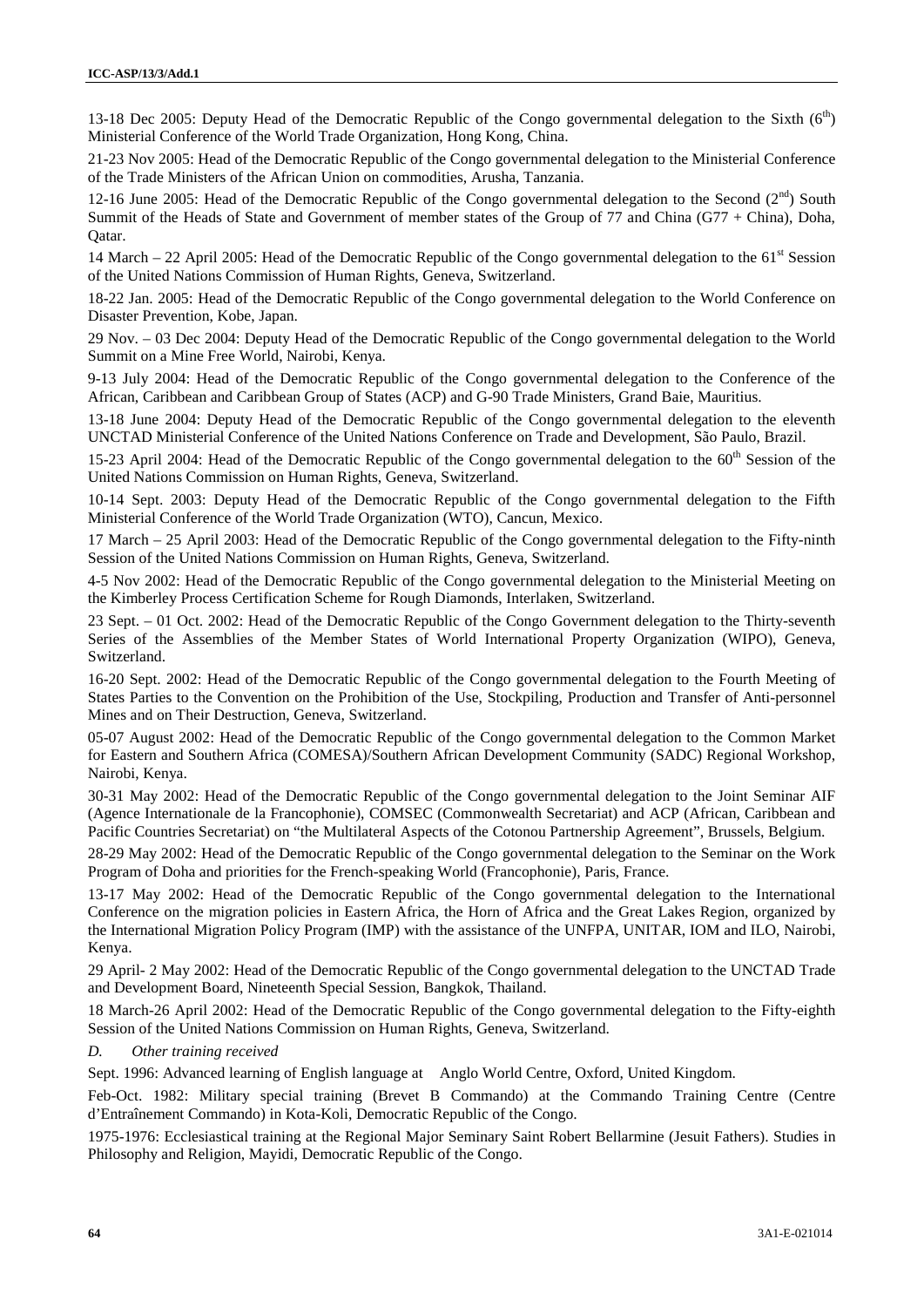# **12. PEREIRA, Maria Natércia Gusmão (Timor-Leste)**

[Original: English]

# **Note verbale**

The Permanent Mission of the Democratic Republic of Timor-Leste to the United Nations presents its compliments to the Secretariat of the Assembly of States Parties to the Rome Statute of the International Criminal Court and, with reference to the latter's note no. ICC-ASP/13/06 dated 18 February 2014, has the honour to inform that the Government of Timor-Leste has decided to nominate Judge Maria Natercia Gusmao Pereira, as a candidate for judge of the International Criminal Court at elections to be held during the thirteenth session of the Assembly of States Parties, scheduled to take place in New York from 8-17 December 2014.

Judge Pereira, a national of the Democratic Republic of Timor-Leste, is nominated for election under the terms of article 36, paragraph 4(a) (ii), of the Rome Statute of the International Criminal Court.

Judge Pereira, is nominated for inclusion in List A, covering candidates with established competence in criminal law and procedure, and the necessary relevant experience, whether as judge, prosecutor, advocate or in other similar capacity, in criminal proceedings.

#### **Statement of qualifications**

*Statement of qualification regarding article 36( 3)( a),( b) and (c); (5), (7) and (8)(b) of the Rome Statute.*

Mrs. Maria Nat**é**rcia is Timorese, married and has children. During her 14 years as a judge, Mrs. Maria Nat**é**rcia has demonstrated among other judges high moral character in private and public life, she is independent, fair and with integrity and also has shown the capacity needed for highest judicial position.

Mrs. Maria Nat**é**rcia has all the attributes required as per article 36(3)(a), (b) and (c),  $(5)$ ,  $(7)$  and  $(8)(b)$  of the Rome Statute.

She has been a practicing assistant lawyer since 1999, mainly as protector and promoter of Timorese human rights.

In early 2000, Mrs. Maria Nat**é**rcia was appointed as the first Timorese judge by the Special Representative of Secretary General of the United Nations (SRSG), and was immediately appointed as a national judge to join the international judges on the Special Panel for Serious Crimes in the District Court of Dili, Timor-Leste and served in this position until 2005. As a judge for Special Panels for Serious Crimes, she has performed as presiding and rapporteur for several criminal cases involving homicide, persecution, illegal detentions, torture, rape and sexual violence, deportation and forcible transfer of population, imprisonment or other severe deprivation of physical liberty in violation of fundamental rules international laws, enforced disappearance of persons, other inhumane acts of similar intentionally causing great suffering or serious injury of body, mental, physical health and other crimes against humanity. Mrs. Maria Nat**é**rcia has an excellent knowledge of the procedures and working methodology of the International Criminal Court.

As stated above, Mrs. Maria Nat**é**rcia has been presiding and rapporteur for several criminal cases using English as the working language at the time, therefore she has good oral and written English.

The Special Panels for Serious Crimes was established and applied by UNTAET in their Regulations as a combination of common and civil law systems, namely UNTAET Regulation 15/2000 derived from the Rome Statute.

And now, as Timor-Leste applies the civil law system, Mrs. Maria Nat**é**rcia in her daily activity applies the civil law system.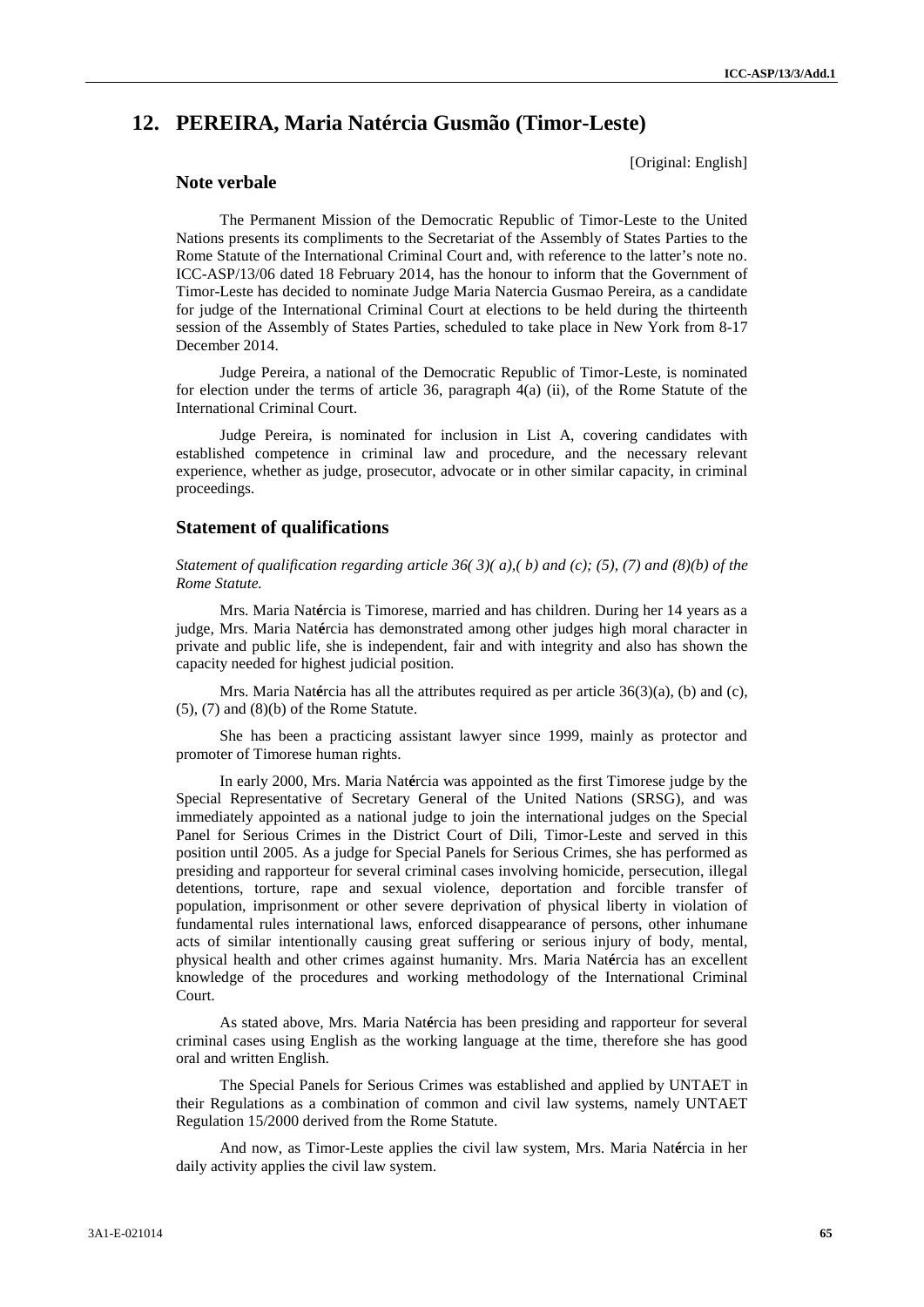Mrs Maria Nat**é**rcia also has gained experience by presiding and acting as rapporteur in criminal cases involving sexual abuse, rape and domestic violence against women and children.

Since 2011, Mrs Maria Nat**é**rcia has been exercising her functions as a Justice at the Timorese Superior Court, dealing with criminal cases, such as sexual abuse, rape and domestic violence against women and children. In turn, this Superior Court is the highest court in the country and has competence to decide constitutional, electoral, administration and tax matters.

This experience has further bolstered her knowledge of the practice and theory of international law, as well as her expertise in negotiations conducted in a multilateral context.

As a judge, Mrs Maria Nat**é**rcia has been directly involved in many debates at national, regional and international forums about international humanitarian law, and the children and women rights.

Based on her expertise and experience as a judge, it is the most appropriate to include her candidacy in the List A**,** as required by article 36 (.5) of the Rome Statute.

Apart from her proved experience as a judge, she also is an Assistant Professor lecturing Procedural and Criminal Law at the Faculty of Law at the Paz University.

From 2007 to 2009, Mrs. Maria Nat**é**rcia served as Acting President of the Court of Appeal in Dili, whilst also undertaking functions of a Judge and Judge Administrator of the Dili District Court.

At this moment, Mrs Maria Nat**é**rcia is the Vice-President of the Timorese Superior Council of Magistracy (CSMJ) and she is also responsible for courts and CSMJ's administration and budget management since 2006.

As recognition of the important work that Mrs. Maria Nat**é**rcia has been developing in her country, especially her contribution to the rule of law, the Timorese People and humanity, in 2012 she received a honorable award from the President of Republic of Timor-Leste, Dr. José Ramos-Horta.

# **Curriculum vitae**

| Family name:       | Gusmão Pereira         |                     |
|--------------------|------------------------|---------------------|
| First name:        | Maria                  |                     |
| Middle name:       | Natércia               |                     |
| Gender:            | Female                 |                     |
| Date of birth:     | 19 August 1968         |                     |
| Nationality:       | Timorese               |                     |
| Regional criteria: | Asia/Pacific           |                     |
| Marital status:    | Married                |                     |
| List A / List B    | List A                 |                     |
| Languages          | Mother tongue: Tetum   |                     |
| - English          | (written) Intermediate | (oral) Intermediate |
| - French           | (written) Basic        | (oral) Basic        |
| - Bahasa indonesia | (written) Advanced     | (oral) Advanced     |
| - Portuguese       | (written) Advanced     | (oral) Advanced     |
| - Kemak            | (written) Advanced     | (oral) Advanced     |
| - Bekais           | (written) Advanced     | (oral) Advanced     |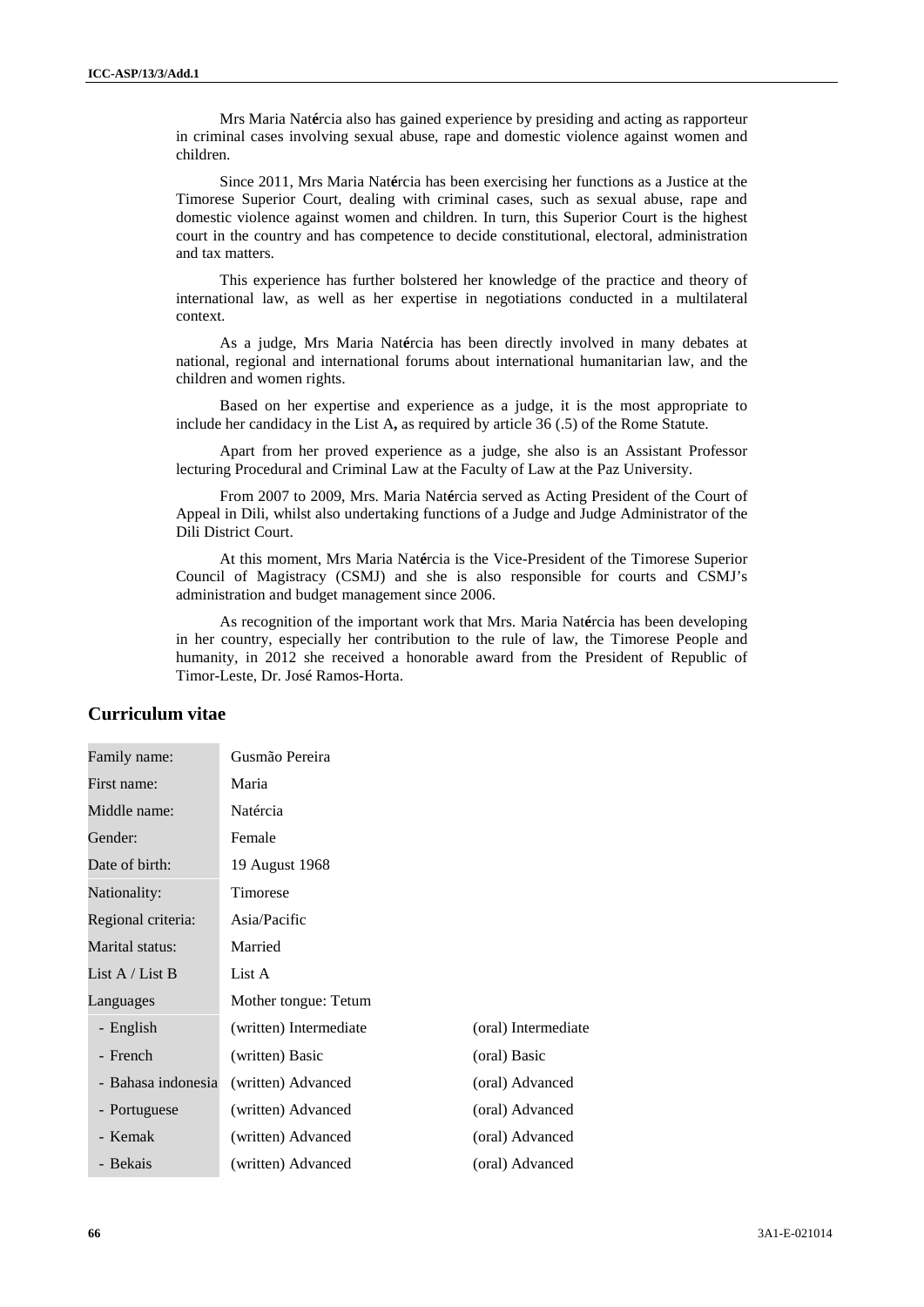#### Educational qualifications:

## 10/2009 - 03/2010

-*Institution:* University of Lisbon - Faculty of Arts - Department of Portuguese Language and Culture -Learn Portuguese - Intermediate and advanced level

#### 08/1987 - 03/1993

-*Institution:* University of Udayana, Bali, Indonesia

1984 - 1987

-*Institution:* Senior high School (Maliana)

1981 - 1984

-*Institution:* Junior high School (Maliana)

1976 - 1981

-*Institution:* Primary School (Balibo)

Professional experience:

#### 03/2011 - now

- -*Employer:* Court of Appeal of Timor-Leste
- -*Post title:* Justice of the Court of Appeal
- *Other information:* Additionally perform the role of Judge Administrator of Financial and Patrimonial Courts

#### 12/2012 - now

-*Employer:* Superior Council of the Judiciary in Timor-Leste

-*Post title:* Vice-President of the Superior Council of the Judiciary of Timor-Leste

#### 01/2012 - now

- -*Employer:* Faculty of Law at the University of PAZ in Dili Timor-Leste
- -*Post title:* Lecture rof Criminal Law and Procedure Law

#### $07/2007 - 01/2009$

- -*Employer:* Court of Appeal of Timor-Leste
- -*Post title:* Acting President of the Court of Appeal
- *Other information:* In addittion to functions as Judge and Judge Administrator of the Dili District Court and CSMJ (Superior Council of Judicial Magistracy – East Timor)

07/2006 – 03/2011

- -*Employer:* Dili District Court
- -*Post title:* Judge Administrator
- *Other information:* In addition, I was responsable for the administration and management of International and National Court staff

#### 2006 - 2010

-*Employer:* Superior Council of the Judiciary in Timor-Leste

-*Post title:* Member of the Selection Committee for the International Judges; Officials of International Justice and International Judicial Inspector to be recruited by the United Nations

#### 2006 - 2010

-*Employer:* Superior Council of the Judiciary in Timor-Leste

-*Post title:* Responsable over Departments for Administrative (Sections of Human Resources and Logistics) and Budget (Sections Finance and Procurement) for management in the administrative areas

## 2006 - 2010

-*Employer:* Superior Council of the Judiciary in Timor-Leste

-*Post title:* Responsable for budget implementation: the SCMJ and the Courts

#### 10/2009 - 01/2010

-*Employer:* National University of Dili

-*Post title:* Lecturer of Civil and Criminal Procedural Law

- 03/2009 09/2009
	- -*Employer:* Superior Council of the Judiciary in Timor-Leste
	- -*Post title:* Acting of President of the Court of Appeal
	- *Other information:* Accumulation of functions with the positions of Judge (without any reduction in service delivery); and Judge Administrator of the Dili District Court and Courts and CSMJ budget manager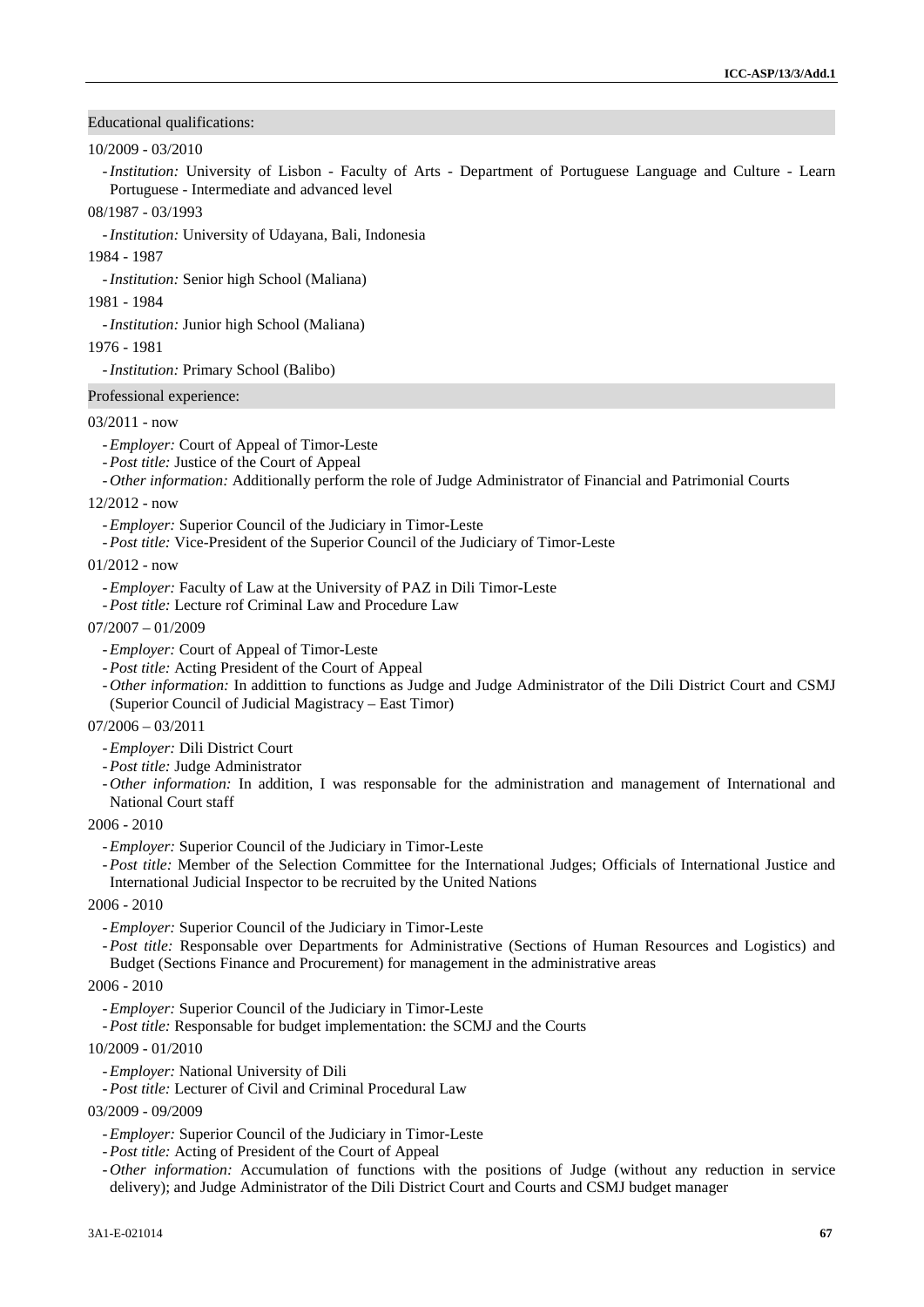# 06/2007

- -*Employer:* Superior Council of the Judiciary in Timor-Leste
- -*Post title:* Appointed 3rd class Judge
- *Other information:* Classified 2nd place in the examination for Judges

#### 05 to 06/2007

- -*Employer:* Superior Council of the Judiciary in Timor-Leste
- -*Post title:* Trainer at the Judicial Training Center in the new Civil Law and Criminal and Procedural laws of East Timor and Code of Conduct and Ethics)

#### 03/2005

- -*Employer:* National Academy of the National Police of Timor-Leste, Dili
- -*Post title:* Lecturer on Criminal Procedural Law

## 2004 - 2008

- -*Employer:* Superior Council of the Judiciary of Timor-Leste
- -*Post title:* Vice-President of the Superior Council of the Judiciary

## 05/2005 - 07/2000

- -*Employer:* UNMISET
- -*Post title:* Judge, Special Panel for Serious Crimes
- *Other information:* As Judge for the Special Panels for Serious Crimes (SPSC), I sat together with two (2) International Judges to decide over prosecutions brought for crimes committed during the January /December 1999 Post-Referendum violence, such as crimes against humanity, including murder, torture,persecution, sexual violence, deportation, destruction of property and other serious crimes under the Indonesian Penal Code. I presided over 8 trials during my tenure on the SPSC.The decisions were given on the basis of the Rome Statute, International Law of Humanity, International Principles and Practices, International Jurisprudence of ICTY and ICTR and comparative jurisprudence.

## 05/2005 - 07/2000

- -*Employer:* Superior Council of the Judiciary of Timor-Leste
- -*Post title:* Appointed as the first Timorese judge, and sat in sessions with the international judges from the SPSC and the Court of Appeal of Timor-Leste

#### 10/2001

-*-Employer:*

-*-Post title:* Attorney (as a Prosecutor) for cases brought by East Timorese survivors before the Japanese Peoples Tribunal on crimes of the sexual abuse-rape and sexual slavery committed by Japanese military during World War II, held in Tokyo, Japan

# 01/2000

- -*Employer:* UNTAET
- -*Post title:* Judge (1st group), in Timor-Leste
- *Other information:* Appointed by Dr. Sérgio Viera de Melo, SRSG

#### 09 to 12/1999

- -*Employer:* Indonesia NGO for the protection of Timorese refugees
- -*Post title:* Lawyer

#### 07/1995 - 09/1999

- -*Employer:* BAPPEDA I, Indonesian Government
- -*Post title:* Head of section in the Chamber of Community Welfare, Social and Cultural
- *Other information:* Additional official duties for the preservation and development of life and protection of mothers and children-UNICEF Programme in cooperation with the BAPEDA I in regional government of Timor-Leste

#### 12/1994 to 07/1995

- -*Employer:* Government of Indonesia, Bobonaro District Personnel Section
- -*Post title:* Public official
- 07/1993 11/1994
	- -Employer: Ausaid Project / ETWSS
	- -*Post title:* Finance Officer

# 05 to 07/1993

- -*Employer:* BAPPEDA I (Regional Planning Agency of East Timor)
- -*Post title:* Volunteer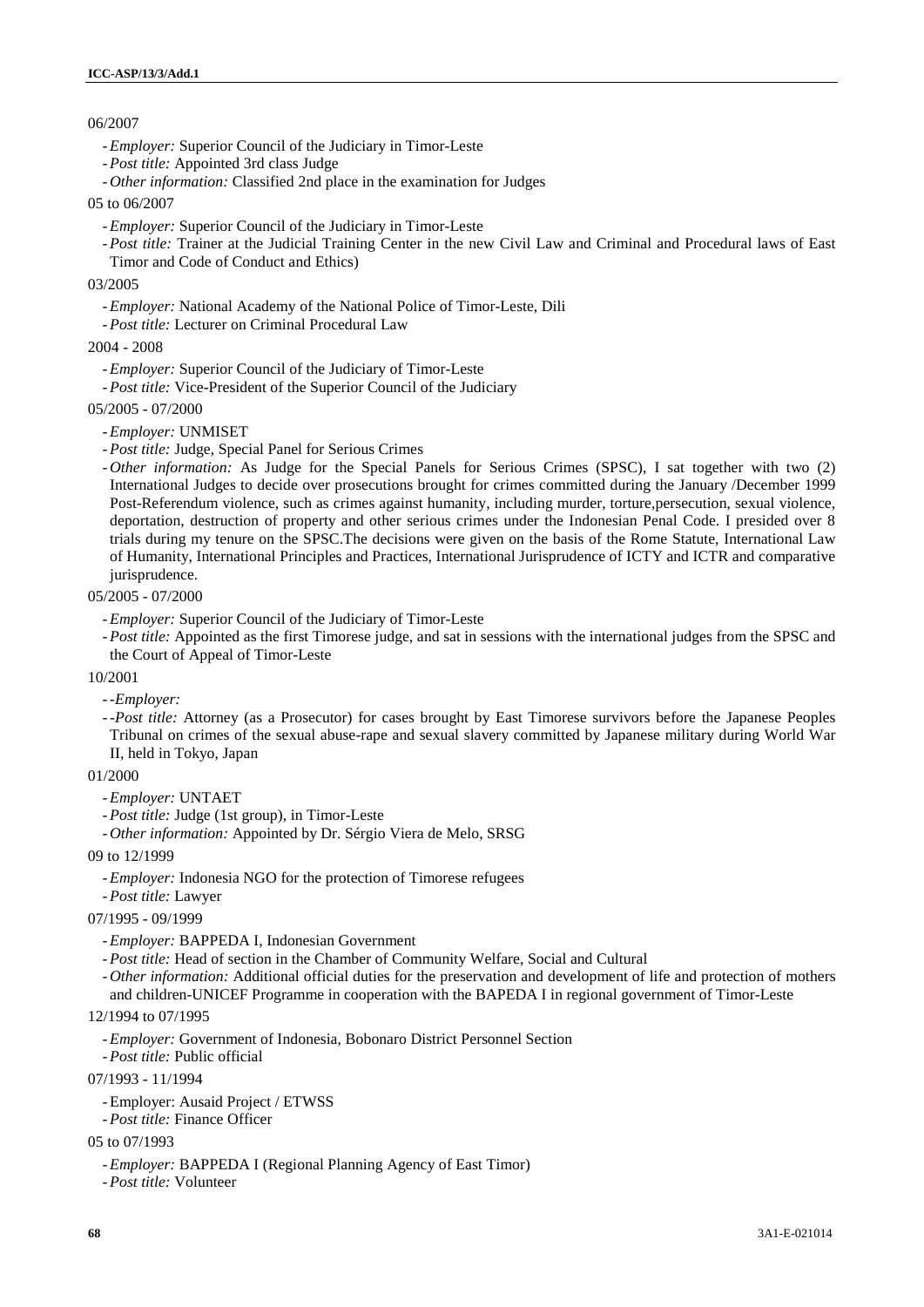## Other professional activities:

#### *Judicial tasks performed:*

- Performing all tasks inherent to the position of Judge in the District Court of Dili, without any reduction in service delivery by the accumulation of many roles in replacement scheme and accumulation
- Participation as assistant judge (first replacement) at numerous meetings of deliberation and discussion of judgments in the Court of Appeal in civil and criminal proceedings.

## *Administrative tasks performed:*

- Participation in hundreds of openings, celebrations, events, launches and others, on behalf of the District Court, as Judge Administrator and on behalf of the Court of Appeal, as President of the Court of Appeal, replacing;
- Administrative leadership positions in administration and supervision, finance, budget and procurement;
- Participation and supervision in recruiting, interviewing and contracts with the administrative staff, translators, judges and officials of international justice;
- Preparation of Annual Action Plans (expense forecast for the year according to the needs and goals to be achieved), 2006, 2007, 2008, 2009, 2010 and 2011
- Participation in bilateral agreements with donors Justice Facility, AusAID, UNDP, Portuguese Embassy, USAID, European Union, including meetings, interviews, workshops and conferences, delivering speeches, analyzing and commenting on the frequent monthly, quarterly reports and work plans these organizations for periods of activity 2008-2012;
- Meeting with the Minister of Justice, Minister of Finance, Prime Minister and Parliamentary Committee for discussion of annual budgets, budget execution and approval;
- Participation in the preparation of the Strategic Plan for the Justice Sector for the next 10 years, including meetings and conferences;
- Supervision and approval of all CPV regarding the budgetary management of the Courts and CSMJ;
- Inspection and approval of working capital of each District Court;
- Annual evaluation of all clercks of the District Court of Dili;
- Quarterly review of all translators, judges and officials of international justice as well as other international advisers (UNDP, AusAID, and JUSTICE FACILITY CFJ);
- Quarterly review of all translators, judges and officials of international justice as well as other international advisers (UNDP, AusAID, and JUSTICE FACILITY CFJ);
- Analysis and discussion of support proposed by the EU in the next five years;
- Analysis and discussion of support proposed by EDF European Union for the justice sector of PALOP;
- Analysis and discussion of support proposed by Taubert Legal Services Land and Property Development and Cooperation - Support to Justice Mediation;
- Support and support to the Minister of Justice on the state of the courts, as well as the training program for the officers of justice, missions to Portugal and Macau, the Strategic Plan for the Justice Sector in the drafting of the Statute of Bailiffs and meetings with the Parliamentary Commission for discussion of annual budgets.
- President of the Court of Appeal assistance, acting as its legal representative and Vice-President, particularly in different meetings, including with the Coordination Council of the Justice Sector in different issues related to justice, administration of Courts, domestic and foreign travel, conferences, workshops and other management tasks with international staff (judges, translators and bailiffs);
- Trips to the Districts of Baucau, Suai and Oe-cusse to learn about the needs of those districts, the level of infrastructure, equipment, human resources and state of the services, as well as to oversee the construction and rehabilitation of those Courts and Magistrates' homes (please note that during this period, have been rehabilitated, equipped and furnished the Court of Appeal, District Courts of Dili and Baucau and 6 homes still function Judges;
- Participation in the implementation and supervision of all tenders for the award of contracts and procurement of furniture and equipment for the SCMJ and all courts.

Most relevant publications

## Most relevant seminars

#### *Training*

April 2014 to July: Shares of training and internship in Portugal Court of Auditors in the financial law organization and operation of the court and of their support services; Organization, operation and application of financial justice in the Court of Auditors' regional section of Madeira, and the application of financial justice in the Supreme Court of Auditors, by Prior and Concomitant Surveillance, Successive Surveillance (opinions about the General State Accounts and the autonomous regions of Azores and Madeira Accounts audits and internal auditing of public services) and financial liabilities and their sanctioning and appeals judgments.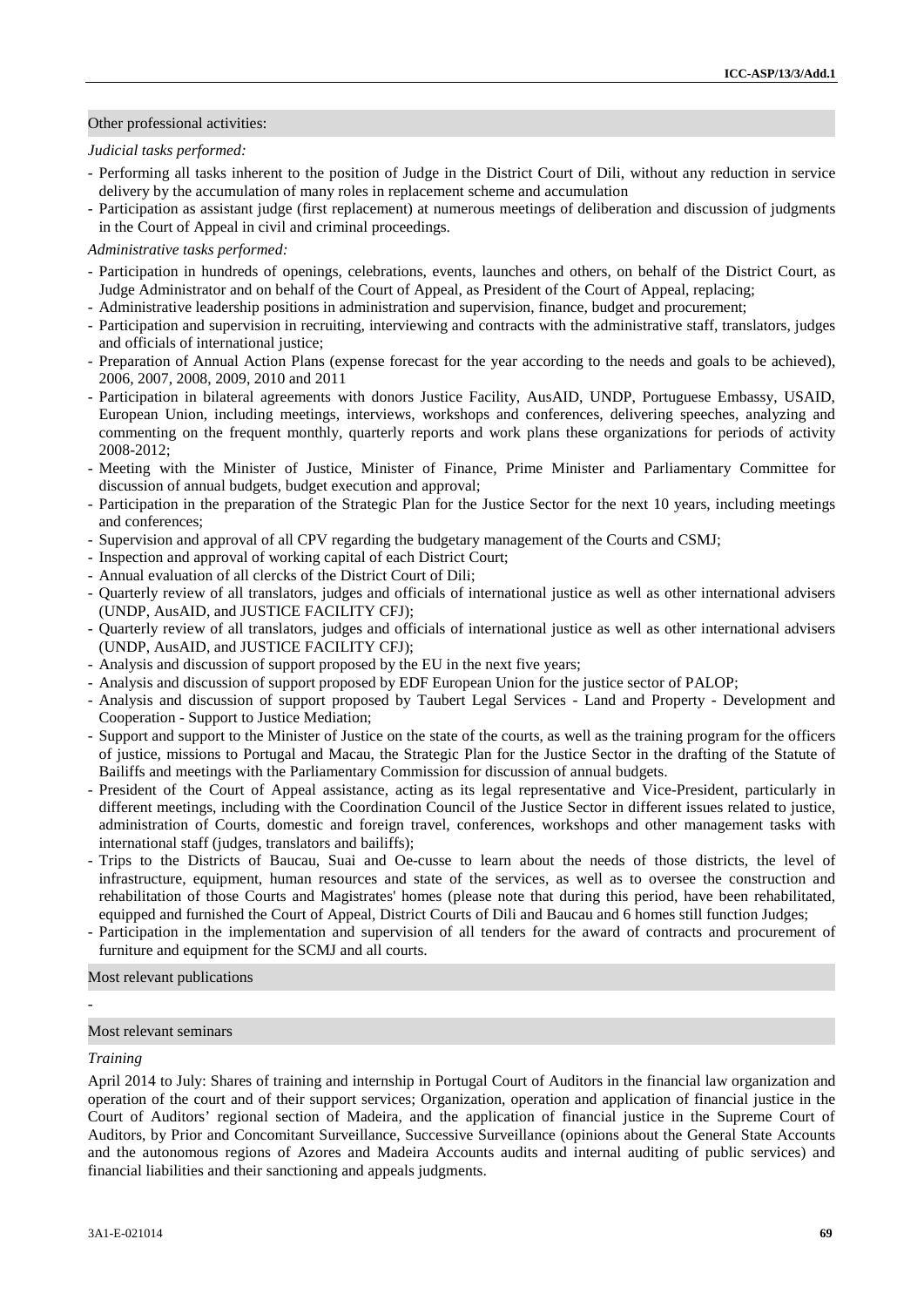2012 December: Training on money laundering, at the Judicial Training Centre, in Dili, East Timor;

2010 July: Training on technical leadership in Bali, sponsored by AusAID

2009 Oct. to 2010 May: Training Center for Judicial Studies and the Court of Auditors, in Lisbon, Portugal; Various stages of Portuguese Courts in Civil, Criminal, Family and Minors-Children, in Lisbon, Portugal; and Advanced Training Course "The enforcement of sentences and protective measures"

2009 - May: Training on the Criminal Code

2008 – Jan to May: Training on the Property Law.

2008 – May to Sep.: Training on the Administrative Law and the Contracts Law

2005 – Jan to June: Training on the new laws of East Timor (Codes of Civil Procedure and Criminal Procedure, Constitutional Law and Ethics and Deontology).

2004 – Oct to Dec.: Diverse training in the Judicial Training Centre of Timor-Leste;

2000 – 2002: Continuous Training in Crime and Civil Procedure for Judges, Prosecutors and Public Defenders, sponsored by JICA, in cooperation with UNTAET

2000 - 2004: Continuous Training specializes about war crimes, crimes against humanity and genocide, organized by UNTAET - UNMISET and IDLI (Legal Institute for International Development);

2000 – Dec.: Judicial training organized by UNTAET, in the Northern Territory University, Darwin, Australia;

1999 – Mar. to May: Teaching program entitled "Planning and Development", in cooperation with JICA and National Development Planning Agency (Bappenas), organized in Hokkaido, Sapporo, Japan;

1993 – Jun. to Aug.: Teaching program entitled "Balance of sustainability among the population and the environment" sponsored BAPEDA I and held in Jakarta, Indonesia.

*Conferences and seminars:*

2013 - November: Chamber of Auditors of Timor-Leste Representative at the meeting of the INTOSAI, in Beijing, China;

2013 - June: Court of Appeal Representative in the VIII General Assembly OISC / CPLP Courts of Auditors of the CPLP (Community of Portuguese Language Countries) in Sao Tome and Principe;

2013 - May: Participation at the Meeting of the Australian and New Zealand women judges in Auckland;

2012- July: Court of Appeal Representative in the CPLP Presidents of the Courts of Auditors meeting, at Board of Auditors Timor Leste becoming membership to the OISC-CPLP, in Praia - Cape Verde;

2011 - June: Participation in the meeting of the International Association of Women Judges conference in Manchester, England

2010 - October: Court of Appeal Representative in the VI General Assembly OISC / CPLP Courts of Auditors CPLP in Sao Tome and Principe;

2010 - October: Court of Appeal Representative in the "Asia Pacific Court Conference", in Singapore;

2010 – May: Court of Appeal Representative at the meeting of the CPLP Presidents of Constitutional Courts, Lisbon, Portugal;

2009 – February: Court of Appeal Representative at the meeting of the Presidents of Constitutional Courts of the CPLP and Iberoamerican and African Countries, in Cape Town, South Africa;

2009 – January: Court of Appeal Representative in the meeting of the CPLP Presidents of the Supreme Courts and Mercosur, in Brasilia, Brazil;

2008 – December: Courts of Timor-Leste Representative at the conference about "pro-bono" justice, in Sydney, Australia;

2008 - November: Court of Appeal Representative at the meeting of the CPLP Presidents of the Supreme Courts, on the strategy and training plan for the magistrates, in Lisbon, Portugal;

2008 - October: Court of Appeal Representative in the meeting of the CPLP Presidents of the Courts of Auditors, in Porto, Portugal;

2008 - February: Speaker for Timor-Leste in the judicial colloquium for the implementation of CEDAW, organized by the Forum of Asia Pacific and UNIFEM, held in Chiang-Mai, Thailand;

2007 – October: Representative of the Judges of the judicial system in Timor-Leste, at a conference on judicial reform in Asia, held in Kuala Lumpur, Malaysia;

2007 – June: Speaker at the international conference of the Hybrid Court, organized by the University of California, Berkley through the Department of War Crimes Studies in Bangkok, Thailand

2006 – May: Participation in the International Association of Women Judges in Sydney, Australia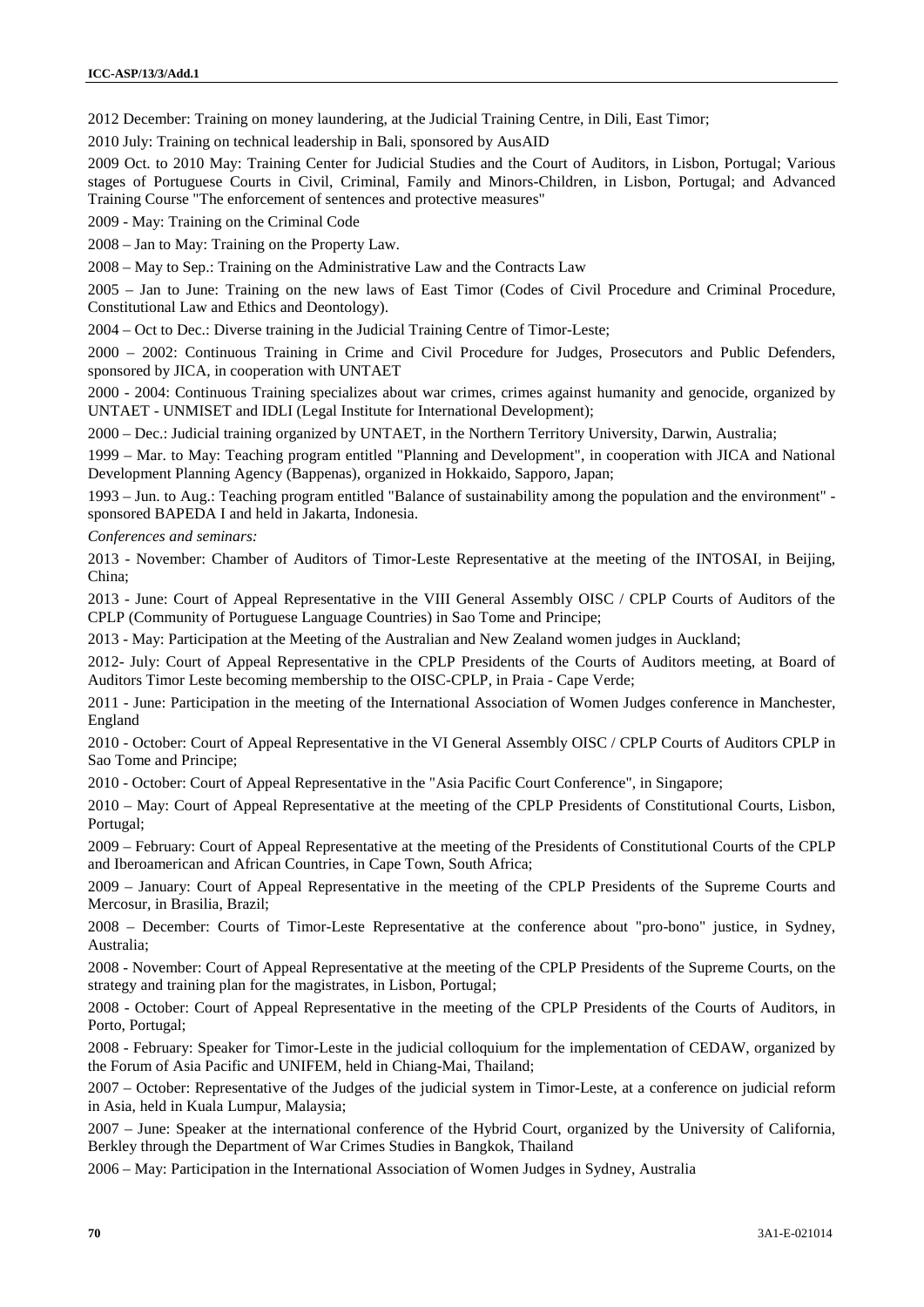2006 - May: Speaker at the Conference of Women with Access to Justice, conducted by UNIFEM in cooperation with the National Human Rights Commission of Women, in Jakarta, Indonesia;

2005 - August: Participation in the workshop on the status of the Regulatory Law to the conflict, organized by UNOHCR, in Geneva, Switzerland;

2004 - September: Participation in the workshop for international courts, organized by UNITAR, at the Victoria's Law University, in Welinton, New Zealand;

2004 – June to July: Judges Representative in serious crimes in the debate on the design of model codes for conflicts of criminal justice, organized by the U.S. Institute of Peace (USIP) and the Irish Centre for Human Rights (ICHR), in collaboration with UNHOCR, UNODC, held in Geneva, Switzerland;

2003 – June: Speaker at the symposium on the serious crimes committed by militias and Indonesian Military in East Timor in 1999, held in Melbourne, Australia;

2002 - January: As Timor-Leste's Prosecutor to heard deliver the Japanese Peoples Court, the final decision on crimes of the sexual abuse-rape and sexual slavery during World War II, The Hague, Netherlands;

2001 - December: Timor-Leste's Representative, as observer, at the Congress of the Judicial Magistrates of Portuguese Speacking Countries, held in Rio Grande do Norte, Natal-Brazil;

2000 - December: Speaker on behalf of Timor-Leste survivors, the "Forum on International Law," the responsibility of Wartime, held in Taipei, Taiwan (second preparatory meeting-Tokyo Peoples Tribunal of Attorneys and Legal Advisers to the International Court for war crimes against women);

2000 - September: Observer on behalf of Timor-Leste, in 5th fifth annual meeting of the Asia Pacific Forum of National Human Rights Institution, held in Roturua, New Zealand;

Membership of professional associations and societies

Member of the International Association of Women Judges and Jurists Asia.

Member of RENETIL

Awards and honours

Condecoration Medal of Honor of Timor-Leste for her contribution to the benefetit of Timor-Leste and the Timorese people and mankind by the H.E. the President of the Democratic Republic of Timor-Leste on 18 May 2012.

Personal interests

Gardening

Other relevant facts

*References:*

Hon. Dr. Dionísio Babo Soares PhD

Honorable Phillip Rapoza,

Chief Justice (President) of the Massachusetts Court of Appeals;

Current international reserve judge on the Supreme Court Chamber of the Extraordinary Chambers of the Courts in Cambodia; Former international judge and coordinator of the Special Panels for Serious Crimes.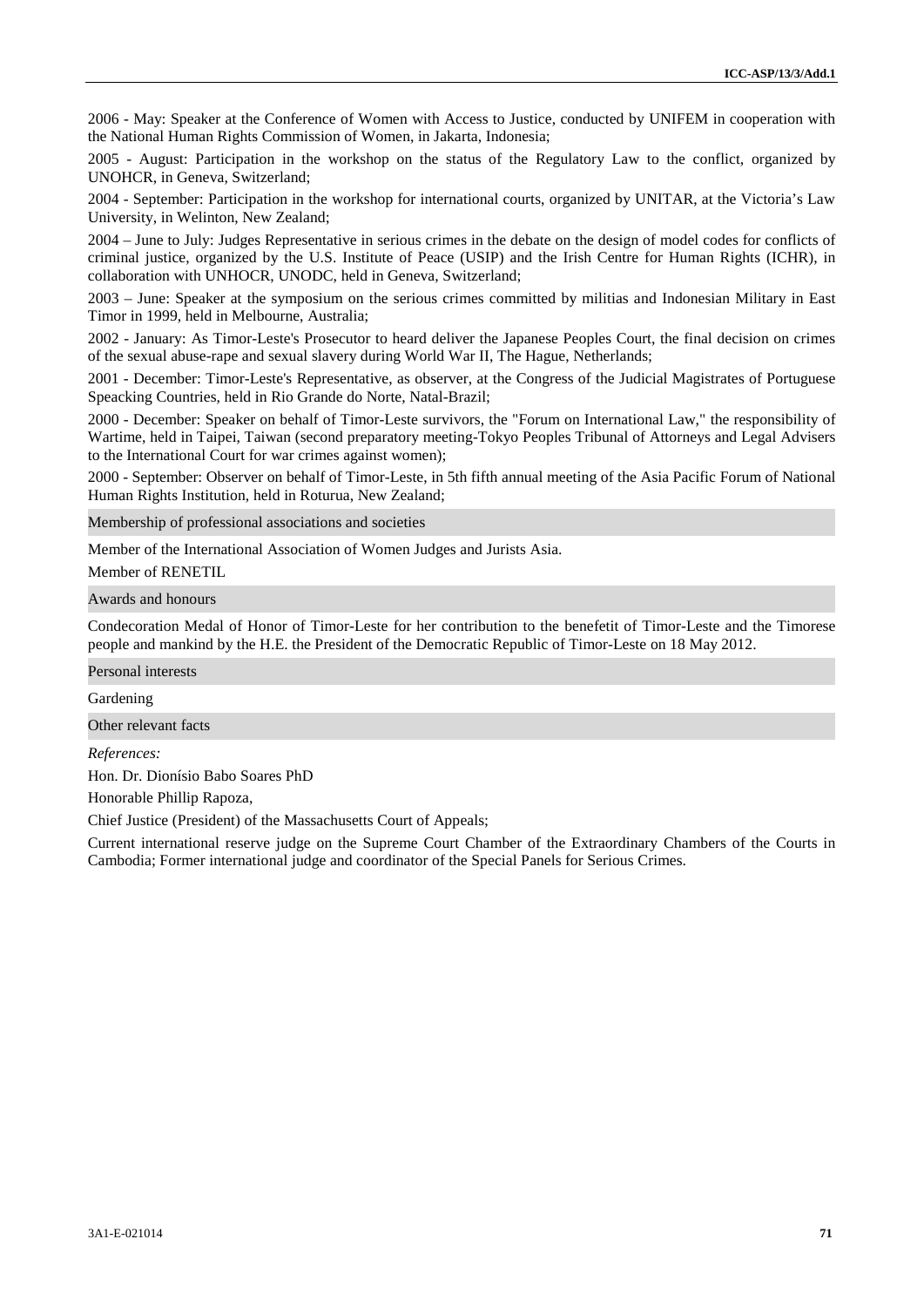# **13. PERRIN DE BRICHAMBAUT, Marc Pierre (France)**

[Original: French]

# **Note verbale**

The French Embassy to The Netherlands presents its compliments to the International Criminal Court (Secretariat of the Assembly of States Parties) and, referring to its note verbale dated 18 February 2014 (ref: ICC-ASP/13/SP/06), has the honour to inform it that the Government of the French Republic has decided to nominate Mr Marc Perrin de Brichambaut, member of the *Conseil d'Etat* (France's supreme administrative court) as a candidate for the elections of judges of the International Criminal Court that will be held in New York during the thirteenth session of the Assembly of States Parties to the Rome Statute on 8-17 December 2014.

Mr Perrin de Brichambaut was selected as a candidate for this election, pursuant to article 36(4)(a) of the Rome Statute, "by the procedure provided for the nomination of candidates for the International Court of Justice in the Statute of that Court".

His nomination was submitted to the Government by the French national group of the Permanent Court of Arbitration following the publication of a notice of call for applications and a selection process organised by the French national group of the Permanent Court of Arbitration involving more than twenty candidates.

As stated in his curriculum vitae as well as the detailed statement drawn up pursuant to article 36(4)(a) of the Rome Statute, both of which are appended, Mr Marc Perrin de Brichambaut possesses the qualities required under article 36(3). Mr Marc Perrin de Brichambaut holds French nationality only and is a candidate on list B, which includes candidates with "established competence in relevant areas of international law such as international humanitarian law and the law of human rights, and extensive experience in a professional legal capacity which is of relevance to the judicial work of the Court" [article 36 (3) (b) (ii) and 36 (5) of the Rome Statute].

Mr Marc Perrin de Brichambaut is a member of the *Conseil d'Etat*, France's supreme administrative court, and is of high moral character. He is known for his impartiality and integrity.

Mr Perrin de Brichambaut has the full range of skills and experience required by the Rome Statute in the relevant areas of international law such as the law of human rights and international humanitarian law, as well as considerable experience as a member of the *Conseil d'Etat*.

Mr Perrin de Brichambaut has been a member of the *Conseil d'Etat* since 1974 and regularly serves as a judge in this court. He currently sits on several dispute formations, which handle, in particular, many cases in the field of public freedoms and the defence of human rights.

Mr Perrin de Brichambaut is also a former Secretary General of the Organization for Security and Co-operation in Europe (OSCE). He held this post in Vienna between 2005 and 2011. As such, he was an independent international civil servant, working for 56 participating States, who elected him twice by consensus. He thus worked with the Foreign Ministers of these States and prepared several ministerial meetings and an OSCE summit. He also increased the OSCE's involvement in helping to prepare criminal legislation and training judicial staff and supported its work as a permanent forum for dialogue on human rights.

Mr Perrin de Brichambaut has excellent knowledge of international criminal courts. He was Director of Legal Affairs at the French Ministry of Foreign Affairs from 1994 to 1998. As part of his duties, he was directly involved in cooperating with international criminal tribunals and the preparatory work for the adoption of the Rome Statute of the International Criminal Court. He led the French delegation that took part in negotiating the Rome Statute. This enabled him to increase his theoretical knowledge and experience of public international law, international criminal law and negotiations in a multicultural context. In this capacity, he also acted as an advocate for the French Government before the European Court of Human Rights, the International Court of Justice and the Court of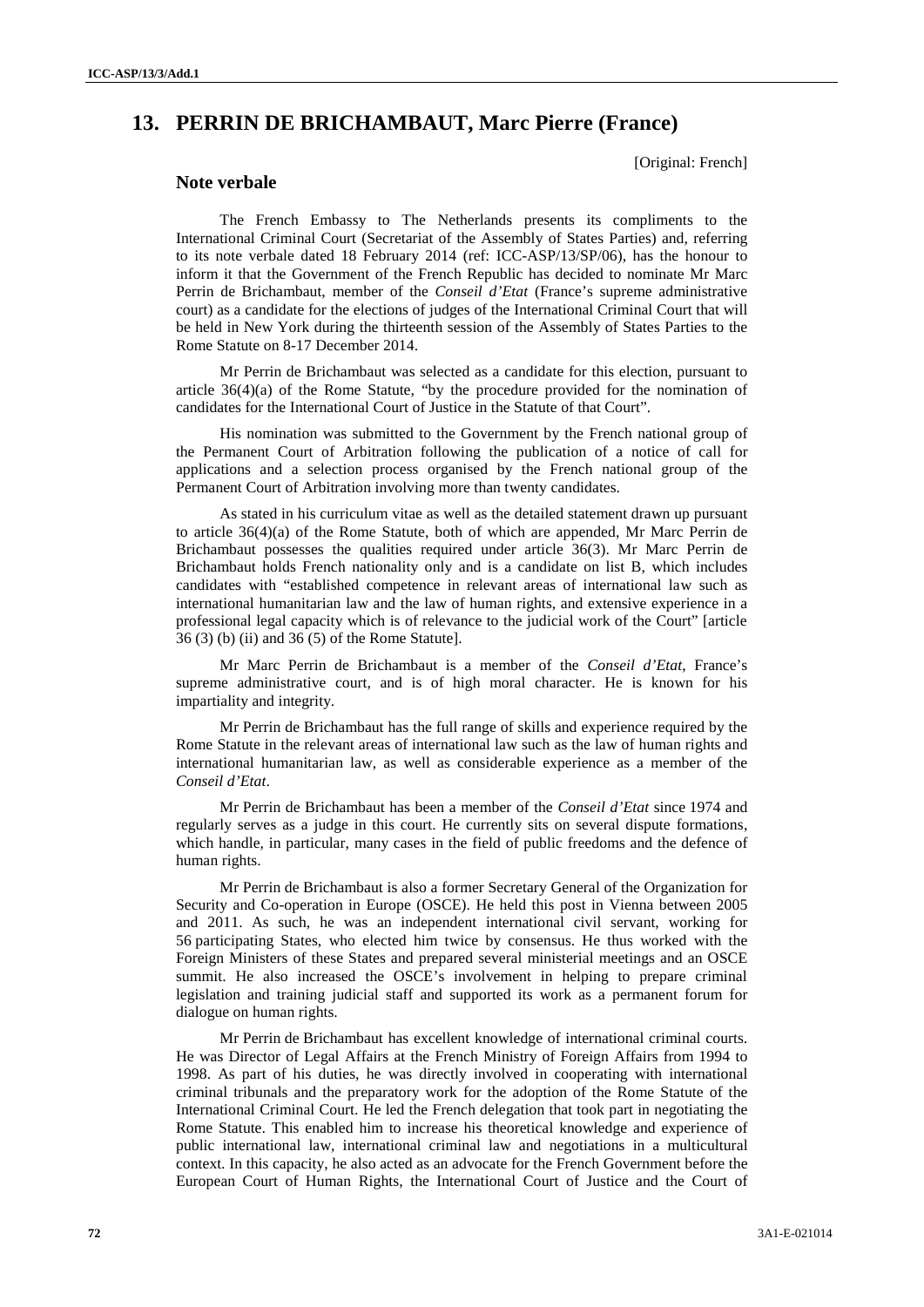Justice of the European Union, and presented the French Government's position to the United Nations Human Rights Committee.

As Delegate for Strategic Affairs at the Ministry of Defence from 1998 to 2005, he monitored international issues and was involved in managing a large number of crises relating to major international humanitarian law issues, including Kosovo, Afghanistan and Iraq.

Besides French, Mr Perrin de Brichambaut is fluent in English, the Court's other working language. He also speaks Spanish and Italian.

## **Statement of qualifications**

*Detailed statement as required under article 36 (4) (a) of the Rome Statute and paragraph 6 of the resolution of the Assembly of States Parties on the procedure for the nomination and election of candidates for the International Criminal Court.*

The Government of the French Republic has decided to nominate Mr Marc Perrin de Brichambaut, member of the *Conseil d'Etat* (France's supreme administrative court), as a candidate for the elections of judges of the International Criminal Court that will be held in New York during the thirteenth session of the Assembly of States Parties to the Rome Statute on 8-17 December 2014.

Mr Perrin de Brichambaut was selected as a candidate for this election, pursuant to article 36 (4) (a) of the Rome Statute, "by the procedure provided for the nomination of candidates for the International Court of Justice in the Statute of that Court".

Mr Perrin de Brichambaut is a candidate on list B, which contains candidates with "established competence in relevant areas of international law such as international humanitarian law and the law of human rights, and extensive experience in a professional legal capacity which is of relevance to the judicial work of the Court" [article 36 (3) (b) (ii) and 36 (5) of the Rome Statute].

Mr Perrin de Brichambaut, who is a member of the *Conseil d'Etat*, France's supreme administrative court, possesses the qualifications and experience required for appointment to the highest judicial offices, in accordance with article  $36(3)(a)$  of the Rome Statute.

Mr Perrin de Brichambaut, whose curriculum vitae is annexed to this document, also possesses the qualities required under article 36 (3) of the Rome Statute.

Mr Perrin de Brichambaut has the full range of skills and experience required by the Rome Statute in the relevant areas of international law such as the law of human rights and international humanitarian law, as well as considerable experience as a member of the *Conseil d'Etat*.

Mr Perrin de Brichambaut has been a member of the *Conseil d'Etat* since 1974 and regularly serves as a judge in this court. He currently sits on several dispute formations, which handle, in particular, many cases in the field of public freedoms and the defence of human rights.

Mr Perrin de Brichambaut is also a former Secretary General of the Organization for Security and Co-operation in Europe (OSCE). He held this post in Vienna between 2005 and 2011. As such, he was an independent international civil servant, working for 56 participating States, who elected him twice by consensus. He thus worked with the Foreign Ministers of these States and prepared several ministerial meetings and an OSCE summit. He also increased the OSCE's involvement in helping to prepare criminal legislation and training judicial staff, and supported its work as a permanent forum for dialogue on human rights.

Mr Perrin de Brichambaut has excellent knowledge of international criminal courts. He was Director of Legal Affairs at the French Ministry of Foreign Affairs from 1994 to 1998. In this capacity, he acted as an advocate for the French Government before the European Court of Human Rights, the International Court of Justice and the Court of Justice of the European Union, and presented the French Government's position to the United Nations Human Rights Committee. As part of his duties, he was also directly involved in cooperating with international criminal tribunals and the preparatory work for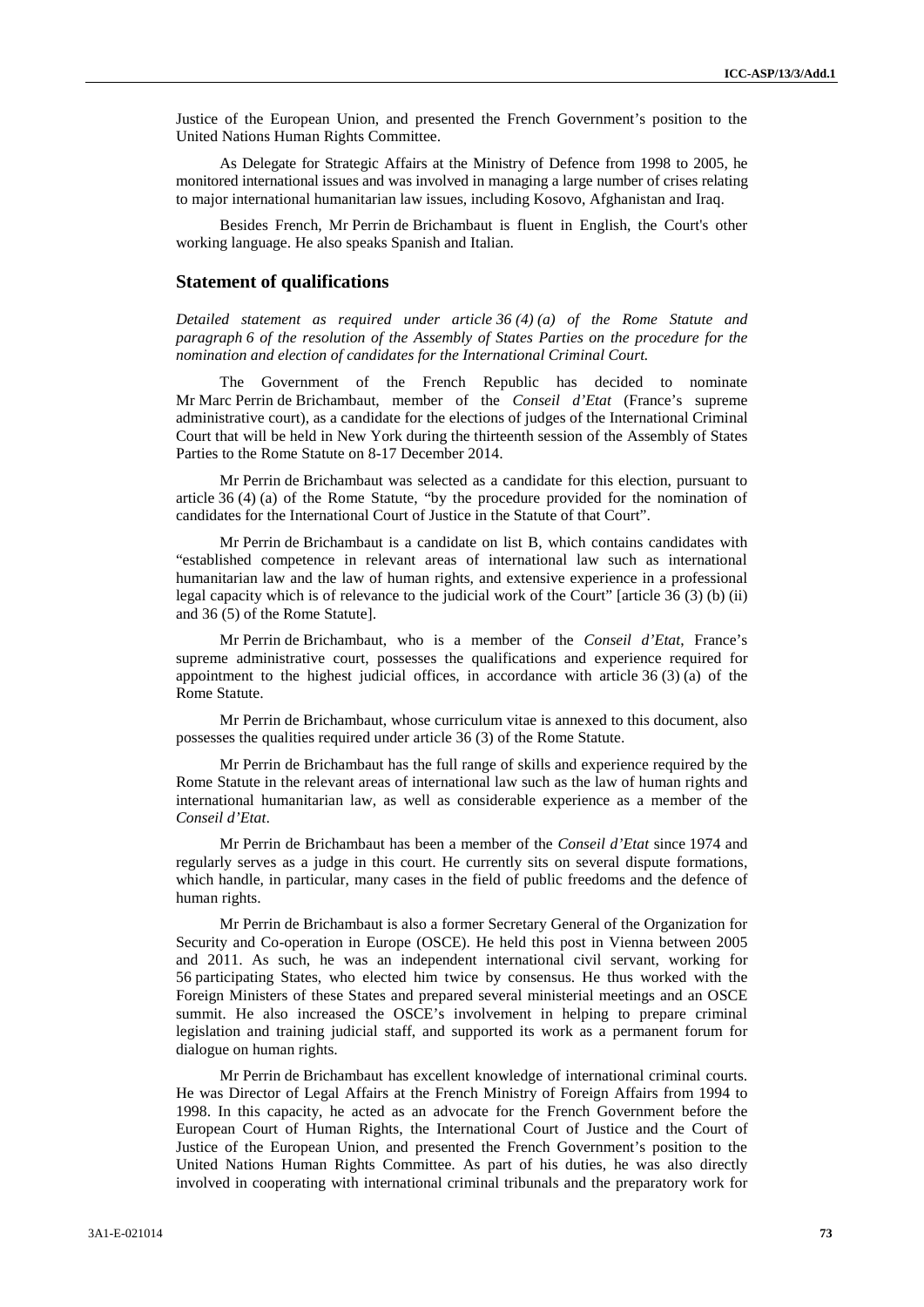the adoption of the Rome Statute of the International Criminal Court. He led the French delegation that took part in negotiating the Rome Statute. This enabled him to increase his theoretical knowledge and experience of public international law, international criminal law and negotiations in a multicultural context.

As Delegate for Strategic Affairs at the Ministry of Defence from 1998 to 2005, he monitored international issues and was involved in managing a large number of crises relating to major international humanitarian law issues, including Kosovo, Afghanistan and Iraq.

Besides French, Mr Perrin de Brichambaut is fluent in English, the Court's other working language. He also speaks Spanish and Italian.

Mr Perrin de Brichambaut holds French nationality only.

## **Curriculum vitae**

| Family name:              | Perrin de Brichambaut |                  |
|---------------------------|-----------------------|------------------|
| First name:               | Marc                  |                  |
| Middle name:              | Pierre                |                  |
| Gender:                   | Male                  |                  |
| Date of birth:            | October 29, 1948      |                  |
| Nationality:              | French                |                  |
| Regional criteria:        | WEOG                  |                  |
| marital status:           | Married               |                  |
| List $A/\text{list } B$ : | Liste B               |                  |
| Languages:                | Mother tongue: French |                  |
| - English                 | (written) Confirmed   | (oral) Confirmed |
| - French:                 | (written) Confirmed   | (oral) Confirmed |
| - Italian                 | (written) Confirmed   | (oral) Confirmed |
| - Spanish                 | (written) Confirmed   | (oral) Confirmed |

Educational qualifications:

#### 1967- 1972

- *Institution:* Ecole Normale Supérieure de Saint Cloud (Advanced teacher's college)

- *Qualification obtained*: Professeur, Agrégé de géographie (Highest teaching diploma)

## 1967- 1970

- *Institution*: Institut d'Etudes Politiques de Paris, section service public
- *Qualification obtained*: Diplômé de l'Institut d'Etudes Politiques de Paris (MA in law and public administration)

#### 1972- 1974

- *Institution*: Ecole Nationale d'Administration (Senior civil service training institution)
- *Qualification obtained*: Auditeur au Conseil d'Etat (Initial rank in the Supreme judicial review juridiction)

## Professional Experience :

### Since 2011

- *Employer:* Conseil d'État (Supreme Court for administrative Law / Judicial review)
- *Post title*: Senior Judge, Conseiller d'État
- *Other information*:

The Conseil d'État is the highest administrative court in France. French administrative tribunals ensure the protection of the fundamental rights of citizens. They serve as guardians of public liberties and human rights in a variety of areas. They verify whether the actions of public officials are in conformity with European and international human rights instruments, in particular the European Convention on Human Rights. They contribute to reviewing the constitutionality of laws referred to them. They implement the petition for protection of fundamental liberties, which allows a judge to order any measure necessary to protect a fundamental freedom that a public body might seek to infringe.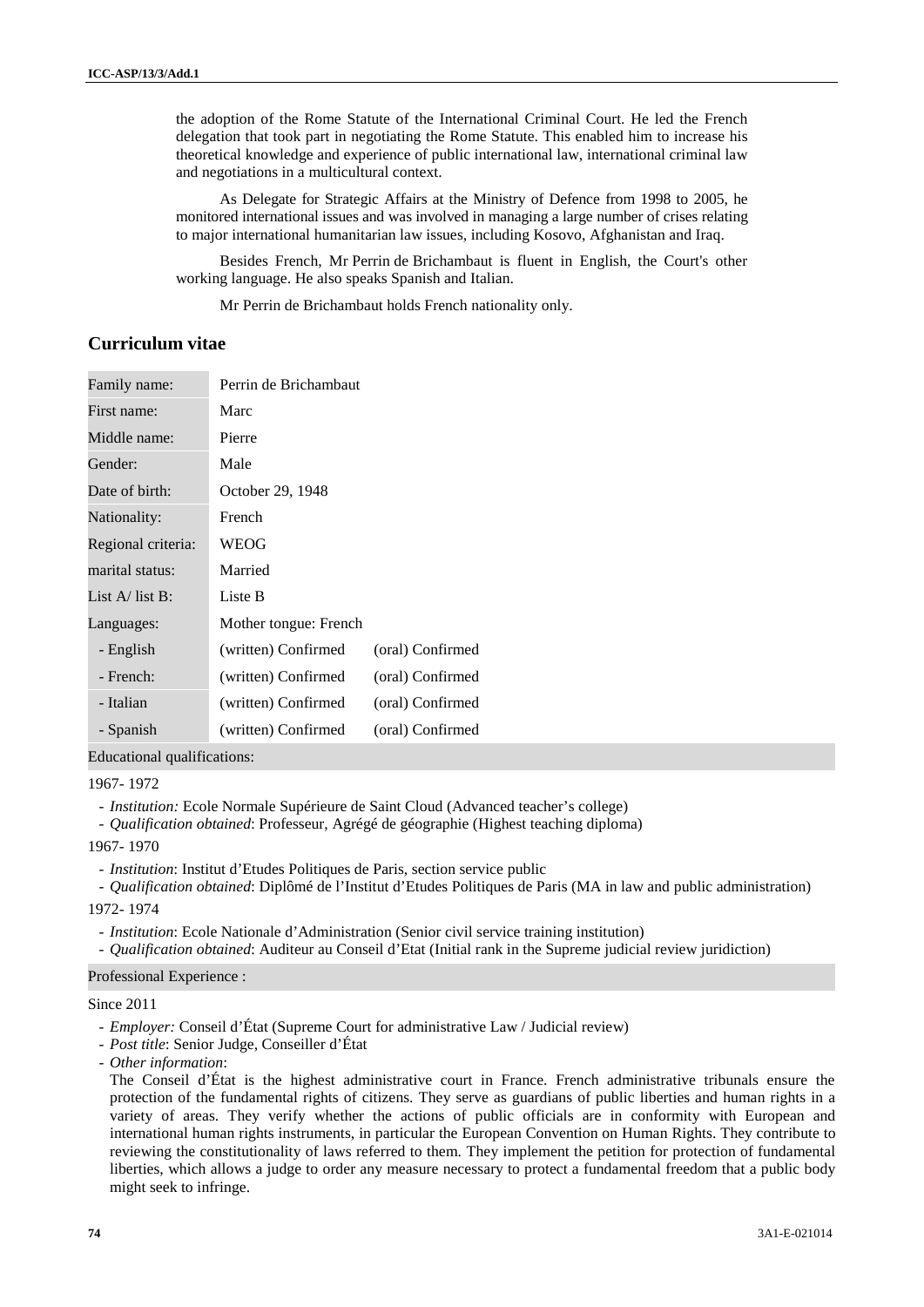In its litigation activity, the Conseil d'État acts as the court of last resort in disputes between individuals and public officials. It is primarily a court of cassation, in that it judges the decisions handed down in last resort by administrative tribunals, administrative courts of appeal and specialized administrative courts such as the National Court of Asylum. As a supreme court, the Conseil d'État, by its decisions and its opinions, assures the unity and coherence of jurisprudence, while assisting it to adapt to an evolving society.

I sit in legal proceedings as rapporteur charged with examining certain cases and as deliberating judge participating in the collegial process of adopting judgments. I also represent the litigation section in the General Assembly of the Conseil d'État, which examines drafts and proposals for laws and decrees in order to advise the government on their legal and constitutional aspects.

In this respect, I have practical experience both as a judge in a supreme court and with the concrete implementation of human rights norms derived from domestic law as well as from international obligations. The legal proceedings of the Conseil d'État, which take fully into account the requirements of international conventions, are similar to those before international criminal tribunals in their respect for the principle of legality, rules regarding fact-finding or the adversarial character of the procedure.

### 2005-2011

- *Employer:* OSCE
- *Post title*: Secretary general of the Organization for Security and Cooperation in Europe
- *Other information*:

The Organization for Security and Co-operation in Europe (OSCE) is a regional organization in the sense of Chapter VIII of the Charter of the United Nations, whose objective is to ensure security among its participating states in several different respects, including the human dimension. Human rights and the rule of law are central to these values.

By supporting the participating state holding the rotating chairmanship of the OSCE, the institutions of the organization, together with the participating state, seek to ensure that these values are respected. They work to strengthen institutions and practices capable of sustainably implementing these values. In this respect, the OSCE plays an active role in assisting states in strengthening their criminal legislation and courts. It is deeply involved in the promotion of women's rights and the fight against trafficking in persons. It maintains close relations with non governmental institutions and civil society in each country.

As Secretary General of the OSCE for six years, chosen by consensus by the fifty-six participating states, I was involved in following the crisis situations and conflict zones that came under its purview. I sought to contribute to efforts to ensure humanitarian law was respected in conflict situations, while seeking peaceful outcomes through negotiation. I contributed to the organization's work in promoting values, in close collaboration with the states and with the civil society.

The responsibilities of the Secretary General of the OSCE involve chairing demanding meetings in several languages and insuring cooperation with partners and collaborators from widely varying cultural backgrounds. At all times, the objective is to arrive at a consensus through collegial decision making process.

#### 1998-2005

- *Employer:* French Ministry of Defence
- *Post title*: Under Secretary for Policy (Department of Strategic Affairs)
- *Other information*:

The Department of Strategic Affairs (DAS) at the French Ministry of Defence provides the minister with analyses and policy advice covering a broad range of geographic, sectoral and technical fields, paying particular attention to crisis regions including Africa. The Department brings together diverse teams from both civil and military backgrounds, and is in contact with a very large number of international partners and interlocutors.

Security and legal challenges were numerous during the years I was head of the Department, during a period of security challenges, including terrorist activities and conflict in Iraq, in Afghanistan, in different parts of Africa and in the Balkans. These situations offered to me several opportunities to promote the application of the rules of humanitarian law and to contribute to crisis management in difficult environments.

I believe my years at DAS have exposed me to the kind of crisis situations during which mass crimes and gender crimes can occur and where the international community seeks to restore peace with justice while protecting the victims. This practical experience is relevant to the challenges international criminal judges encounter and can serve as background to the exercise their judicial function.

Simultaneously, I taught international public law course at the Institut d'Études Politiques de Paris (Sciences Po) along with Mr Dobelle for seven years.

1994-1998

- *Employer:* French Ministry of Foreign affairs
- *Post title*: Legal advisor to the French Foreign Ministry
- *Other information*:

The Legal Affairs Directorate (DAJ) of the French Foreign Ministry assists the Minister by fulfilling a legal advisory role and serving as France's representative before international courts. It is also responsible for directing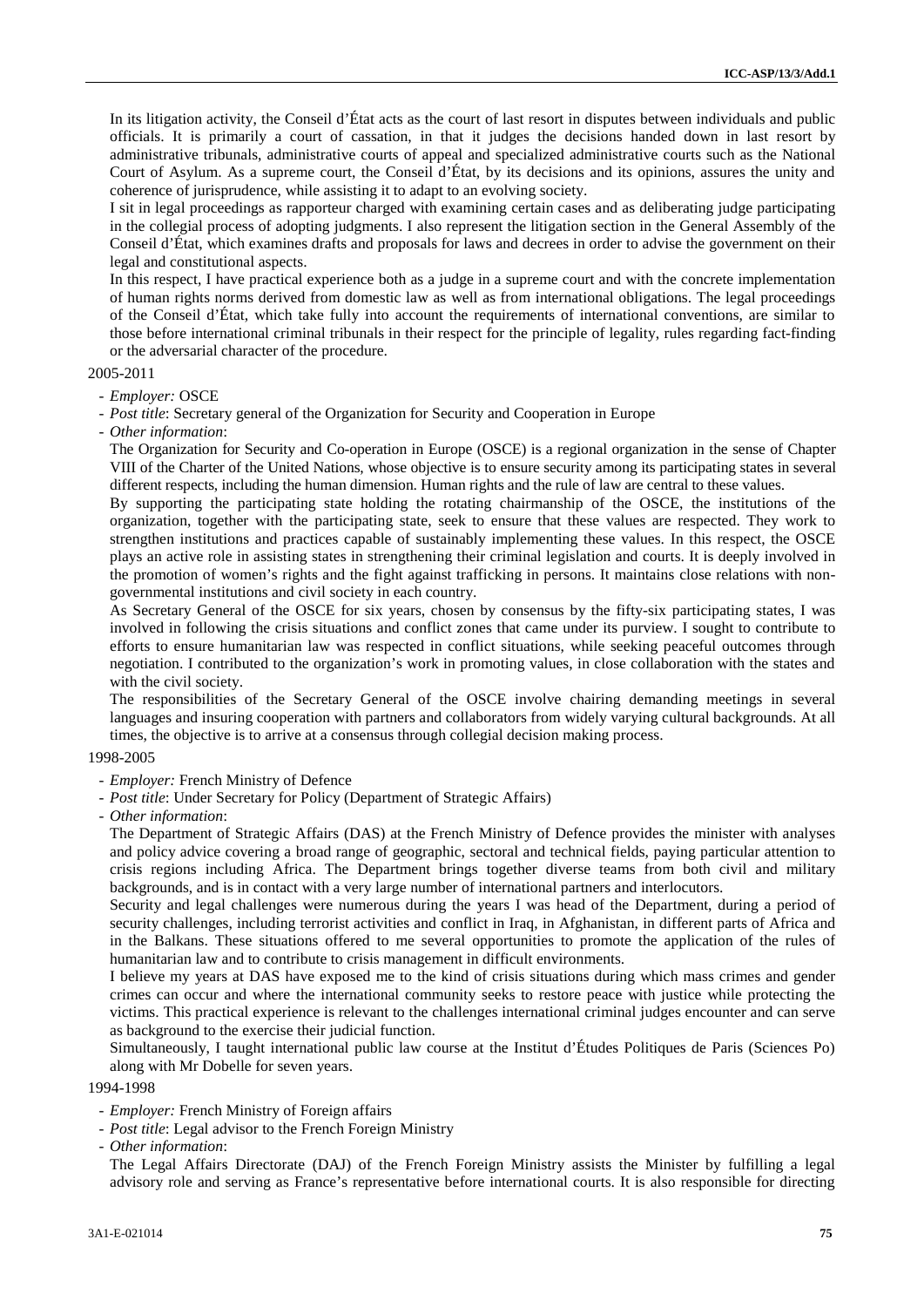French delegations to international negotiations on legal questions. It plays a central role in the definition and implementation of France's legal external policy and in ensuring that international norms are promoted within French institutions, particularly in the domain of human rights and humanitarian law.

I was actively involved in the cooperation with the International Criminal Tribunal for former Yugoslavia and the International Criminal Tribunal for Rwanda, helping to provide evidence and witnesses to these Tribunals at their request and to establish a cooperation agreement.

I was responsible for coordinating the French contribution to the preparatory work for the International Criminal Court and I led the French delegation to the Rome conference. I was directly involved in shaping some key parts of the Statute regarding crimes, complementarity and victims. I was able to sign the Statute of Rome on behalf of France. I was thus able to acquire a solid understanding of the choices and compromises that prevailed during the drafting of the Statute which is of great value for further contributions of its future development.

In addition to having represented France in two cases before the International Court of Justice, I also pled before the Court of Justice of the European Union and the European Court of Human Rights. In the latter case, I presented files relating to criminal justice that had been examined by judicial judges.

I believe my experience at the Legal Affairs Directorate constitutes a solid foundation for the work of a Category B judge of the ICC. Many others who negotiated the Statute of Rome have performed, and continue to perform with distinction, these eminent functions. I aspire to follow in their footsteps and to serve again the cause of international criminal justice, which has seen such remarkable growth in recent years.

Other professional activities :

Prior to 1994, my professional experience covered three areas of activity:

- Diplomatic activity on behalf of France. From 1991 to 1994 I served as Ambassador, Permanent Representative of France to the Vienna negotiations, covering both conventional disarmament and pan-European cooperation in all aspects of security. Before that, I spent three years in the Ministry of Defence as diplomatic advisor to the minister and two years at the Embassy of France to the United States as cultural counsellor. For four years, from 1981-1986, I served in the front offices (cabinets) of two successive ministers for Foreign Affairs as counsellor and as the head of private office (directeur de cabinet), with direct participation in policy making on many European, foreign and legal policy issues. In all of these posts, I was in a privileged position to observe at close hand the significant transformations that Europe underwent during this period, as well as the many crisis situations leading to mass crimes, such as in the Balkans and Central Africa. This experience gave me exposure to events, international negotiations and exceptional personalities that have served as points of reference throughout my subsequent career.
- Participation in the Secretariat of the United Nations from 1978 to 1981 in the field of international development in the office of the Assistant Secretary General for international economic and social questions, Jean Ripert, at a time when major multilateral negotiations concerning the new international economic order and global cooperation on development issues were taking place. This position introduced me to multilateral negotiations and profoundly motivated me in my commitment to working for the cause of peace and of the United Nations.
- Years of training in the profession of judge as auditor and then maître des requêtes/ counsel in the Conseil d'État, an intense period where I served in the litigation section as well as the public works section.

1991/ 1994

- *Activity*: Ambassador of France to the Vienna negotiations on arms control and confidence building (Conference on Security and Co-operation in Europe)

1988/ 1991

- *Activity*: Diplomatic advisor to the Defence Minister of France

1986/ 1988

- *Activity*: Cultural counsellor of the French Embassy in the United States of America

1985/ 1986

- *Activity*: Head of the Office of Minister for European Affairs and then Foreign minister, Roland Dumas

1981/ 1984

- *Activity*: Member of the Office of the French Foreign Minister

1978/ 1981

- *Activity*: Secretariat of the United Nations in New York

1974/ 1978

- *Activity*: Conseil d'État (Supreme Court for administrative law), as a junior judge, consultancies in the Planning Commission. My professional profile corresponds to that required for a Category B judge: member of a supreme court drawing on a broad experience with international law and international relations. In the respect I believe I will be able to make a significant contribution to the team of judges of the ICC to be elected in December 2014.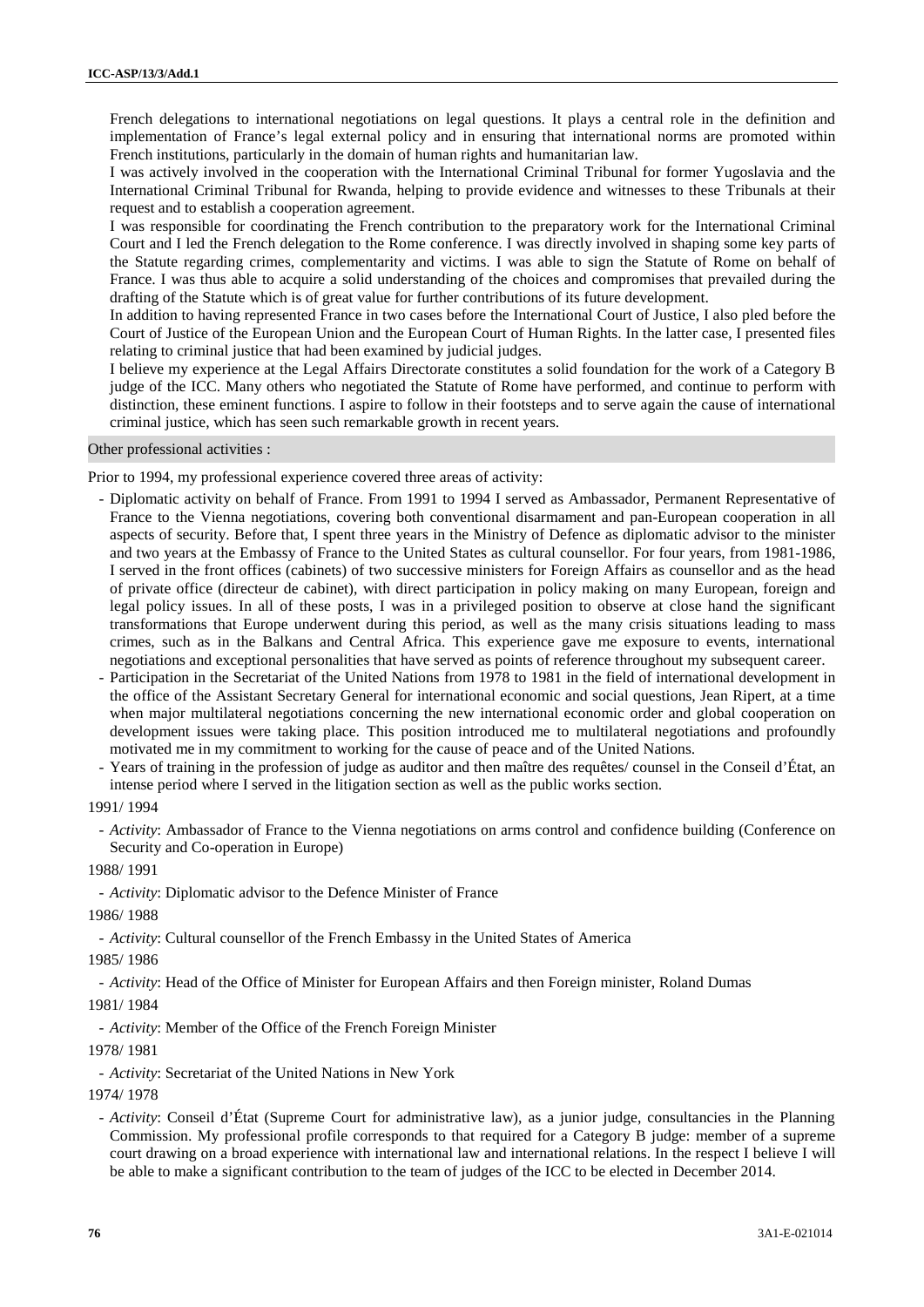## Most relevant publications

- Perrin de Brichambaut (Marc), "The OSCE in perspective, six years of service, six questions and a few answers" pp 31-44 in *Security and human rights* Volume 23, issue 1, 2012
- Perrin de Brichambaut (Marc), "Six years as OSCE Secretary General: An Analytical and personal retrospective"pp.25-49 in OSCE Yearbook 2011, Hamburg, Nomos, 2012
- Perrin de Brichambaut (Marc), Dobelle (Jean-Francois), Coulée *(*Frédérique), *Leçons de droit international public*,  $2011$ , 701 pages,  $2^{nde}$  édition, Paris, Presses de Sciences-Po et Dalloz
- Perrin de Brichambaut (Marc), "The OSCE. Status quo and future perspectives" pp. 489-501 in "*Strategie und Sicherheit 2011*", Wien, BohlauVerlag, 2011
- Articles in *Survival*: "Jump-starting democracy" April-May 2010; "An agenda for human dignity", November- December 2008
- Perrin de Brichambaut (Marc), "Les nouveaux enjeux de la sécurité internationale" pp. 337-352 in Jacques Attali (ed.) "*Le sens des choses*", Paris, Robert Laffont, 2009
- Perrin de Brichambaut (Marc), "The role of the United Nations Security Council in the International Legal System" pp 269-277 in Michael Byers(ed.), *The role of Law in International Politics*, Oxford, Oxford University Press, 2000
- Perrin de Brichambaut (Marc), "Le rôle du Directeur des Affaires juridiques dans un pays engagé dans la coopération européenne" pp. 85-97 in "*Recueil d'articles de conseillers juridiques d'Etats, d'organisations internationales et de praticiens de droit international*", Nations Unies, 1999
- Perrin de Brichambaut (Marc) et Dubrocard (Michèle), "Quelques aspects de la spécificité de la procédure devant la Cour de Cassation française face au contrôle de la Cour Européenne des droits de l'homme", pp.593-605 in Mélanges en hommage à Louis- Edmond Pettiti, Bruxelles, Bruylant, 1998
- Perrin de Brichambaut (Marc), "Les avis consultatifs rendus par la CIJ le 8 juillet 1996 sur la licéité de l'utilisation des armes nucléaires dans un conflit armé (OMS) et sur la licéité de la menace de l'emploi d'armes nucléaires (AGNU)", pp 314-336 in Annuaire Français de Droit International 1996, Paris, CNRS Editions, 1997
- Perrin de Brichambaut(Marc), "Opening argument", pp.195-211, "Closing argument", pp 238-241, in New Zealand at the International Court of Justice: French nuclear testing in the Pacific, Wellington, New Zealand Ministry of Foreign Affairs and trade, 1996
- Perrin de Brichambaut (Marc), "Les relations entre les Nations Unies et les systèmes régionaux", pp 97-107 in Société Française de Droit International, Le Chapitre VII de la Charte des Nations Unies, Paris, Pedone, 1995

Most relevant seminars

- Research Internships, Rand corporation, Santa Monica, CA, 1975
- Brookings Institution, Washington DC, 1976
- Professor of International Public Law, Institut d'Études Politiques de Paris 1997-2005 (part-time position shared with Mr. Jean-François Dobelle)
- Teaches a course on "Global Governance and International Organizations" at the Paris School Affairs, Sciences Po, (position shared with Nicolas de Rivière and David Behar)

Membership of professional association and societies

Member of the International Advisory Board of the International Peace Institute (IPI), New York.

Member of the Société française de Droit International.

Member of the International Law Association (French Branch).

Member of the International Institute for Security Studies (IISS).

Awards and honours

Officier de la Légion d'honneur (France)

Palmes académiques (France)

Commander's cross of the order of merit of the Federal Republic of Germany

Personalinterests

Running, Visual arts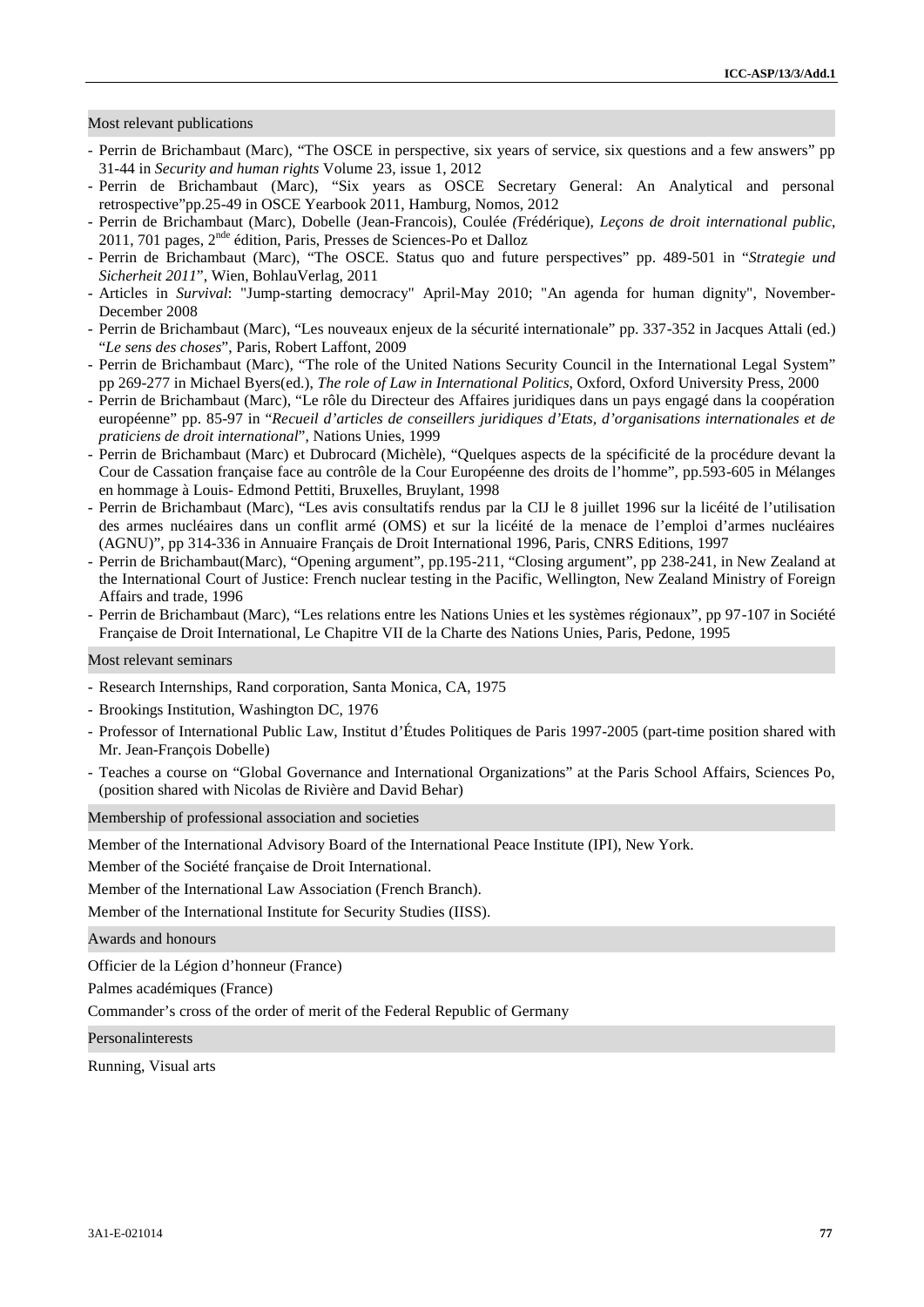# **14. RATIARAISOA, Harimahefa (Madagascar)**

[Original: French]

## **Note verbale**

The Permanent Mission of the Republic of Madagascar to the United Nations presents its compliments to the Secretariat of the Assembly of States Parties to the Rome Statute of the International Criminal Court and further to its own Note verbale No14-231/DELONU/L.RAND/B/ASP-ICC/2014 dated 17 July 2014 and to the Note of the Secretariat of the Assembly of States Parties dated 18 July 2014 regarding the detailed document provided for under the Rome Statute, has the honour of submitting the required document which is appended.

The Permanent Mission of Madagascar wishes to point out that the nomination of Mrs Harimahefa Ratiaraisoa is submitted for list B in accordance with article 6(5) of the Rome Statute.

The Permanent Mission of Madagascar hereby submits to the Secretariat of the Assembly of States Parties the curriculum vitae of Mrs Harimahefa Ratiaraisoa (in English and in French), the statement in support of her nomination (in French) pursuant to paragraphs (a), (b) and (c) of article  $6(3)$  of the Rome Statute, in accordance with article 36(4)(a) of the Statute together with supporting documents indicating her extensive experience in handling of criminal cases and files and the training she has undertaken in the field of international humanitarian law and human rights, which includes violence against women and children.

## **Statement of qualifications**

*In accordance with the provisions of article 36(4) of the Rome Statute and paragraph 6 of resolution ICC-ASP/3/Res.6, the Government of the Republic of Madagascar hereby nominates Mrs Ratiaraisoa Harimahefa, Senior Judge at the Court of Cassation of the Supreme Court of Madagascar, for the election of judges under list B criteria, to be held during the 13th session of the Assembly of States Parties scheduled to take place in New York in December 2014.*

*Statement in support of the nomination for list B (article 36(3) of the Rome Statute)*

- (a) Mrs Ratiaraisoa Harimahefa has performed her duties with distinction and impeccable morality, integrity and impartiality. As a member of the *Mouvement pour l'Ethique et la Déontologie de Madagascar* (Movement for Ethics and Professional Conduct in Madagascar), a national discussion forum for study, training and outreach for those involved in the judicial field, she works on its behalf and shares the values of the Movement (letter of comfort attached). Members of the Council for Ethics and Professional Conduct, including Madagascar's former senior judges, also support her nomination (letter of support appended).
- (b) Since 1999, the candidate has been a judge at the Court of Cassation of the Supreme Court, the highest court in Madagascar since 2009. She has recognised expertise in the handling of criminal cases.

During the course of her career as a judge from 1980 to date, the candidate has held senior positions (Deputy Public Prosecutor, Judge and Investigating Magistrate, Head of Court, Senior Adviser). She has made constant use of her solid experience in criminal matters and in criminal proceedings. She was responsible for important case files dealing with conflicts associated with the political crises in the country (attacks on persons and property, ethnic and community conflicts).

(c) Mrs Ratiaraisoa Harimahefa is an active member of various associations and Non- Governmental Organisations (NGOs) working to protect international human rights associated with the work of the Ministry of Justice. She is one of the authors of periodic reports for the treaty bodies on these activities.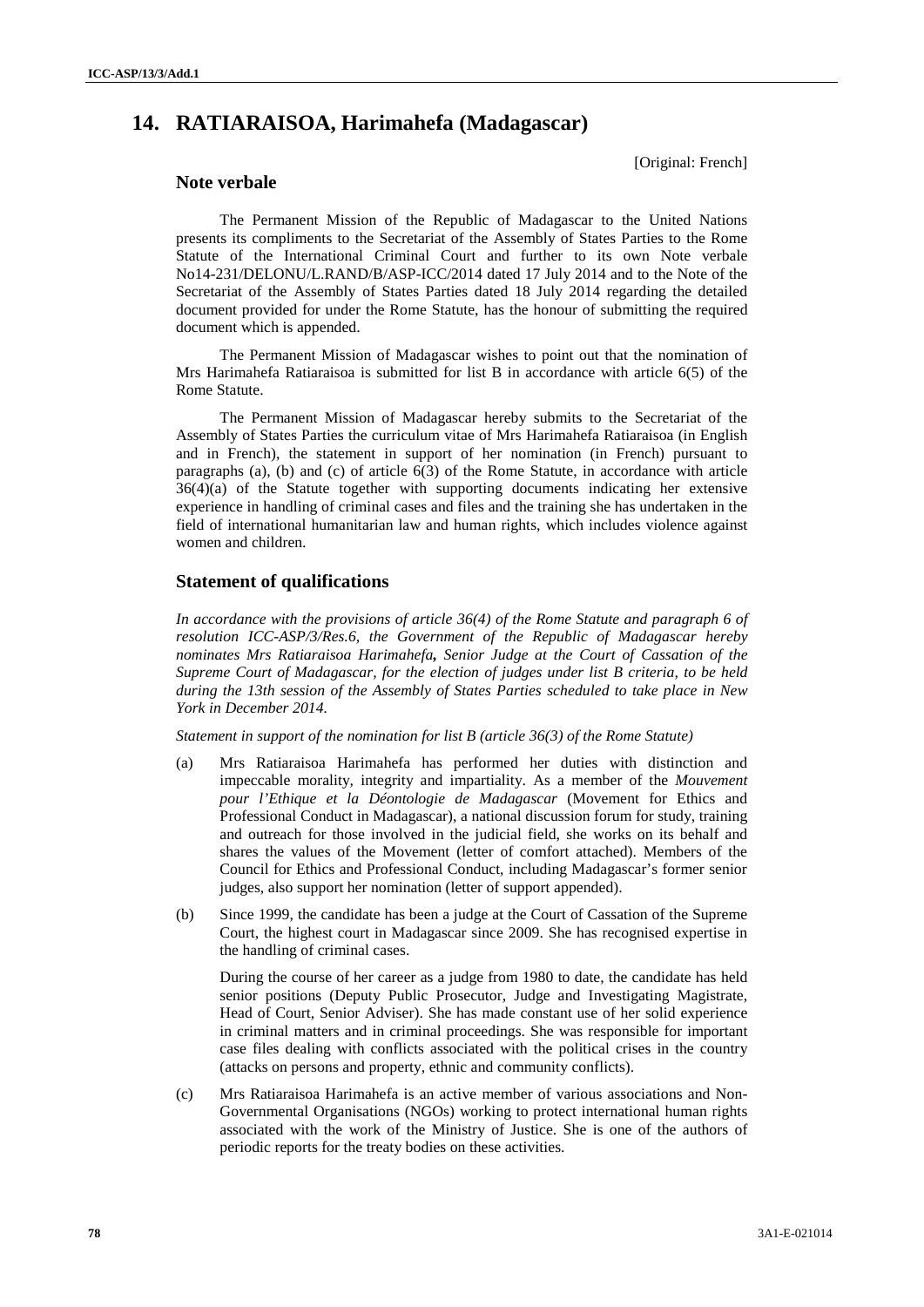The candidate has helped to implement a system to monitor cases of human rights violations in various areas in Madagascar (in prisons, during political crises, in cases of mob justice).

Mrs Ratiaraisoa Harimahefa has attended and organised several national and international seminars and conferences on human rights.

As a current Member of the Special Commission for Amnesty and National Reconciliation at the Supreme Court, she not only works towards strengthening social peace following the successive political crises that have rocked the country but has also helped to restore human rights.

She is an expert in her field and her experience is clearly of interest for the judicial work of the Court.

(d) The candidate is fully fluent in French, which is the working language in the legal field in Madagascar. She also has a sound knowledge of English, which is a mandatory language at secondary school in Madagascar, which she further improved at the American Cultural Center as part of her work.

*Nomination (article 36(4) of the Rome Statute :*

- (a) The nomination of Mrs Ratiaraisoa Harimahefa was presented by the Minister for Justice at the Cabinet meeting held on 8 July 2014. Following the Cabinet Memorandum dated 10 July 2014, the Government of Madagascar approved and supported this nomination.
- (b) The candidate has Malagasy nationality.

*Other information in support of the nomination ( article 36(8) of the Rome Statute)*

- (a) Mrs Ratiaraisoa Harimahefa is a judge in a French-speaking legal system.
- (b) As Madagascar's candidate she lives in Southern Africa.
- (c) She is female and she could help to encourage gender equality at the International Criminal Court.
- (d) She is a lecturer at prestigious professional academies responsible for issues associated with violence against women and children (National College for the Judiciary).

In addition she is also involved in work to do with protection, gender equality and children's rights as a result of her involvement in various associations (see the Curriculum Vitae).

These are the skills and qualifications of the candidate whose profile meets the provisions of article 36 of the Rome Statute.

## **Curriculum vitae**

| Family name:       | Ratiaraisoa            |                     |
|--------------------|------------------------|---------------------|
| First name:        | Harimahefa             |                     |
| Gender:            | Female                 |                     |
| Date of birth:     | 2 June 1954            |                     |
| Nationality:       | Malagasy               |                     |
| Regional criteria: | Africa                 |                     |
| Marital status:    | Married                |                     |
| List A / List B    | List B                 |                     |
| Languages          | Mother tongue: French  |                     |
| - English          | (written) Intermediate | (oral) Intermediate |
| - French           | (written) Advanced     | (oral) Advanced     |
| - Spanish          | (written) Basic        | (oral) Intermediate |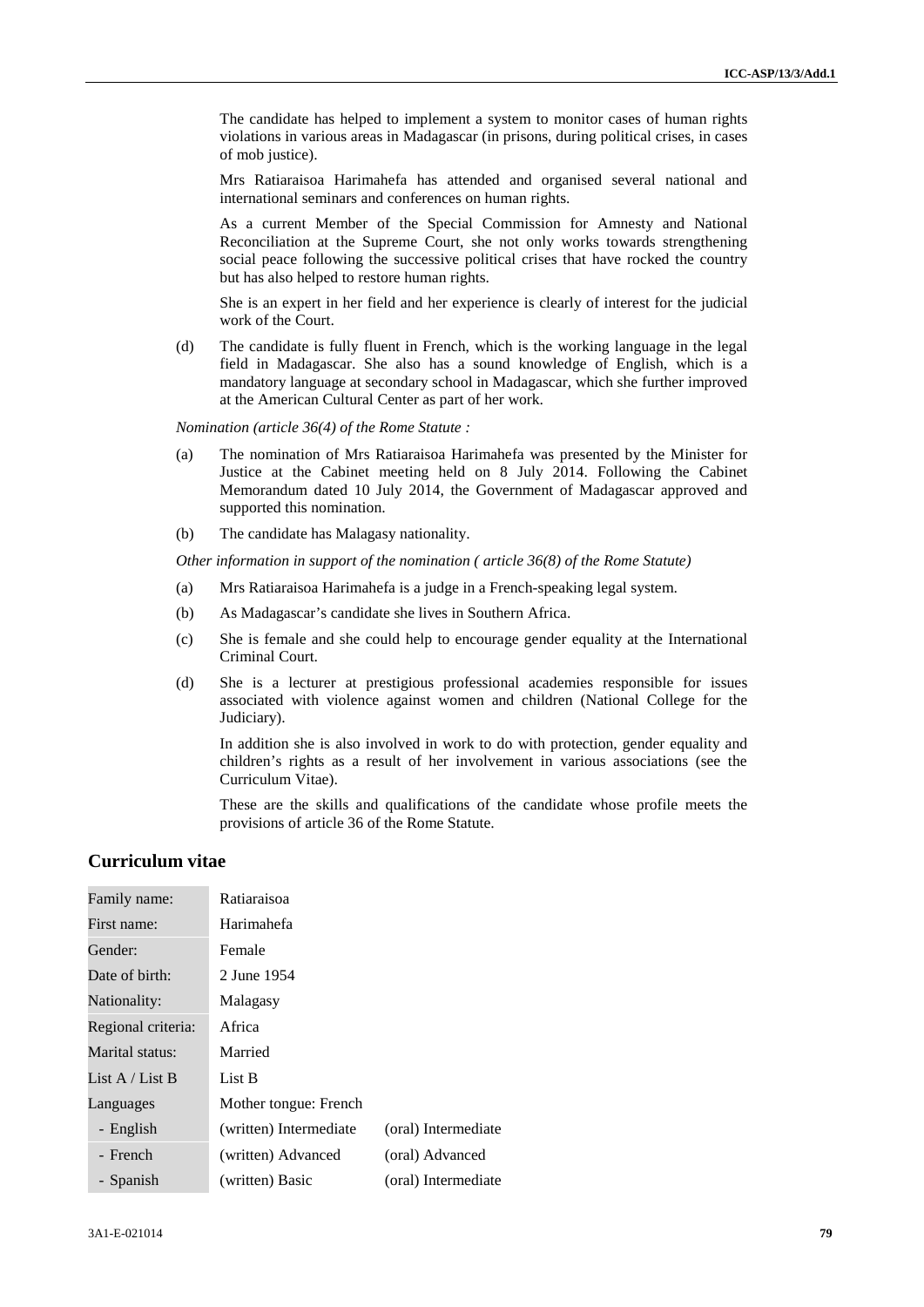## Educational qualifications:

### November 1998- June 2000

- *Institution:* American Cultural Center, Antananarivo, Madagascar
- *Qualification(s) obtained:* Advanced 2 Certificate
- April 1978- July 1980
	- *Institution:* University of Antananarivo, Madagascar, Faculty of Law
	- *Qualification(s) obtained:* Diploma of the Judicial Studies Institute (IEJ)

### September 1975- February 1979

- *Institution:* University of Antananarivo, Madagascar, Faculty of Law
- *Qualification(s) obtained:* Degree in Private Law

#### Professional experience:

## February 2009- present

- *Employer:* Government of Madagascar Ministry of Justice
- *Post title:* Judge at the Court of Cassation of the Supreme Court of Madagascar
- *Other information:* In charge of all matters including criminal cases: drafting reports on cases to be heard, council chamber deliberations, ruling on cases in public hearings, in joint sessions and in hearings involving conflicts in jurisdiction; Member of the Supreme Court Special Commission on amnesty for national reconciliation: responsibilities include making decisions on applications for amnesty concerning political crises in the country between 2002 and 2009; Drafting the initial and periodic reports on human rights in Madagascar submitted to the treaty bodies (CERD – CEDAW – ICCPR –ICESCR – CAT); Drafting the national report within the framework of the global periodic examination; Designing and implementing a national monitoring system of human rights violations; and Member of the National Bureau monitoring gender-based violence and access to justice

## January 2002- February 2009

- *Employer:* Government of Madagascar Ministry of Justice
- *Post title:* President of the Court of First Instance in Antananarivo, Madagascar
- *Other information:* Responsible specifically for: Managing the administrative, financial and human resources aspects of the court; Monitoring and ruling on sensitive cases involving conflicts arising as a result of political events in the country which seriously affect public order (riots), diplomatic relationships and involve requests for extradition, international cooperation and international letters rogatory; Managing the Supervisory Board of Penitentiary Institutions for which the court has responsibility: annual review of their operations, treatment of prisoners, holding of custody records and drafting reports pertaining to them; and Examining and monitoring international requests for adoption.

## March 1991- January 2002

- *Employer:* Government of Madagascar Ministry of Justice
- *Post title:* Vice-President of the Court of First Instance in Antananarivo, Madagascar
- *Other information:* Responsible for civil and criminal cases.

## April 1987- March 1991

- *Employer:* Government of Madagascar Ministry of Justice
- *Post title:* Judge at the Court of First Instance in Antananarivo
- *Other information:* Responsible for criminal cases

### August 1980- April 1987

- *Employer:* Government of Madagascar Ministry of Justice
- *Post title:* Deputy Public Prosecutor at the Court of First Instance in Antananarivo
- *Other information:* Responsible for the following: Handling custody files for adults and young offenders; Visits and periodic inspections of prisons, young offenders' institutions, care homes for children who have been abandoned and/or mistreated under the joint authority of the Ministry of Justice and the Ministry of the People; Representing the Public Prosecutor at criminal hearings involving adults and hearings of the Youth Courts; and Regular meetings with criminal police officers

#### Other professional activities:

#### 1996-present

- *Activity:* Lecturer at the National College for the Judiciary in: Human rights: the international system to protect and promote human rights and the applicability of international conventions by national judges; Special criminal law: sexual and gender based violence, violation of the integrity of the person, the various crimes punishable by lengthy custodial sentences (violations of the right to property with aggravating circumstances, ethnic conflict, destruction of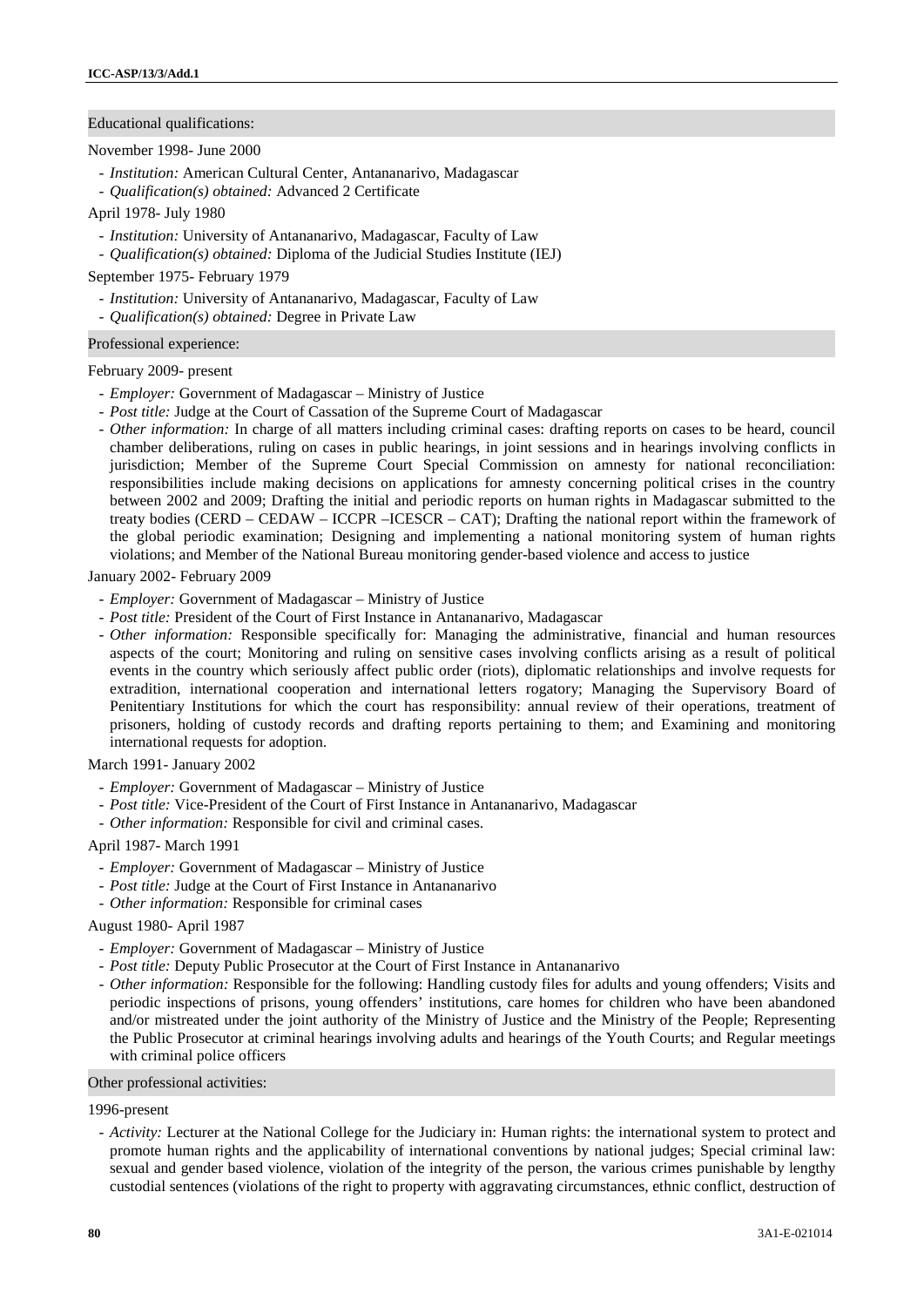public property and so on); and Criminal proceedings under ordinary law and special criminal proceedings (organised crime, theft of cattle, aggravated burglary).

## 1995-2003

- *Activity:* Trainer in criminal law and criminal proceedings at the National College for the Gendarmerie.

1996-1999

- *Activity:* Part-time lecturer in civil and criminal proceedings at the National College for Senior Civil Servants in Madagascar for trainee inspectors of estates.

## 1990/1996

- *Activity:* Responsible for tutorials in criminal law and criminal proceedings for  $2^{nd}$  and  $3^{rd}$  year Law students in the Faculty of Law at the University of Antananarivo.

## 2008/2013

- *Activity:* Member of the Committee for Legislative Reform: Preparing the draft law on combating transnational organised crime; draft law on the establishment of the Supreme Council of the Judiciary; draft law on national and international adoption; decree on Judicial Assistance, draft law on the establishment of the Independent National Commission on Human Rights (CNIDH); Vice-President of the Antananarivo Judges' Association. Contributed to the design, implementation and management of information desks for legal matters, advice and help with submitting applications for legal aid at the Court of First Instance in Antananarivo; and Responsible for legal initiatives undertaken by the Ministry of Justice in designing, implementing and running a legal clinic in a working-class district of Antananarivo to train paralegals responsible for resolving disputes of a civil and criminal nature involving neighbours (reconciliation and mediation).

### 2002 to present

- *Activity:* Making texts which safeguard the rights of women and children and individual rights, which prevent and combat violence and which involve gender-equality accessible to all.

## Most relevant publications

- Pamphlets on the amnesty procedure for National Reconciliation (Law of 03 May 2012)
- Manual on combating torture and mistreatment in Madagascar
- Manual on Criminal Procedure in Madagascar
- Pamphlets on combating violence against women
- Brochure on the basic principles of human rights
- Guidance on the Protection of Children's Rights and the functioning of the Youth Court
- Guidelines on family rights
- Brochures on national and international adoption procedures

## Most relevant seminars

## *Local:*

- International Humanitarian Law
- National judges and the application of international instruments ratified by Madagascar.
- Independent inspection mechanisms to prevent fraud and corruption in development operations: approach by the African Development Bank/ADB).
- The policy of Cassation in criminal matters.
- Training on Leadership for court managers.
- The costs of criminal justice, the recovery of fines and Court costs.
- Ethics and professional conduct: the professional conduct of judges and the quality of anti-corruption criminal justice.
- The application of custodial sentences: Issues and Challenges.
- Economic and financial delinquency.
- Political offences: investigation aspects and proceedings.
- Positive criminal law and the mode of settlement of disputes of a criminal nature in a community-based environment.
- Approaches to the resolution of ethnic conflict.
- The specific crime of organised crime: how to combat and suppress it.
- Protecting children against the various forms of violence, paedophilia, sex tourism, child labour, and other forms of abuse.
- Women leaders: Character and Skills.
- Rights of Women in Africa: Comparative Law.
- International instruments and national law for the protection of children.
- The issues associated with cybercrime: legal framework, the various crimes committed via the computer network, measures to protect minors against indecent assault and prevention measures.
- Criminal Courts and human rights.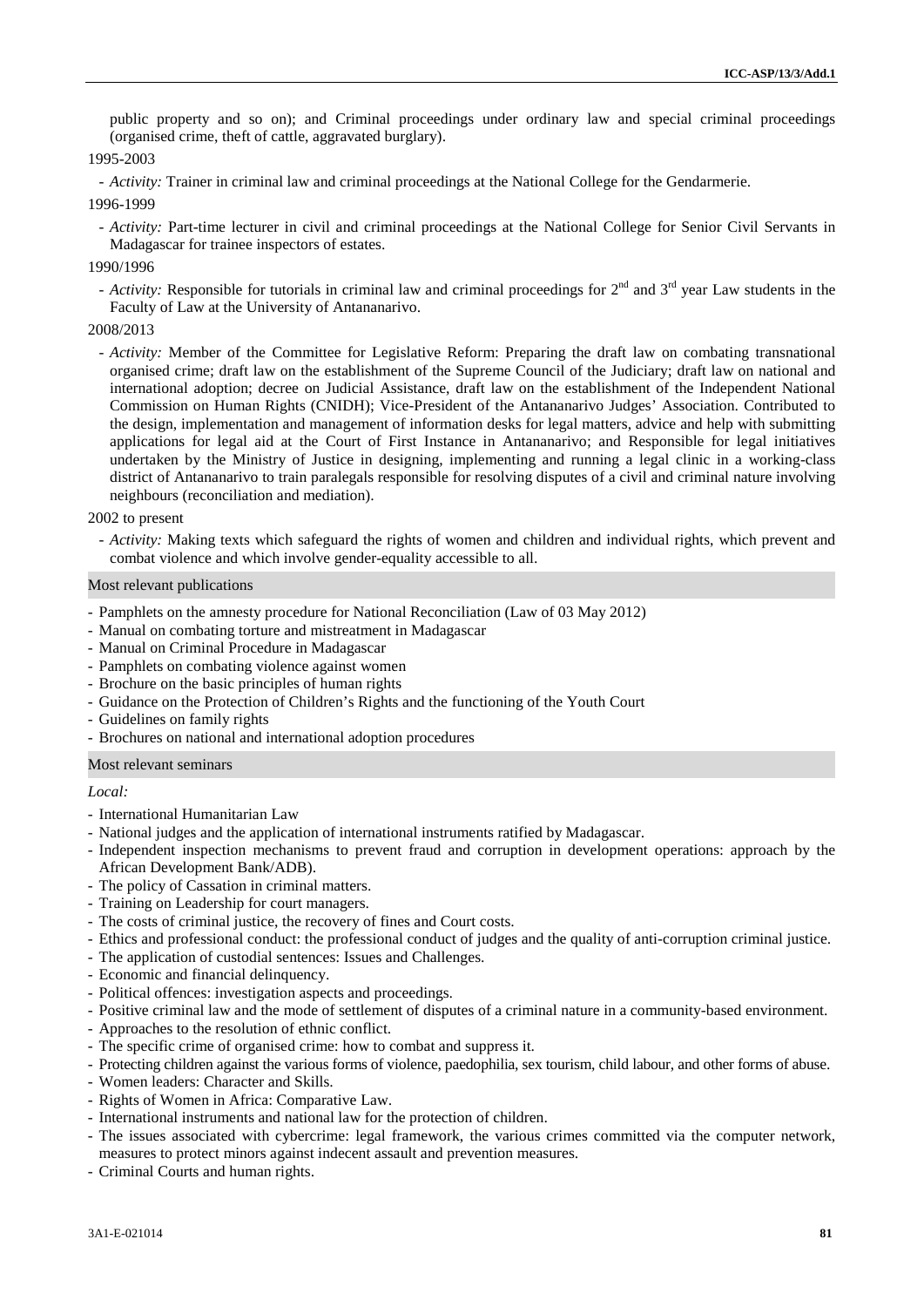## *International:*

- Represented the Supreme Court of Madagascar at the Thirteenth Statutory Meeting and the Sixth Training Seminar for judges who are members of the African Association of French-speaking higher courts held in Cotonou-Benin on the topic "African justice versus the rise of cross-border crime."
- Enforcement workshop on Combating Counterfeiting within the Southern African Development Community (Pretoria, South Africa).
- Capacity Building Programme on WTO issues for Officials from Africa countries (Delhi-India).
- Intellectual property law in Francophone Africa: criminal aspects (Yaoundé-Cameroon).
- International Arbitration (Arbitration Court of Paris)
- Training of trainers at the National College for the Judiciary (ENM Paris and Bordeaux).
- Seminar on "Justice and Development" (ENM-Paris).
- Practical training course at the Court of Appeal of Douai (France) on the treatment of criminal proceedings.
- Alternative methods of dispute settlement: compromise, mediation, arbitration and reconciliation (Le Touquet, France).
- Practical training on the operation of the criminal court in Saint-Pierre (Réunion Island).
- Development Law: technical planning, negotiation, mediation and international arbitration (IDLI-Rome -Italy).

Membership of professional associations and societies

- Member of the Association for the Preservation and Protection of Children (ASPE) working to protect young people in detention in correctional facilities: includes judges, social workers and volunteers;
- Vice-president of the Association of Judges of the Court of Antananarivo;
- Collaboration with the National Platform of Civil Society Organisations in Madagascar;
- Member of the Movement for Ethics and Conduct in Madagascar.

### Awards and honours

Officer of the National Order (Officier de l'Ordre National/2007)

Knight of the National Order (Chevalier de l'Ordre National/2002)

Personal interests

Reading, travel, music

Other relevant facts

- Member of the "Women and virtues" NGO working to inform vulnerable women about measures to eliminate violence against women, their rights, gender equality, crime prevention and criminal justice.
- Sponsorship of the local association "AINA-Enfance et Avenir" which works to protect disadvantaged children and young single mothers.
- Chair of the management committee of a private Church dispensary.
- Chair of the Church lay group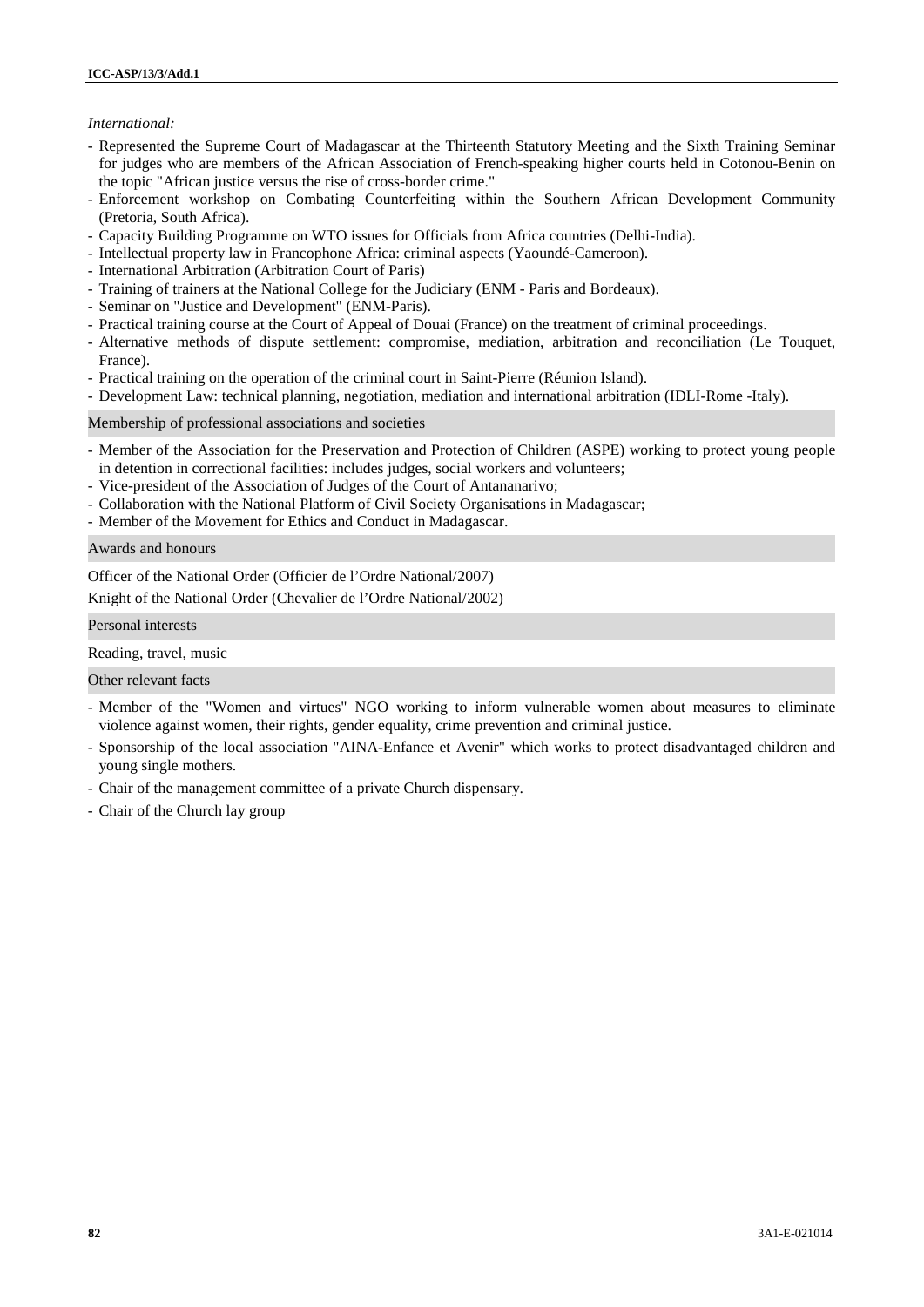[Original: English]

# **15. SCHMITT, Bertram (Germany)**

**Note verbale**

The Embassy of the Federal Republic of Germany presents its compliments to the Secretariat of the Assembly of States Parties and with reference to the latter's note ICC-ASP/13/SP/06 dated 18 February 2014, has the honour to inform the Secretariat that Germany is nominating Judge Professor Bertram Schmitt as a candidate for the election of judges of the International Criminal Court for the period 2015-2024, to be held at the thirteenth session of the Assembly of States Parties in New York from 8 to 17 December 2014.

The nomination of the candidate followed the procedure for nomination of candidates to the International Court of Justice in accordance with its Statute, as provided for in article 36 (4)(a)(ii) of the Rome Statute. On 8 July 2013, the German national group in the Permanent Court of Arbitration informed the German Government that it had, after careful deliberation, unanimously decided to nominate Judge Professor Schmitt as a candidate for the election of judges of the International Criminal Court. The German Government supports this nomination.

Judge Professor Schmitt is being nominated as a candidate on list A for the purpose of article 36 (5) of the Rome Statute. He fully meets the requirements set out in article 36 (3)(b)(i) of the Rome Statute.

For the purposes of article 36 (8)(a)(i) to (iii) of the Rome Statute, Judge Professor Schmitt, who is a national of Germany, is a male candidate who will represent the continental law system and the Western European and Other States Group.

The statement submitted in accordance with article 36 (4)(a) of the Rome Statute and a curriculum vitae of Judge Professor Schmitt are attached hereto.

## **Statement of qualifications**

*Statement submitted in accordance with article 36 (4) (a) of the Rome Statute of the International Criminal Court and resolution ICC-ASP/3/Res.6 of the Assembly of States Parties as amended by resolutions ICC-ASP/5/Res.5 and ICC-ASP/12/Res.8, annex II, adopted by the Assembly of States Parties on 10 September 2004, 1 February 2007 and 27 November 2013 respectively, relating to the procedure for the nomination and election of judges of the International Criminal Court*

- (a) Judge Professor Schmitt is a person of high moral character, impartiality and integrity (article 36 (3) (a) of the Rome Statute). He is a highly respected judge in the Second Criminal Division at the Federal Court of Justice (Supreme Court) who has devoted his entire professional career to the service of justice.
- (b) Judge Professor Schmitt possesses the qualifications required in Germany for appointment to the highest judicial offices as set out in article 36 (3) (a) of the Rome Statute. He is currently an active member of the bench of the Federal Court of Justice (Supreme Court), the highest instance in the country in criminal and civil matters.
- (c) Judge Professor Schmitt
	- (i) has established competence in criminal law and procedure and has the necessary relevant experience as a judge in criminal proceedings, thus fulfilling the requirements of article 36 (3) (b) (i). In the course of his career, he served on the bench of a first instance Grand Criminal Division for over 12 years, over six of which he was presiding judge. Many cases heard by this Division involved the most serious kinds of criminal offence. Since 2005 he has been a judge at the Federal Court of Justice, sitting from 2008 in one of the Criminal Divisions of that court.

Judge Professor Schmitt is also an adjunct professor for criminal law, criminal procedure and criminology at the University of Würzburg.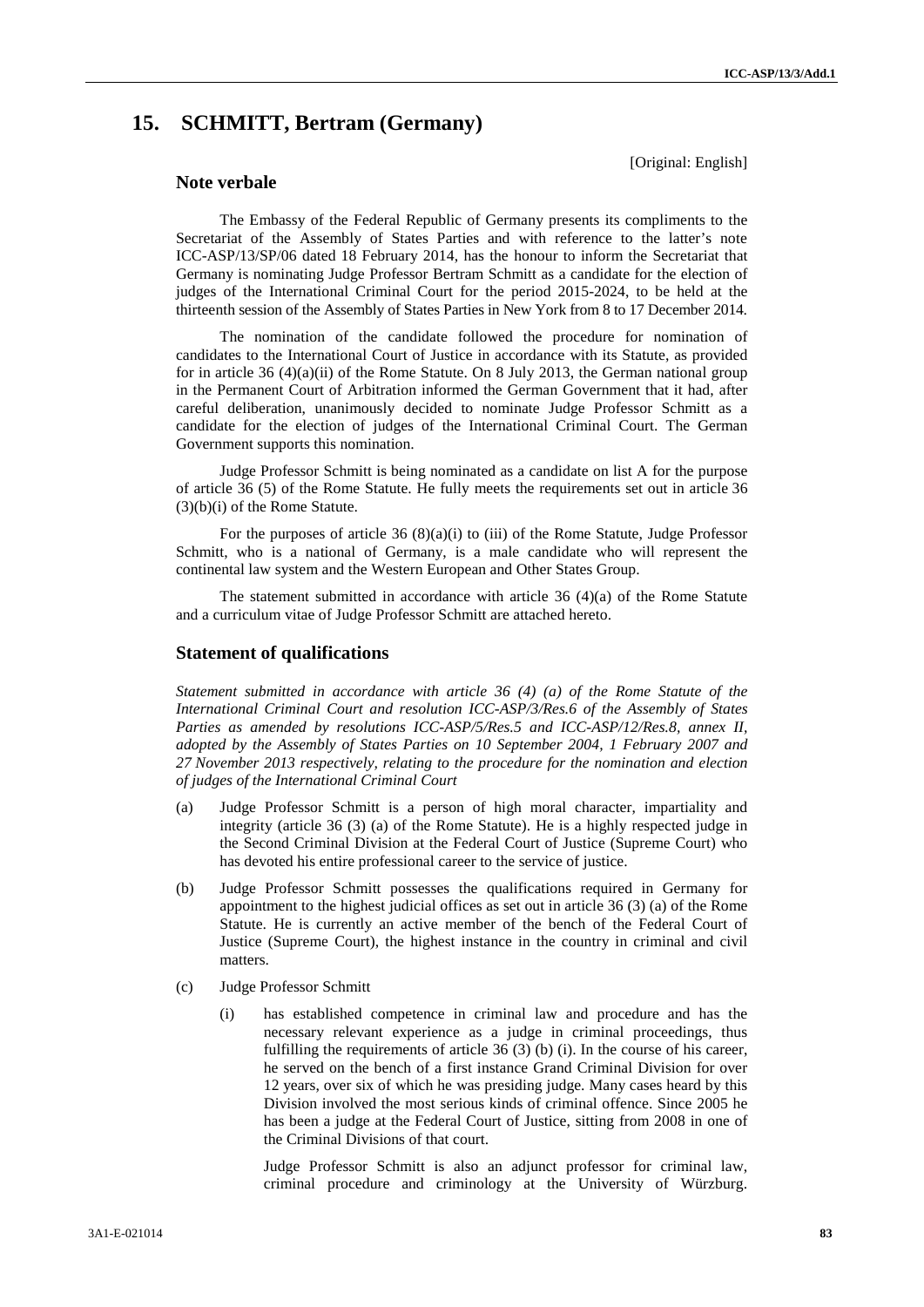Moreover, he is co-author with Professor Meyer-Goßner of the annually updated standard commentary on the Code of Criminal Procedure and co editor of a commentary on the Criminal Code.

- (ii) has also established competence in international law and the law of human rights. Since September 2009, Professor Schmitt has served as an ad-hoc judge at the European Court of Human Rights. In addition, his abovementioned commentary on the Code of Criminal Procedure contains considerable information on the European Convention on Human Rights. He has further represented Germany on Eurojust's Joint Supervisory Body since June 2009.
- (d) Judge Professor Schmitt is a native German speaker and is fluent in English, having an excellent oral and written command of that language. He also has a good knowledge of the French language (article 36 (3) (c) of the Rome Statute).
- (e) Judge Professor Schmitt is standing as a List A candidate (article 36 (5) of the Rome Statute) since he meets the requirements set out in article  $36(3)$  (b) (i) of the Rome Statute.
- (f) Judge Professor Schmitt has particular legal expertise in the field of violence against women and children, an issue specified in article 36 (8) (b) of the Rome Statute. He served for several years as presiding judge on a special division with jurisdiction over serious criminal offences committed against children and young persons. In his capacity as presiding judge of more than one Grand Criminal Division and a Grand Juvenile Division, he has also directed proceedings in numerous trials concerning violent crimes against minors and women, and cases involving sexual violence against women.
- (g) Judge Professor Schmitt is a national of Germany and does not possess the nationality of any other State.

| Family name:       | Schmitt                |                     |
|--------------------|------------------------|---------------------|
| First name:        | <b>Bertram</b>         |                     |
| Gender:            | Male                   |                     |
| Date of birth:     | 9 September 1958       |                     |
| Nationality:       | German                 |                     |
| Regional criteria: | WEOG                   |                     |
| Marital status:    | Married                |                     |
| List $A /$ List B  | List A                 |                     |
| Languages          | Mother tongue: German  |                     |
| - English          | (written) Advanced     | (oral) Advanced     |
| - French           | (written) Intermediate | (oral) Intermediate |
| - Spanish          | (written) Advanced     | (oral) Advanced     |
| - Italian          | (written) Intermediate | (oral) Intermediate |

## **Curriculum vitae**

## Educational qualifications:

### 07/1988

- *Institution:* State of Hesse
- *Qualification(s) obtained:* Final State Examination in Law

07/1985

- *Institution:* University of Frankfurt am Main
- *Qualification(s) obtained:* Awarded Doctor of Laws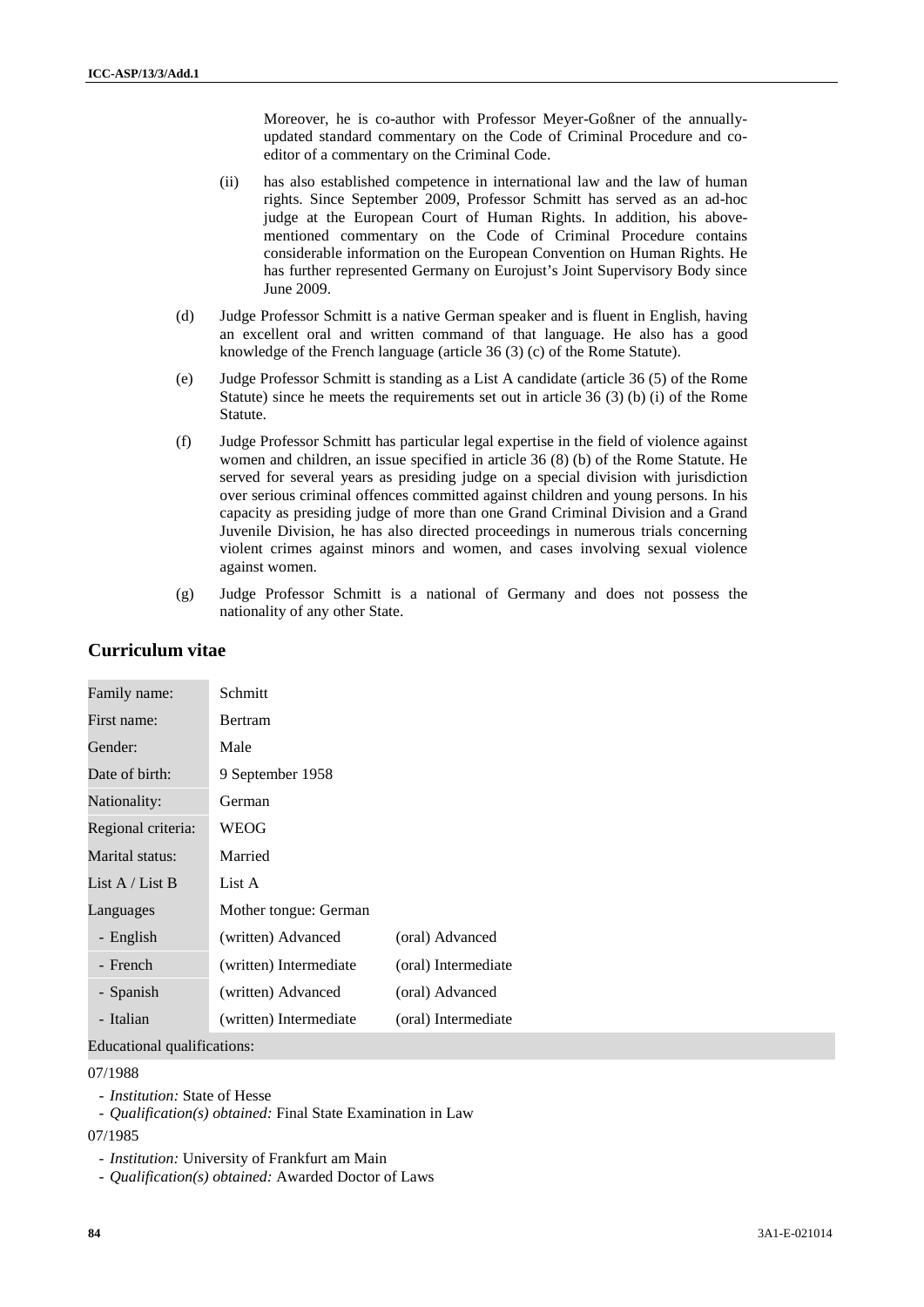## 12/1983

- *Institution:* University of Frankfurt am Main/State of Hesse
- *Qualification(s) obtained:* First State Examination in Law

### Professional experience:

### 08/2009 to present

- *Employer:* Council of Europe
- *Post title:* Ad-hoc Judge at the European Court of Human Rights
- 06/2009 to present
	- *Employer:* European Union
	- *Post title:* German member of the Joint Supervisory Board of Eurojust

#### 05/2005 to present

- *Employer:* Federal Republic of Germany
- *Post title:* Judge at the Federal Court of Justice (Supreme Court)
- *Other information:*
	- Second Criminal Division of the Federal Court of Justice (since 2008)
	- Press Officer of the Federal Court of Justice (since 2008)
	- Investigating Judge at the Federal Court of Justice (2005 to 2009)
	- Eleventh Civil Division of the Federal Court of Justice (2005 to 2007)

#### $04/1999 - 05/2005$

- *Employer:* State of Hesse
- *Post title:* Presiding Judge at the Regional Court in Darmstadt
- *Other information:*
	- Grand Juvenile Division, Auxiliary Schwurgericht Division (2000 to 2005)
- Grand Criminal Division, general criminal matters (1999)

#### 09/1997 – 06/1998

- *Employer:* State of Hesse
- *Post title:* Assigned to the Higher Regional Court in Frankfurt as a Judge
- *Other information:* Division for cases regarding detention / Appeals Division
- $04/1993 04/1999$ 
	- *Employer:* State of Hesse
	- *Post title:* Judge at the Regional Court in Darmstadt
	- *Other information:* Grand Criminal Division; and Appeals Division for matters concerning arrest
- 02/1991 03/1993
	- *Employer:* State of Hesse
	- *Post title:* Judge (Darmstadt Regional Court, Groß-Gerau Local Court)
	- *Other information:* General civil and criminal matters

#### Other professional activities:

#### 04/2000 to present

- *Activity:* Adjunct professor for criminal law, criminal procedure and criminology, University of Würzburg

#### 10/1993 – 03/2000

- *Activity:* Part-time lecturer, University of Würzburg

07/1988 – 01/1991

- *Activity:* Senior academic assistant in the Institute for Criminal Law, Criminal Procedure, Criminology and Forensic Science (University of Frankfurt am Main)

#### Most relevant publications

- *1. Monographs, textbooks, commentaries:*
- Meyer-Goßner/Schmitt: Strafprozessordnung. Kommentar (annually updated, 57th edition 2014, co-author) [Criminal Procedure. Legal commentary]
- Satzger/Schmitt/Widmaier: StGB. Strafgesetzbuch. Kommentar (1st edition 2009, co-editor) [Criminal Code. Legal commentary]
- Kriminologie, Jugendstrafrecht, Strafvollzug (5th edition 2008) [Criminology, criminal law relating to juveniles, execution of sentences – textbook]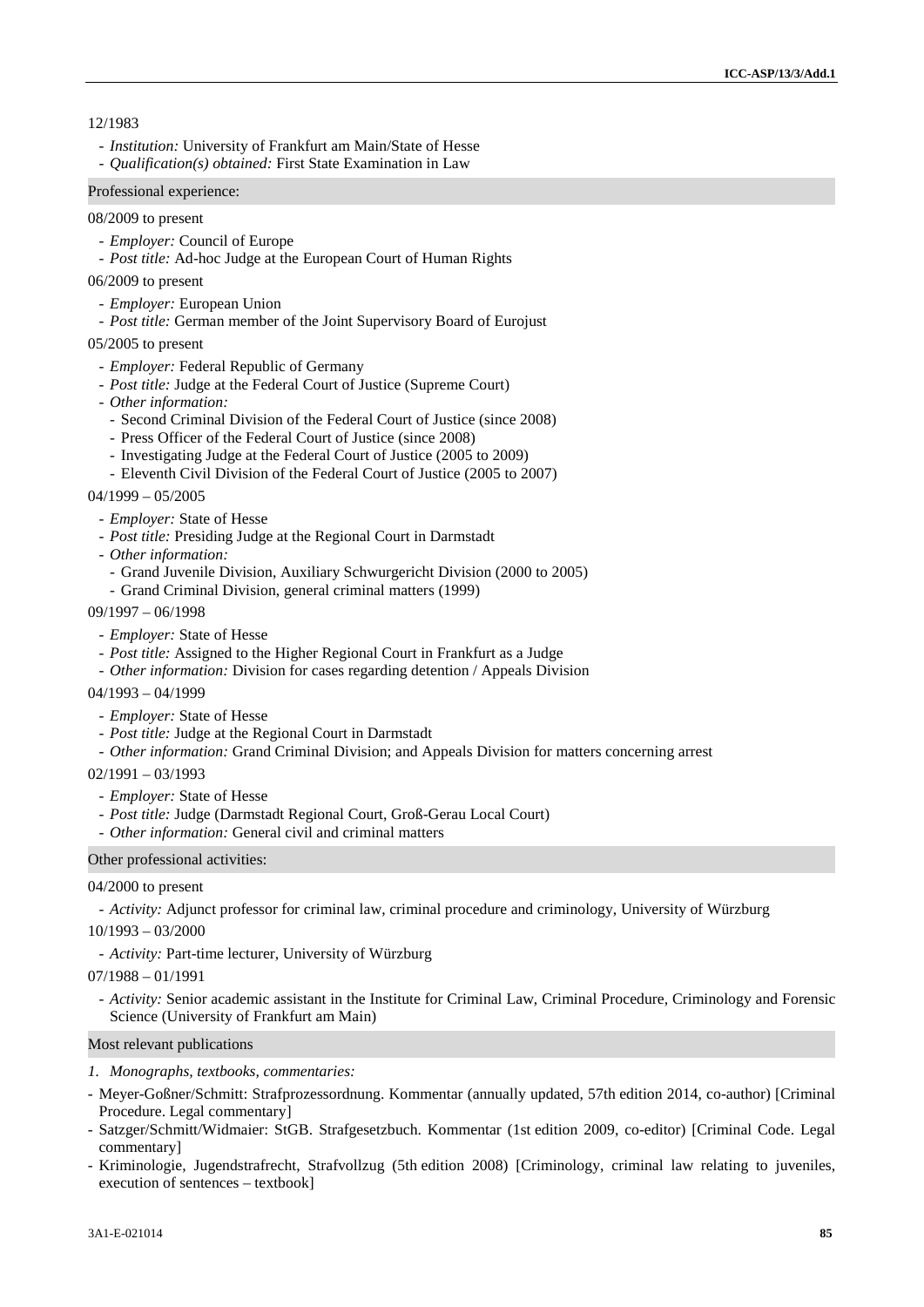- Die richterliche Beweiswürdigung im Strafprozess (1993) [The judicial consideration of evidence in criminal proceedings]

- Körperverletzungen bei Fußballspielen (1985) [Bodily harm during football games; a criminological study]
- *2. Articles (selected):*
- Die Verständigung im Strafprozess nach dem Urteil des Bundesverfassungsgerichts vom 19. März 2013 (Festschrift for Klaus Tolksdorf, 2014) [Plea bargaining following the Federal Constitutional Court's decision of 19 March 2013]
- Das Zeugnisverweigerungsrecht des Angehörigen im Verfahren gegen mehrere Beschuldigte (Festschrift for Hans- Heiner Kühne on his 70th birthday, 2013) [Family members' right to refuse to testify in trials with multiple defendants]
- Zum Verzicht auf das Verwertungsverbot des § 252 StPO (NStZ 2013, 213) [Waiving the ban on reading out statements following a refusal to testify]
- Der Einfluss der strafrechtlichen Rechtsprechung des EGMR auf den BGH und das BVerfG (2011) [The impact of the criminal case-law of the ECtHR on the Federal Court of Justice and the Federal Constitutional Court]
- Zum Konfrontationsrecht nach Art. 6 Abs. 3d) EMRK (Festschrift for Ruth Rissing-van Saan 2011) [The right to call and cross-examine witnesses under Art. 6 (3) (d) of the ECHR]
- Die überlange Verfahrensdauer und das Beschleunigungsgebot in Strafsachen (StraFo 2008, 313 ff.) [The principle of conducting criminal proceedings expeditiously in accordance with Arts. 5 (3) and 6 (1) of the ECHR]
- Zur räumlichen Geltung des deutschen Strafrechts bei Straftaten im Internet (Festschrift 600 Jahre Würzburger Juristenfakultät 2002, 357 ff.) [Territorial application of German criminal law for Internet offences]
- Zu Rechtsprechung und Rechtswirklichkeit verfahrensbeendender Absprachen im Strafprozess (GA 2001, 411 ff.) [Plea-bargaining in German criminal proceedings]
- Zum Gutachten des psychiatrischen Sachverständigen aus der Sicht des Strafrichters (Archiv für Kriminologie volume 198, 38 ff.) [Assessment by criminal judges of psychiatric expert evidence]

#### Most relevant seminars

- February 2014: Expert discussion on an "Initiative to Reform Procedure at the International Criminal Court" organised by the Federal Ministry of Justice and Consumer Protection and the Federal College for Security Studies in Berlin, Germany
- November 2013: Participation in the international conference "Building a legacy Lessons learnt from the Offices of the Prosecutors of International Criminal Tribunals and Hybrid Courts" in Nuremberg, Germany
- July 2013: Lecture on expediting criminal proceedings at the Supreme Court of the Republic of Kazakhstan
- May 2013: Participation in the plenary meeting of the Council of Europe's European Committee on Crime Problems (CDPC) in Strasbourg as an expert member of the German delegation
- September 2011: Lecture on the basic principles of German criminal procedure given at the German-Chinese symposium on constitutional law in Qingdao, China
- May 2011: Lecture on the impact of the ECtHR's criminal case-law on the Federal Court of Justice and the Federal Constitutional Court, given during the 3rd Karlsruhe Dialogue on Criminal Law
- May 2009: Lecture on the right to call and cross-examine witnesses under Art. 6 (3) (d) of the ECHR at the Federal Court of Justice in Karlsruhe for visiting judges from the Supreme Court of Turkey
- November 2008: Lecture at Istanbul University Faculty of Law on the causes of juvenile delinquency
- November 2008: Lecture on the admissibility of evidence at a German-Turkish seminar in Istanbul with professors from Turkish universities and judges from the Supreme Court of Turkey (Yargitay)
- April 2008: Lecture for German Bar Association defence lawyers on the principle of conducting proceedings expeditiously and without undue delays
- 2008 to present: Expert discussions with foreign delegations visiting the Federal Court of Justice (e.g. with judges from the constitutional courts of Turkey, South Africa, Indonesia and Kosovo, with supreme court judges from China and Kazakhstan and senior public prosecutors from Mexico (including the Assistant Attorney General) and Russia (including the Attorney General of Russia)

Membership of professional associations and societies

- Verein der Bundesrichter und Bundesanwälte beim BGH [association of judges and prosecutors at the Federal Court of Justice]
- Gesellschaft zur Herausgabe von BGHSt und BGHZ [society for the publication of the BGHSt and BGHZ]; the BGHSt and BGHZ are the "official reports" of the most important criminal and civil decisions in Germany (landmark rulings)
- Juristische Studiengesellschaft Karlsruhe [Karlsruhe legal studies association]
- Deutscher Richterbund [German Judges Association]
- Deutscher Hochschulverband [German Association of University Professors and Lecturers]

Awards and honours

#### Personal interests

History, archaeology, palaeontology, chess, soccer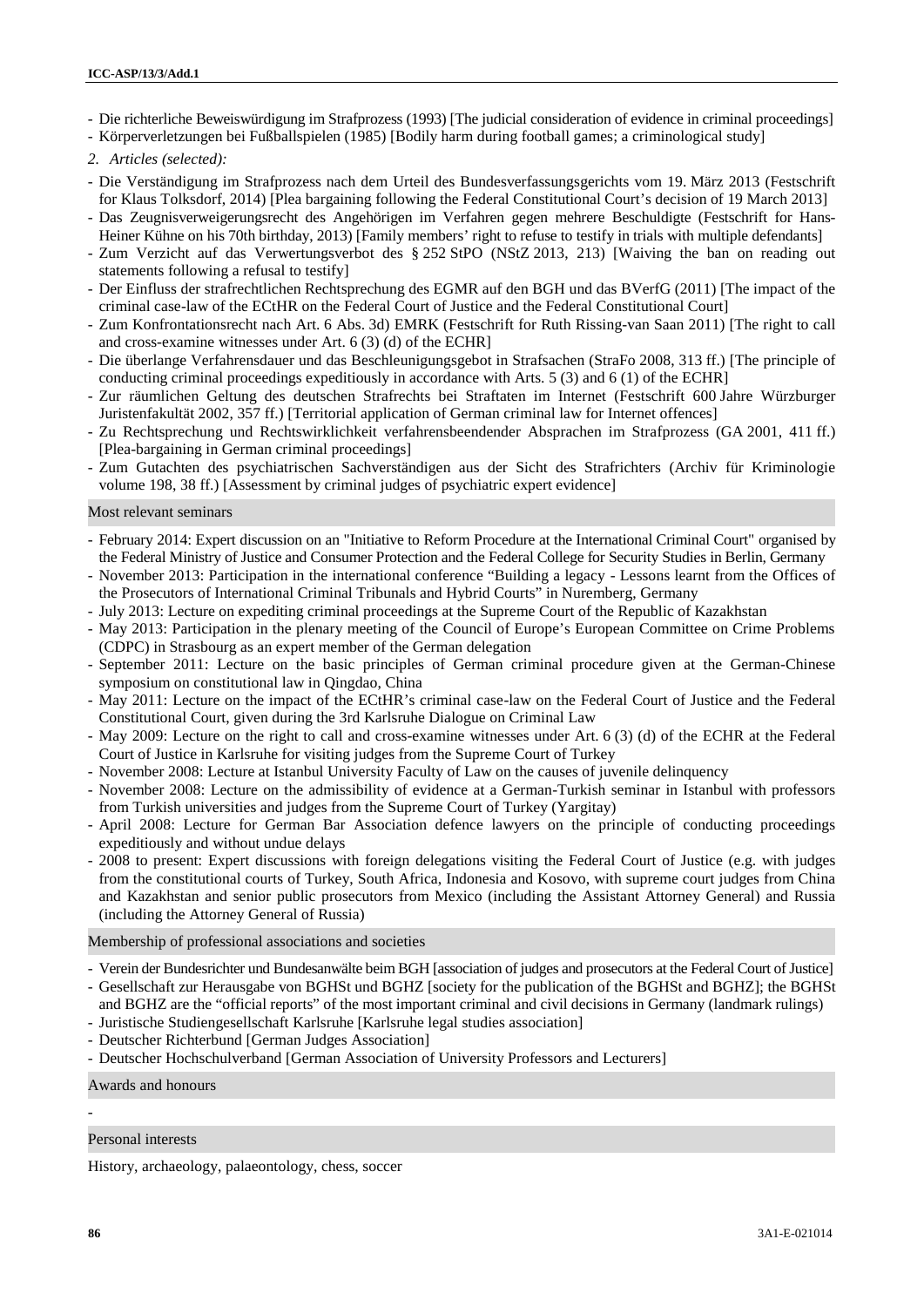[Original: English]

# **16. THELIN, Krister Hans (Sweden)**

**Note verbale**

The Embassy of Sweden presents its compliments to the Secretariat of the Assembly of States Parties and, with reference to the latter's note ICC-ASP/13/SP/06 dated 18 February 2014, has the honour to inform the Secretariat that the Government of Sweden hereby nominates Judge Krister Thelin as a candidate for election as a judge of the International Criminal Court at the elections scheduled to be held at United Nations Headquarters, New York, from 8 to 17 December 2014.

The candidature of Judge Thelin enjoys the support of all five Nordic countries (Sweden, Denmark, Finland, Iceland and Norway). The candidature follows a tradition of unwavering Nordic commitment to the International Criminal Court, and to its effectiveness, professionalism and integrity.

Judge Thelin is nominated for election under the terms of article 36, paragraph 4 (a) (ii), of the Rome Statute of the International Criminal Court, i.e. by the procedure provided for the nomination of candidates for the International Court of Justice in the Statute of that Court.

Judge Thelin is nominated for inclusion in list A, covering candidates with established competence in criminal law and procedure, and the necessary relevant experience, whether as judge, prosecutor, advocate or in other similar capacity, in criminal proceedings.

With regard to article 36, paragraph 8 (a) (i) to (iii), Judge Thelin is a male candidate and a national of Sweden who will represent the Civil Law system and the Western Europe and Others Group.

The statement prepared in accordance with article 36, paragraph 4 (a), of the Rome Statute of the International Criminal Court and the curriculum vitae of Judge Thelin are attached to this note verbale.

## **Statement of qualifications**

*Statement submitted in accordance with article 36, paragraph 4 (a), of the Rome Statute of the International Criminal Court and paragraph 6 of the resolution of the Assembly of States Parties on the procedure for the nomination and election of judges, the Prosecutor and Deputy Prosecutors of the International Criminal Court (ICC-ASP/3/Res. 6).*

Judge Krister Thelin is the candidate of Sweden, with the joint support of all other Nordic countries (Denmark, Finland, Iceland and Norway), for election as a judge of the International Criminal Court. He is nominated for inclusion in List A, pertaining to candidates with established competence in criminal law and procedure, and the necessary relevant experience, whether as judge, prosecutor, advocate or in other similar capacity, in criminal proceedings.

Judge Thelin is in possession of the qualifications required for appointment to the highest judicial offices at the national level. Given his broad experience and expertise of international criminal, humanitarian and human rights law, Judge Thelin is eminently positioned to contribute effectively to the important work of the International Criminal Court.

In a range of senior judicial positions – nationally and internationally – Judge Thelin has demonstrated high moral character, impartiality and integrity. He is a highly qualified judge who combines longstanding professional experience with a personal commitment to general principles of law such as fairness, due process and judicial impartiality. He is also deeply committed to efficient trial and case management.

Judge Thelin has served in Swedish national courts in various periods since 1972. He was State Secretary at the Ministry of Justice between 1991 and 1994. His comprehensive command of national and international law has been highly valued in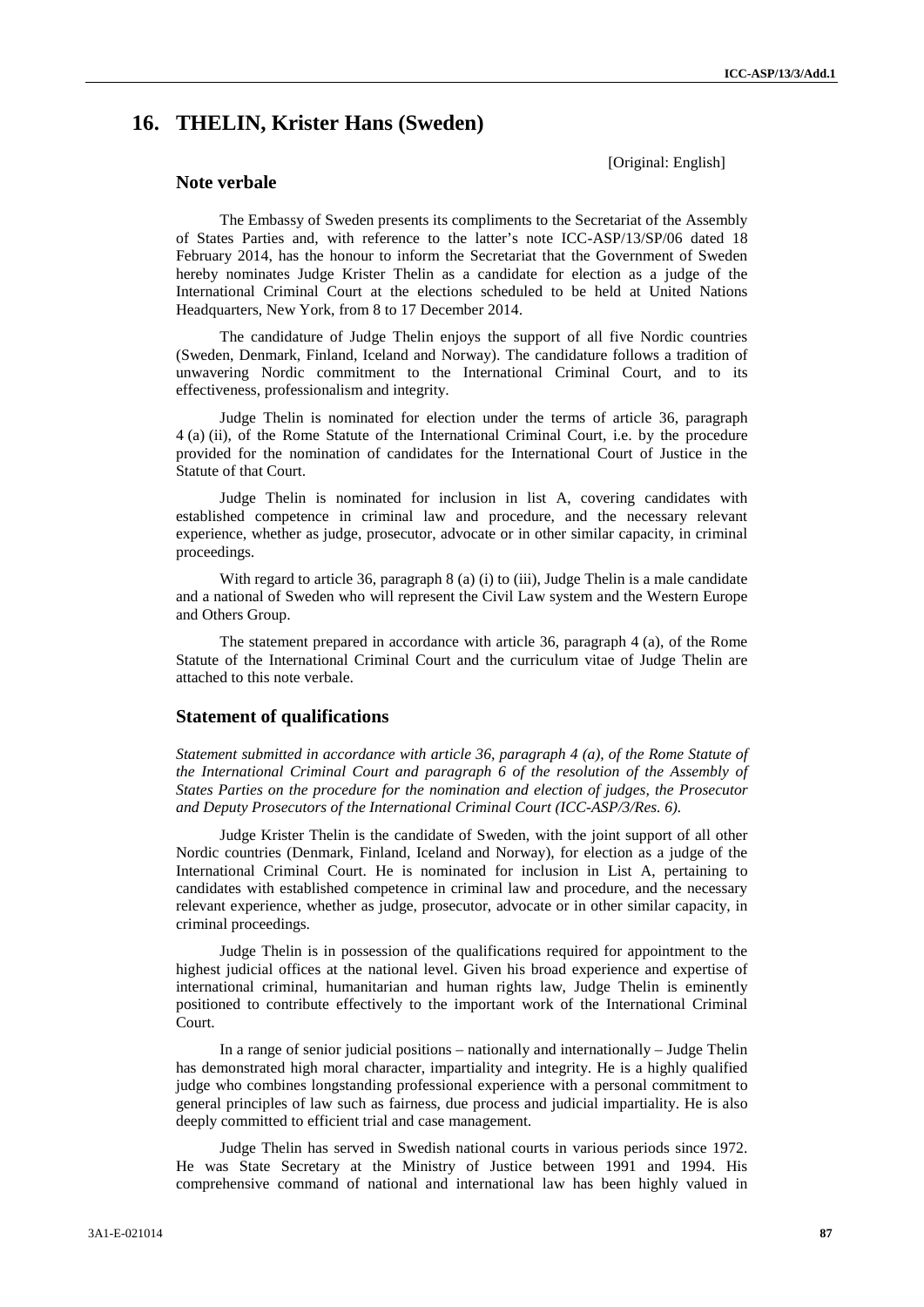Sweden, where he has chaired law commissions on international private law, border security law and extradition law.

As a judge ad litem at the International Criminal Tribunal for the Former Yugoslavia (ICTY) between 2003 and 2008, Judge Thelin sat on complicated and demanding cases such as *Boškoski and Tarčulovski*, *Limaj et al*, *Mrkši et al* and *Pavle Strugar*. The cases regarded serious crimes under international criminal law, including murder, torture and other violations of the laws or customs of war. Judge Thelin has thus dealt with crimes under the jurisdiction of the International Criminal Court.

As Pre-Trial Judge at the ICTY, Judge Thelin took an active role in organising and preparing pre-trial cases with a focus on furthering the efficiency of case management and court proceedings.

In addition to profound experience and expertise in the field of international criminal justice, Judge Thelin is also well versed in international human rights law. He was a member of the UN Human Rights Committee between 2008 and 2012 and participated in the Committee's work of monitoring the human rights situation in various states and contributing to general comments on important articles in the International Covenant on Civil and Political Rights.

Judge Thelin also has senior executive experience. He was the Director-General of the Independent Media Commission of Bosnia and Herzegovina and the Director of the Policy and Legal Advice Centre in Belgrade. In these managerial capacities, which were exercised on behalf of the European Union, Judge Thelin acquired additional experience from the field in institution building, promotion of human rights and the rule of law.

Judge Thelin is a national of Sweden. He is fluent in English (both orally and in writing), one of the working languages of the Court. He also has a basic knowledge of French.

| Family name:       | Thelin                 |                 |
|--------------------|------------------------|-----------------|
| First name:        | Krister                |                 |
| Middle name:       | Hans                   |                 |
| Gender:            | Male                   |                 |
| Date of birth:     | 8 December 1947        |                 |
| Nationality:       | Swedish                |                 |
| Regional criteria: | WEOG                   |                 |
| Marital status:    | Married                |                 |
| List $A /$ List B  | List A                 |                 |
| Languages          | Mother tongue: Swedish |                 |
| - English          | (written) Advanced     | (oral) Advanced |
| - French           | (written) Basic        | (oral) Basic    |
| - German           | (written) Basic        | (oral) Basic    |

# **Curriculum vitae**

Educational qualifications:

#### 08/1975 - 06/1976

- *Institution:* Harvard Law School
- *Qualification(s) obtained:* Master of Laws (LLM)

09/1967 - 06/1972

- *Institution:* Lund University
- *Qualification(s) obtained:* Juris kandidat (LLB)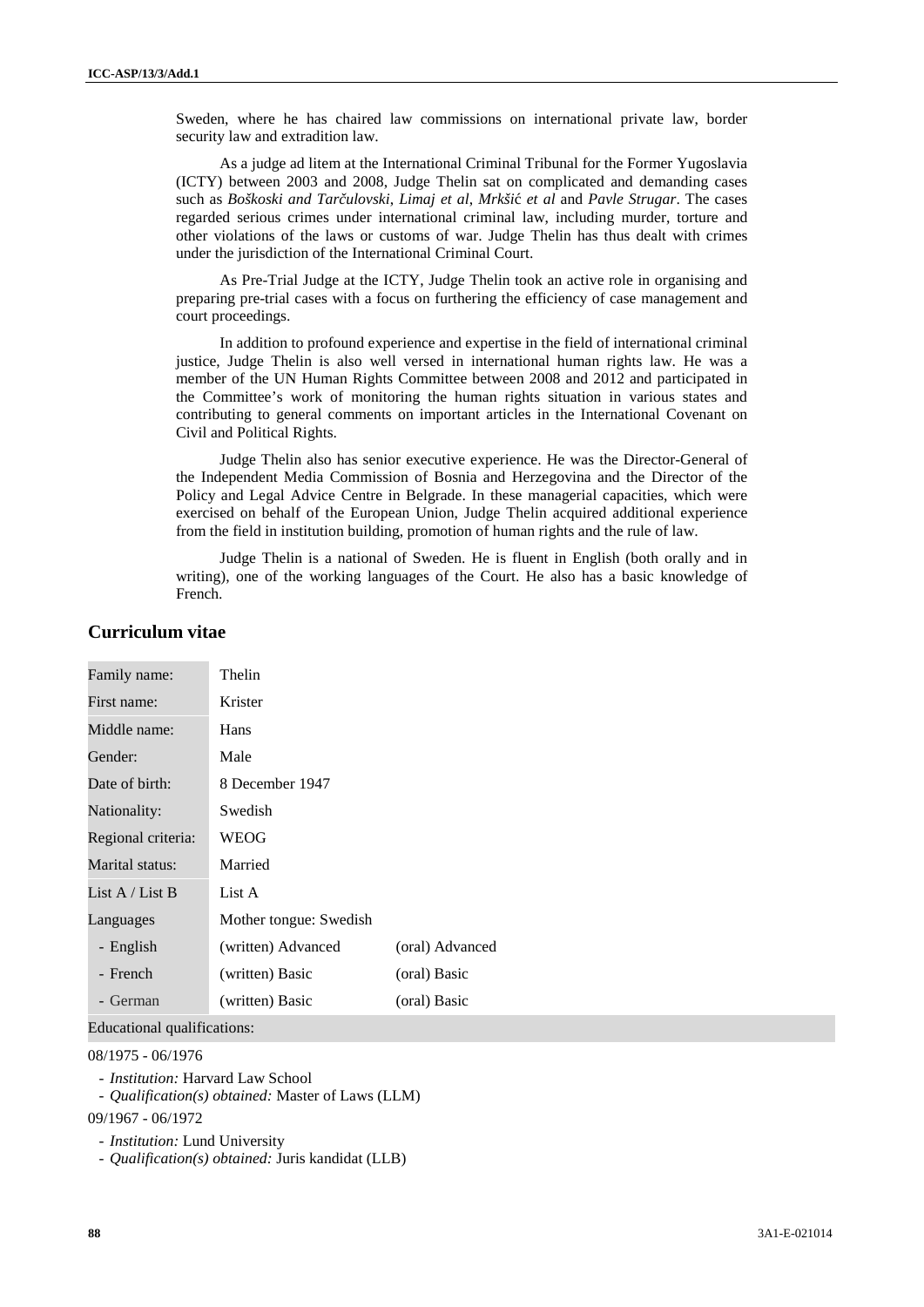Professional experience:

- $09/1998 -$  to the present day
	- *Employer:* Scania and Blekinge Court of Appeal, Malmö
	- *Post title:* Senior Judge of Appeal (on leave)
- $05/2010$  to the present day
	- *Employer:* Council of Europe
	- *Post title: Ad hoc* judge of the European Court of Human Rights
- 09/2008 12/2012
	- *Employer:* United Nations
	- *Post title:* Member of the UN Human Rights Committee
- 12/2003 08/2008
	- *Employer:* United Nations
- *Post title:* Judge *ad litem* at the International Criminal Tribunal for the former Yugoslavia (ICTY).
- 09/2001 11/2003
	- *Employer:* European Union
	- *Post title:* Director of the Policy and Legal Advice Centre, Belgrade, Serbia
- 04/2000 08/2001
	- *Employer:* Ministry for Foreign Affairs, Sweden
	- *Post title:* Chairman of the South East Europe Stability Pact (eSEEUROPE Initiative)
- $06/1998 03/2000$ 
	- *Employer:* European Union and the Government of the United States of America
	- *Post title:* Director-General of the Independent Media Commission of Bosnia and Herzegovina (the country's supreme media regulatory body)
- 09/1997 05/1998
	- *Employer:* European Union
	- *Post title:* Team Leader of a project on the building of constitutional institutions in Bosnia and Herzegovina
- 10/1991 10/1994
	- *Employer:* Government of Sweden
- *Post title:* State Secretary at the Ministry of Justice
- 09/1990 08/1998
	- *Employer:* Scania and Blekinge Court of Appeal
	- *Post title:* Judge of Appeal
- 09/1984 03/1986
	- *Employer:* Government of Sweden
- *Post title:* Legal adviser at the Ministry of Justice (International Division)

08/1984 - 12/1989

- *Employer:* Scania and Blekinge Court of Appeal
- *Post title:* Associate Judge of Appeal
- 03/1975 08/1978
	- *Employer:* Scania and Blekinge Court of Appeal
	- *Post title:* Law clerk
- $07/1972 02/1975$ 
	- *Employer:* District Court of Lund
	- *Post title:* Law clerk

## Other professional activities:

#### $03/1995 - 11/2011$

- *Activity:* Chairman of various law commissions on civil law, international private law, border security law and extradition law
- 06/1987 09/1991
	- *Activity:* Advisor on International Humanitarian Law to the Swedish Armed Forces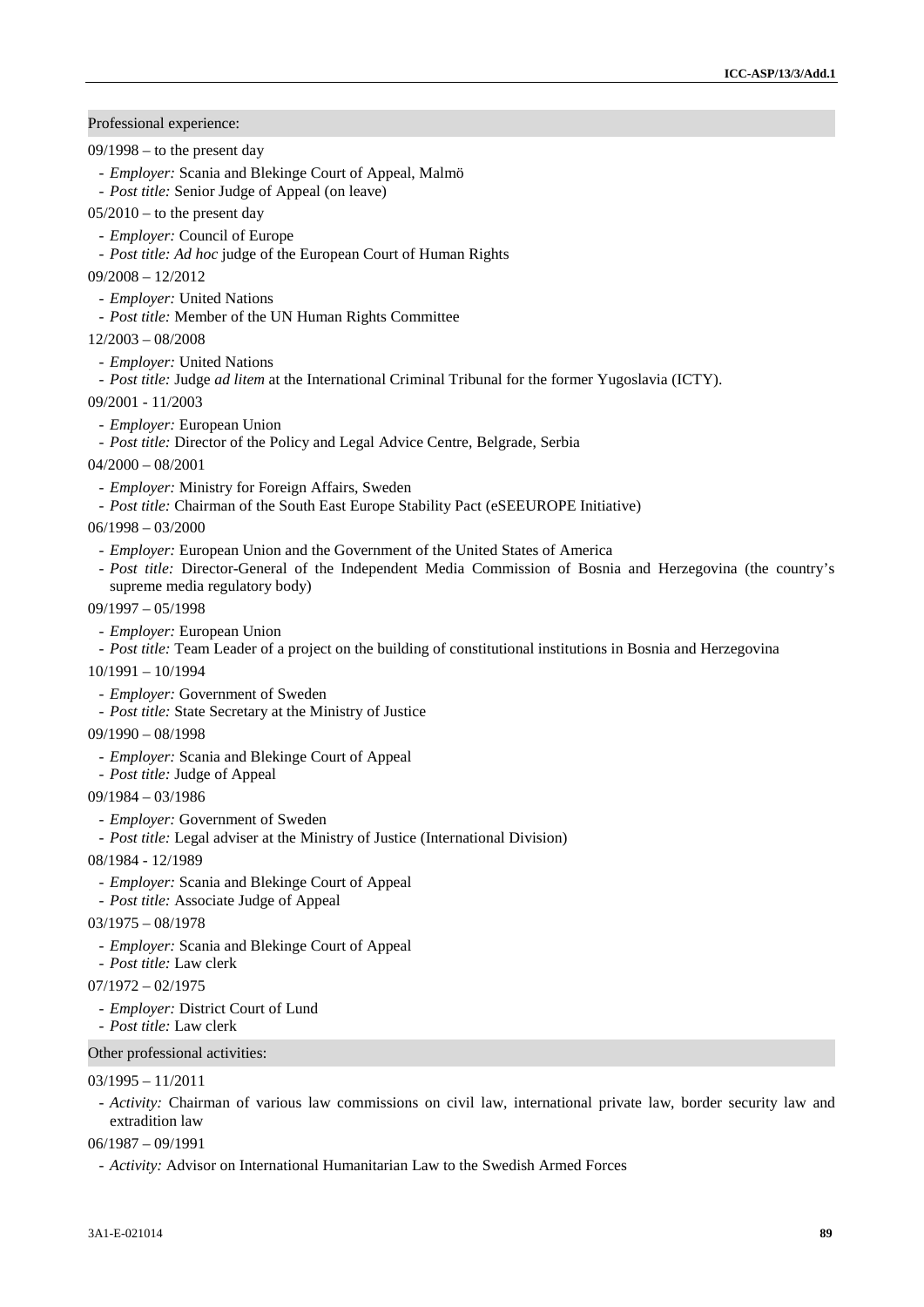## 09/1978 – 09/1991

- *Activity:* Secretary to various law commissions on social insurance law, civil law, data protection law, and other areas of law

Most relevant publications

- *1. Monographs, textbooks, commentaries*
- Sverige som rättsstat [Sweden and the rule of law], Stockholm, 2001 (Timbro)
- The Swedish Code of Judicial Procedure (with Anders Bruzelius), New York, 1979 (Fred B Rothman & Co)
- *2. Articles (selected)*
- FN:s MR-kommitté i teori och praktik [The Human Rights Committee: in Theory and Practice"], Juridisk Tidskrift, 2009-2010 No 4, 865-888
- Krigsförbrytartribunalen i Haag: Genomfört uppdrag eller kostsamt misslyckande? [The International Criminal Tribunal for the Former Yugoslavia: Mission accomplished or costly failure?], Juridisk Tidskrift, 2007-2008, No 3, 626
- Media and the Rule of Law: The Importance of Media Regulation for the Peace Process in Bosnia and Herzegovina" (with Katrin Nyman Metcalf), Juridisk Tidskrift, 1999-2000 No 3, 579-590

Membership of professional associations and societies

2000-2001 Vice-chair of Judges' Forum, International Bar Association

1992-1997 President, Sällskapet för Domstolsforskning (The Society for Judicial Research), Sweden

Awards and honours

- 1. Frank Boas Harvard Scholarship 1976
- 2. Fulbright Scholarship 1975
- 3. Lund University Premium Award 1972

Personal interests

Literature, history, golf and tennis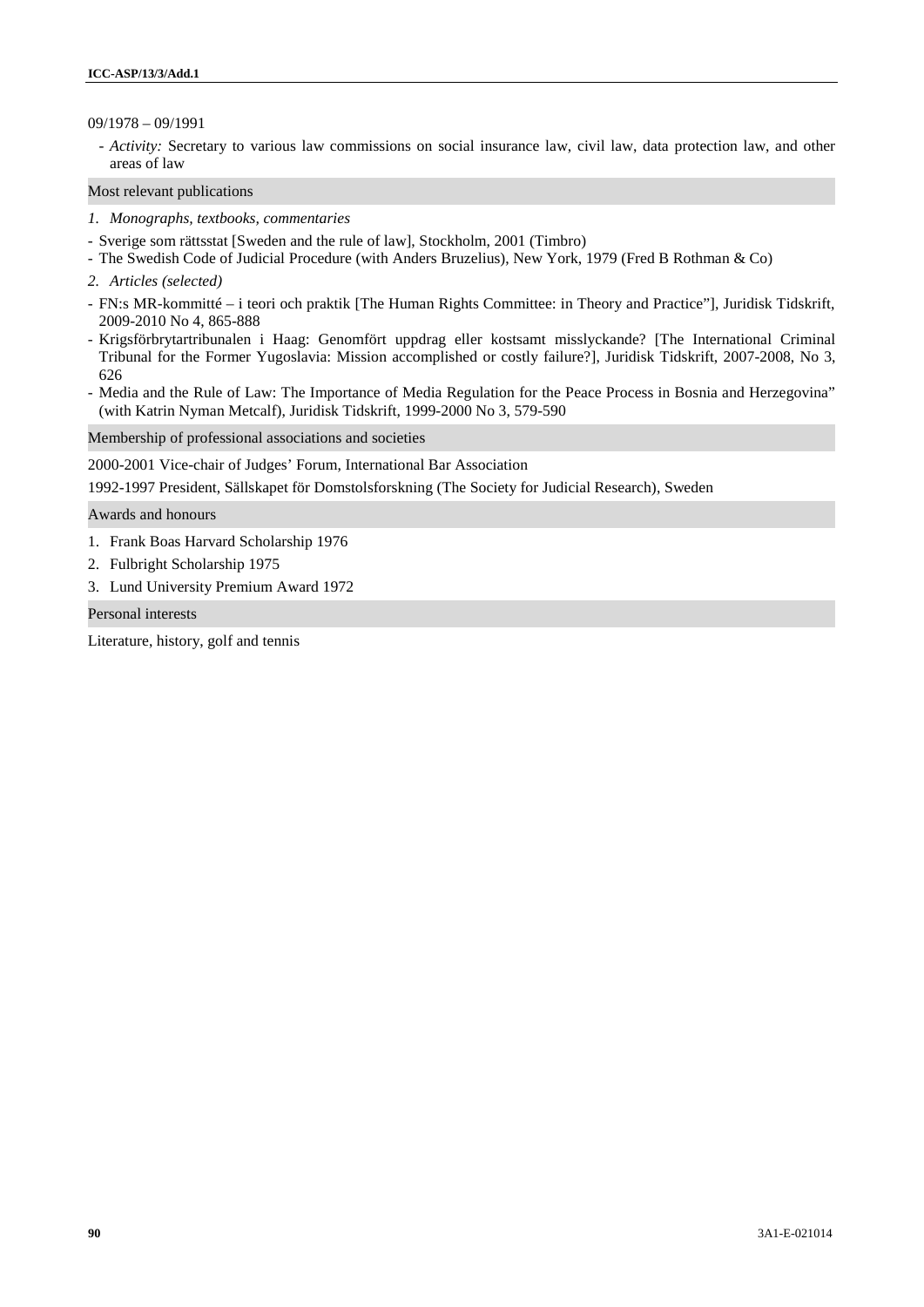# **17. UGREKHELIDZE, Mindia (Georgia)**

## **Note verbale**

[Original: English]

The Embassy of Georgia to the Kingdom of the Netherlands presents its compliments to the Secretariat of the Assembly of States Parties to the Rome Statute of the International Criminal Court and, with reference to the latter's note no. ICC-ASP/13/SP/06 dated 18 February 2014, has the honor to inform that the Government of Georgia has decided to nominate Judge Professor Mindia Ugrekhelidze as a candidate for election as a judge of the International Criminal Court, at elections to be held during the thirteenth session of the Assembly of States Parties from 8 to 17 December 2014, in New York.

Judge Professor Ugrekhelidze is nominated as a candidate on list A for the purposes of article 36, paragraph 5, of the Rome Statute. He fully meets the requirements set out in article 36 (3) (b) (i), of the Rome Statute.

The statement submitted in accordance with article 36, paragraph (4) (a), of the Rome Statute and a curriculum vitae of Judge Professor Ugrekhelidze are attached hereto.

The Embassy of Georgia to the Kingdom of the Netherlands avails itself of this opportunity to renew to the Secretariat of the Assembly of States Parties to the Rome Statute of the International Criminal Court the assurances of its highest consideration.

## **Statement of qualifications**

*This statement is submitted in support of the candidature of Judge Professor Mindia Ugrekhelidze for the election as a judge of the International Criminal Court in accordance with article 36 of the Rome Statute of the International Criminal Court and resolution ICC- ASP/3/Res.6, as amended by resolutions ICC-ASP/5/Res.5 and ICC-ASP/12/Res.8, adopted by the Assembly of States Parties respectively on 10 September 2004, 1 February 2007 and 27 November 2013, and pursuant to the procedure of nomination for the ICJ and the ICC Statute.*

Judge Professor Ugrekhelidze's career and life is a unique blend of experience in criminal law as a practitioner and academic.

## *(a) Requirement of article 36 (3) (a)*

Judge Professor Ugrekhelidze has always been a person of high moral character, displayed impartiality and integrity and met all the qualifications required for appointment to the highest judicial offices in Georgia. He served as the first President of the Supreme Court of Georgia, after the country had regained its independence (1990-1999) and the first judge elected in respect of Georgia at the European Court of Human Rights (1999-2008). Throughout his distinguished career Judge Professor Ugrekhelidze has held a number of high profile posts in Georgia as a Member of Parliament, member of the High Council of Justice, the State Constitutional Commission and other state institutions. Awards and honors he received in particular include: Order of Merits of Georgia (1999); Honorary Citizen of Pasadena, California, USA (1996); Grant of Max - Planck International Society, Freiburg, FRG (1995); Highest Judge Title of Georgia (1991); Honorary Citizen of Houston, Texas, USA (1991); Honorary Citizen of Austin, Texas, USA (1991); Honorary Citizen of "Ancient City Kutaisi", Georgia (1990).

#### *(b) Requirement of article 36 (3) (b)*

Judge Professor Ugrekhelidze has established long-standing and impeccable competence in criminal law and procedure, and has the necessary relevant experience as a judge. During 1990- 1999 as the President of the Supreme Court of Georgia he was leading the criminal cases at all procedural stages, in particular the cassation, presidium and plenary sessions of the Supreme Court. In the capacity of *ex officio* member of the High Council of Justice of Georgia Judge Professor Ugrekhelidze took part in adopting approaches on a number of complex criminal cases. In addition, he has extensive experience in driving criminal law reform. In 1990s he was co- Chairman of the Governmental Commission for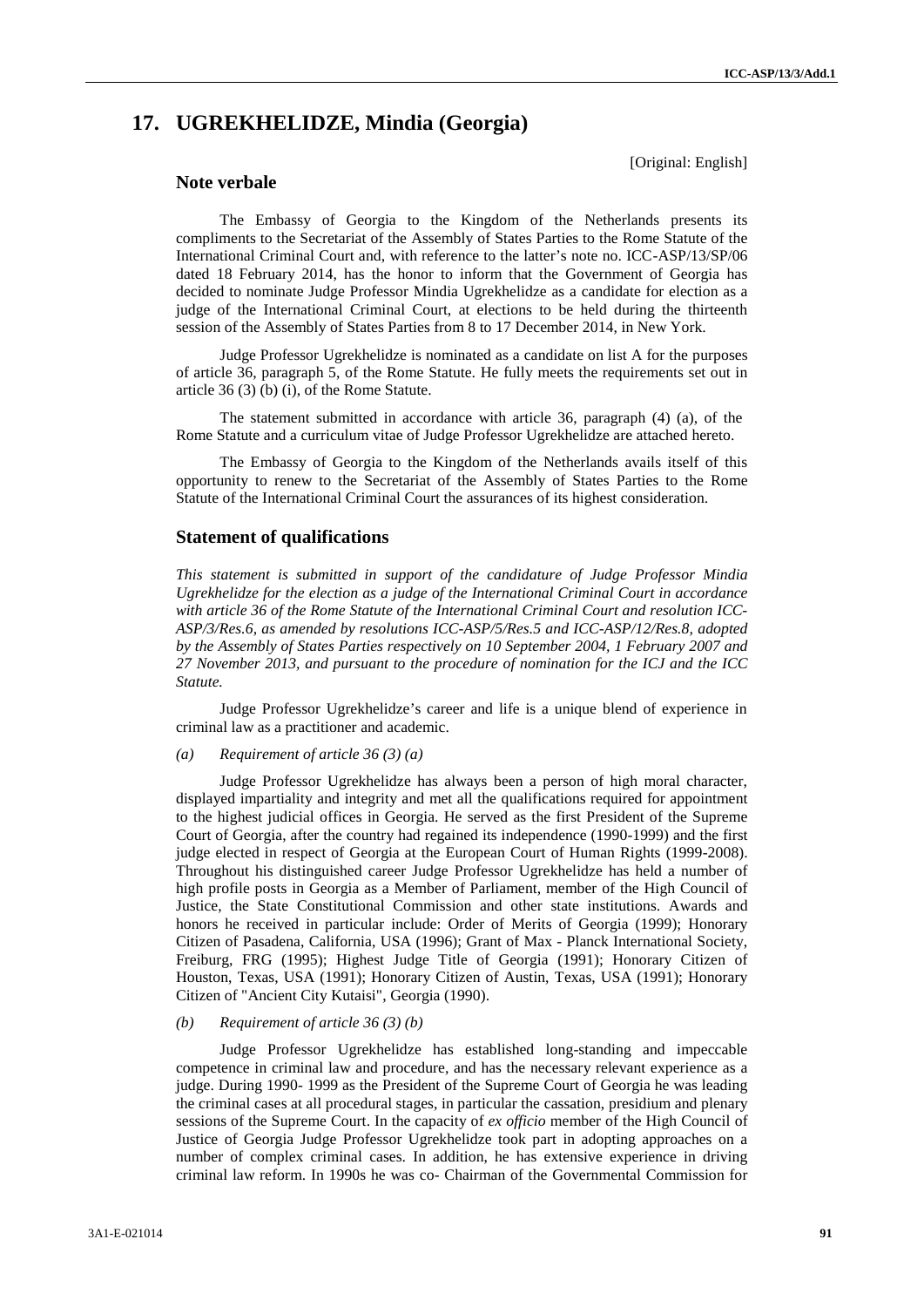Drafting the New Penal Code of Georgia and participated in elaboration of the "Model Penal Code of Russia". Currently, he is a member of the Governmental Committee for drafting the amendments to the Penal Code of Georgia to bring it in line with the EU standards. Furthermore, Judge Professor Ugrekhelidze has a distinguished academic background. He was a professor of Criminal Law of the Tbilisi State University (1975- 1999) and a researcher at Max-Planck Institute of Foreign and International Criminal Law. Since

2011 he is a Professor and the Head of Criminal law Department, Caucasus International University (Domestic Criminal Law, International Criminal Law, Comparative Criminal Law). Judge Professor Ugrekhelidze is author of over 100 published and other works, inter alia in the field of criminal law and participant of a range of international conferences.

Judge Professor Ugrekhelidze has also established competence in relevant areas of international law, including the law of human rights. As a judge elected in respect of Georgia at the European Court of Human Rights he participated in examining of over 2000 cases and was assigned as a Principal Rapporteur in about 500 cases, including the cases related to the criminal matters (*Pinochet* case, *Nachova and others*, *Asanidze v. Georgia*, etc.). Currently, Judge Professor Ugrekhelidze is a member of the State Constitutional Commission of Georgia and an *ad hoc* judge at the European Court of Human Rights. His outstanding academic credentials include competence in international law and the law of human rights.

### *(c) Requirement of article 36 (3) (c)*

Judge Professor Ugrekhelidze's native language is Georgian; he is fluent in English and Russian. In addition, he has basic knowledge of French and German.

#### *(d) Requirement of article 36 (5)*

Judge Professor Ugrekhelidze has qualifications in excess of what is required under list A and B, meeting the requirements of article 36 (3)(b), however, he is hereby nominated for inclusion in list A.

#### *(e) In response to article 36 (8) (a) (i) to (iii)*

Judge Professor Ugrekhelidze received legal education in civil law countries (Georgia, Russia). Although the candidate represents a civil law legal system, Judge Professor Ugrekhelidze is comfortable with working in the case-law environment both in terms of expertise and experience as attested by his distinguished career in the European Court of Human Rights and experience in the Comparative and International Law Institute (London, UK).

Judge Professor Ugrekhelidze is nominated by Georgia, a state from the Eastern European Group (EEG).

The selection of Judge Professor Ugrekhelidze serves to achieve a good balance in gender composition of the Court as long as two male judges are determined as the gender minimum voting requirement for the upcoming election.

### *(f) In response to article 36 (8) (b)*

Judge Professor Ugrekhelidze stands out by his outstanding legal expertise on wide range of issues. In particular, he has a profound knowledge of International Humanitarian law. In addition, Judge Professor Ugrekhelidze has obtained the qualification of expert in Atomic Law at Max-Planck Institute of Foreign and International Criminal Law and published several articles on this topic. Furthermore, he has an excellent grasp of international refugee law as a former member of the International Association of the Refugee Law Judges and a participant of various conferences. Equally importantly, Judge Professor Ugrekhelidze has the extensive and rich experience of partnership with a number of international and foreign non-governmental organizations (OSCE, CE, AIDP, IARJL, ABA, CILI, GIZ, ERA, etc.) on problematic issues of law.

The legal expertise of the candidate in fighting violence against women or children merits particular mention: for over 9 years of tenure as the President of the Supreme Court of Georgia he participated in examining several landmark cases on violence and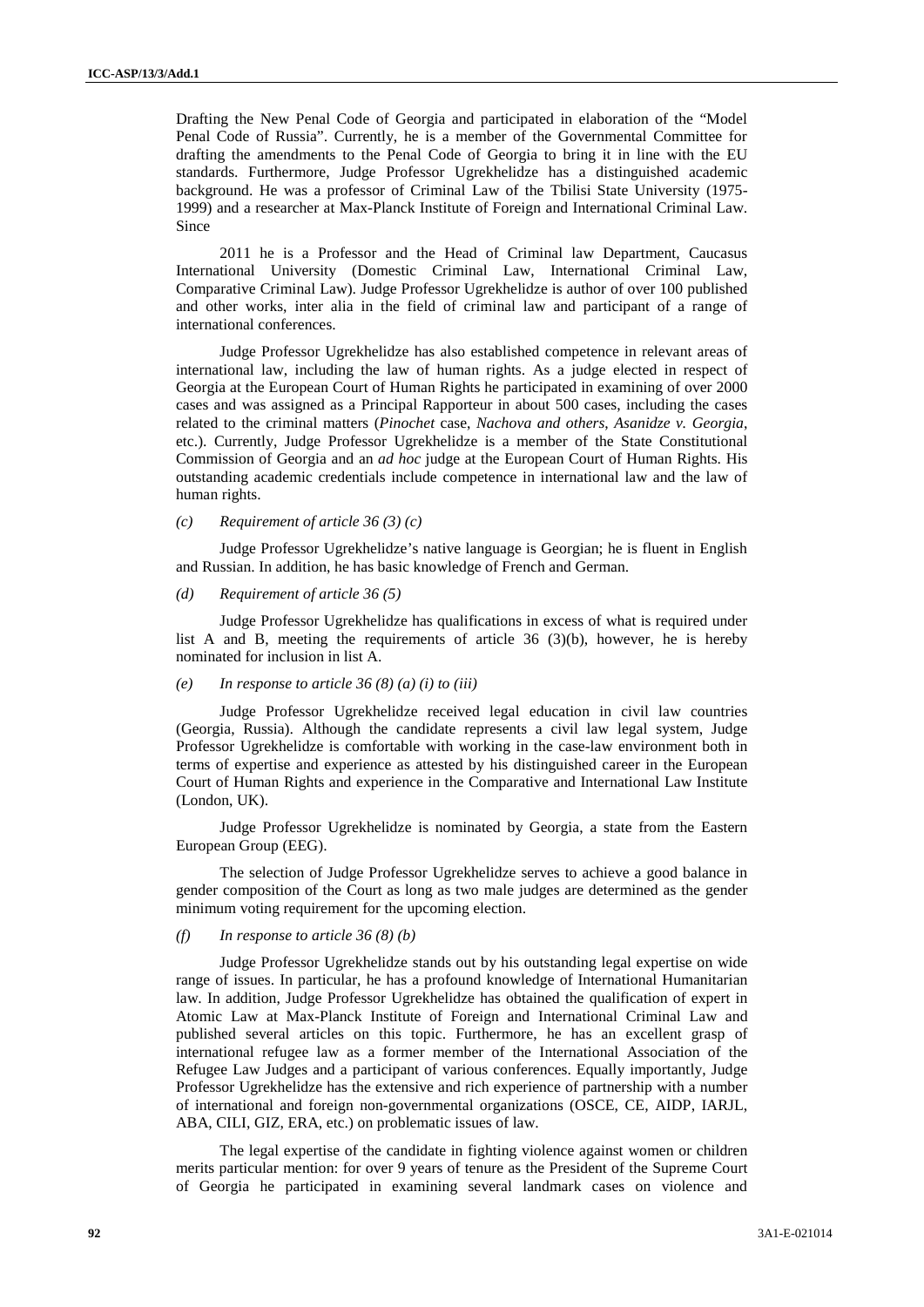discrimination. During his term as the Judge of the European Court of Human Rights he sat in the Chamber to examine complex discrimination and violence related cases as in the *Nachova* case where Judge Professor Ugrekhelidze served as a rapporteur. It was precedent setting judgment delivered by the Grand Chamber that established the concept of "causal link" between attitude and conduct in the jurisprudence of the ECHR.

Notably, Judge Professor Ugrekhelidze is a member of the Governmental Committee for drafting amendments to the Penal Code of Georgia, which, among others, deals with domestic violence issues.

*(g) In response to article 36 (7)*

Judge Professor Ugrekhelidze is a national of Georgia and does not possess the nationality of any other State.

Given the impressive professional and academic credentials at international level, wide and powerful support enjoyed by Judge Professor Ugrekhelidze amongst the legislative, executive and judicial authorities and the civil society at the national level the Government of Georgia believes that his election, as a judge (from the South Caucasus – the region so far unrepresented at the International Criminal Court) of the International Criminal Court will bring to the institution a wealth of experience, new vision and a sense of shared responsibility in advancing the goal of international justice.

## **Curriculum vitae**

| Family name:       | Ugrekhelidze            |                 |
|--------------------|-------------------------|-----------------|
| First name:        | Mindia                  |                 |
| Gender:            | Male                    |                 |
| Date of birth:     | 19 May 1942             |                 |
| Nationality:       | Georgian                |                 |
| Regional criteria: | Eastern Europe          |                 |
| Marital status:    | Married                 |                 |
| List a/list b      | List A                  |                 |
| Languages          | Mother tongue: Georgian |                 |
| - English          | (written) Advanced      | (oral) Advanced |
| - French           | (written) Basic         | (oral) Basic    |
| - Russian          | (written) Advanced      | (oral) Advanced |
| German             | (written) Basic         | (oral) Basic    |

Educational qualifications:

02/2005 – 06/2007

- *Institution:* Academy of European Law (ERA) in Trier, Germany, Section for European Public and Criminal Law

- *Qualification(s) obtained:* Certificate of Participation in the Summer Course on European Justice

07/2004 – 08/2004

- *Institution:* American Bar Association (ABA)
- *Qualification(s) obtained:* Certificate of Participation in the Judicial Training

 $01/2000 - 01/2003$ 

- *Institution:* Berlitz School in Strasbourg, France

- *Qualification(s) obtained:* Certificate of Participation in the Special Linguistic Training Course in French Language

 $05/1995 - 10/1995$ 

- *Institution:* Goethe Institute in Freiburg, Germany
- *Qualification(s) obtained:* Certificate of Participation in the Special Linguistic Training Course in German Language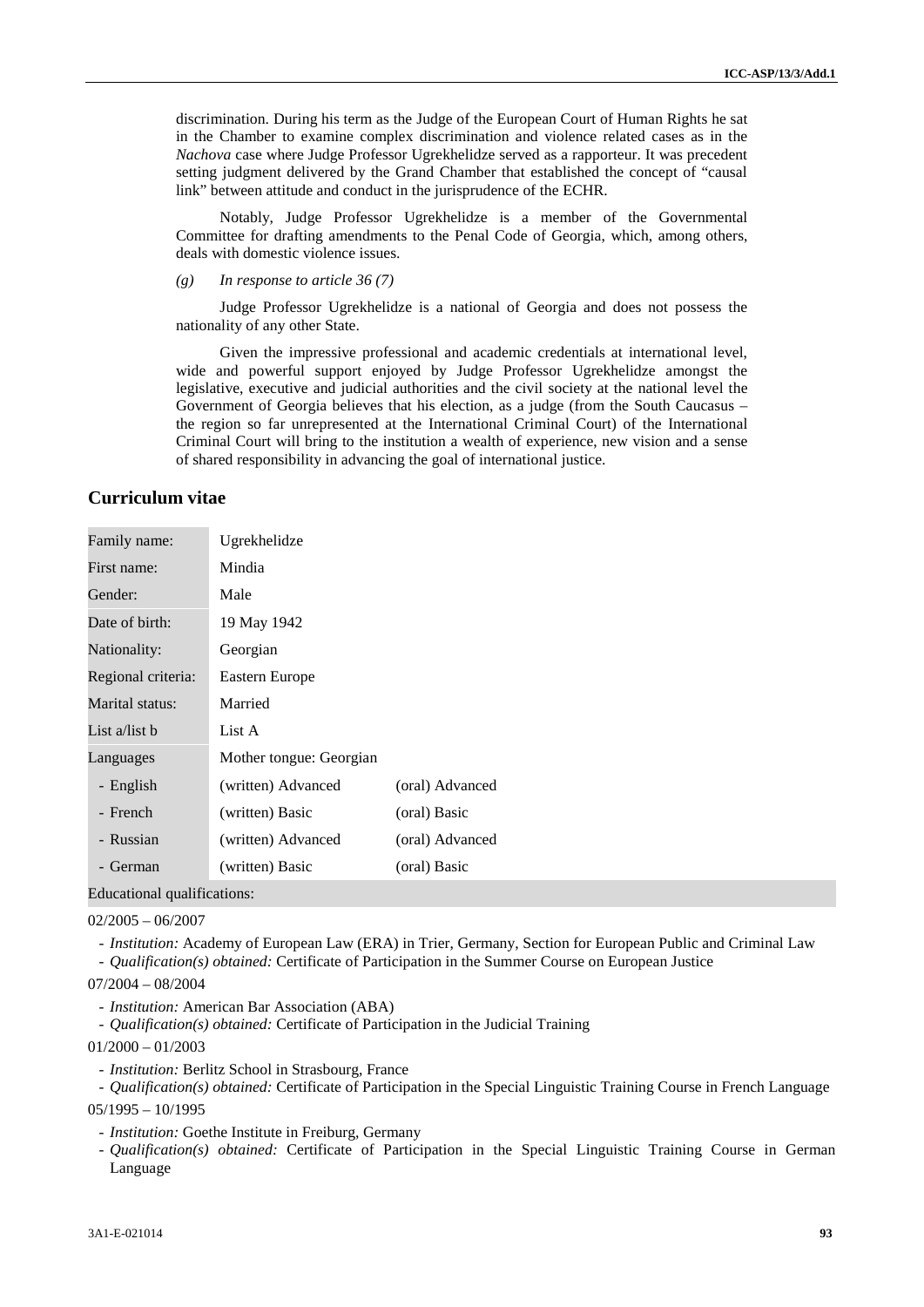## 04/1995 – 10/1995

- *Institution:* Max Planck Institute for Foreign and International Criminal Law, Freiburg, Germany
- *Qualification(s) obtained:* Expert in Atomic Law (Strafnormen im Atomenergierecht)
- 06/1991 07/1991
	- *Institution:* International Institute of Higher Studies in Criminal Sciences (ISISC)
	- *Qualification(s) obtained:* Certificate of Participation in the Conference on Protection of Human Rights in Criminal
	- **Justice**

10/1980 – 10/1982

- *Institution:* Institute of State and Law, Russian Academy of Sciences, USSR
- *Qualification(s) obtained:* Criminal Law Studies (Dialectics of Objective and Subjective Elements in Criminal Law) 06/1974
	- *Institution:* Moscow State University, USSR
- *Qualification(s) obtained:* PHD in Criminal Law, "Culpability in Negligent Offences", Certified Diploma
- 09/1958 06/1963
	- *Institution:* Tbilisi State University, Georgia
	- *Qualification(s) obtained:* L.L.M in Legal Studies, "Neutrality in Public International Law", Certified Diploma

### Professional experience:

- 06/2014 present
	- *Employer:* European Court of Human Rights (ECtHR)
	- *Post title:* Ad Hoc Judge (List A)
- 04/2013 present
	- *Employer:* Governmental Committee for drafting the amendments to the Penal Code of Georgia
	- *Post title:* Member
- 03/2014 present
	- *Employer:* State Constitutional Commission of Georgia
- *Post title:* Member
- 09/2011 present
	- *Employer:* Caucasus International University
	- *Post title:* Professor, Head of Department of Domestic Criminal Law, International Criminal Law, Comparative Criminal Law
- 12/2009 02/2011
	- *Employer:* NGO People's Court (People on the Bench)
	- *Post title*: Co-founder and President
- *Other information*: Presided as a trial judge over numerous sensitive criminal cases in response to people's grievances. First experience of adjudicating with jury system in Georgia (List A)
- 06/2008 02/2009
	- *Employer:* Organization for Security and Cooperation in Europe (OSCE)
	- *Post title:* Expert
	- *Other information:* Participated in "Training of Trainers" Program in Ukraine. Special mission with selective multiregional pilotage for training the most experienced judges in raising awareness of the less experienced judges by the organisation of "demotrials" and other "demo" - judicial activities. (List A)
- 06/1999 02/2008
	- *Employer:* European Court of Human Rights (ECtHR)
	- *Post title:* Judge in Respect of Georgia
	- *Other information*: Participated in examining over 2000 cases and was assigned as a Principal Rapporteur in about 500 cases, including the cases related to the criminal matters (Pinochet case, Nachova and Others case, etc. (List A)
- 09/1997 09/1998
	- *Employer:* Council of Justice of Georgia
	- *Post title*: Ex officio member
	- *Other information*: Took part and made decisions in cases with criminal content (corruption, contempt of court, discrimination etc.) (List A)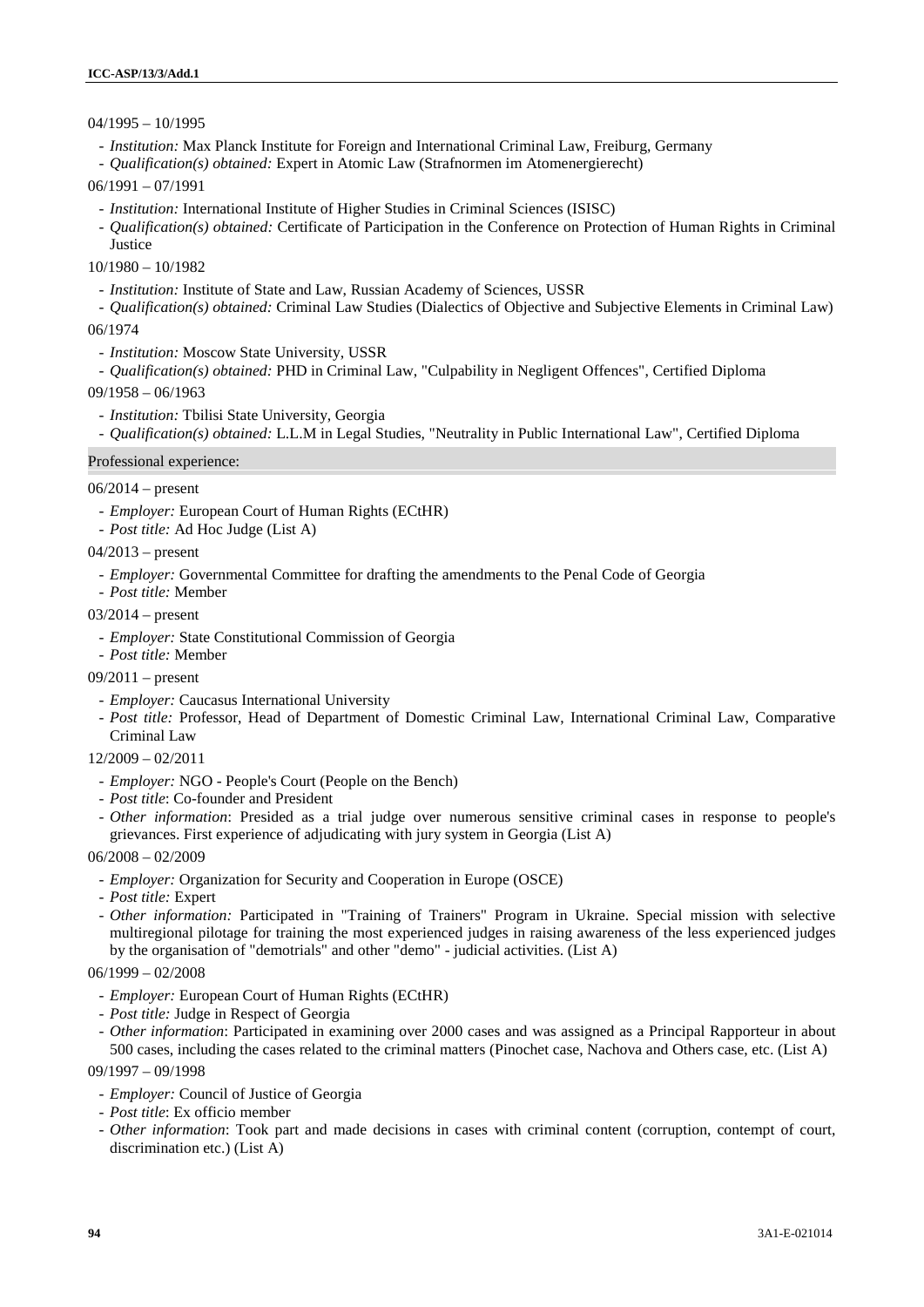11/1990 – 09/1999

- *Employer:* Supreme Court of Georgia
- *Post title:* President
- *Other information*: Leading the criminal cases in all procedural stages, particularly in the cassation, presidium and plenary sessions of the Supreme Court (List A)

 $02/1987 - 11/1990$ :

01/1973 – 10/1980

- *Employer:* Supreme Court of Georgia
- *Post title:* Secretary of Scientific Advisory Board
- *Other information*: Elaboration of guidelines for effective administration of justice and resolving, within the reasonable time, several categories of Criminal Cases, lacking the precedential practice.

### Other professional activities:

### $05/2014$  – present

- *Activity:* Chief Manager of the quality control system of scientific investigations in the field of Georgian legal studies; Georgian Academy of Sciences

11/2013 – present

- *Activity:* Professor of Saint Andrew the First-Called Georgian University; Head of Legal Department

2009 – 2012

- *Activity:* Member of Public Constitutional Commission of Georgia (Judiciary, Human Rights)

03/1999

- *Activity:* Translation of Recommendation N°R(94)12 of the Committee of Ministers of the Council of Europe to member States on the independence, efficiency and role of judges

## 05/1999

- *Activity:* Translation and publication of the "European Charter on the Statute for Judges" (1998)

07/1997

- *Activity*: Establishment and organization of Human Rights Center at the Supreme Court of Georgia for the study, analysis, generalization and dissemination of jurisprudence of the European Court of Human Rights and other international courts

## 01/1991

- *Activity:* Adoption and publication of Resolutions and Recommendations of the Plenum of the Supreme Court of Georgia "On Basic Principles and Trends in the Activities of Republican Courts in the Period of Restoration of State Independence of Georgia" (1991); "On the Presumption of Innocence and the Right to Defence" (1992); "On Victims Rights in Criminal Proceedings" (1992); "On Judicial Sentencing" (1994)

### 11/1990

- *Activity:* Elected as a member of multiparty parliament, contributed the development of democratic legislation of Georgia on the pluralistic basis.

1985 – 1987

- *Activity*: Participation in elaboration of the Model Penal Code of Russia

#### Most relevant publications

- "Basic Principles of International Criminal Law", *Herald of Caucasus International University.* N°8 (in print), Tbilisi, 2014
- "At the Dawn of the System of International Criminal Justice", *Justice.* N°1, Tbilisi, 2008
- "Causation: Reflection in the Mirror of the European Convention on Human Rights", *Liber Amicorum Luzius Wildhaber.* Strasbourg, 2007
- "International Criminal Court", *Martlmsajulebis Matsne (Herald of Justice).* N°2, Tbilisi, 1997
- "Penal Code: Attempt of Theoretical Modeling" (Monograph in Russian), Co-authors: Anashkin G.Z., Borodin B.A., *Nauka (Science),* Moscow, 1987
- "Criminal omission". Georgian Encyclopedia. vol.10., 1986
- "Die Bedeutung des Schuldgehalts der Tat im Strafrecht. Zweites Deutsch Sovjetisches Kolloquium über Strafrecht und Kriminologie", *Nomos Verlags - Gesellschaft*, N°2, Baden – Baden, 1984
- "Dialectics of the Objective and Subjective in Victimogenic Situation", Collected papers, Tbilisi-Jena,1984
- "El abondono criminal en pelagro y la culpaen las delictos sin resultato", XI congres international de derecho. Comparada, Caracas, 1982